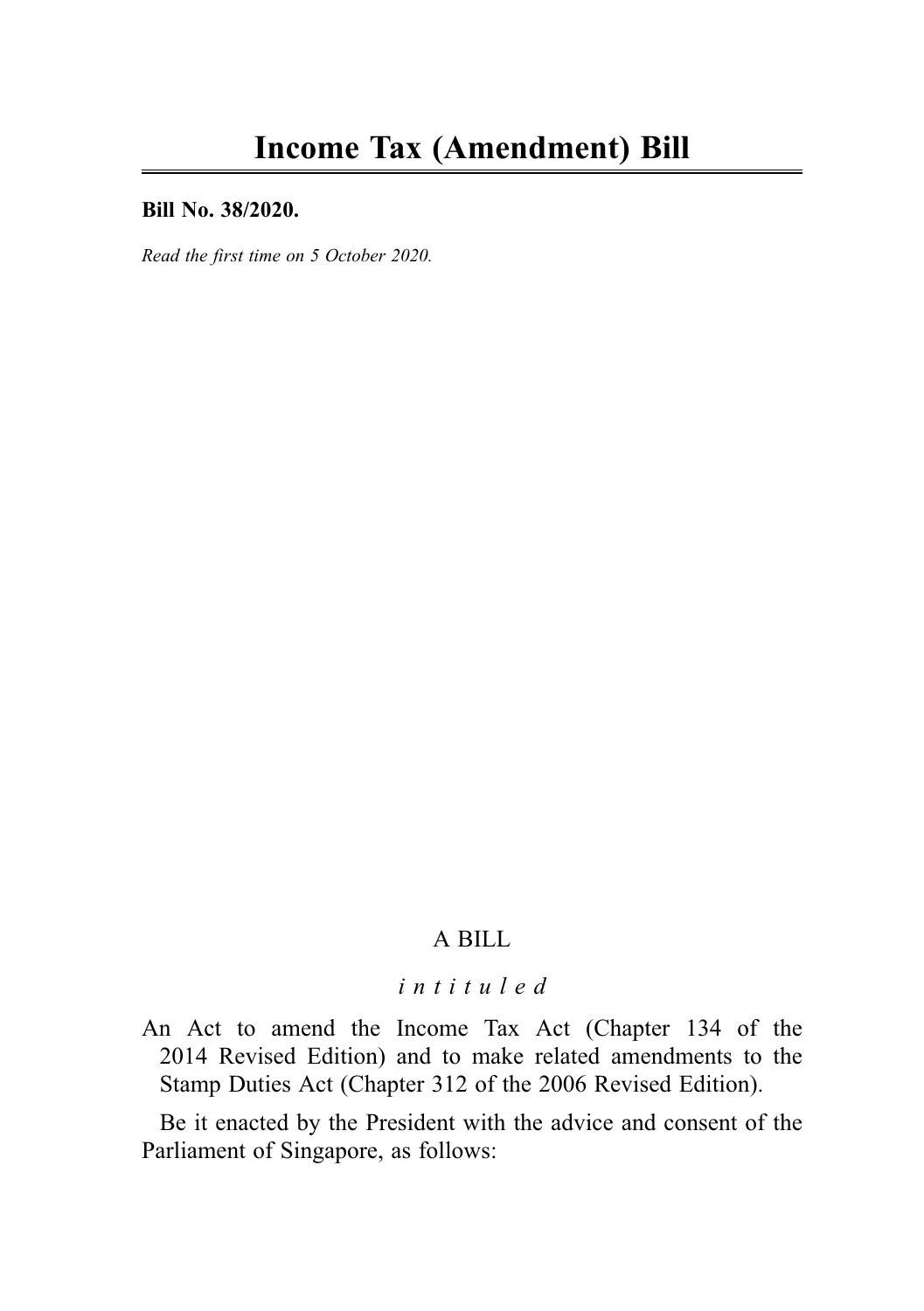# Short title and commencement

1.—(1) This Act is the Income Tax (Amendment) Act 2020.

(2) Section  $40(c)$  is deemed to have come into operation on 1 March 2010.

<sup>5</sup> (3) Section 14 is deemed to have come into operation on 1 April 2010.

(4) Sections  $10(d)$ ,  $11(d)$ ,  $(h)$  and  $(i)$  and  $13(b)$  are deemed to have come into operation on 12 December 2018.

(5) Sections  $10(a)$ , (b), (c), (f) to (o), (q) and (r),  $11(a)$ , (b), (c) and 10 (i),  $12(a)$  and (e), 29, 33 to 36, 39(a), (b), (c) and (f) to (k), 40(b) and  $52(a)$ , (d) and (f) are deemed to have come into operation on 19 February 2020.

(6) Sections  $9(a)$ ,  $12(b)$ , (c) and (d), 17, 19, 20, 41, 44, 45, 52(b),  $(c)$ ,  $(e)$ ,  $(g)$  and  $(h)$ , 55 and 58 are deemed to have come into operation <sup>15</sup> on 1 April 2020.

(7) Section 25 is deemed to have come into operation on 1 July 2020.

(8) Each subsection of section 61 comes into operation on a date that the Minister appoints by notification in the Gazette.

# <sup>20</sup> Amendment of section 2

2. Section 2(1) of the Income Tax Act (called in this Act the principal Act) is amended by deleting the definition of "incapacitated person" and substituting the following definition:

" "incapacitated person" means an individual —

- <sup>25</sup> (a) who is below 21 years of age; or
- (b) who lacks capacity to make a decision for himself in relation to any matter at the material time because of an impairment of, or a disturbance in the functioning of, the mind or <sup>30</sup> brain, whether such impairment or disturbance is permanent or temporary;".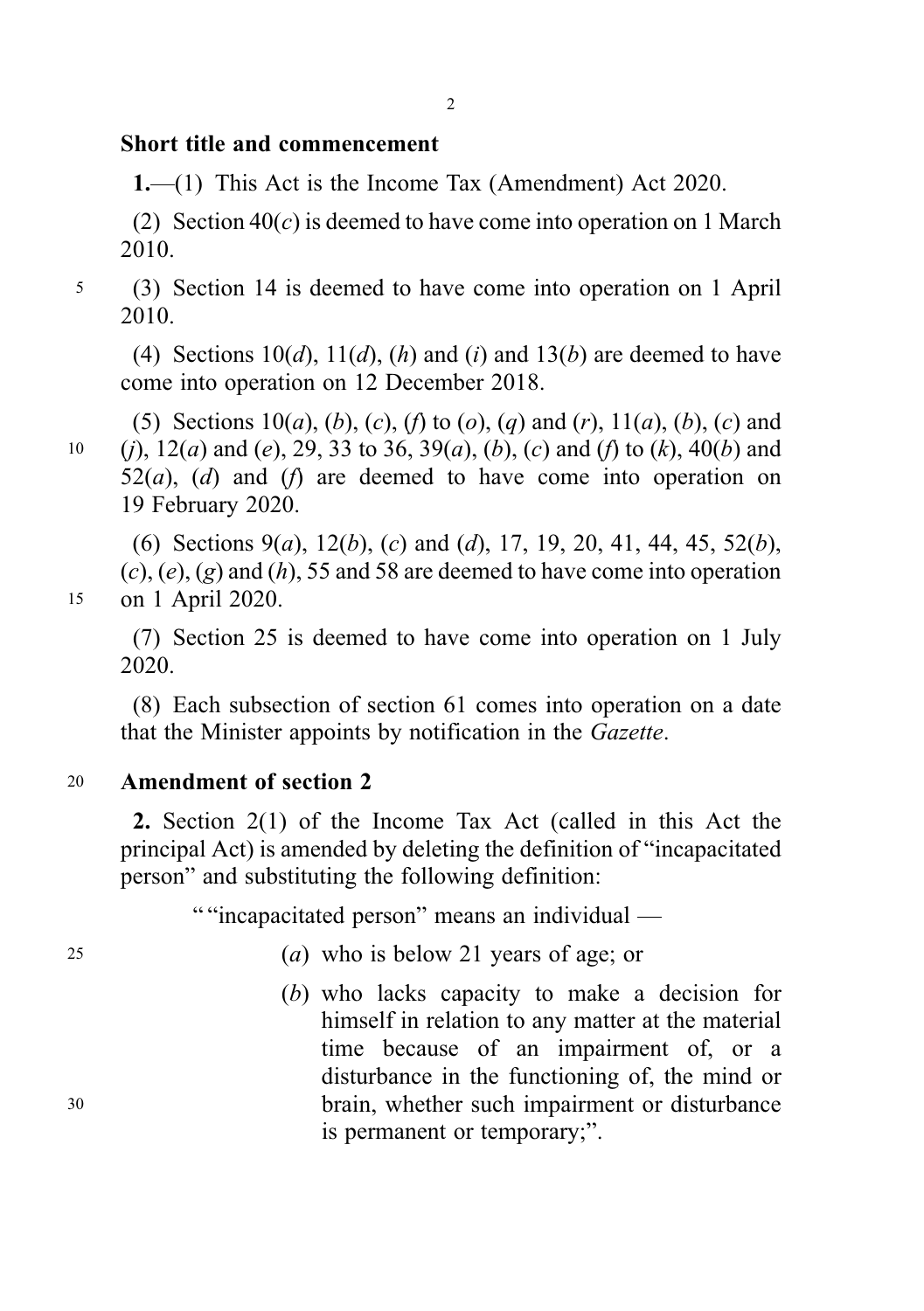# New section 3A

3. The principal Act is amended by inserting, immediately after section 3, the following section:

# "Assignment of function or power to public body

3A.—(1) This section applies where the Minister, after 5 consultation with the responsible Minister of a public body, by notification in the Gazette assigns a function or power under a provision of this Act or any subsidiary legislation made under this Act (called in this section an incentive provision) to the public body. 10

(2) Starting on the date the Minister assigns a function or power under an incentive provision to a public body in accordance with subsection (1), a reference in that incentive provision to an authorised body is to the public body.

(3) The public body, when carrying out a function or <sup>15</sup> exercising a power under an incentive provision, is treated as carrying out a function or exercising a power conferred on the public body under the Act that establishes it.

(4) The public body must carry out a function or exercise a power under an incentive provision in accordance with any <sup>20</sup> directions given by the Minister.

(5) A member of the public body who is not from the public sector must not be involved in the carrying out of a function or exercise of a power under an incentive provision by the public body. 25

(6) The public body must not delegate a function or power under an incentive provision to any of its members, or any other person, who is not from the public sector.

(7) Without affecting any obligation as to secrecy or other restriction against the disclosure of information imposed by any <sup>30</sup> law or contract —

(a) a member of the public body who is from the public sector; or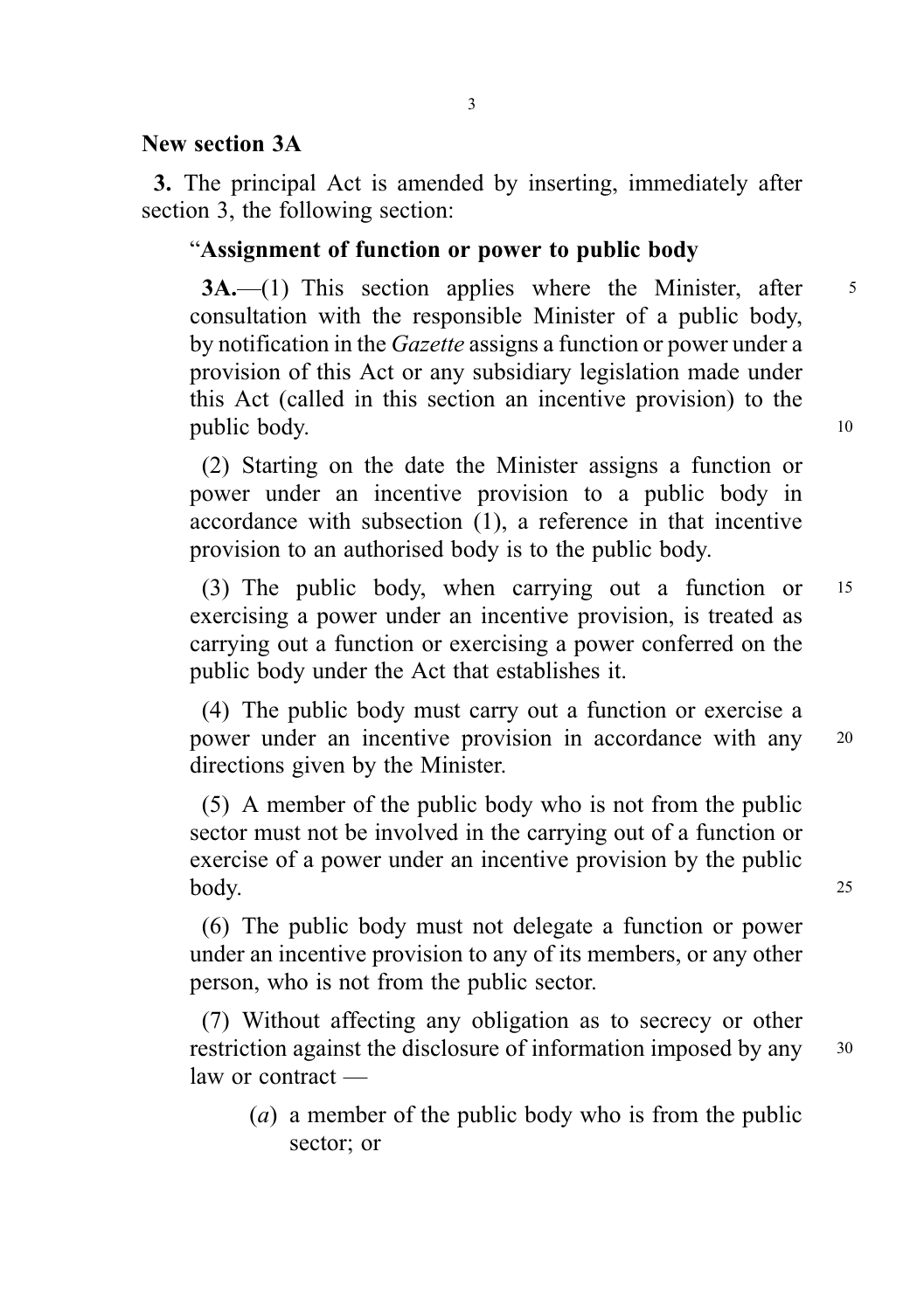(b) a person to whom a function or power under an incentive provision has been delegated,

that receives or obtains information relating to a person for the purposes of an incentive provision, must not disclose or provide <sup>5</sup> access to such information to a member of the public body, or any other person, who is not from the public sector.

- (8) Subsection (7) does not apply to the following information:
	- (a) information the disclosure of which has been approved by the Minister;
- $10$  (b) information relating to a person
	- (i) for which consent for disclosure has been obtained from the person; or
	- (ii) that is already in the possession of the public body;
- <sup>15</sup> (c) information that is publicly available.

(9) The public body may carry out a function or exercise a power under an incentive provision despite the absence of a quorum at any meeting of the public body because of subsection (5) or (7), and the absence of a quorum does not <sup>20</sup> affect the validity of anything done by the public body at the meeting.

(10) An assignment of a function or power under an incentive provision in accordance with subsection (1) does not affect or prevent the carrying out of any function or exercise of any power <sup>25</sup> by the Minister.

 $(11)$  In this section —

- (a) a person is from the public sector if the person is a public officer or an employee of a public body; and
- (b) "public body" and "responsible Minister", in relation <sup>30</sup> to a public body, have the meanings given by section 2(1) of the Public Sector (Governance) Act 2018 (Act 5 of 2018).".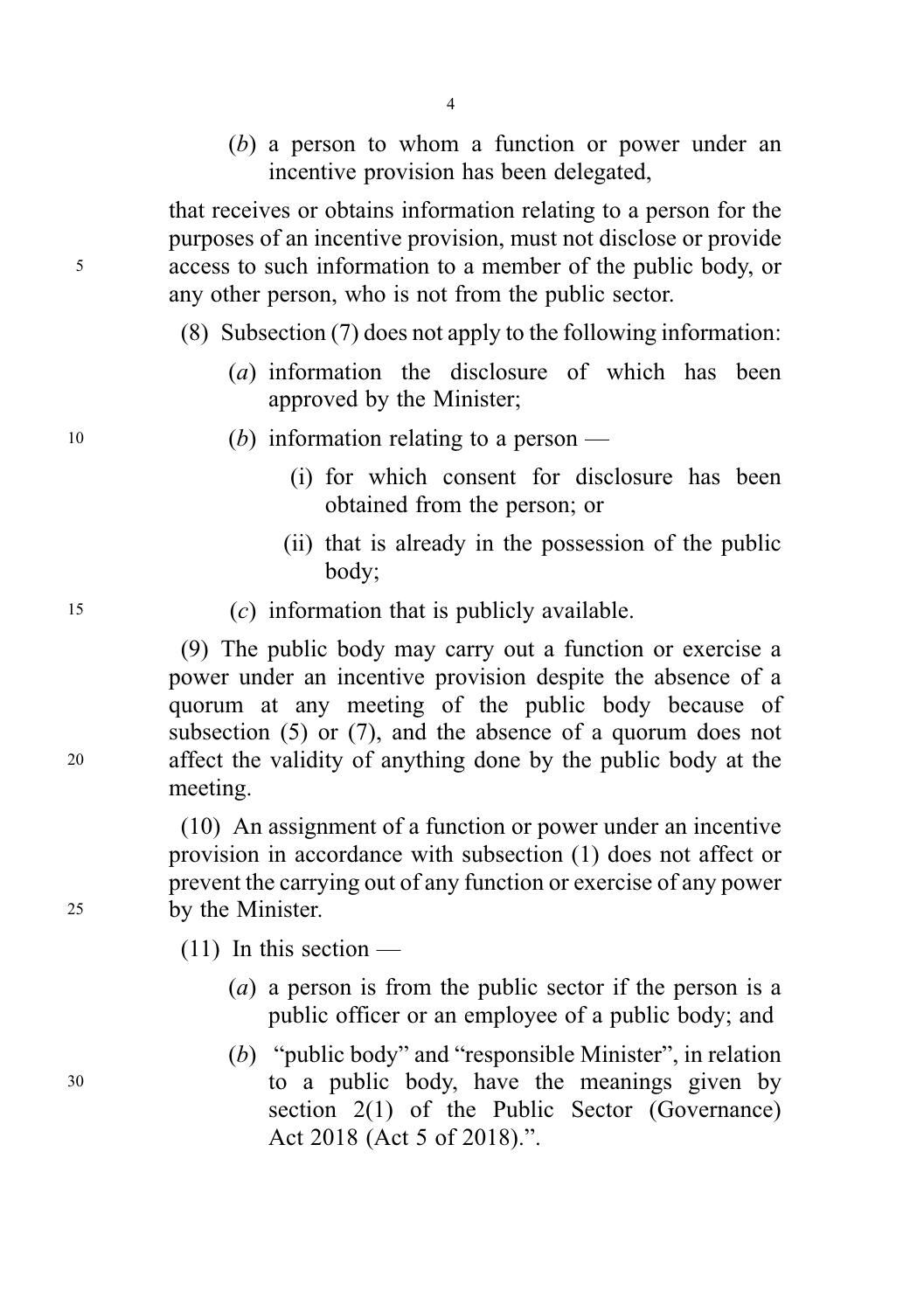# Amendment of section 6

- 4. Section 6 of the principal Act is amended
	- (a) by inserting, immediately after subsection (4A), the following subsection:

"(4B) The obligation as to secrecy imposed by this  $\frac{5}{5}$ section does not prevent the disclosure to an authorised officer of the government of another country of any information concerning any person  $if -$ 

- (*a*) the person gives express written consent to  $10$ the disclosure; and
- (b) the disclosure is for a purpose, and satisfies the conditions, prescribed by rules under section 7."; and
- (b) by deleting the words "the public scheme known as the <sup>15</sup> wage credit scheme" in subsection  $(11A)(a)$  and substituting the words "any of the public schemes specified in the Ninth Schedule".

#### Amendment of section 7

5. Section 7(1) of the principal Act is amended by deleting the word <sup>20</sup> "and" at the end of paragraph  $(a)$ , and by inserting immediately thereafter the following paragraph:

> "(aa) to prescribe the mode of payment for any refund under this Act to any person or class of persons; and".

## Amendment of section 10E 25

6. Section 10E of the principal Act is amended by inserting, immediately after subsection (1A), the following subsection:

"(1B) Where the investment mentioned in subsection (1) is an immovable property, that subsection only applies if the company or trustee of the property trust — 30

(a) is the legal owner of the investment; or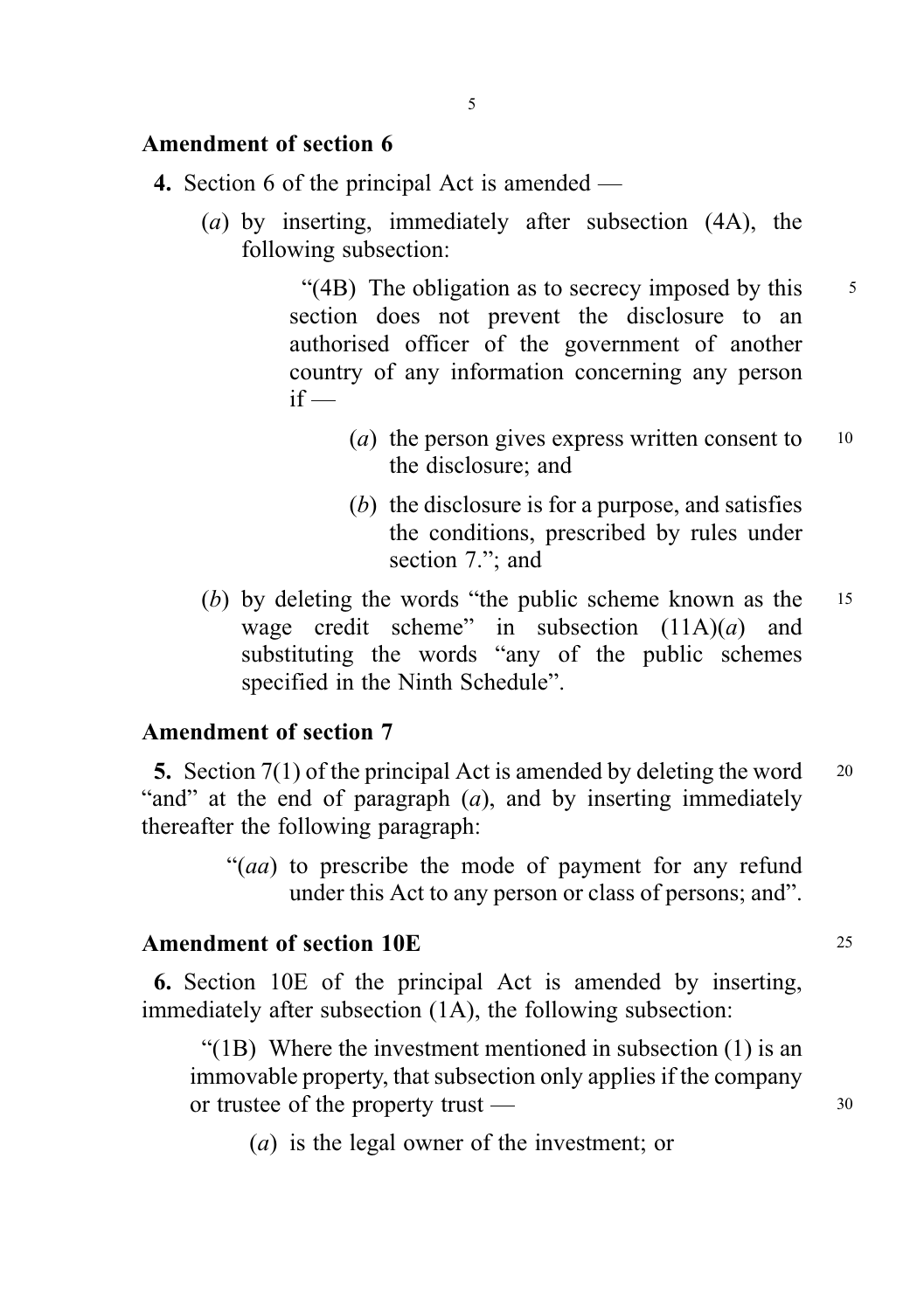(b) otherwise has a proprietary interest in the investment (including a lease or an easement) and would receive consideration if the proprietary interest is disposed of or transferred, whether in whole or in part.".

6

# <sup>5</sup> Amendment of section 10H

- 7. Section 10H of the principal Act is amended
	- (a) by inserting, immediately after subsection  $(1)$ , the following subsection:

"(1A) Subsection (1) applies in determining the <sup>10</sup> income derived by any person for the year of assessment 2021 or a subsequent year of assessment from any business of providing chauffeur services using motor cars as it applies in determining the income derived by a person from any business <sup>15</sup> mentioned in that subsection."; and

> (b) by inserting, immediately after the words "or providing driving instruction" in the section heading, the words "or chauffeur services".

# Amendment of section 10O

<sup>20</sup> 8. Section 10O(2) of the principal Act is amended by deleting "55" in the definition of "MAS Notice 637" and substituting "10A(1),  $10B(1)$ ".

#### Amendment of section 13

- 9. Section 13 of the principal Act is amended —
- <sup>25</sup> (a) by deleting the words "31 March 2020" in subsection  $(1)(r)$ ,  $(ra)$  and  $(rb)$  and substituting in each case the words "31 March 2022";
	- (b) by inserting, immediately after subsection (1), the following subsection:

<sup>30</sup> "(1A) To avoid doubt, the reference to a charter of a ship in subsection  $(1)(oa)$  excludes a finance lease of the ship."; and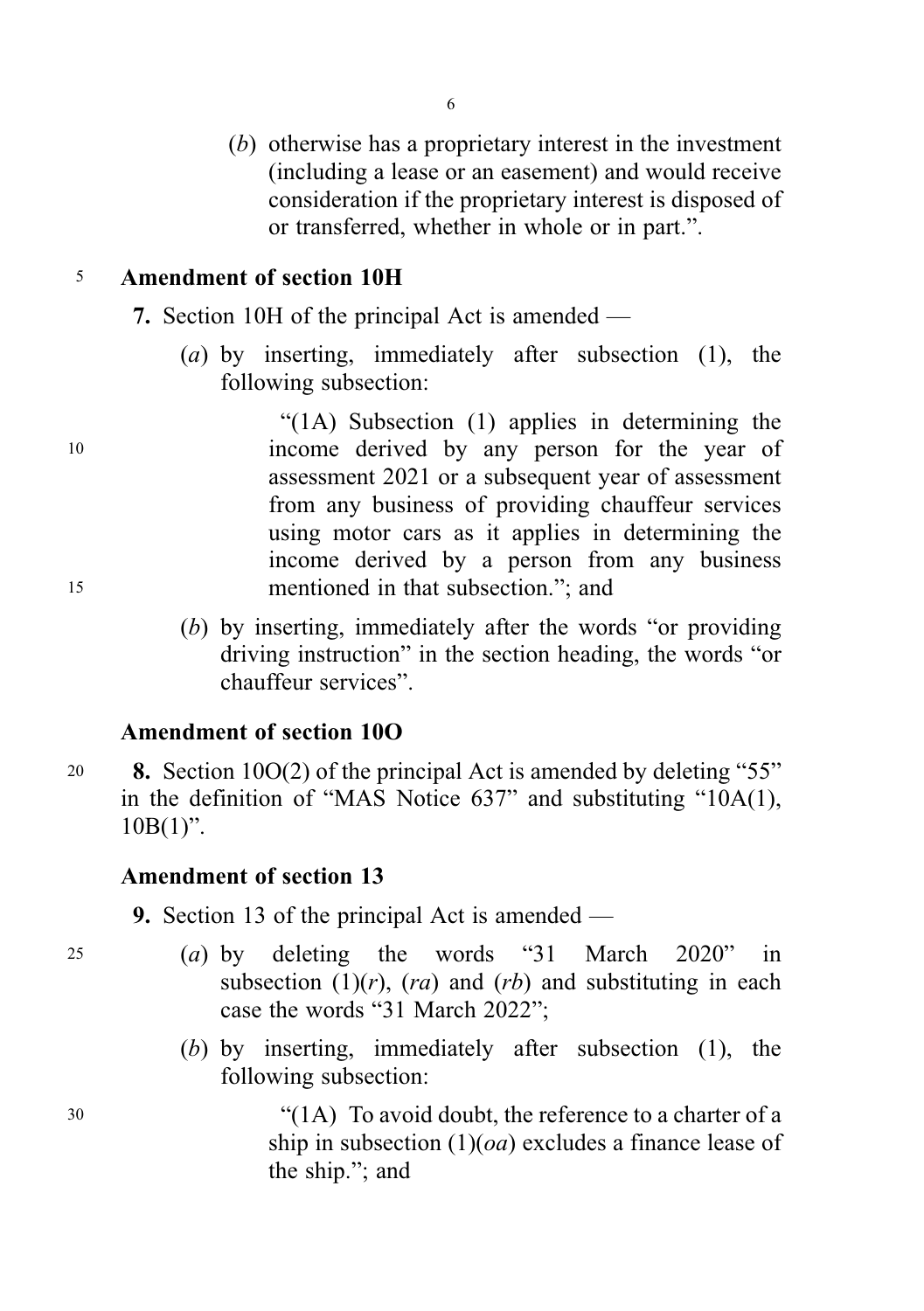- (c) by inserting, immediately after the definition of "deposit" in subsection (16), the following definition:
	- " "finance lease", in relation to a ship, means a lease of the ship (including any arrangement or agreement made in connection with the 5 lease) that has the effect of transferring substantially the obsolescence, risks or rewards incidental to ownership of the ship to the lessee;".

# Amendment of section 13A 10

- 10. Section 13A of the principal Act is amended
	- (a) by deleting the word "Such" in subsection (1A) and substituting the words "For income derived before 19 February 2020, such";
	- (b) by deleting the words "ship that is provisionally registered  $15$ under the Merchant Shipping Act (Cap. 179)" in subsection  $(1CA)(a)$  and substituting the words "provisionally registered ship";
	- (c) by deleting the words "ship that is provisionally registered under the Merchant Shipping Act" in <sup>20</sup> subsection  $(1CA)(c)(i)$  and substituting the words "provisionally registered ship";
	- (d) by inserting, immediately after the words "shipping enterprise" in subsection  $(1CB)(a)$ , the words "derived" before 12 December 2018"; <sup>25</sup>
		-
	- (e) by deleting the words "from carrying on" in subsection  $(1CB)(b)$  and substituting the words "that is derived as part of":
	- (*f*) by deleting subsection  $(1CC)$ ;
	- (g) by inserting, immediately after subsection (1CL), the  $30$ following subsections:

"(1CM) A reference to a Singapore ship in subsection (1), (1B), (1CD), (1CE), (1CF), (1CG),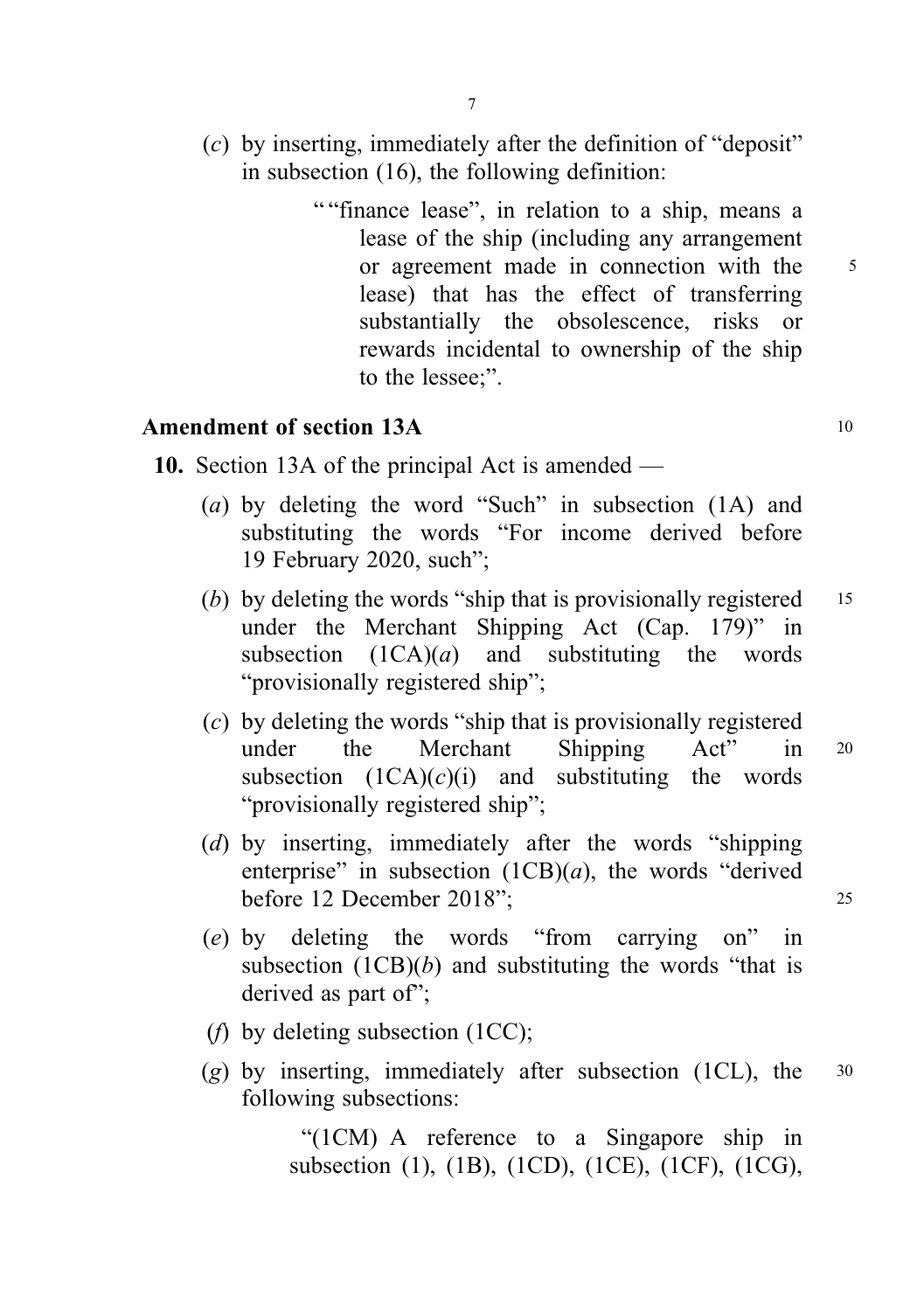(1CH), (1CI) or (1CL) includes a provisionally registered ship.

(1CN) Subsection (1CM) only applies to income derived in relation to the provisionally registered ship <sup>5</sup> on or after 19 February 2020.";

> (h) by deleting the words "Singapore ship or foreign ship" in subsections (2) and (2A) and substituting in each case the word "ship";

8

- $(i)$  by deleting the words "Singapore ships or foreign ships" in <sup>10</sup> subsections (3), (4) and (10) and substituting in each case the word "ships";
	- (*j*) by deleting subsection  $(11)$  and substituting the following subsection:
		- " $(11)$  Where —
- <sup>15</sup> (a) income derived in the basis period for a year of assessment from the operation of a ship is exempt from tax under this section; and
- (b) in that or a subsequent basis period, the <sup>20</sup> registry of the ship under the Merchant Shipping Act is closed, deemed closed or suspended,

then the capital allowances in respect of that ship for the year of assessment of the basis period mentioned <sup>25</sup> in paragraph (b) and subsequent years of assessment are to be calculated on the residue of expenditure or reducing value of the assets after taking into account the capital allowances provided for in sections 16, 17, 18, 18B, 18C, 19, 19A, 20, 21 and 22 for those years <sup>30</sup> of assessment during which income derived from the operation of the ship was exempt from tax under this section, even if no claim for such allowances was made.";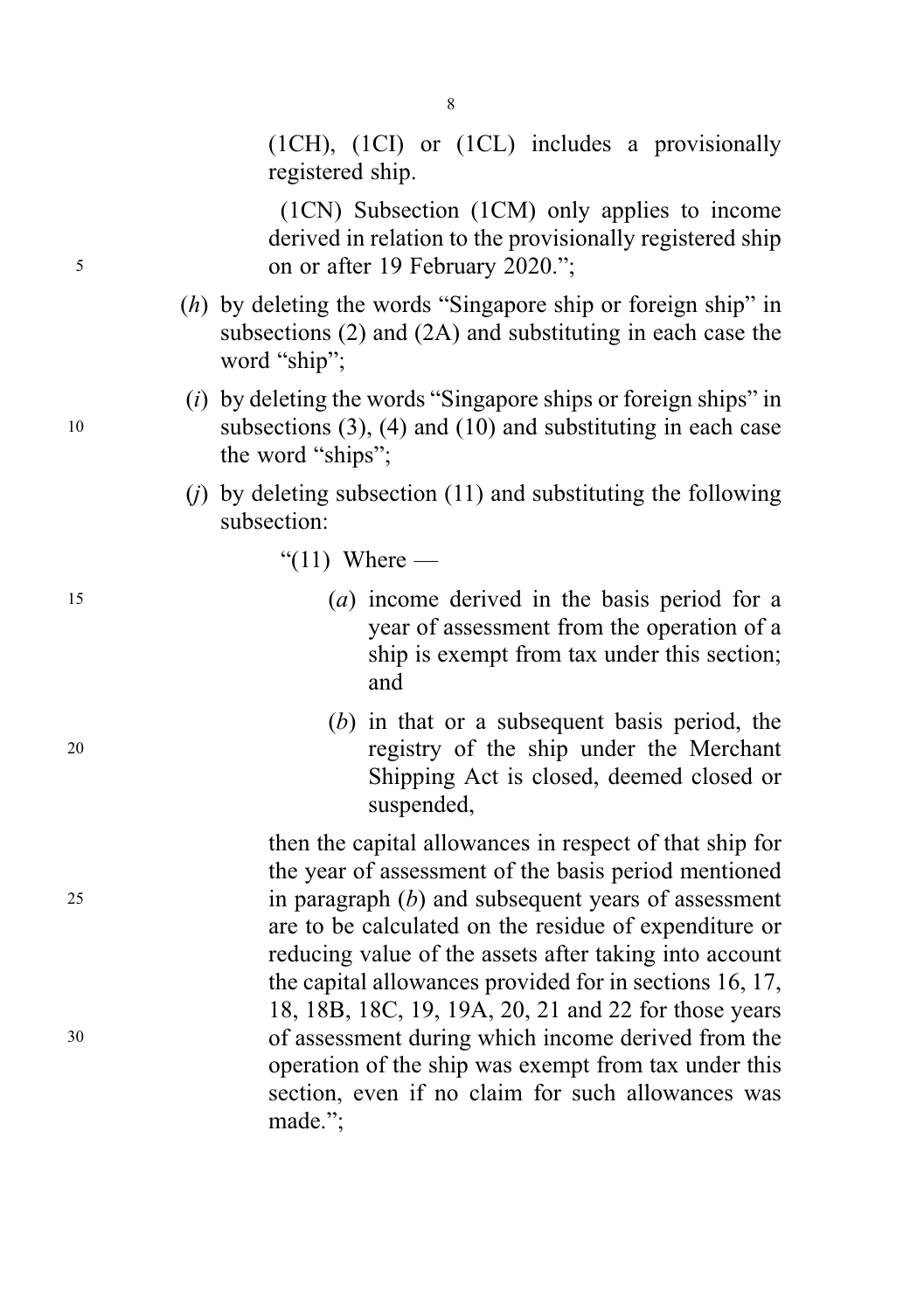- (k) by inserting, immediately after the words "Singapore ships" in subsections (13) and (15)(*a*), the words "and provisionally registered ships";
- $(l)$  by inserting, immediately after the words "Singapore ship" in subsection  $(15)(c)$ , the words "or a provisionally 5 registered ship";
- $(m)$  by deleting paragraph  $(d)$  of subsection (15) and substituting the following paragraph:
	- "( $d$ ) any capital allowances in respect of a Singapore ship or a provisionally 10 registered ship of the shipping enterprise for the year of assessment immediately following the year in which the election is made and for subsequent years of assessment, are to be calculated in <sup>15</sup> accordance with subsection (11) as if the registry of the ship under the Merchant Shipping Act is closed, deemed closed or suspended.";
- $(n)$  by deleting the definition of "foreign ship" in 20 subsection (16) and substituting the following definition:
	- " "foreign ship" means a sea-going ship other than a Singapore ship or provisionally registered ship;";
- (o) by inserting, immediately after the words "Singapore ship" <sup>25</sup> in paragraph  $(a)$  of the definition of "operation" in subsection (16), the words "or provisionally registered ship";
- (p) by deleting sub-paragraph (vi) of paragraph  $(a)$  of the definition of "operation" in subsection (16) and <sup>30</sup> substituting the following sub-paragraph:
	- "(vi) the finance leasing of the ship for use outside the limits of the port of Singapore, but only where the income in question — 35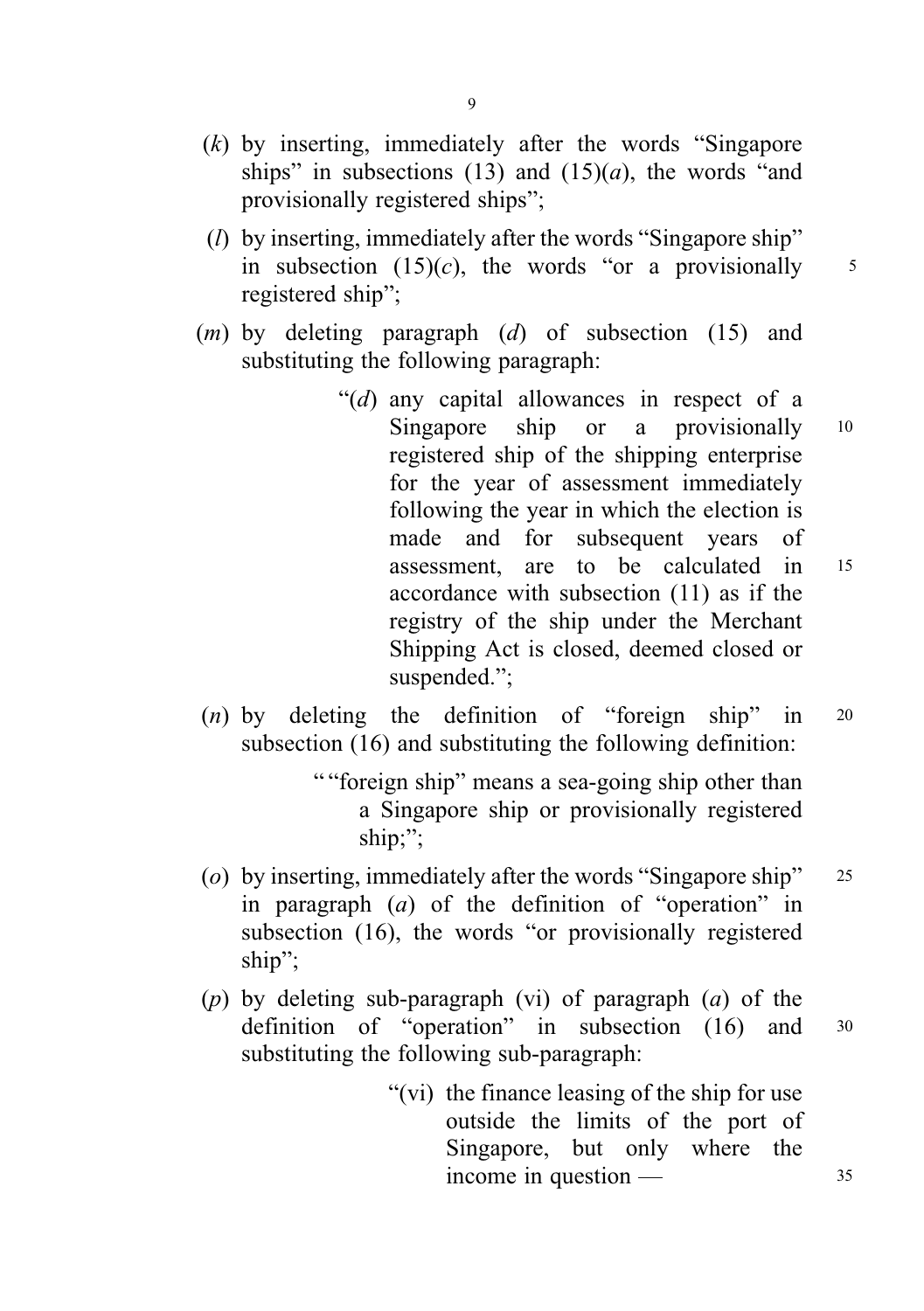- (A) is derived from the finance leasing on or after 12 December 2018; and
- (B) is not derived by the shipping <sup>5</sup> enterprise as part of a business of trading in ships or constructing ships for sale; and";
- (q) by inserting, immediately after the definition of <sup>10</sup> "prescribed ship management services" in subsection (16), the following definition:
- " "provisionally registered ship" means a ship that is provisionally registered under the Merchant Shipping Act, but excludes one whose registry <sup>15</sup> is closed, deemed closed or suspended;"; and
	- (r) by inserting, immediately after the words "Singapore ships" in the definition of "shipping enterprise" in subsection (16), the words ", provisionally registered ships".

# <sup>20</sup> Amendment of section 13F

- 11. Section 13F of the principal Act is amended —
- (a) by deleting the words "on or after 24 February 2015" in subsection  $(1)(h)$  and substituting the words "at any time" during the period from 24 February 2015 to 18 February <sup>25</sup> 2020 (both dates inclusive)";
	- (b) by deleting the word "and" at the end of subsection  $(1)(r)(iv)$ ;
- (c) by deleting the full-stop at the end of paragraph (s) of subsection (1) and substituting the word "; and ", and by <sup>30</sup> inserting immediately thereafter the following paragraph:
	- " $(t)$  on or after 19 February 2020 from providing prescribed ship management services to —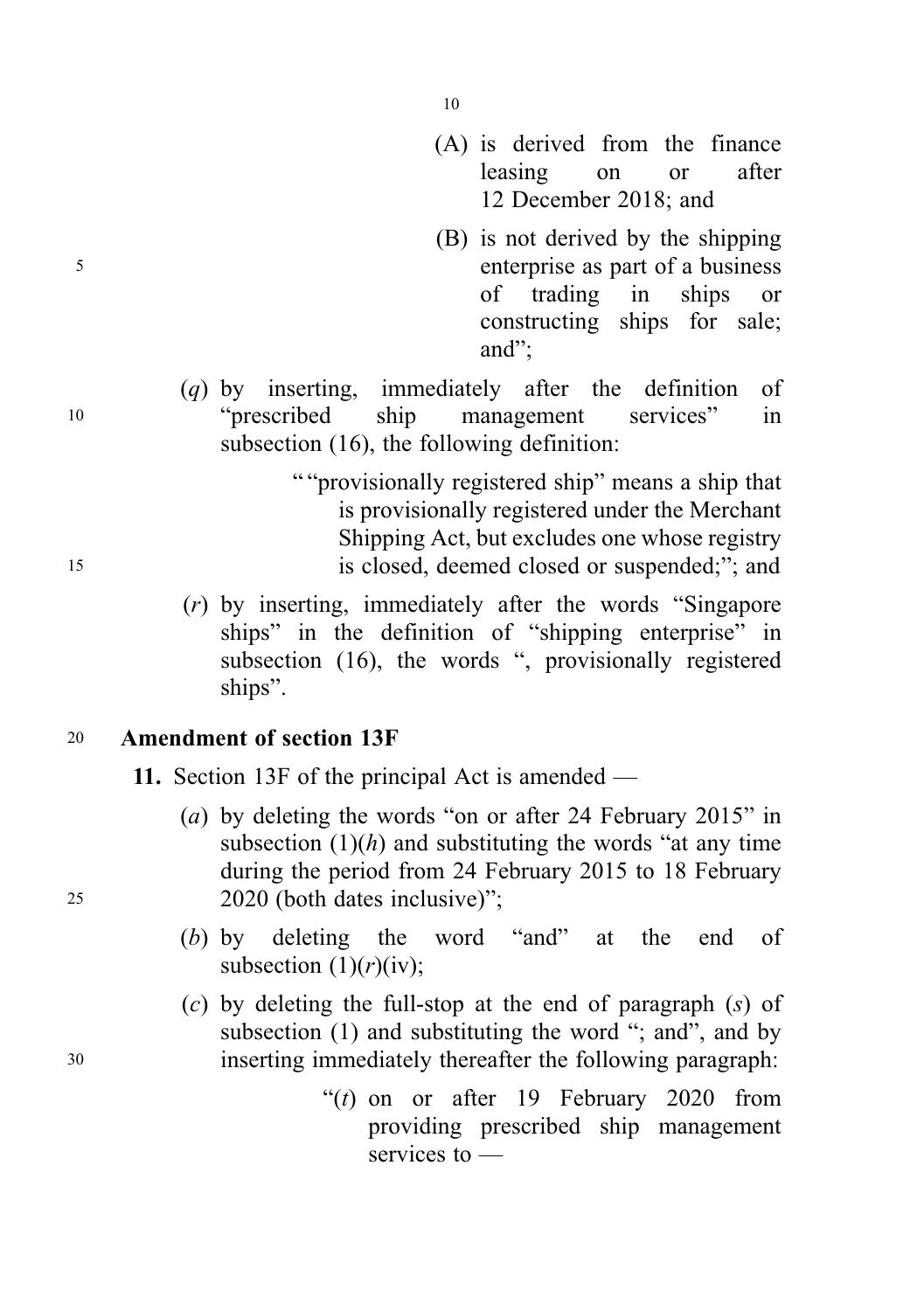- (i) any qualifying special purpose vehicle of the approved international shipping enterprise or another approved international shipping enterprise; or 5
- (ii) any qualifying shareholder of the approved international shipping enterprise,

in respect of ships owned or operated by the qualifying special purpose vehicle or 10 qualifying shareholder (as the case may be), unless the conditions of its approval otherwise provide.";

- (d) by inserting, immediately after the words "approved international shipping enterprise" in <sup>15</sup> subsections  $(1AA)(a)$  and  $(1AC)(a)$ , the words "derived" before 12 December 2018";
- (e) by deleting the words "from carrying on" in subsections  $(1AA)(b)$  and  $(1AC)(b)$  and substituting in each case the words "that is derived as part of";  $^{20}$
- (f) by inserting, immediately after subsection (1AC), the following subsection:

"(1AD) Subsection  $(1)(r)$  does not apply to any income derived by an approved international shipping enterprise as part of a business of trading in foreign 25 ships or constructing for sale foreign ships for any operation or activity mentioned in that provision.";

- (g) by deleting the words "1st June 2011 and 31st May 2021" in subsection (2A) and substituting the words "1 June 2011 and 31 December 2026": 30
- (h) by deleting the word "or" at the end of paragraph (b) of the definition of "special purpose company" in subsection (6);
- (i) by deleting the full-stop at the end of paragraph  $(c)$  of the definition of "special purpose company" in subsection (6)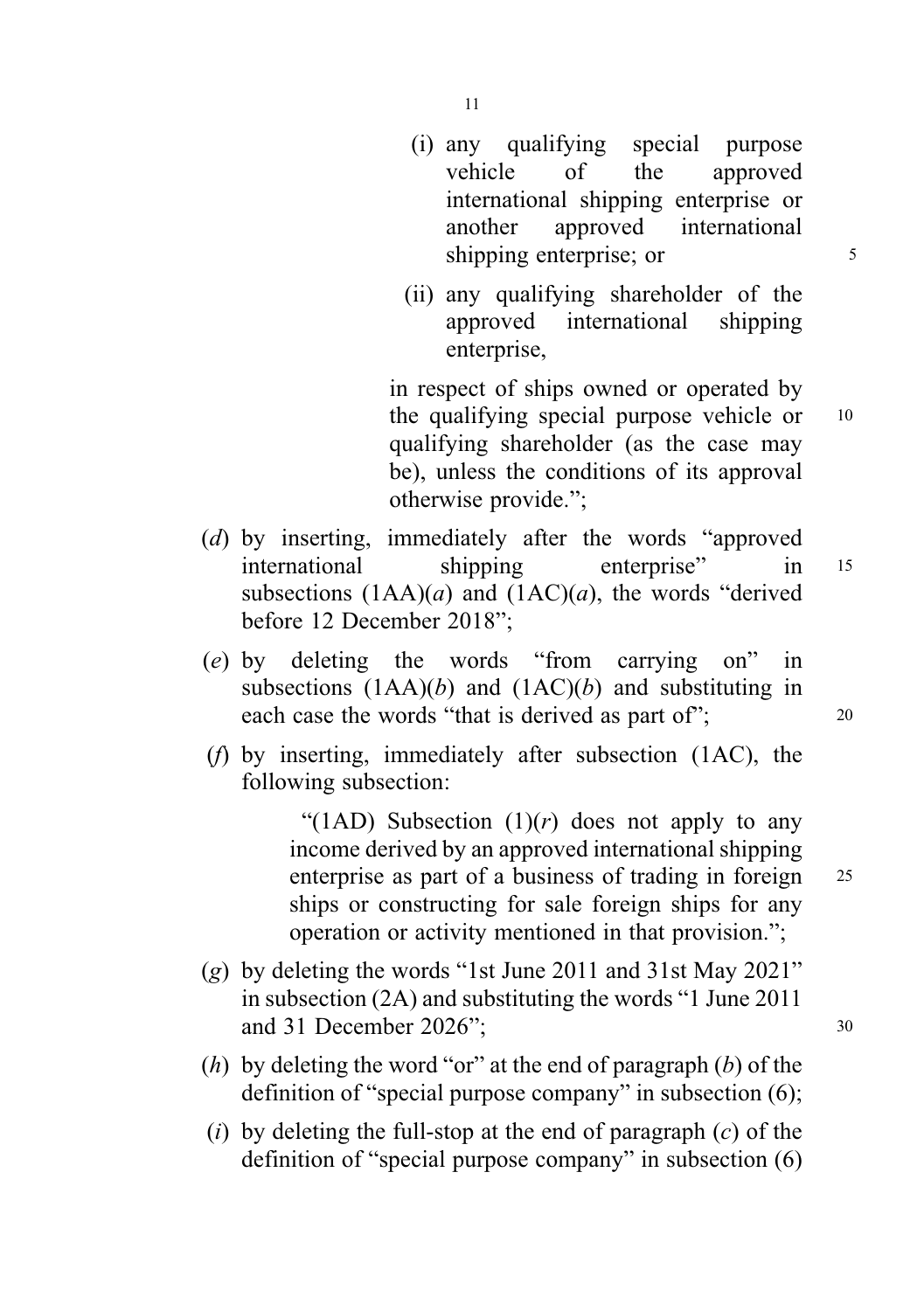and substituting the word "; or", and by inserting immediately thereafter the following paragraph:

- " $(d)$  any operation or activity mentioned in subsection  $(1)(r)$  that takes place on or <sup>5</sup> after 12 December 2018."; and
	- $(i)$  by inserting, immediately after subsection  $(7)$ , the following subsection:

"(7A) In subsection  $(1)(t)$ , "qualifying" shareholder", in relation to an approved <sup>10</sup> international shipping enterprise, means an approved company —

- (a) that is incorporated and resident in Singapore; and
- (b) that beneficially owns (whether directly or <sup>15</sup> indirectly) at least 50% of the total number of issued ordinary shares of the approved international shipping enterprise.".

## Amendment of section 13H

12. Section 13H of the principal Act is amended —

- <sup>20</sup> (a) by deleting the words "approved investments" in subsections (1) and  $(4)(b)$  and the definition of "venture" company" in subsection (18) and substituting in each case the words "authorised investments";
- (b) by deleting the words "The exemption from tax of the <sup>25</sup> income of an approved venture company" in subsection (2A) and substituting the words "For a venture company that is approved before 1 April 2020, the exemption from tax of the income of the company";
- (c) by inserting, immediately after subsection (2B), the <sup>30</sup> following subsections:

"(2BA) For a venture company that is approved on or after 1 April 2020, the exemption from tax of the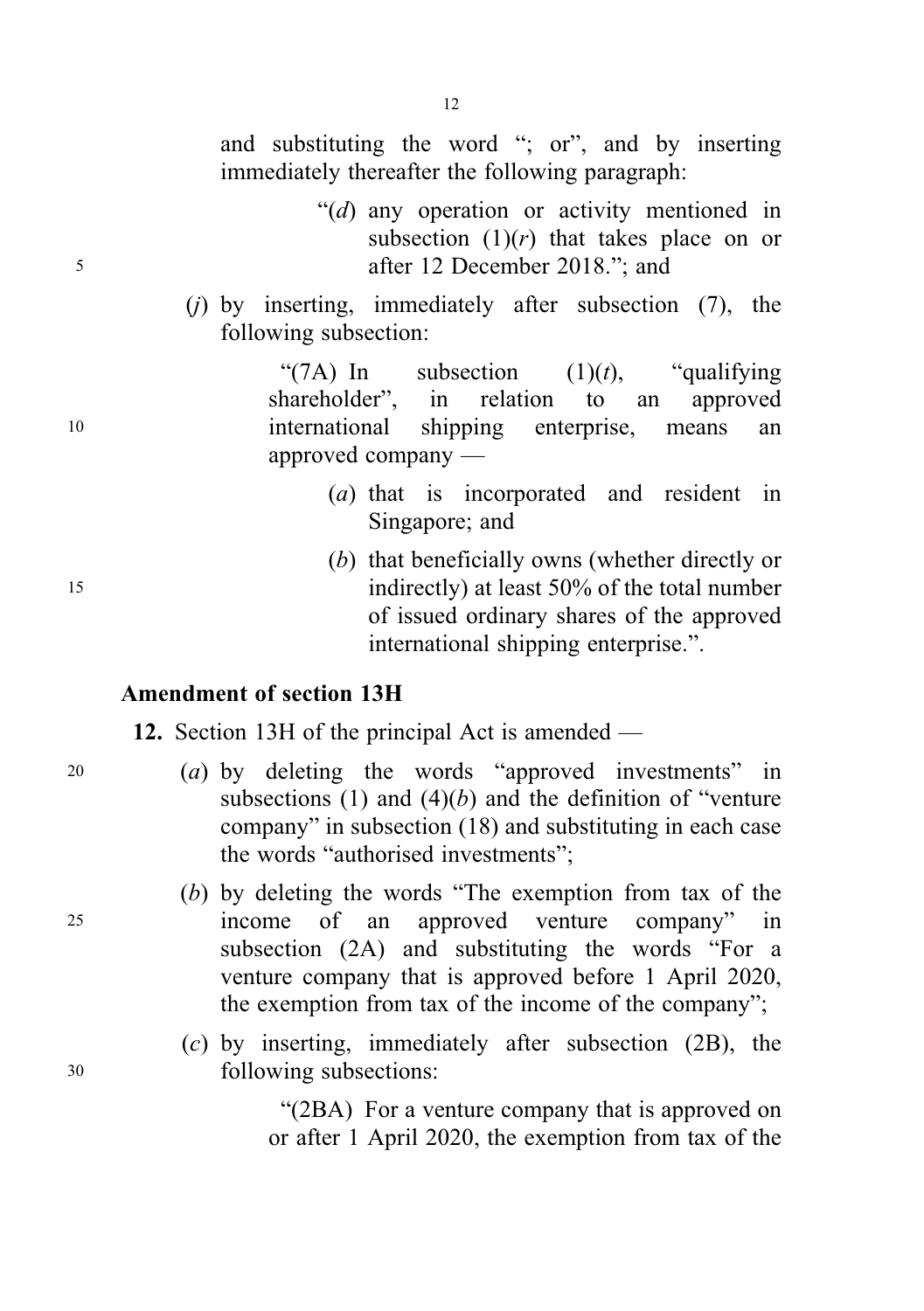income of the company under regulations made under subsection  $(1)$  is for —

- (a) a period not exceeding 15 years as specified to the venture company by the Minister or a person appointed by the 5 Minister; and
- (b) where the period mentioned in paragraph (*a*) is less than 15 years — any additional period or periods specified to the venture company by the Minister or a <sup>10</sup> person appointed by the Minister.

(2BB) The total period of exemption from tax of income of an approved venture company mentioned in subsection (2BA) must not exceed 15 years.";

- (d) by deleting the words "1 April 2020" in subsection  $(2D)$  15 and substituting the words "1 January 2026"; and
- (e) by deleting the definition of "investments" in subsection (18) and substituting the following definition:

" "authorised investments" —

- (*a*) in relation to income derived by an  $20$ approved venture company before 1 April 2020, means —
	- (i) debentures, stocks, shares, bonds, notes or warrants issued by a government or <sup>25</sup> company;
	- (ii) any right or option in respect of any debentures, stocks, shares, bonds, notes or warrants; or
	- (iii) units in any unit trust within the  $\frac{30}{2}$ meaning of section 10B; or
- (b) in relation to income derived by an approved venture company on or after 1 April 2020, means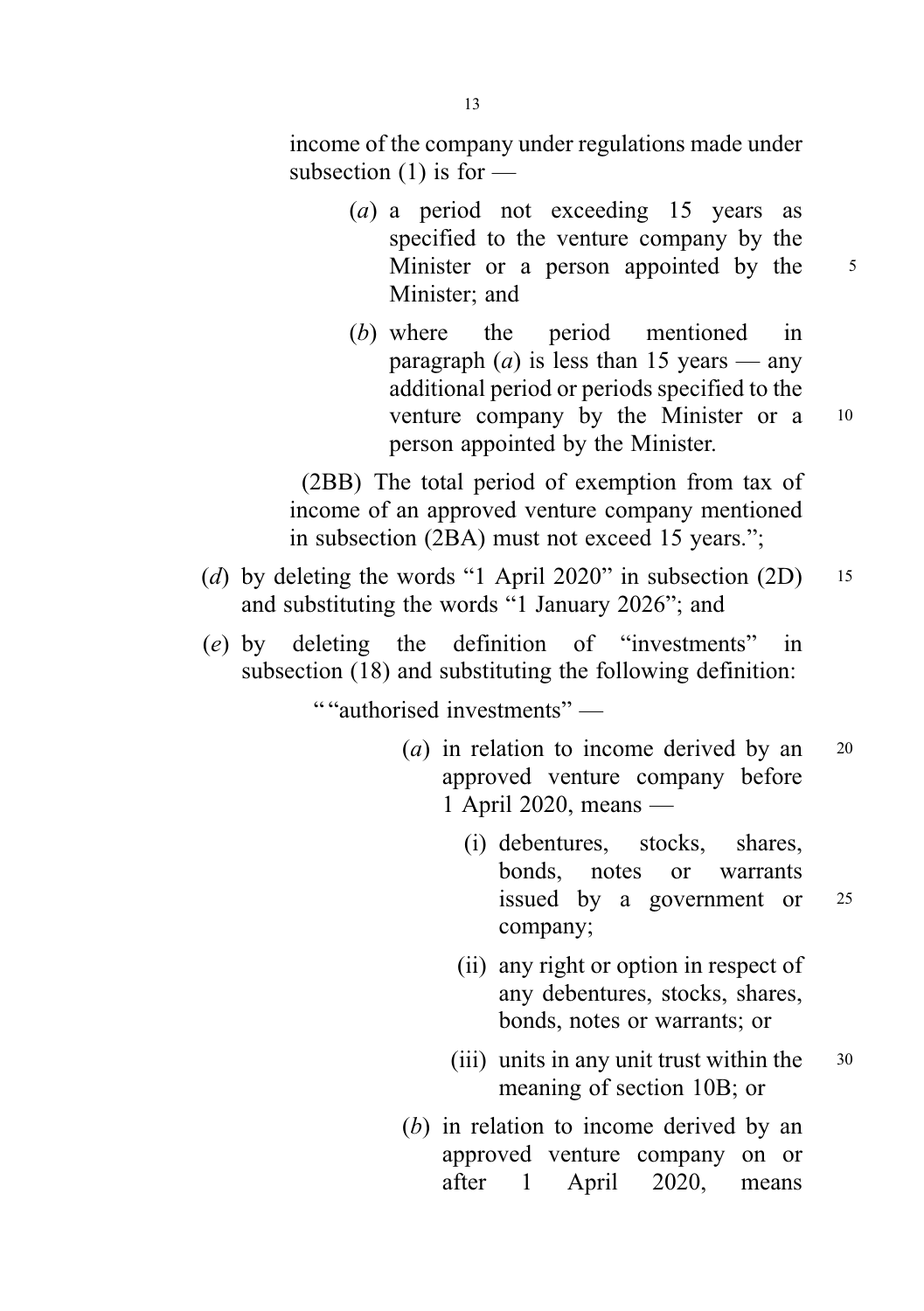investments prescribed by the Minister for the purpose of subsection  $(1)$ ;".

#### Amendment of section 13S

- <sup>5</sup> 13. Section 13S of the principal Act is amended
	- (a) by inserting, immediately after subsection (1D), the following subsection:

"(1DA) Subsection  $(1)(ca)$  and  $(cc)$  also does not apply to any income derived by an approved shipping <sup>10</sup> investment enterprise as part of a business of trading in sea-going ships or constructing sea-going ships for sale.";

- (b) by inserting, immediately after the words "approved shipping investment enterprise" in subsection  $(1F)(a)$ , <sup>15</sup> the words "derived before 12 December 2018";
	- (c) by deleting the words "from carrying on" in subsection  $(1F)(b)$  and substituting the words "that is derived as part of";
- (d) by deleting the words "1st March 2006 and 31st May <sup>20</sup> 2021" in subsection (2) and substituting the words "1 March 2006 and 31 December 2026"; and
	- (e) by deleting the words "1st March 2011 and 31st May  $2021$ " in subsection  $(3)(b)$  and substituting the words "1 March 2011 and 31 December 2026".

# <sup>25</sup> Amendment of section 13Y

- **14.** Section 13Y(4) of the principal Act is amended
	- (a) by deleting the definition of "foreign government-owned entity" and substituting the following definition:

" "foreign government-owned entity" means —

<sup>30</sup> (a) an entity wholly and beneficially owned (whether directly or indirectly) by the government or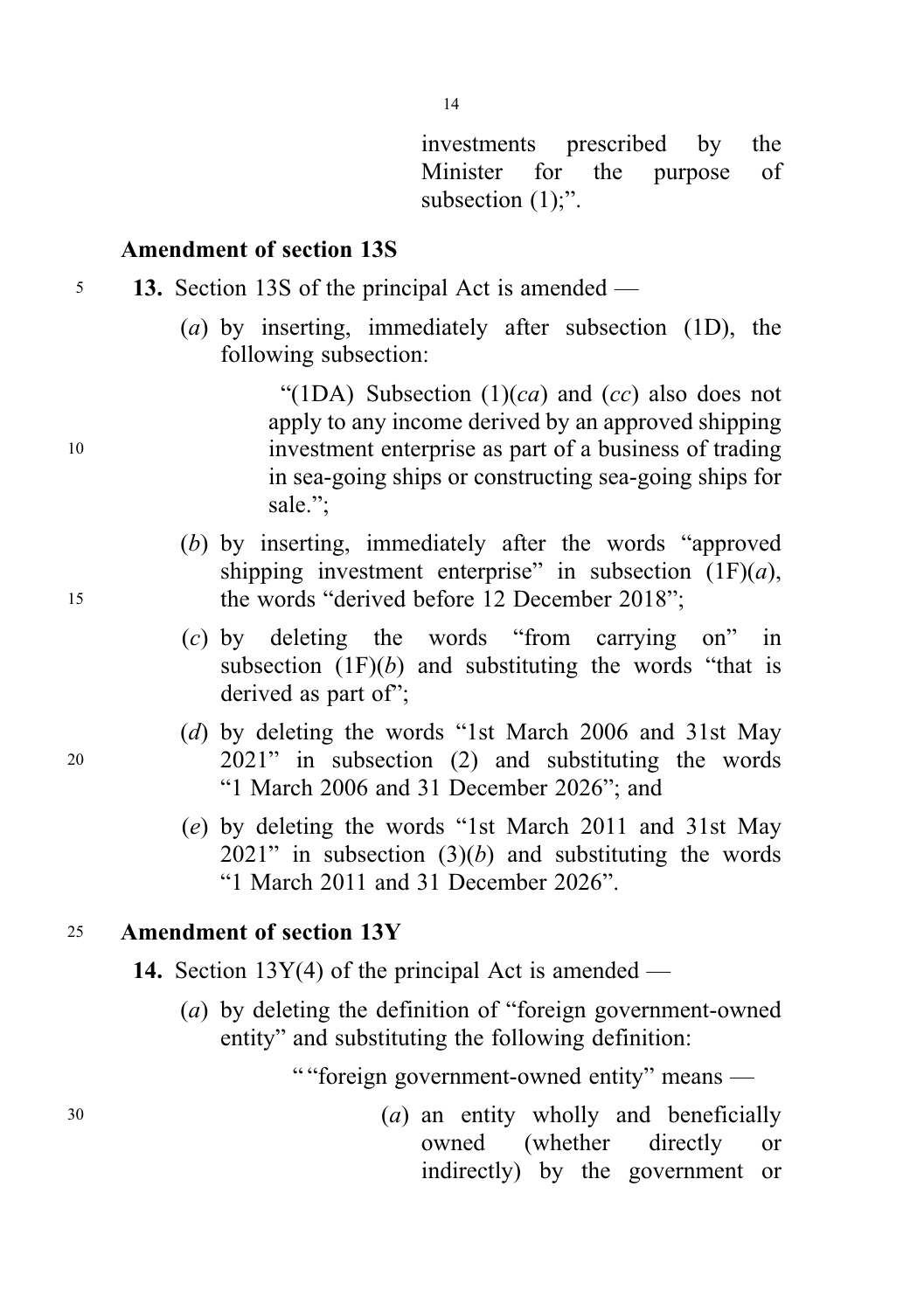other public authority of a foreign country;

- (b) an entity that is incorporated, formed or established by the government or other public authority of a foreign 5 country either directly or indirectly through one or more intermediate entities;
- (c) an entity that is incorporated, formed or established by the law of a foreign 10 country and that is not a public authority of that foreign country; or
- (d) an entity that is incorporated, formed or established by an entity mentioned in paragraph  $(c)$  either directly or  $15$ indirectly through one or more intermediate entities,

and whose principal activity is to manage the entity's own funds or the funds of a prescribed sovereign fund entity;"; and 20

(b) by deleting the definition of "sovereign fund entity" and substituting the following definition:

" "sovereign fund entity" means —

- (a) the government or other public authority of a foreign country; <sup>25</sup>
- (b) an entity wholly and beneficially owned by the government or other public authority of a foreign country;
- (c) an entity that is incorporated, formed or established by the government or  $30$ other public authority of a foreign country either directly or indirectly through one or more intermediate entities;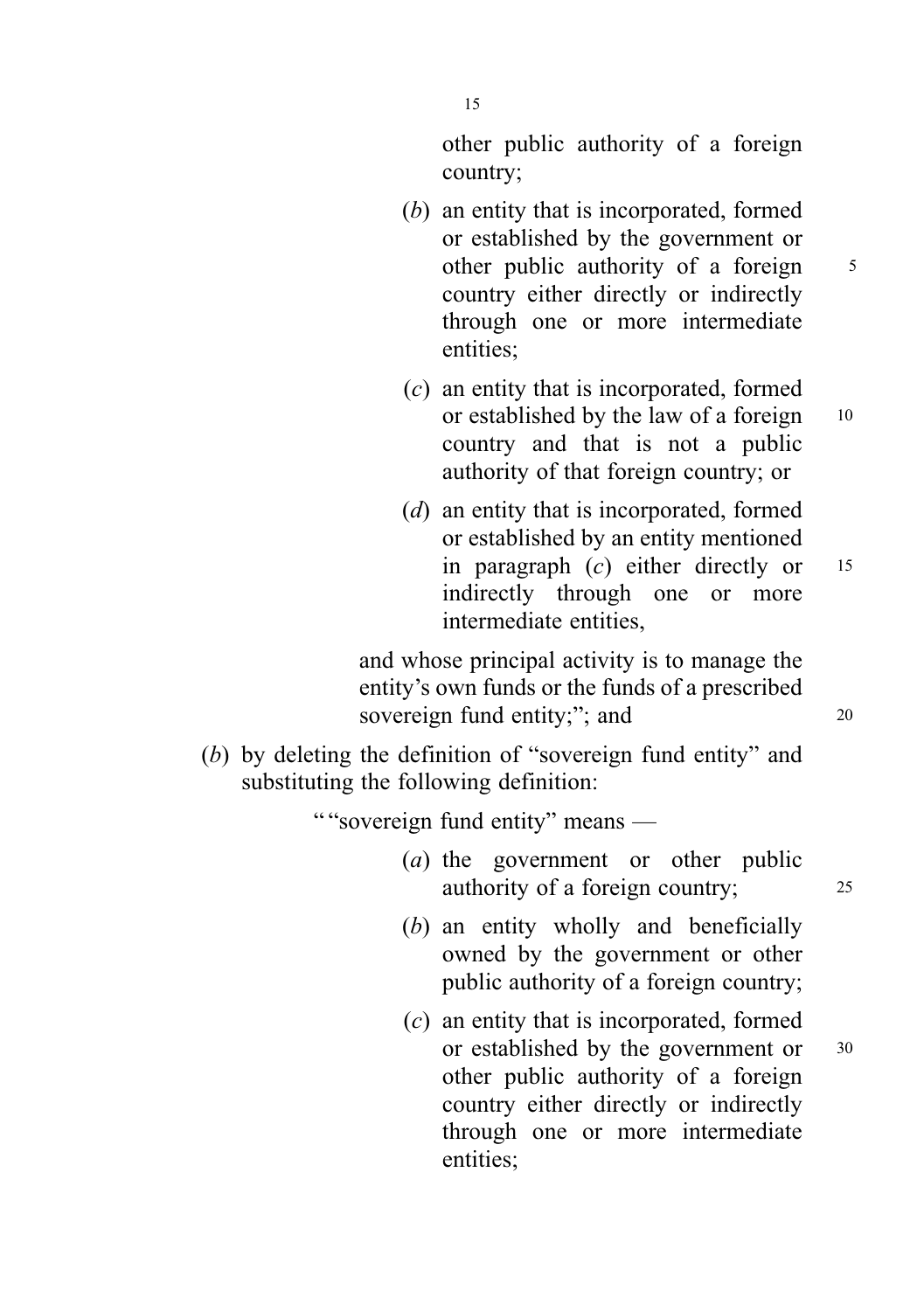- (d) an entity that is incorporated, formed or established by the law of a foreign country and that is not a public authority of that foreign country; or
- <sup>5</sup> (e) an entity that is incorporated, formed or established by an entity mentioned in paragraph (d) either directly or indirectly through one or more intermediate entities,

<sup>10</sup> and whose funds (which may include the reserves of the government and any pension or provident fund of that country) are managed by an approved foreign government-owned entity.".

# <sup>15</sup> Amendment of section 13Z

- 15. Section 13Z of the principal Act is amended
	- (a) by deleting the words "31 May 2022" in subsection  $(1)(a)$ and substituting the words "31 December 2027";
- (b) by deleting paragraph  $(b)$  of subsection  $(8)$  and substituting <sup>20</sup> the following paragraphs:
	- " $(b)$  the disposal of shares before 1 June 2022 in a company that —
		- (i) is in the business of trading Singapore immovable properties; or
- <sup>25</sup> (ii) principally carries on the activity of holding Singapore immovable properties,

other than property development, where the shares are not listed on a stock <sup>30</sup> exchange in Singapore or elsewhere;

> (ba) the disposal of shares on or after 1 June 2022 not listed on a stock exchange in Singapore or elsewhere, being shares in a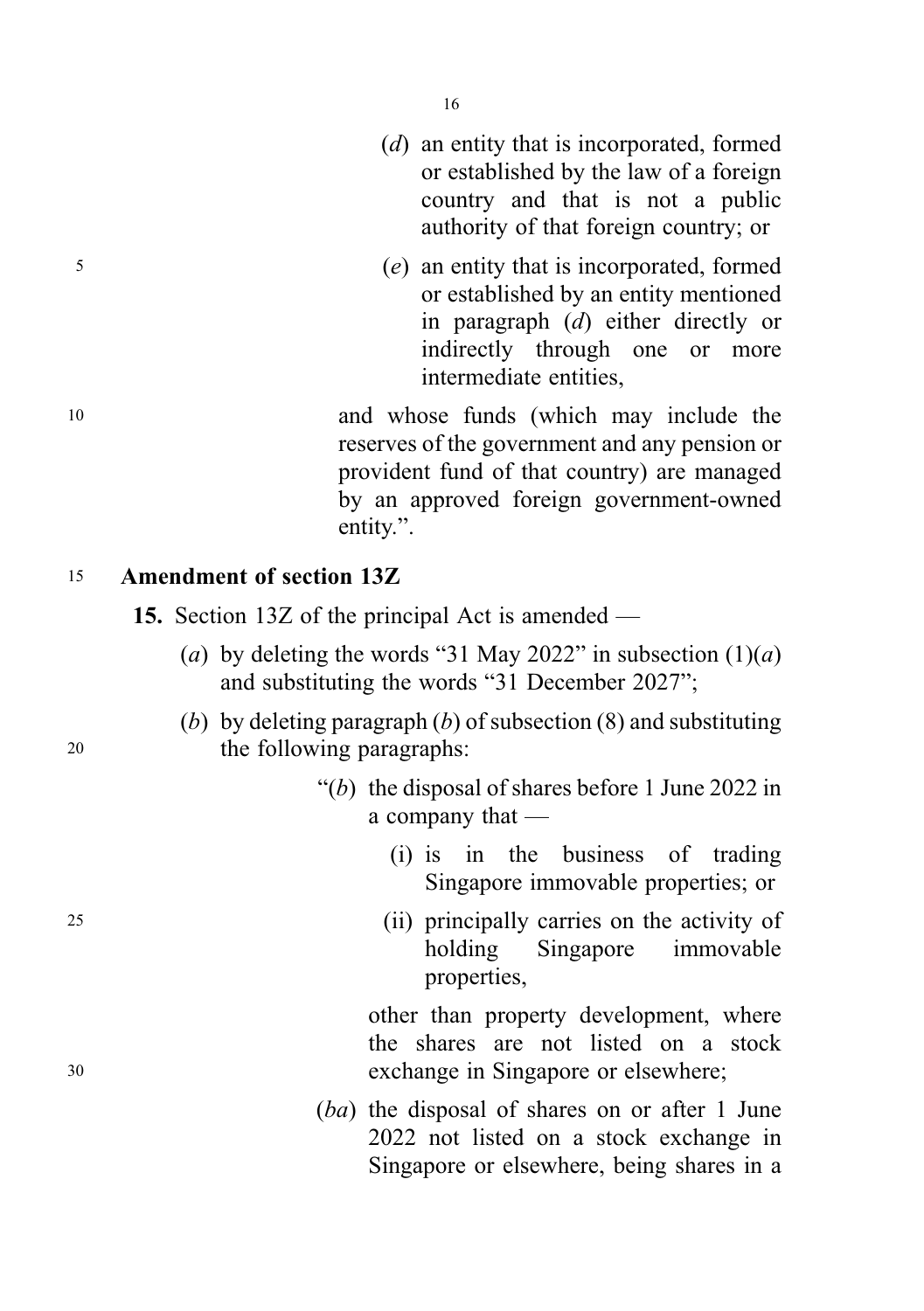company that the Comptroller is satisfied —

- (i) is in the business of trading immovable properties situated whether in Singapore or elsewhere;  $\frac{5}{5}$
- (ii) principally carries on the activity of holding immovable properties situated whether in Singapore or elsewhere; or
- (iii) has undertaken property 10 development in Singapore or elsewhere, except where —
	- (A) the immovable property developed is used by the company to carry on its trade 15 or business (including the business of letting immovable properties), not being a business mentioned in sub-paragraph  $(i)$ ; and  $20$
	- (B) the company did not undertake any property development in Singapore or elsewhere for a period of at least 60 consecutive months before <sup>25</sup> the disposal of shares; or";
- (c) by inserting, immediately before the definitions of "borrowing period" and "securities lending or repurchase arrangement" in subsection (9), the following definition:
	- " "activity of holding immovable properties" 30 excludes the holding of immovable properties where such properties are used to carry on a trade or business, including the business of letting immovable properties;"; and 35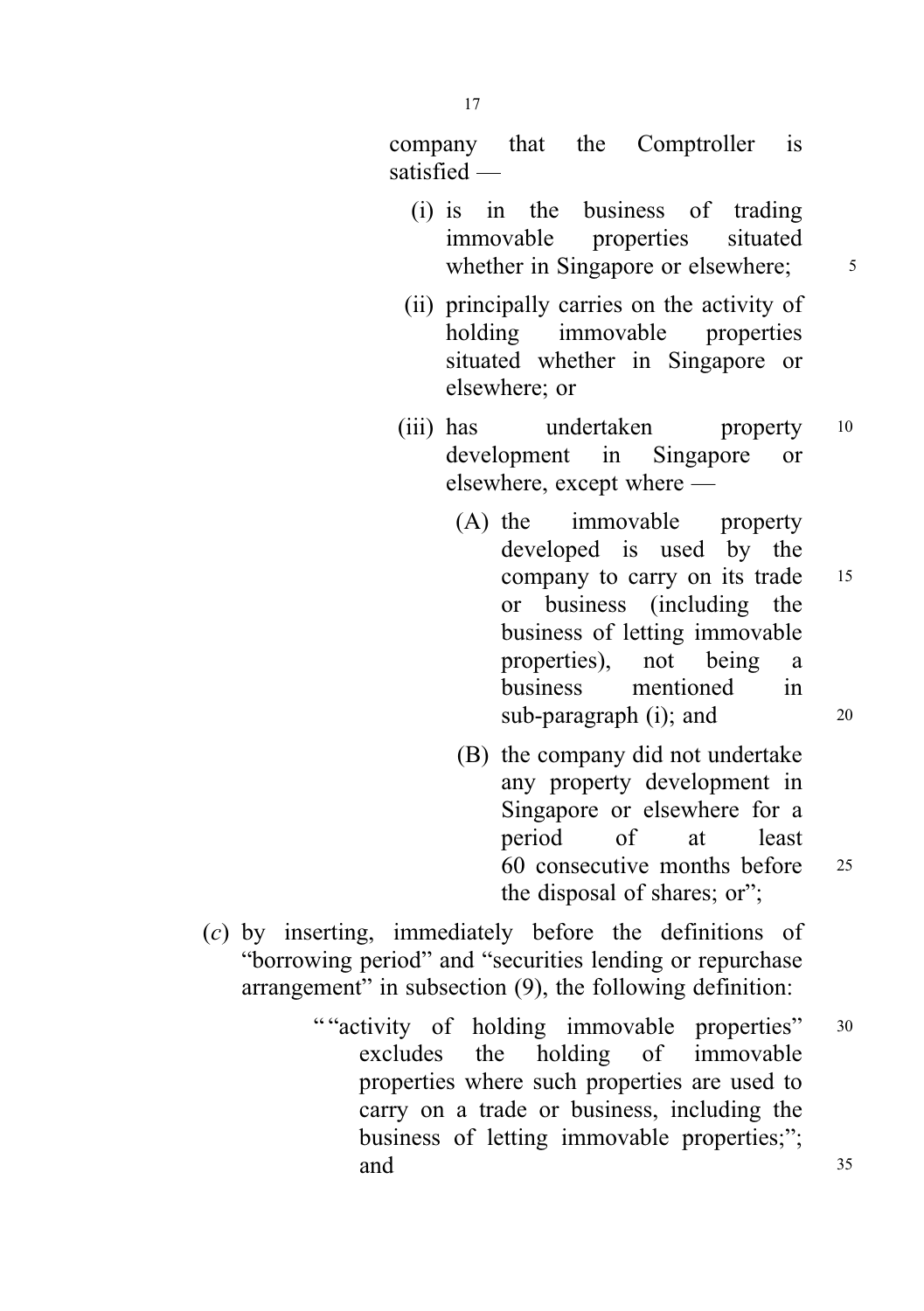(d) by deleting the full-stop at the end of the definitions of "FRS 109" and "SFRS(I) 9" in subsection (9) and substituting a semi-colon, and by inserting immediately thereafter the following definition:

<sup>5</sup> " "property development" means construction or causing the construction of any building or part of a building, and acquisition of land or building for such construction, and for this purpose "construction" means —

- <sup>10</sup> (a) any building operations, or demolition and rebuilding operations, in, on, over or under any land for the purpose of erecting a building or part of a building; and
- <sup>15</sup> (b) any alteration or addition to, or partial demolition and rebuilding of, any building or part of a building,

that requires the approval of the Commissioner of Building Control under the <sup>20</sup> Building Control Act (Cap. 29) or (if carried out in a country outside of Singapore) would have required such approval if it had been carried out in Singapore.".

# New section 13ZA

<sup>25</sup> 16. The principal Act is amended by inserting, immediately after section 13Z, the following section:

# "Exemption of certain payments received in connection with COVID-19 events

13ZA.—(1) The following are exempt from tax:

<sup>30</sup> (a) a cash payment made on behalf of the Government to a person under the public scheme known as the Self-Employed Person Income Relief Scheme (SIRS), that is part of the Budget Statements of the Government dated 26 March 2020 and 6 April 2020;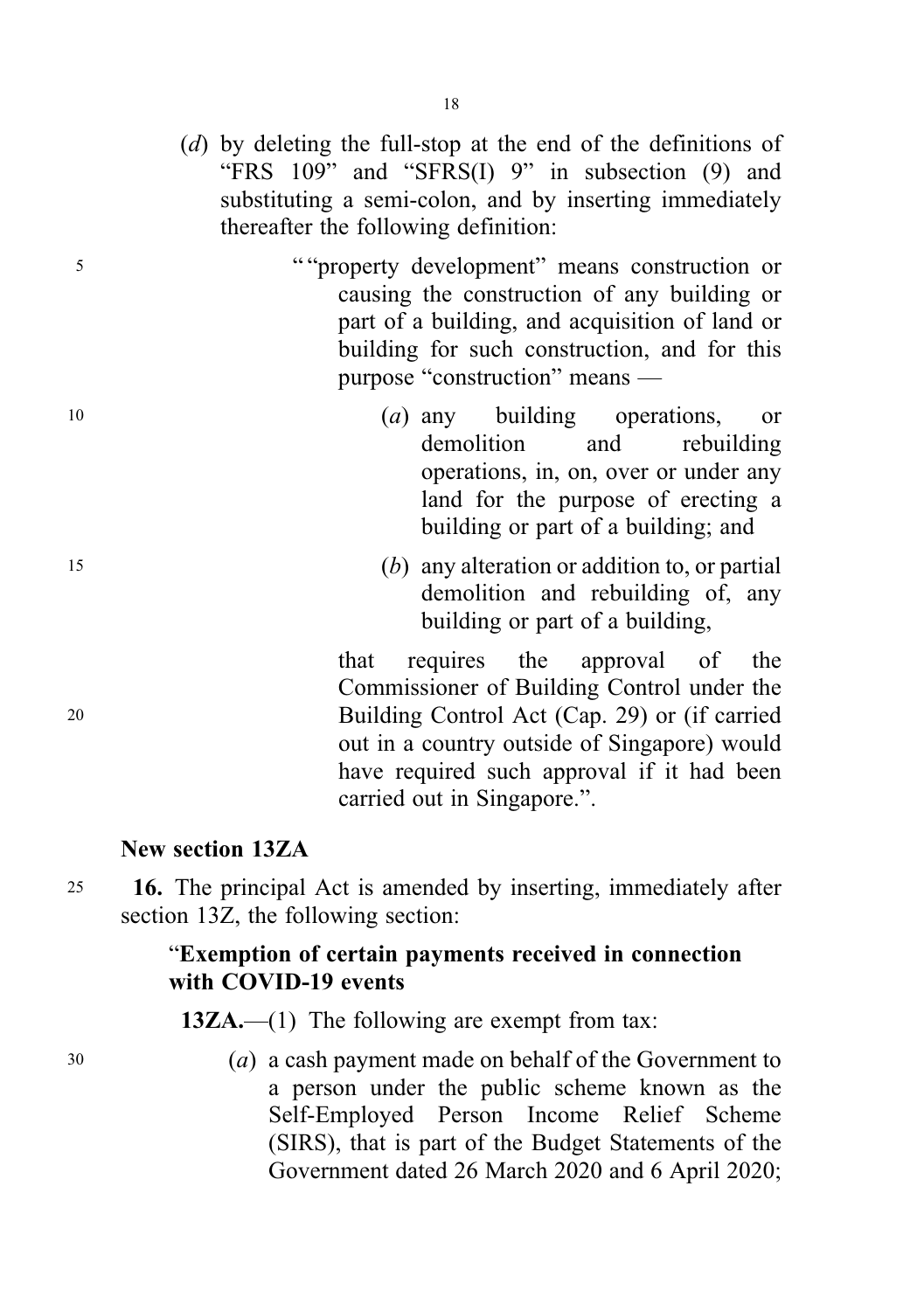- (b) a cash payment made on behalf of the Government to a person under the public scheme known as the Jobs Support Scheme (JSS), that is part of the Budget Statements of the Government dated 18 February 2020, 26 March 2020, 6 April 2020 and 26 May 2020, 5 and the ministerial statement of the Minister dated 17 August 2020;
- (c) a cash payment made by the Government to a person under any of the following public schemes:
	- (i) Quarantine Order Allowance (QOA) Scheme; <sup>10</sup>
	- (ii) Leave-of-Absence (LOA) Programme;
	- (iii) the Stay-Home Notice (SHN) Support Programme;
- (d) a cash payment made on behalf of the Government to an individual under the public scheme known as the <sup>15</sup> COVID-19 Support Grant (CSG), that is part of the Budget Statement of the Government dated 26 March 2020, and the ministerial statement of the Minister dated 17 August 2020;
- (e) a cash payment made by the Singapore Tourism <sup>20</sup> Board between (and including) the months of April and July 2020 to the holder of a tourist guide licence as defined in section 19A(1) of the Singapore Tourism Board Act (Cap. 305B), to mitigate any loss of income from a COVID-19 event: 25
- (f) a cash payment made by the Maritime and Port Authority of Singapore under the public scheme known as the Seafarers Relief Package in the year 2020 to a seafarer as defined in section 2(1) of the Merchant Shipping (Maritime Labour <sup>30</sup> Convention) Act 2014 (Act 6 of 2014), that is funded by the Maritime and Port Authority of Singapore;
- (g) a benefit received by a self-employed individual who drives a chauffeured private hire car or taxi, from  $\frac{35}{2}$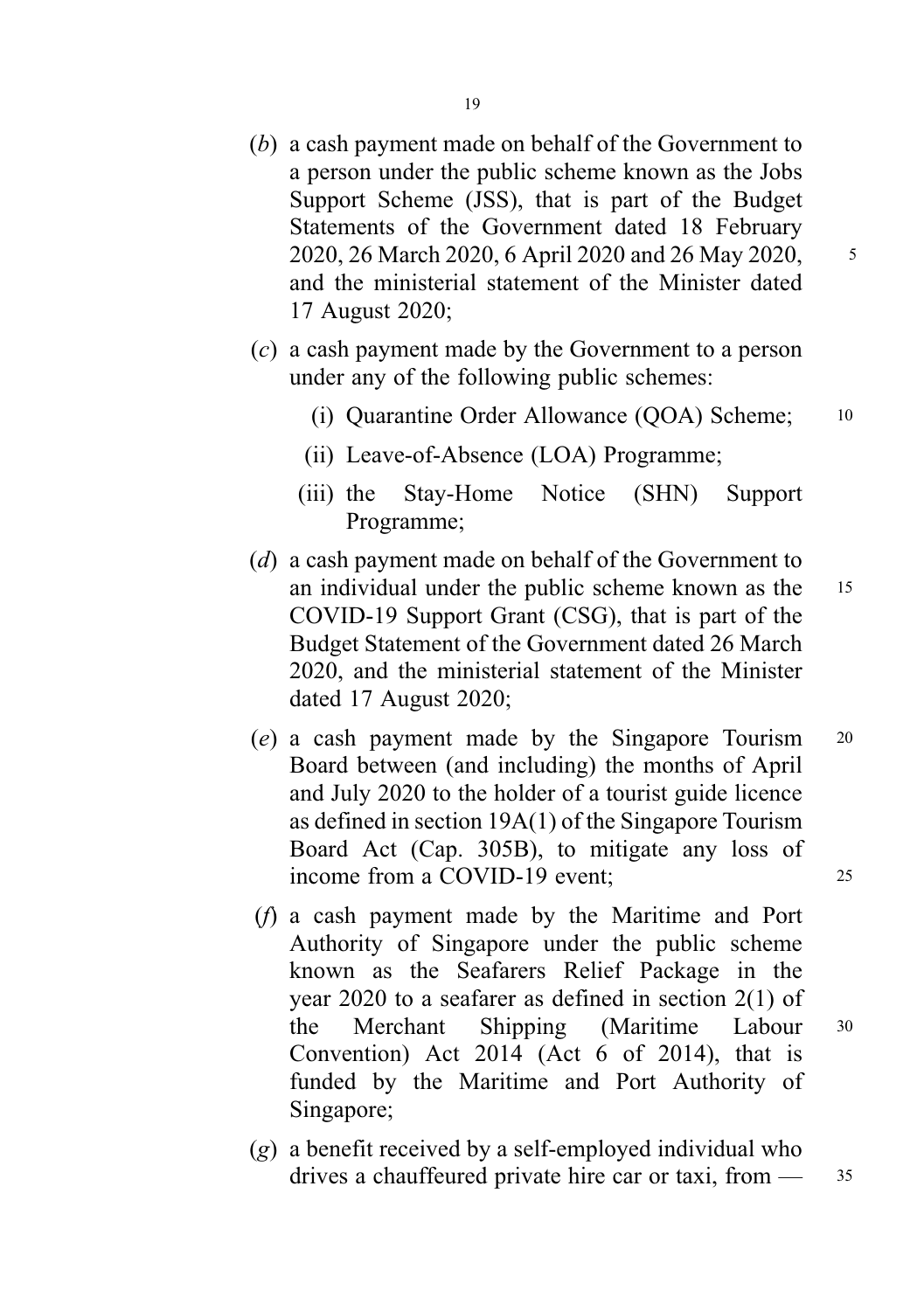- 
- (i) the Land Transport Authority of Singapore (called in this paragraph LTA); or
- (ii) an entity in the Tenth Schedule,

20

that is given in connection with an amount received <sup>5</sup> by LTA or the entity out of a payment made by the Government to the Special Relief Fund under the public scheme known as the Point-to-Point Support Package;

(h) any other prescribed benefit given in connection with <sup>10</sup> a prescribed public scheme, up to such amount or value as may be prescribed.

(2) Where a public authority makes a payment under a public scheme on behalf of the Government to a person that is then paid to another person, the firstmentioned person does not, for the <sup>15</sup> purposes of subsection (1), make the second-mentioned payment on behalf of the Government.

#### Example

The Inland Revenue Authority of Singapore makes a cash payment under the Jobs Support Scheme on behalf of the Government to a central hirer of a central hiring arrangement of a group of related parties (as defined in section 14R(6)), which the central hirer disburses to the related parties. The central hirer does not make the disbursement on behalf of the Government under subsection  $(1)(b)$ .

(3) The following are also exempt from tax, but only if the Comptroller is satisfied that conditions prescribed for the exemption are satisfied:

(a) the rent or value of any place of residence in Singapore (including any furniture or fittings in that place), or an allowance for accommodation in Singapore, for the use by an individual in the year 2020, that is provided to the individual in the year 2020 by the individual's employer, up to the prescribed amount per day;

20

25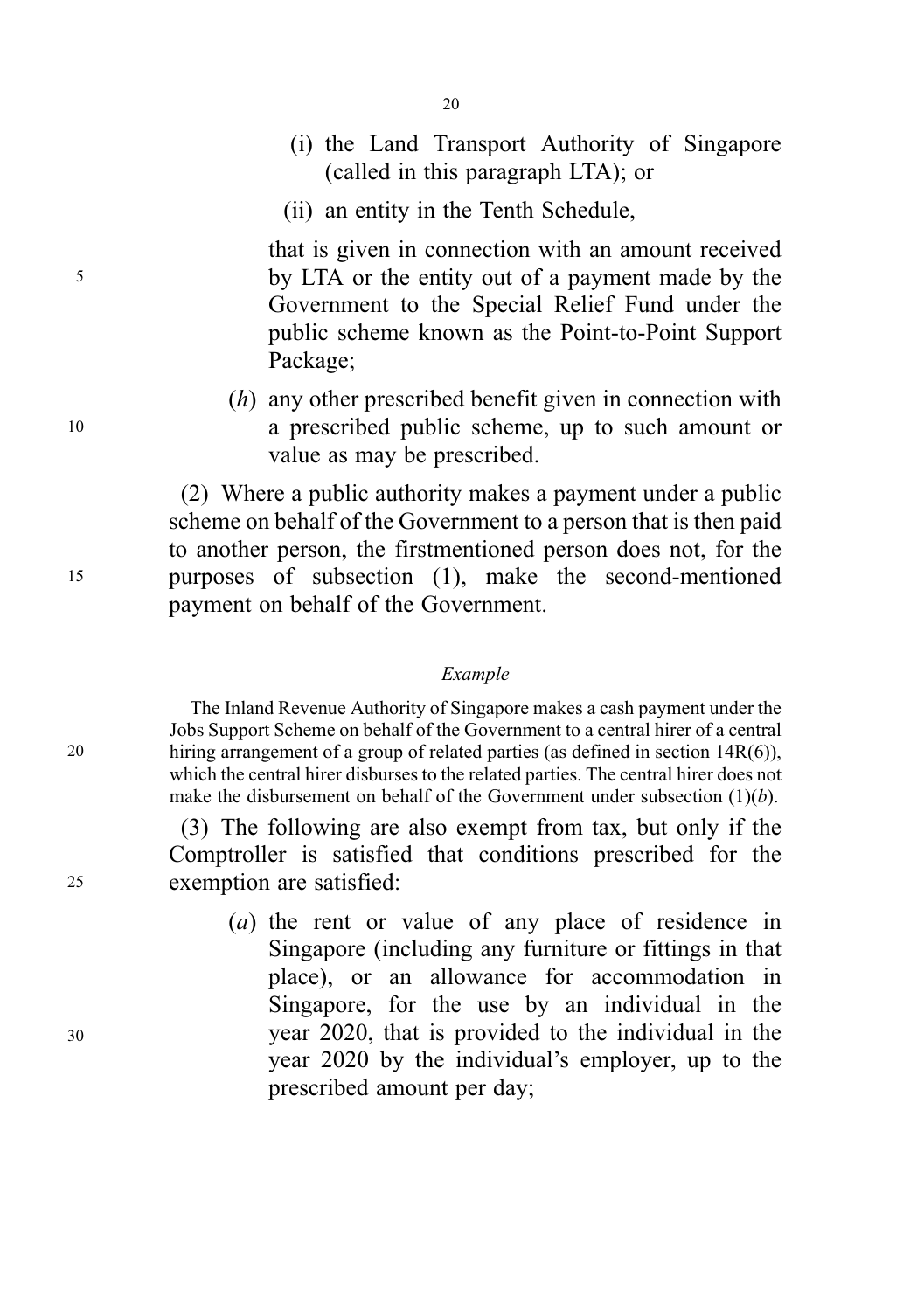(b) the value of any food, transport and other necessities (called in this paragraph basic necessities), or an allowance for basic necessities, for consumption or use by an individual in Singapore in the year 2020, that is provided to the individual in the year  $2020$  by  $\frac{5}{10}$ the individual's employer, up to the prescribed amount per day for all basic necessities.

(4) An amount described in subsection (5) received or receivable in the year 2020 by a person who is a lessee or licensee of any immovable property in relation to which a 10 remission of property tax is given by the Property Tax (Non-Residential Properties) (Remission) Order 2020 (G.N. No. S 155/2020), is exempt from tax.

(5) The amount mentioned in subsection (4) is any of the following, as applicable: 15

- (a) the amount in the form of monetary payments of any benefit (as defined in the COVID-19 (Temporary Measures) (Transfer of Benefit of Property Tax Remission) Regulations 2020  $(G.N. No. S 375/2020)$  of the reduction in property  $20$ tax as a result of the remission that the owner of the immovable property is required under section 29(2) of the COVID-19 (Temporary Measures) Act 2020 (Act 14 of 2020) to pass on to the person in the year 2020; 25
- (b) the amount in the form of monetary payments that the owner of the immovable property has passed on or has agreed to pass on to the person in the year 2020, and by reason of which the owner is exempt from section 29(2) of the COVID-19 (Temporary 30 Measures) Act 2020 under regulation 13(2) of the COVID-19 (Temporary Measures) (Transfer of Benefit of Property Tax Remission) Regulations 2020;
- (c) the amount of any other monetary payments received  $35$ or receivable by the person from the person's lessor or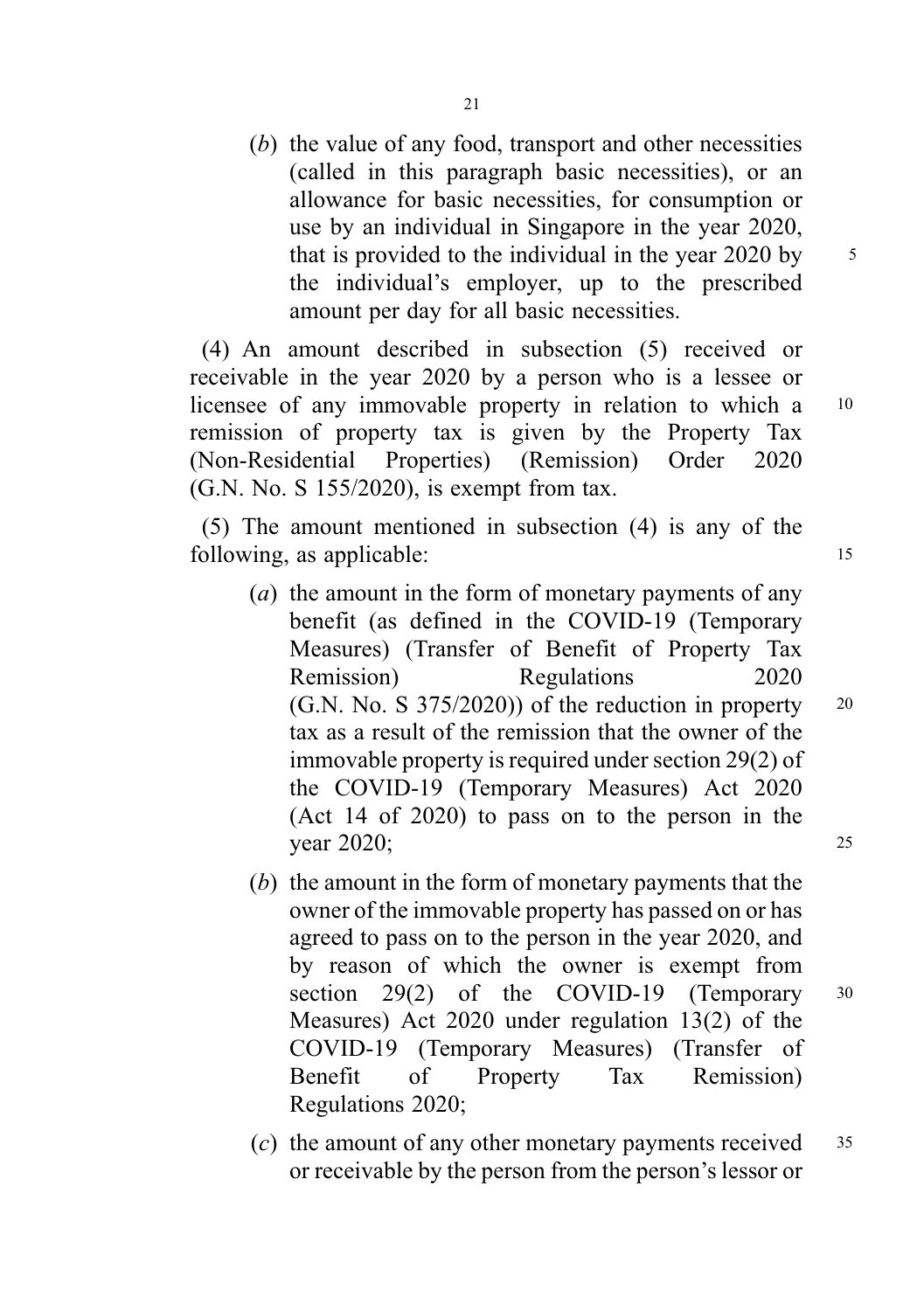|    | term by section $14ZC(8)$ ;                                                                                                                                                                                                             |
|----|-----------------------------------------------------------------------------------------------------------------------------------------------------------------------------------------------------------------------------------------|
| 10 | "COVID-19" means the infectious disease known as<br>Coronavirus Disease 2019;                                                                                                                                                           |
|    | "COVID-19 event" means $-$                                                                                                                                                                                                              |
|    | ( <i>a</i> ) the COVID-19 epidemic or pandemic; or                                                                                                                                                                                      |
| 15 | (b) the operation of or compliance with any law of<br>Singapore, or an order or direction of the<br>Government or any statutory body, being any<br>law, order or direction that is made by reason of<br>or in connection with COVID-19; |

<sup>5</sup> event;

(6) In this section  $-$ 

"monetary payment" includes payment by e-money as <sup>20</sup> defined in section 2(1) of the Payment Services Act 2019 (Act 2 of 2019);

"owner", in relation to immovable property, has the meaning given by section 2(1) of the Property Tax Act (Cap. 254) and includes a person that is <sup>25</sup> deemed to be an owner of the property under any provision of that Act;

"prescribed" means prescribed by rules under section 7.".

# Amendment of section 14B

17. Section 14B of the principal Act is amended —

<sup>30</sup> (a) by inserting, immediately after paragraph (a) of subsection (2), the following paragraph:

22

licensor in the year 2020, but only if the Comptroller is satisfied that the payments are intended by the lessor or licensor to provide relief to the person from any economic hardship arising from a COVID-19

(d) the total of the amounts in paragraphs  $(a)$ ,  $(b)$  and  $(c)$ .

"chauffeured private hire car" has the meaning given to that

- 
-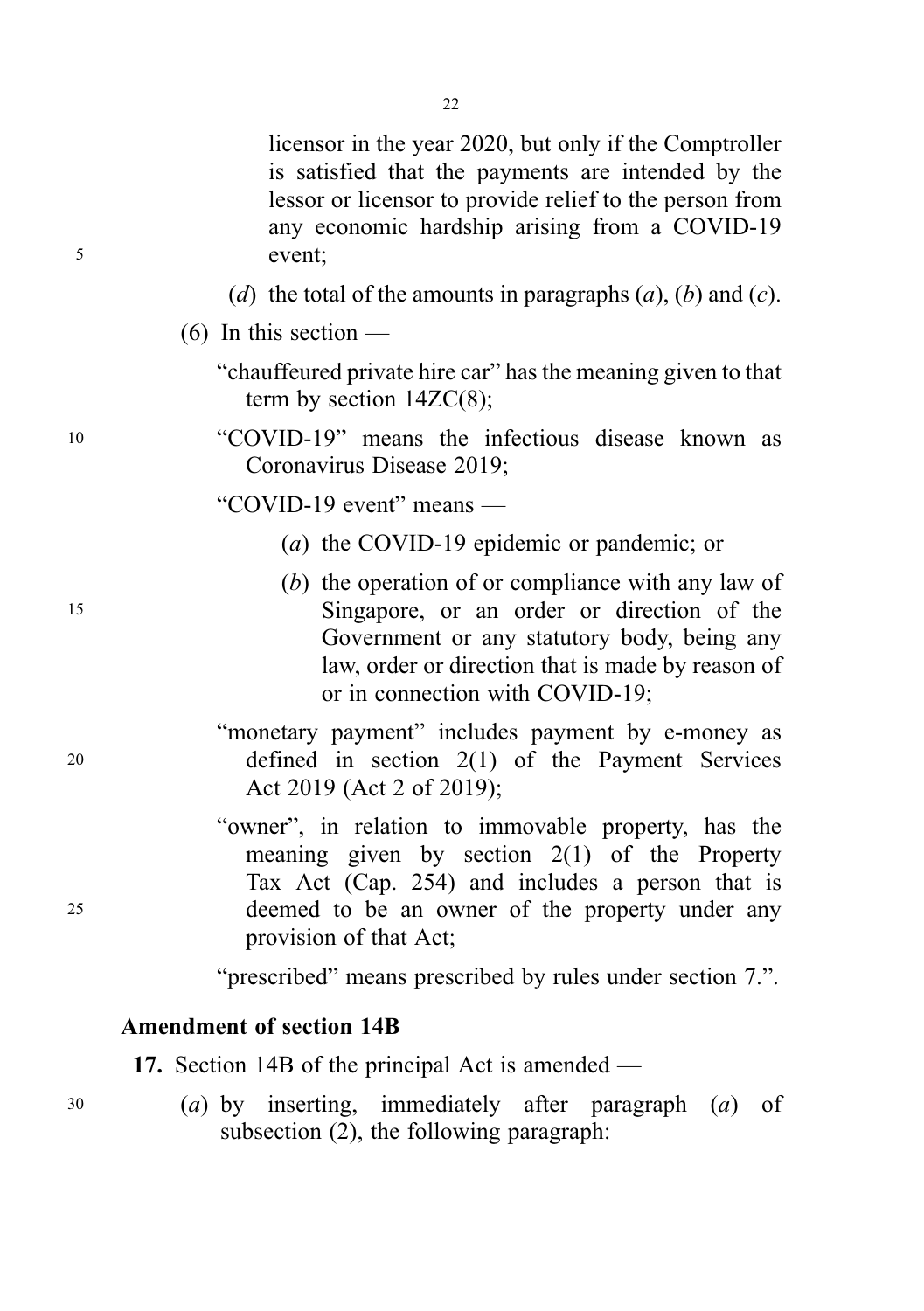- "(aa) any of the following expenses incurred on or after 1 April 2020 that are approved for the firm or company:
	- (i) expenses to secure a spot to speak at a trade mission or trade promotion 5 activity mentioned in paragraph  $(a)(i)$ ;
	- (ii) expenses for the transportation of any material or sample for use at a trade mission or trade promotion activity 10 mentioned in paragraph  $(a)(i)$ ;
	- (iii) expenses to engage a consultant (not being a related party of the approved firm or company or an officer or employee of such related party) to 15 organise a business networking event during a trade mission or trade promotion activity mentioned in paragraph  $(a)(i)$ ;";
- (b) by deleting the words "31 March 2020" in subsection  $(2A)$  20 and substituting the words "31 December 2025";
- (c) by deleting the word "or" at the end of paragraph (c) of the definition of "market development expenditure" in subsection (11);
- (d) by inserting the word "or" at the end of paragraph (d) of the  $25$ definition of "market development expenditure" in subsection (11), and by inserting immediately thereafter the following paragraph:
	- "(e) approved expenses incurred on or after 1 April 2020 for the engagement of a <sup>30</sup> consultant (not being a related party of the approved firm or company or an officer or employee of such related party) —
		- (i) to identify a suitable person to promote the trading of any goods, 35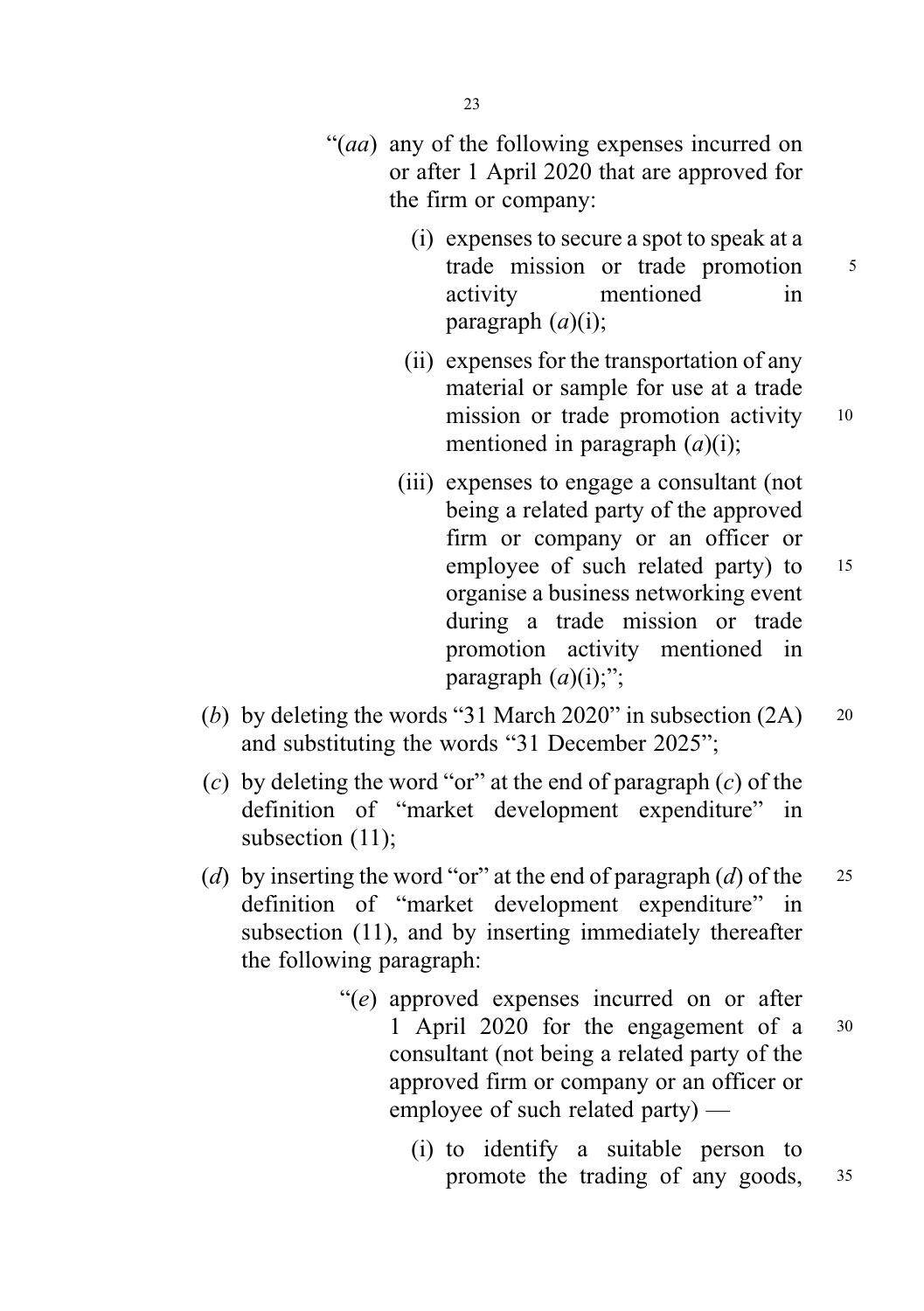or the provision of any services, in a country outside Singapore; or

- (ii) to build up a business network in a country outside Singapore;";
- <sup>5</sup> (e) by deleting the full-stop at the end of the definition of "master intellectual property licence" in subsection (11) and substituting a semi-colon, and by inserting immediately thereafter the following definition:

24

" "related party" has the meaning given by 10 section 13(16)."; and

> (f) by deleting the words "31st March 2020" in subsection (12) and substituting the words "31 December 2025".

# Amendment of section 14I

<sup>15</sup> 18. Section 14I of the principal Act is amended by inserting, immediately after subsection (6), the following subsection:

> "(6AA) Subsections (5) and (6) do not apply to any bank or qualifying finance company for the years of assessment 2021 and 2022.".

# <sup>20</sup> Amendment of section 14K

19. Section 14K of the principal Act is amended —

- (a) by deleting the words "31 March 2020" in subsection  $(1A)(a)$  and substituting the words subsection  $(1A)(a)$  and substituting the words "31 December 2025"; and
- <sup>25</sup> (b) by deleting the words "31st March 2020" in subsection (8) and substituting the words "31 December 2025".

# Amendment of section 14KA

20. Section 14KA of the principal Act is amended by deleting the words "31 March 2020" in subsections  $(1)(a)$ ,  $(9)$  and  $(19)(b)$ (ii) and <sup>30</sup> substituting in each case the words "31 December 2025".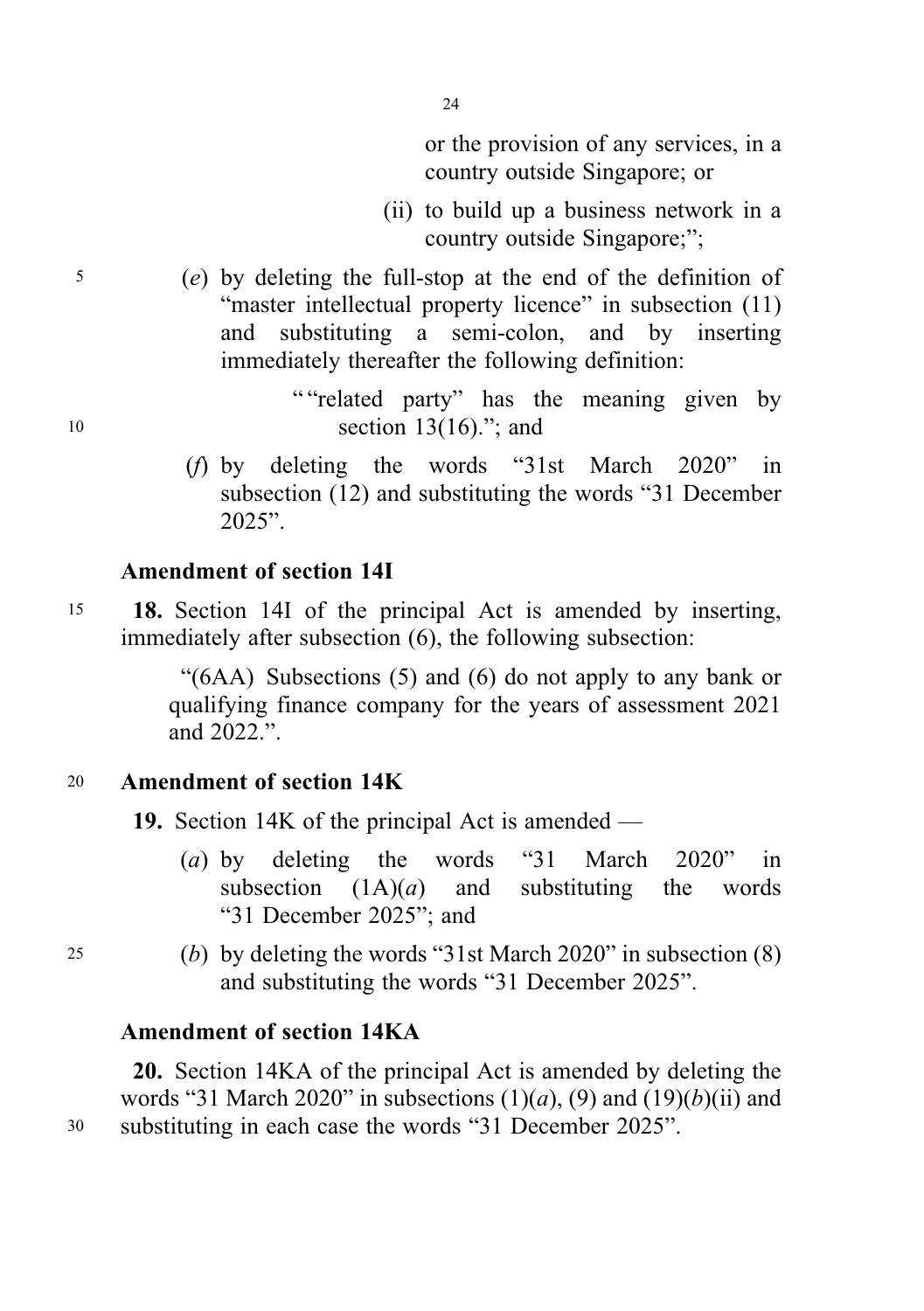#### Amendment of section 14Q

21. Section 14Q of the principal Act is amended by deleting subsection (3A) and substituting the following subsection:

"(3A) Despite subsection (3), for the purposes of subsection (1) and subject to subsections (7), (8), (8A) and  $\frac{5}{3}$ (9), where the renovation or refurbishment expenditure is incurred during the basis period relating to the year of assessment 2021, a deduction is allowed for that year of assessment for the full amount of the renovation or refurbishment expenditure so incurred, unless a person elects <sup>10</sup> for the deduction to be allowed in accordance with subsection (3).".

# New sections 14ZE and 14ZF

22. The principal Act is amended by inserting, immediately after section 14ZD, the following sections: 15

# "Deduction for payments made to individual drivers of chauffeured private hire cars and taxis due to COVID-19 events

14ZE.—(1) Subsection (2) applies for the purpose of ascertaining the income of a Tenth Schedule entity for the <sup>20</sup> basis period for the year of assessment 2021 or 2022.

(2) Despite any other provision in this Part, the following expenditure incurred by a Tenth Schedule entity during the period between 1 January 2020 and 31 December 2020 (both dates inclusive) are allowed as a deduction for the relevant year 25 of assessment:

(a) the value of any benefit given to a self-employed individual who drives a chauffeured private hire car or taxi, that is given in connection with an amount received by the Tenth Schedule entity out of a <sup>30</sup> payment made by the Government to the Special Relief Fund under the public scheme known as the Point-to-Point Support Package;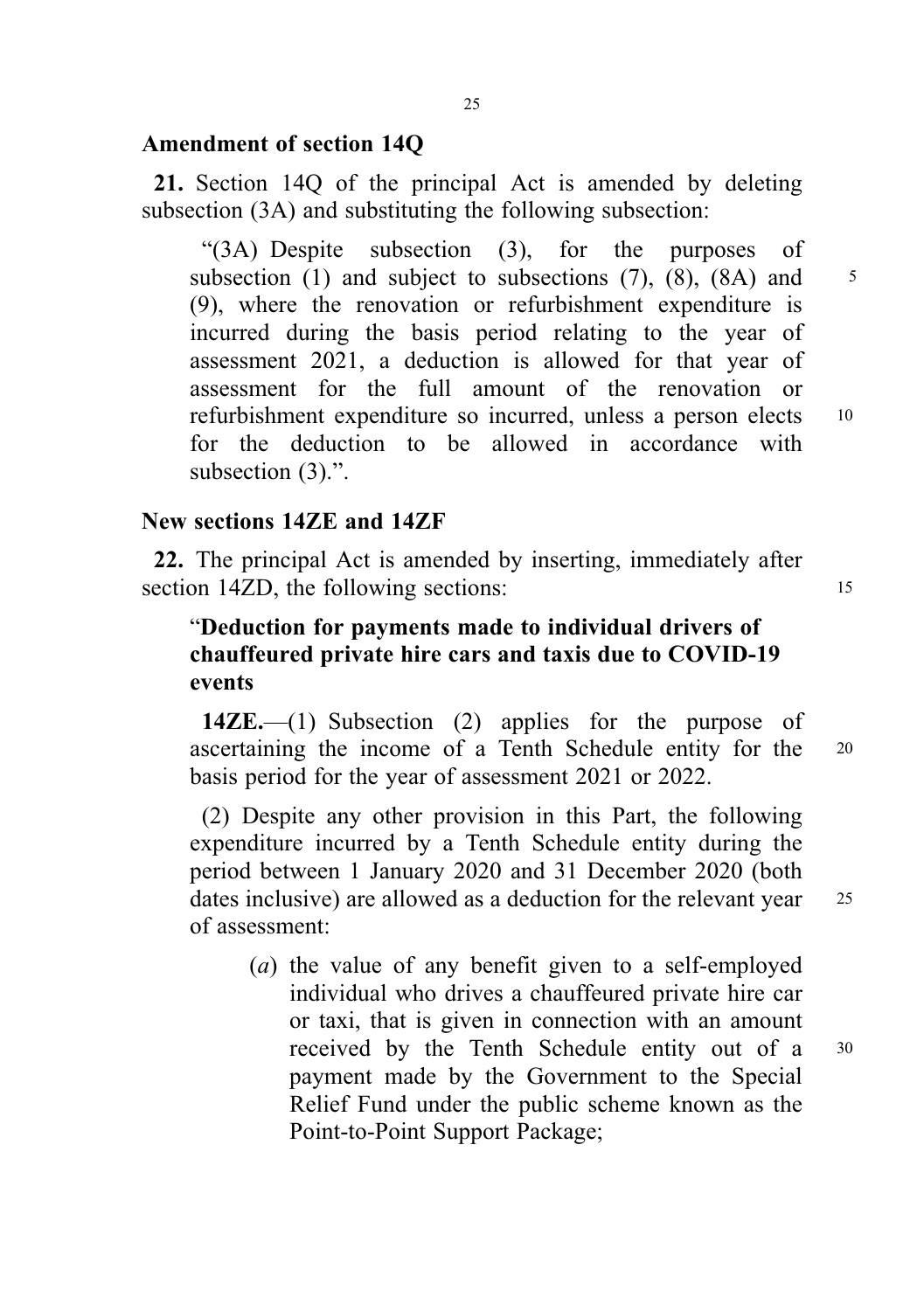- (b) any monetary payment given by a Tenth Schedule entity to an individual who drives a chauffeured private hire car or taxi, that the Comptroller is satisfied is given to mitigate the individual's loss of <sup>5</sup> income arising from a COVID-19 event.
	- (3) In this section
		- "chauffeured private hire car" has the meaning given to that term by section 14ZC(8);
- "COVID-19 event" and "monetary payment" have the <sup>10</sup> meanings given to these terms by section 13ZA(6);
	- "Tenth Schedule entity" means an entity set out in the Tenth Schedule.

# Deduction for payments made to lessees or licensees to mitigate impact of COVID-19 event

<sup>15</sup> 14ZF.—(1) Subsection (2) applies for the purpose of ascertaining the income of a person for the basis period for the year of assessment 2021 or 2022, from the leasing or licensing of any immovable property in relation to which a remission of property tax is given by the Property Tax <sup>20</sup> (Non-Residential Properties) (Remission) Order 2020.

> (2) Despite any other provision in this Part, the following (whichever is applicable) is allowed as a deduction against that income for the relevant year of assessment:

( $a$ ) the amount in the form of monetary payments of any <sup>25</sup> benefit (as defined in the COVID-19 (Temporary Measures) (Transfer of Benefit of Property Tax Remission) Regulations 2020) of the reduction in property tax as a result of the remission that the person (being the owner of the property) is required <sup>30</sup> under section 29(2) of the COVID-19 (Temporary Measures) Act 2020 to pass on to a lessee or licensee of the property in 2020;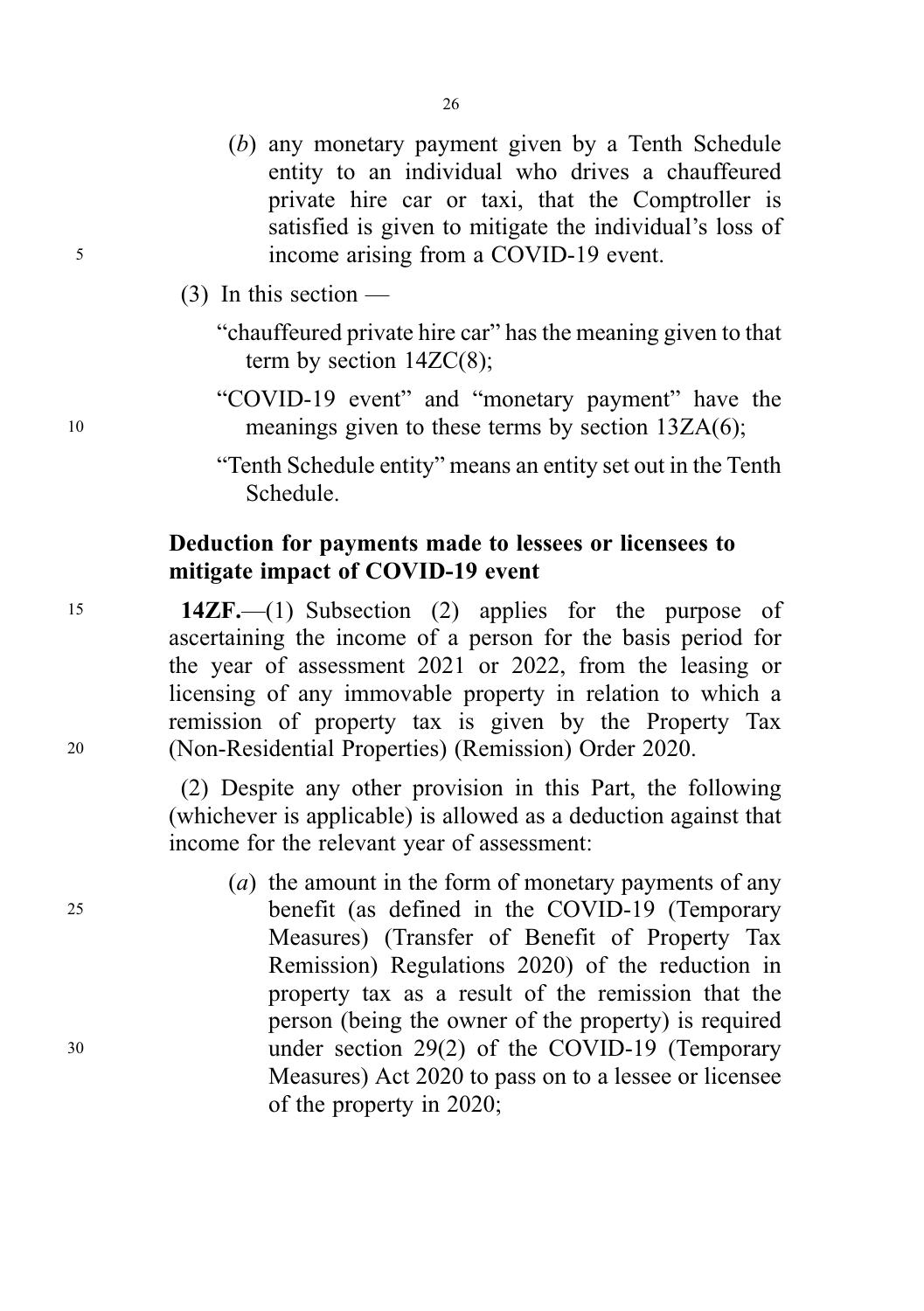- (b) the amount in the form of monetary payments that the person mentioned in paragraph (a) has passed on or has agreed to pass on to the lessee or licensee of the property in the year 2020, and by reason of which the person is exempt from section 29(2) of the COVID-19  $\frac{5}{5}$ (Temporary Measures) Act 2020 under regulation 13(2) of the COVID-19 (Temporary Measures) (Transfer of Benefit of Property Tax Remission) Regulations 2020;
- (c) the amount of any other monetary payments that the  $10$ person makes in the year 2020 to the person's lessee or licensee of that property, but only if the Comptroller is satisfied that the payments are intended to provide relief to the lessee or licensee from any economic hardship arising from a <sup>15</sup> COVID-19 event;
- (d) the total of the amounts in paragraphs  $(a)$ ,  $(b)$  and  $(c)$ .

(3) The total amount of deduction allowable under this section in relation to each lessee or licensee for each year of assessment must not exceed the total amount of rent or licence fee payable 20 under the relevant lease agreement or licence agreement between the person and the lessee or licensee for the period between 1 January 2020 and 31 December 2020 (both dates inclusive), or a part of that period, and falling within the basis period for that year of assessment, after taking into account any <sup>25</sup> waiver or reduction of the rent or licence fee for that period.

(4) In this section, "COVID-19 event", "monetary payment" and "owner", in relation to immovable property, have the meanings given to these terms by section 13ZA(6).".

## Amendment of section 15 30

23. Section 15 of the principal Act is amended —

(a) by deleting the word "and" at the end of subsection  $(1)(k)(v)$ ;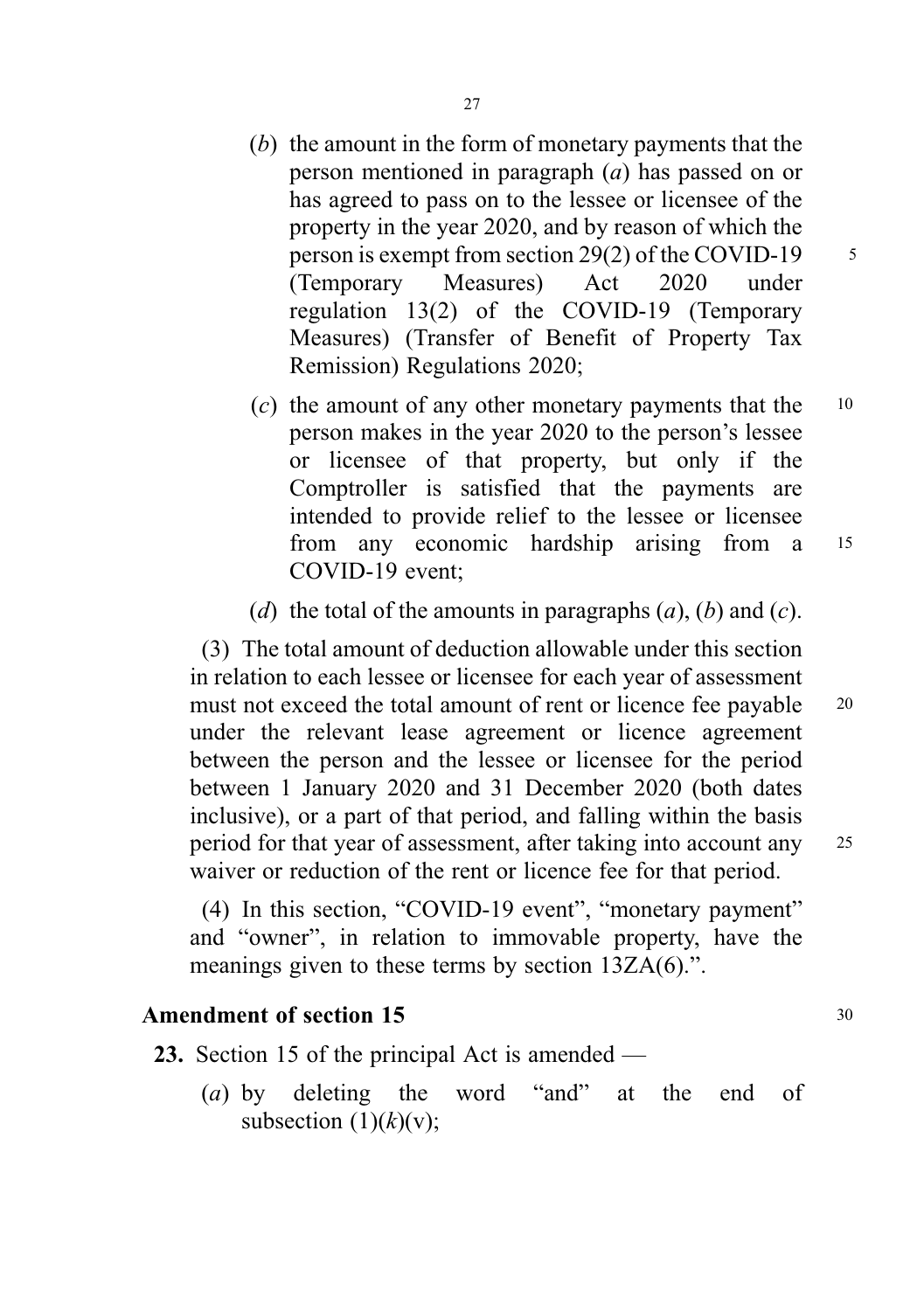- (b) by inserting the word "and" at the end of sub-paragraph (vi) of subsection  $(1)(k)$ , and by inserting immediately thereafter the following sub-paragraph:
- "(vii) a chauffeured private hire car used <sup>5</sup> principally by the person (not being an individual mentioned in sub-paragraph (vi)) to carry on the business of providing chauffeur services, but subject to 10 subsection  $(2F)$ ;"; and
	- (c) by inserting, immediately after subsection (2E), the following subsection:

"(2F) Subsection  $(1)(k)(vii)$  only applies to outgoings and expenses, and the cost of renewal in <sup>15</sup> respect of the chauffeured private hire car, incurred in the basis period for the year of assessment 2021 or a subsequent year of assessment.".

#### New section 15A

24. The principal Act is amended by inserting, immediately after <sup>20</sup> section 15 in Part V, the following section:

# "Limit on deduction allowed for leasing or licensing expenditure in 2020

15A.—(1) No deduction is allowed in respect of expenditure incurred in the year 2020 by a person on leasing or licensing any <sup>25</sup> immovable property in relation to which a remission of property tax is given by the Property Tax (Non-Residential Properties) (Remission) Order 2020, of an amount described in subsection (2).

(2) The amount mentioned in subsection (1) is any of the <sup>30</sup> following, as applicable:

> (a) the amount in the form of monetary payments of any benefit (as defined in the COVID-19 (Temporary Measures) (Transfer of Benefit of Property Tax Remission) Regulations 2020) of the reduction in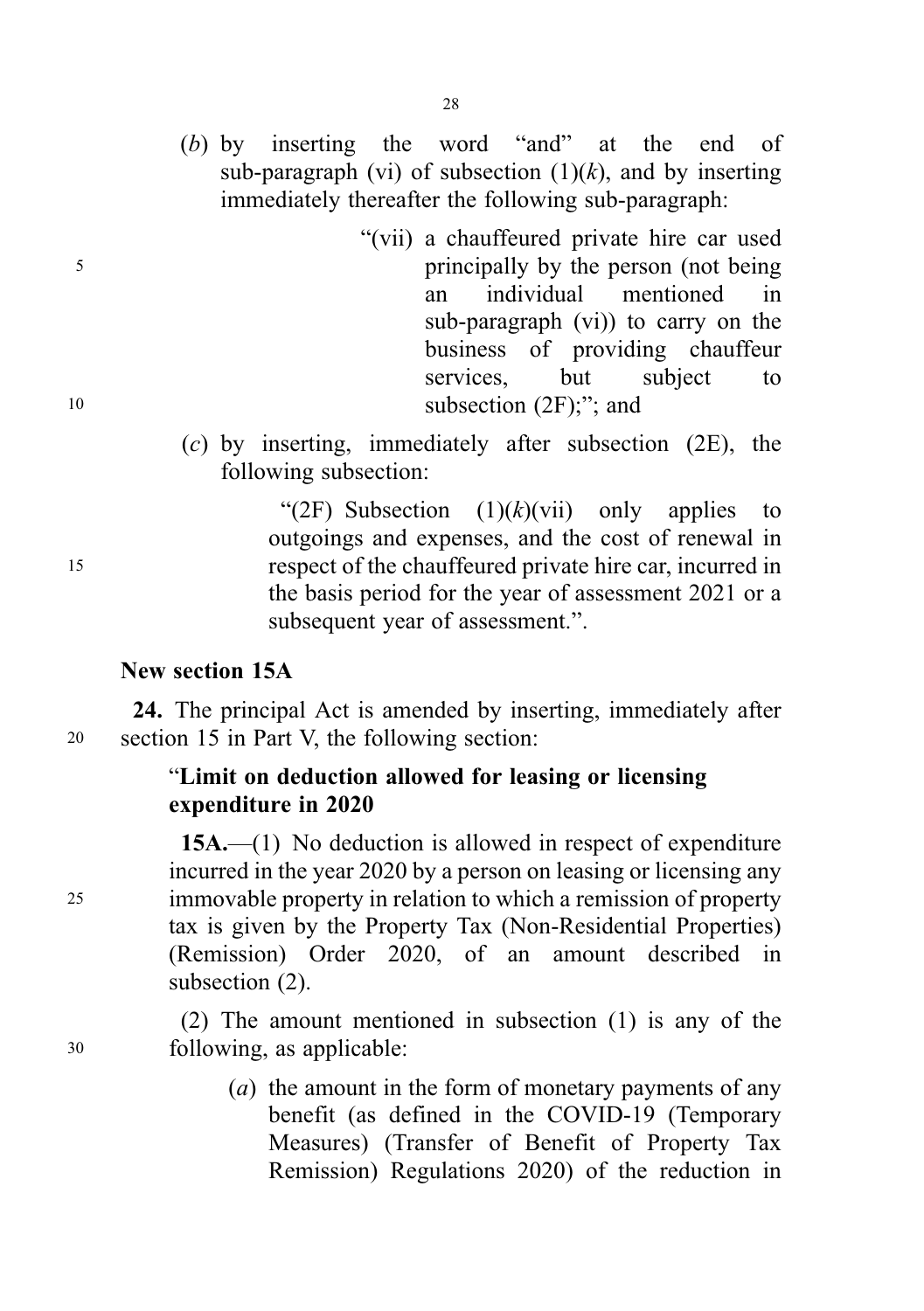property tax as a result of the remission that the owner of the immovable property is required under section 29(2) of the COVID-19 (Temporary Measures) Act 2020 to pass on to the person in the  $\frac{1}{2}$  year 2020;

- (b) the amount in the form of monetary payments that the owner of the immovable property has passed on or has agreed to pass on to the person in the year 2020, and by reason of which the owner is exempt from section 29(2) of the COVID-19 (Temporary 10 Measures) Act 2020 under regulation 13(2) of the COVID-19 (Temporary Measures) (Transfer of Benefit of Property Tax Remission) Regulations 2020;
- (c) the amount of any other monetary payments received  $15$ or receivable by the person from the person's lessor or licensor in the year 2020, but only if the Comptroller is satisfied that the payments are intended by the lessor or licensor to provide relief to the person from any economic hardship arising from a COVID-19 <sup>20</sup> event;
- (d) the total of the amounts in paragraphs  $(a)$ ,  $(b)$  and  $(c)$ .

(3) In this section, "COVID-19 event", "monetary payment" and "owner", in relation to immovable property, have the meanings given to these terms by section 13ZA(6).". 25

# Amendment of section 18C

25. Section 18C of the principal Act is amended —

- (a) by deleting the words "between 1st July 2010 and 30th June 2020 (both dates inclusive)" in subsection (1) and substituting the words "on or after 1 July 2010"; 30
- (b) by deleting the words "between 22nd February 2014 and 30th June 2020 (both dates inclusive)" in subsection (1A) and substituting the words "on or after 22 February 2014"; and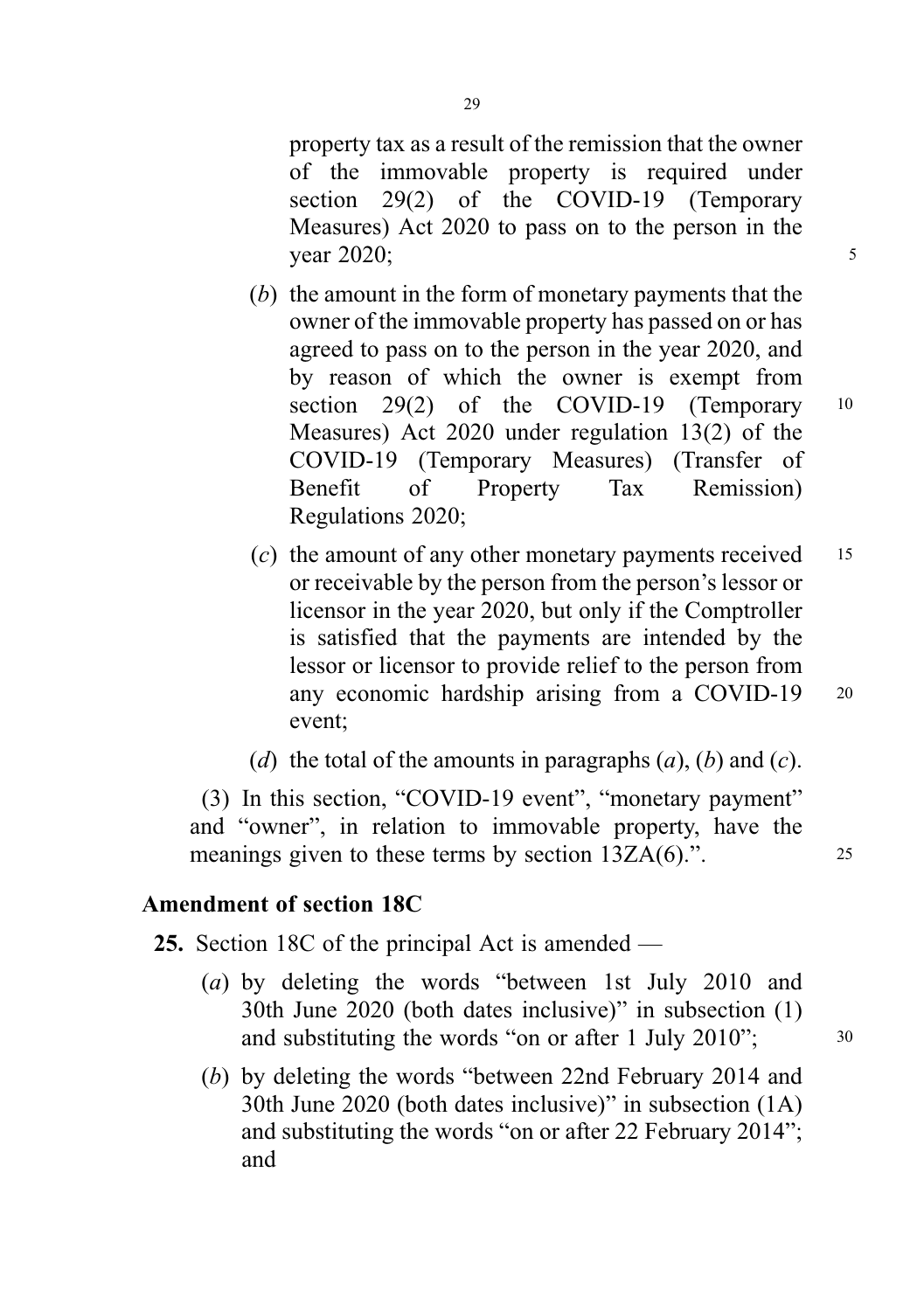(c) by inserting, immediately after subsection (1A), the following subsection:

> "(1B) No approval may be granted under this section after 31 December 2025."

# <sup>5</sup> Amendment of section 19

26. Section 19 of the principal Act is amended —

(a) by deleting the words "the annual allowance in respect of any machinery or plant" in subsection  $(2)(a)$  and substituting the words "subject to subsection (2AA), the <sup>10</sup> annual allowance in respect of any machinery or plant acquired by a person either in the basis period for a year of assessment before the year of assessment 2023 or under a hire-purchase agreement signed in the basis period for a year of assessment before the year of assessment 2023";

15 (b) by deleting paragraph  $(ba)$  of subsection (2) and substituting the following paragraphs:

" $(ba)$  for the purposes of paragraph  $(a)$ , the total number of years of working life of an aircraft acquired on or after 1 March 2012 <sup>20</sup> but before the basis period for the year of assessment 2023 by an approved aircraft leasing company mentioned in section 43Y is, if the company has made an election under subsection (2A) —

 $25$  (i) the sum of —

- (A) the number of years of working life of an aircraft as specified in the Sixth Schedule; and
- (B) the period of extension <sup>30</sup> specified by the company under subsection (2A); or

(ii) 20 years,

whichever is less;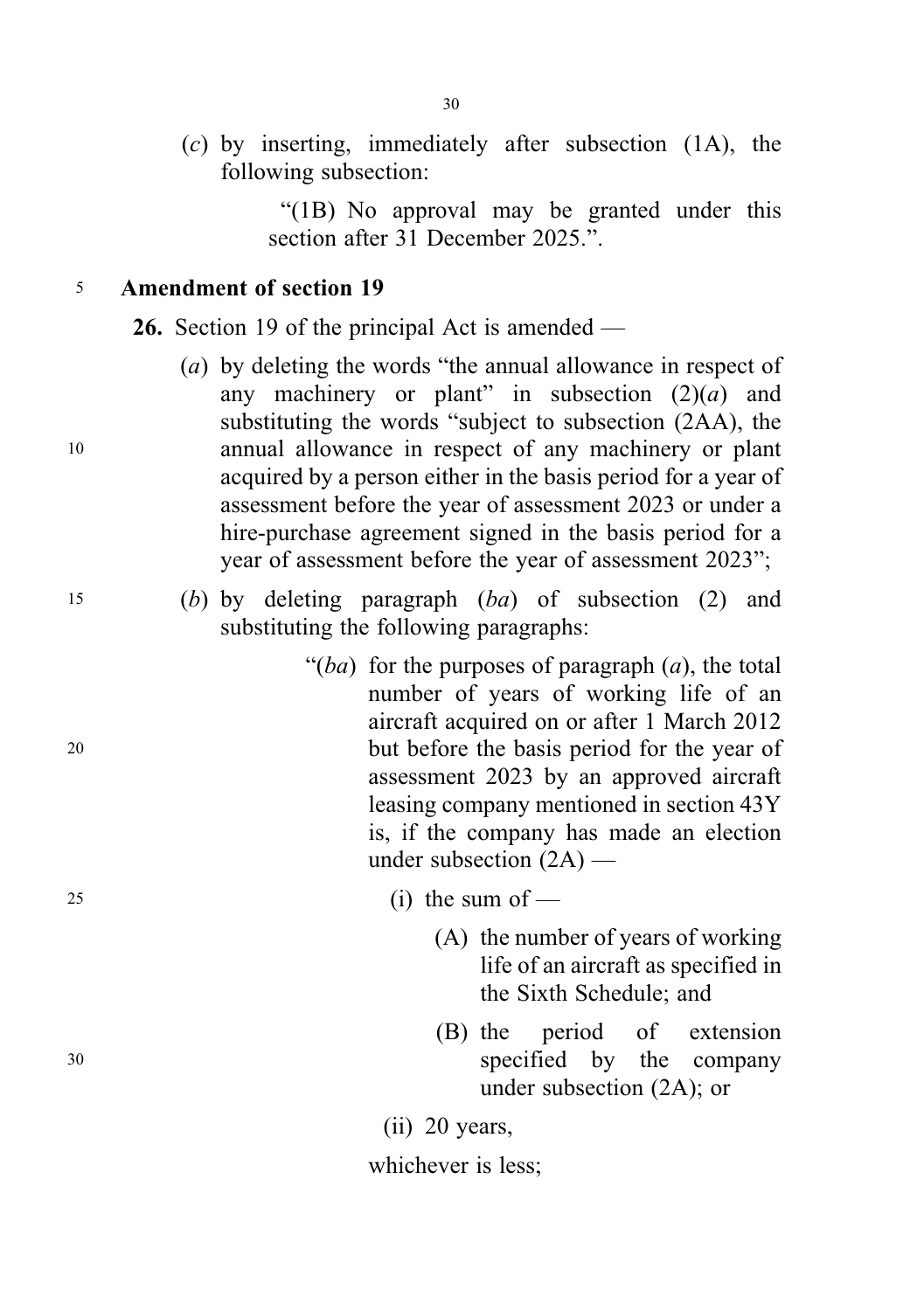- (bb) the annual allowance in respect of any machinery or plant acquired by a person in the basis period for the year of assessment 2023 or a subsequent year of assessment or under a hire-purchase <sup>5</sup> agreement signed in the basis period for the year of assessment 2023 or a subsequent year of assessment is —
	- (i) in the case of an asset that is not acquired under a hire-purchase <sup>10</sup> agreement — the amount ascertained by dividing the excess of the original cost of the asset over any initial allowance granted under subsection (1) by any of the 15 following number of years as elected by the person:
		- (A) where the number of years of working life of the asset as specified in the Sixth 20 Schedule is less than 16 years and unless otherwise provided under paragraph  $(bd)$  — 6 or 12 years;
		- (B) where the number of years of <sup>25</sup> working life of the asset as specified in the Sixth Schedule is  $16$  years  $-6$ ,  $12$ or 16 years; or
	- (ii) in the case of an asset acquired under  $30$ a hire-purchase agreement — the amount ascertained by dividing the excess of the original cost of the asset over the total amount of the initial amount allowable in respect of the <sup>35</sup> asset under subsection (1) by any of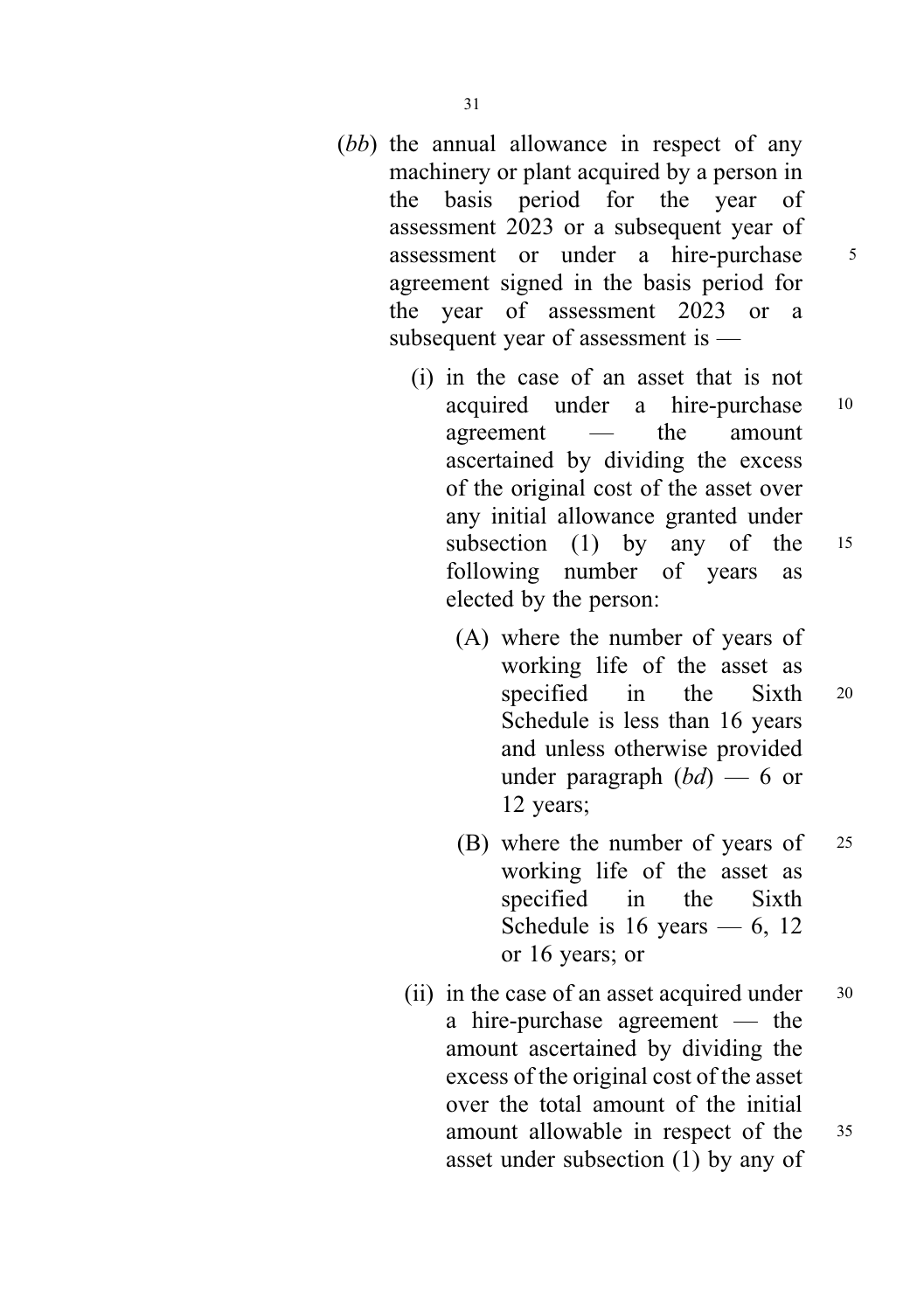32

the following number of years as elected by the person:

- (A) where the number of years of working life of the asset as <sup>5</sup> specified in the Sixth Schedule is less than 16 years and unless otherwise provided under paragraph  $(bd)$  — 6 or 12 years;
- <sup>10</sup> (B) where the number of years of working life of the asset as specified in the Sixth Schedule is  $16$  years  $-6$ ,  $12$ or 16 years;
- $(bc)$  the election under paragraph  $(bb)$  must be made to the Comptroller at the time of lodgment of the person 's return of income for the year of assessment relating to the basis period in which the asset was <sup>20</sup> acquired or the hire-purchase agreement was signed or within such further time as the Comptroller may allow, and such election is irrevocable;
- $(bd)$  for the purposes of paragraph  $(bb)$ , the total <sup>25</sup> number of years of working life of an aircraft acquired in the basis period for the year of assessment 2023 or a subsequent year of assessment by an approved aircraft leasing company mentioned in section 43Y <sup>30</sup> is, if the company has made an election under subsection (2A) —
	- $(i)$  the sum of —
- (A) either 6 or 12 years as elected by the company under  $35$  paragraph  $(bb)$ ; and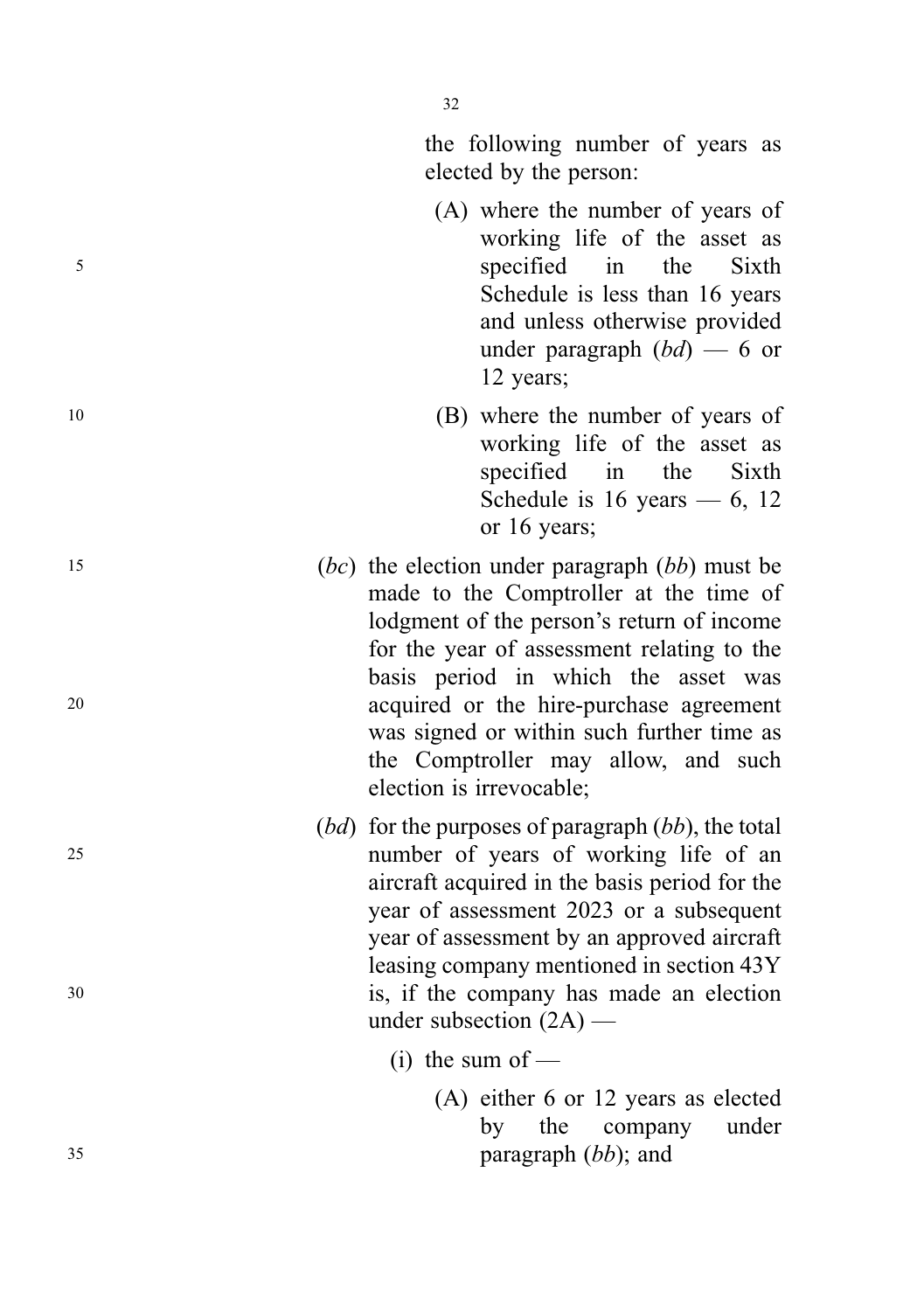- (B) the period of extension specified by the company under subsection (2A); or
- (ii) 20 years,

$$
which ever is less;"; \t\t\t\t5
$$

(c) by inserting, immediately after subsection (2), the following subsections:

" $(2AA)$  Where —

- (a) a machinery or plant is acquired by a person either in the basis period for a year 10 of assessment before the year of assessment 2023 or under a hire-purchase agreement signed in the basis period for a year of assessment before the year of assessment 2023; and 15
- (b) no due claim for an allowance in respect of that asset has been made under subsection (1) or  $(2)(a)$  for any year of assessment before the year of assessment  $2023,$  20

then, if the person makes a claim for an annual allowance in respect of that asset for the year of assessment 2023 or a subsequent year of assessment, the annual allowance in respect of that asset is ascertained by dividing the original cost of that <sup>25</sup> asset by the number of years of working life of that asset, as elected by the person under subsection (2AB).

(2AB) For the purposes of subsection (2AA), the person may elect for the number of years of working 30 life of the asset to be —

> (a) if the number of years of its working life as specified in the Sixth Schedule is less than 16 years  $-6$  or 12 years; or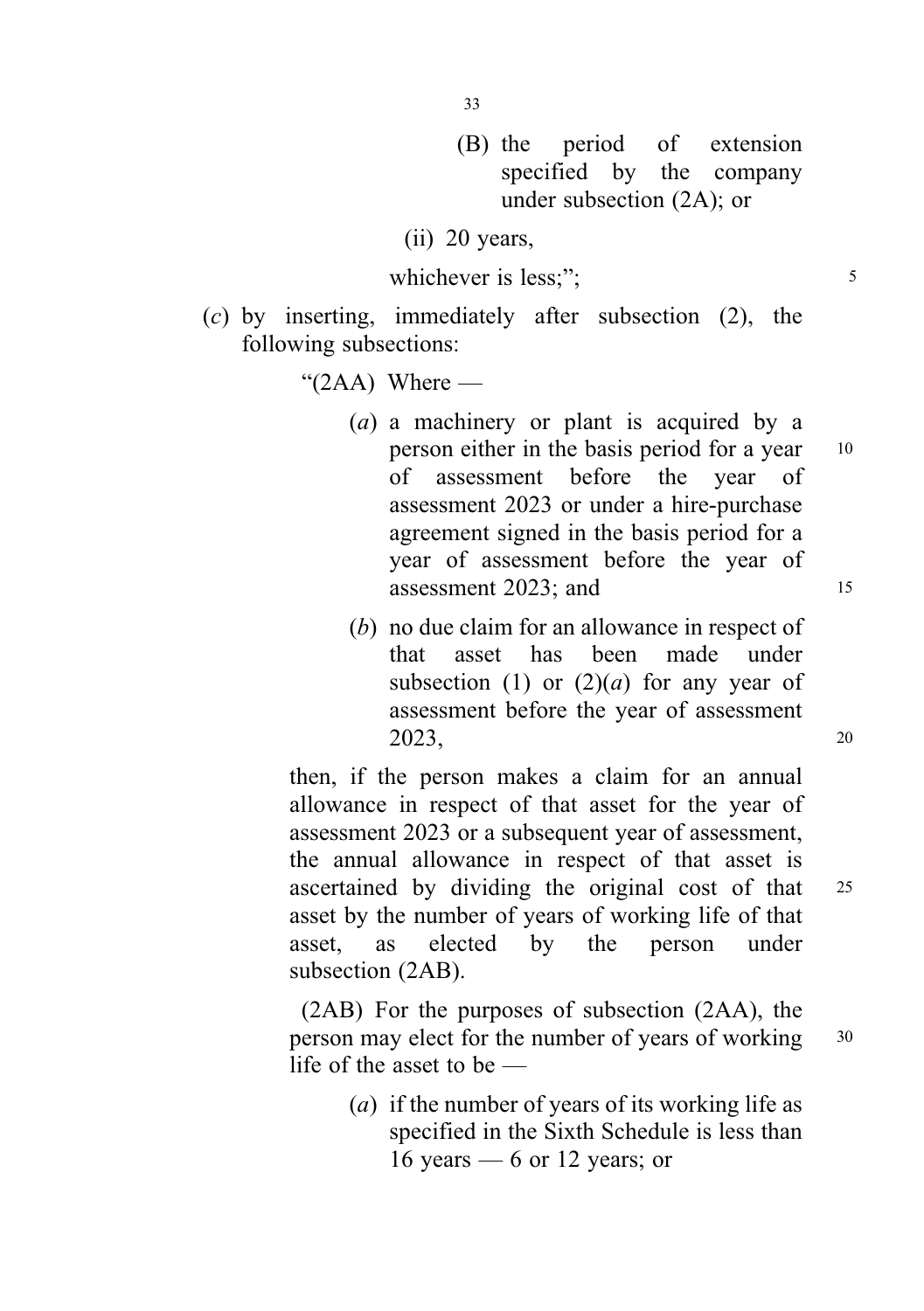(b) if the number of years of its working life as specified in the Sixth Schedule is 16 years — 6, 12 or 16 years.

(2AC) An election under subsection (2AB) must be <sup>5</sup> made by the person to the Comptroller at the time of lodgment of the person's return of income for the year of assessment 2023 or within such further time as the Comptroller may allow, and such election is irrevocable.";

- <sup>10</sup> (d) by inserting, immediately after the words "as specified in the Sixth Schedule" in subsection (2A), the words "or as elected by the person under subsection  $(2)(bb)$ ,";
	- (e) by deleting subsection (2B);
- (f) by deleting the words "or (1B)" wherever they appear in <sup>15</sup> subsection (3) and substituting in each case the words ",  $(1B)$  or  $(1E)$ ";
	- (g) by deleting the word "and" at the end of subsection  $(5)(d)$ ; and
- (h) by deleting the full-stop at the end of paragraph  $(e)$  of <sup>20</sup> subsection (5) and substituting the word "; and", and by inserting immediately thereafter the following paragraph:
	- "(f) a chauffeured private hire car as defined in section  $14ZC(8)$  —
- (i) that is acquired in the basis period for <sup>25</sup> the year of assessment 2021 or a subsequent year of assessment by a person that carries on the business of providing chauffeur services, and used by the person principally for <sup>30</sup> such business; or
	- (ii) that was initially acquired by a person carrying on the business of hiring out cars and used by the person principally for such business, and is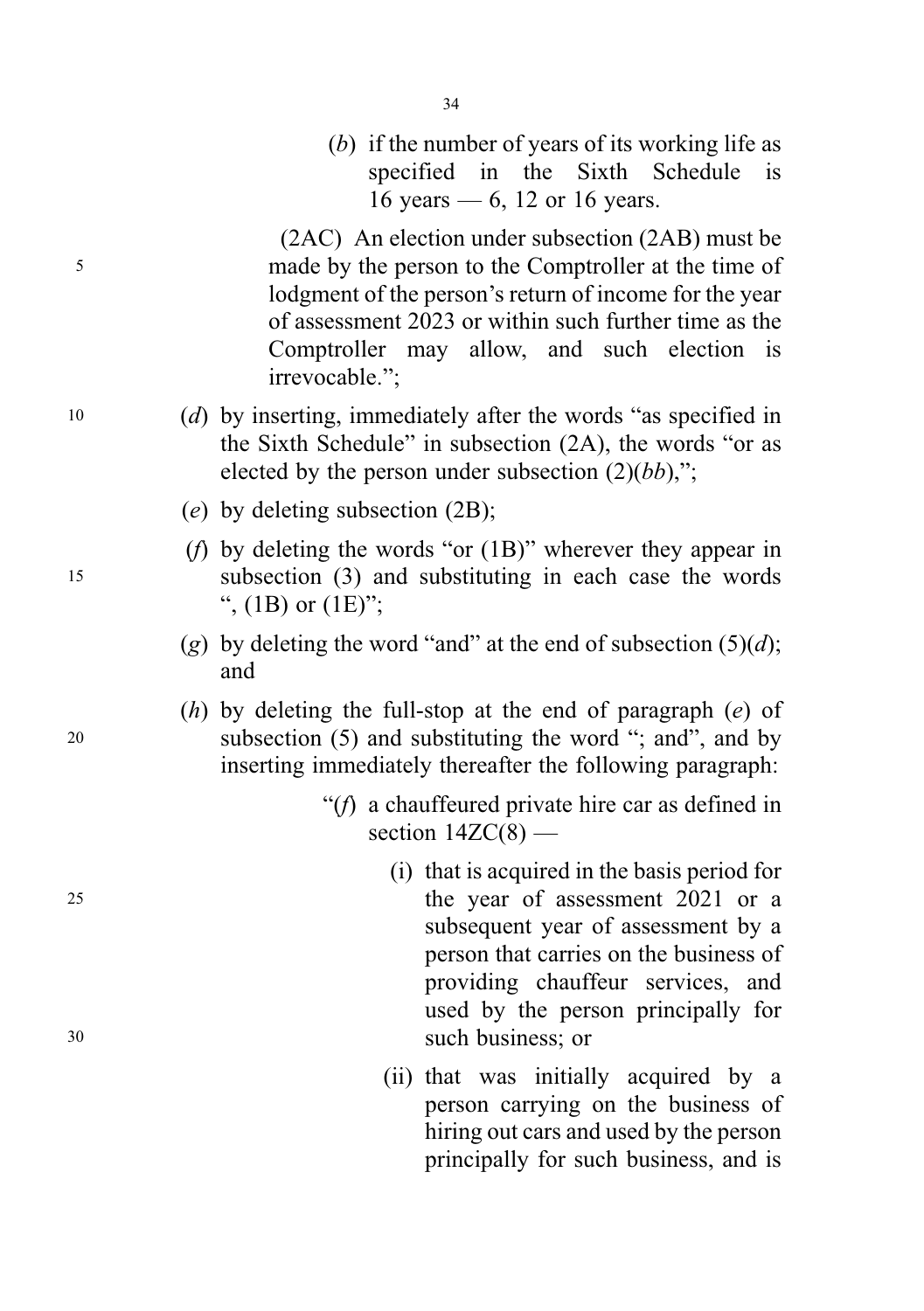then used in the basis period for the year of assessment 2021 or a subsequent year of assessment by the same person principally for the business of providing chauffeur 5 services carried on by the person.".

# Amendment of section 19A

- 27. Section 19A of the principal Act is amended
	- (a) by inserting, immediately after subsection (1D), the following subsections: 10

"(1E) Despite subsection (1), where a person carrying on a trade, profession or business incurs, during the basis period for the year of assessment 2021, capital expenditure on the provision of machinery or plant for the purposes of 15 that trade, profession or business, the person may, in lieu of the allowances under subsection (1) or section 19, elect to be entitled to the following:

- (*a*) for the year of assessment  $2021$  an annual allowance of 75% in respect of the <sup>20</sup> capital expenditure incurred;
- (b) for the year of assessment  $2022 -$  an annual allowance of 25% in respect of the capital expenditure incurred.

(1F) The election in subsection (1E) must be made  $25$ at the time of lodgment of the person's return of income for the year of assessment 2021, and such election is irrevocable.

(1G) Where a person carrying on a trade, profession or business enters into a hire-purchase agreement <sup>30</sup> during the basis period for the year of assessment 2021 in respect of machinery or plant provided for the purposes of that trade, profession or business, subsection (1E) applies, with the necessary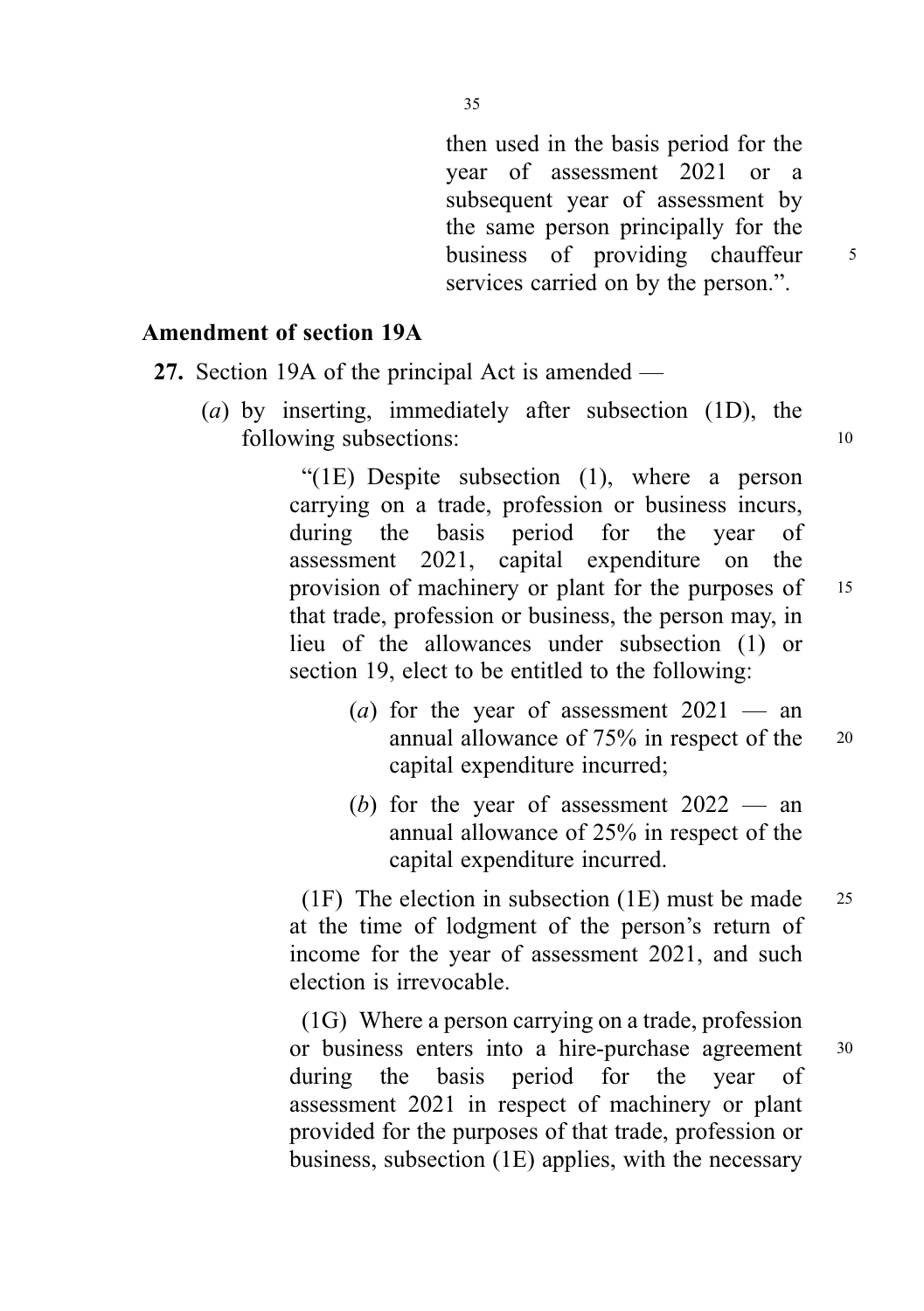modifications, to each instalment paid by the person under the hire-purchase agreement in a basis period for a year of assessment (whether the year of assessment 2021 or a subsequent year of <sup>5</sup> assessment), as it applies to capital expenditure incurred in the basis period for the year of assessment 2021.";

- (b) by deleting the words "or (1B)" wherever they appear in subsections (2), (3), (4), (5), (7), (8), (10A) and (10B) and <sup>10</sup> substituting in each case the words ", (1B) or (1E)"; and
	- (c) by inserting, immediately after the words "Sixth Schedule" in subsections  $(2FA)(a)(ii)$  and  $(2G)(a)(ii)$ , the words "or as elected by the person under section 19(2AB)".

## Amendment of section 19D

<sup>15</sup> 28. Section 19D(4A) of the principal Act is amended by deleting "2020" and substituting "2025".

# Amendment of section 23

29. Section 23(3) of the principal Act is amended by inserting, immediately after the words "section 37E(1)", the words "or any of <sup>20</sup> the 3 immediate preceding years of assessment under section 37E(1A)".

# Repeal and re-enactment of section 33 and new section 33A

30. Section 33 of the principal Act is repealed and the following sections substituted therefor:

<sup>25</sup> "Comptroller to disregard certain transactions and dispositions

> 33.—(1) Subsection (2) applies where the Comptroller is satisfied that the purpose or effect of any arrangement is directly or indirectly —

<sup>30</sup> (a) to alter the incidence of any tax that is payable by or that would otherwise have been payable by any person;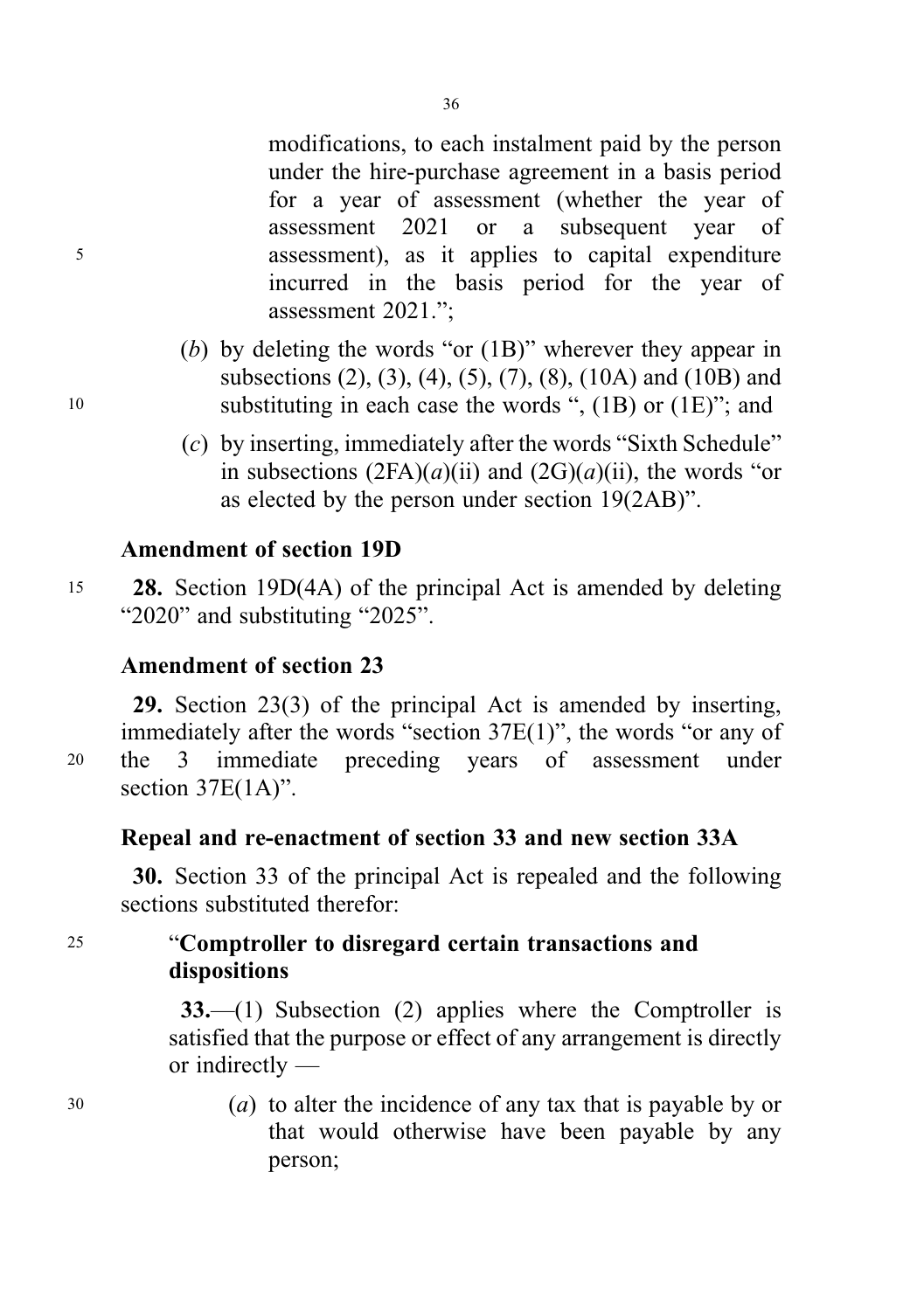- (b) to relieve any person from any liability to pay tax or to make a return under this Act; or
- (c) to reduce or avoid any liability imposed or which would otherwise have been imposed on any person by this Act.

(2) Without affecting any validity that the arrangement may have in any other respect or for any other purpose, the Comptroller must disregard or vary the arrangement and make any adjustment that the Comptroller considers appropriate, including (but not limited to) the computation or recomputation 10 of gains or profits, or the imposition of liability to tax, so as to counteract any tax advantage obtained or obtainable by that person from or under that arrangement.

(3) Subsection  $(1)(c)$  includes increasing any qualifying deduction by a transferor company to be transferred to a <sup>15</sup> claimant company under section 37C, in order to reduce or avoid any liability imposed or which would otherwise have been imposed on the claimant company by this Act.

(4) Nothing in this section prevents the applicability of subsection (1) to a case, or any action of the Comptroller  $20$ under subsection (2) in a case, from being questioned in an appeal against an assessment in accordance with Part XVIII.

- $(5)$  In this section
	- "arrangement" means any scheme, trust, grant, covenant, agreement, disposition, transaction and includes all <sup>25</sup> steps by which it is carried into effect;
	- "claimant company" and "transferor company" have the meanings given by section 37C(19);
	- "qualifying deduction" has the meaning given by section  $37C(14)$ . 30

(6) This section applies to any arrangement made or entered into before, on or after the date of commencement of section 30 of the Income Tax (Amendment) Act 2020, but not one made or entered into before 29 January 1988.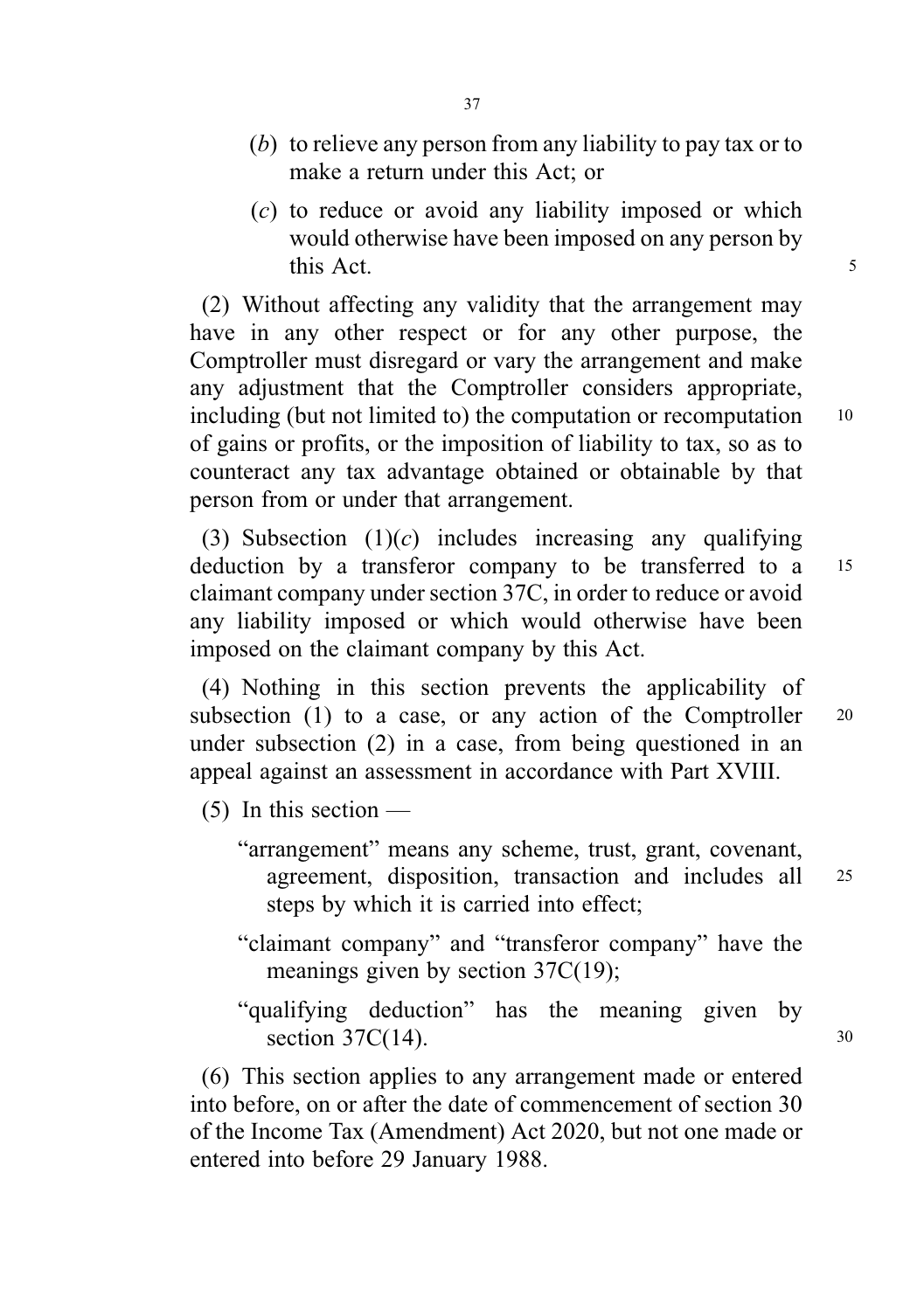(7) This section does not apply to any arrangement carried out for bona fide commercial reasons and had not as one of its main purposes the avoidance or reduction of tax.

#### Surcharge on adjustments under section 33

<sup>5</sup> 33A.—(1) This section applies where, in the year of assessment 2023 or a subsequent year of assessment —

- (a) the Comptroller imposes a liability to tax or an additional amount of tax on a person for that year of assessment under section 33;
- <sup>10</sup> (b) the Comptroller recomputes any gain, profit or loss of, any capital allowance allowed to, or any deduction for a donation made by, a person for that year of assessment under section 33 which results in the imposition of a liability to tax or an additional amount <sup>15</sup> of tax on that person for any year of assessment; or
- (c) as a result of an adjustment under section 33, any qualifying deduction that has been transferred under section 37C by a transferor company to a claimant company is reduced or disregarded, and the <sup>20</sup> Comptroller makes an assessment on the claimant company for an amount of tax or an additional amount of tax.

(2) In a case mentioned in subsection  $(1)(a)$  or  $(b)$ , a surcharge equal to 50% of the amount of tax or the additional amount of tax <sup>25</sup> is imposed on the person, and is recoverable by the Comptroller from the person as a debt due to the Government.

(3) In a case mentioned in subsection  $(1)(c)$ , a surcharge equal to 50% of the amount of tax or the additional amount of tax assessed on the claimant company is imposed on the transferor <sup>30</sup> company, and is recoverable by the Comptroller from the transferor company as a debt due to the Government.

> (4) Despite any objection under section 76 to or an appeal lodged under Part XVIII against an adjustment made under section 33 or any assessment, the surcharge must be paid —

38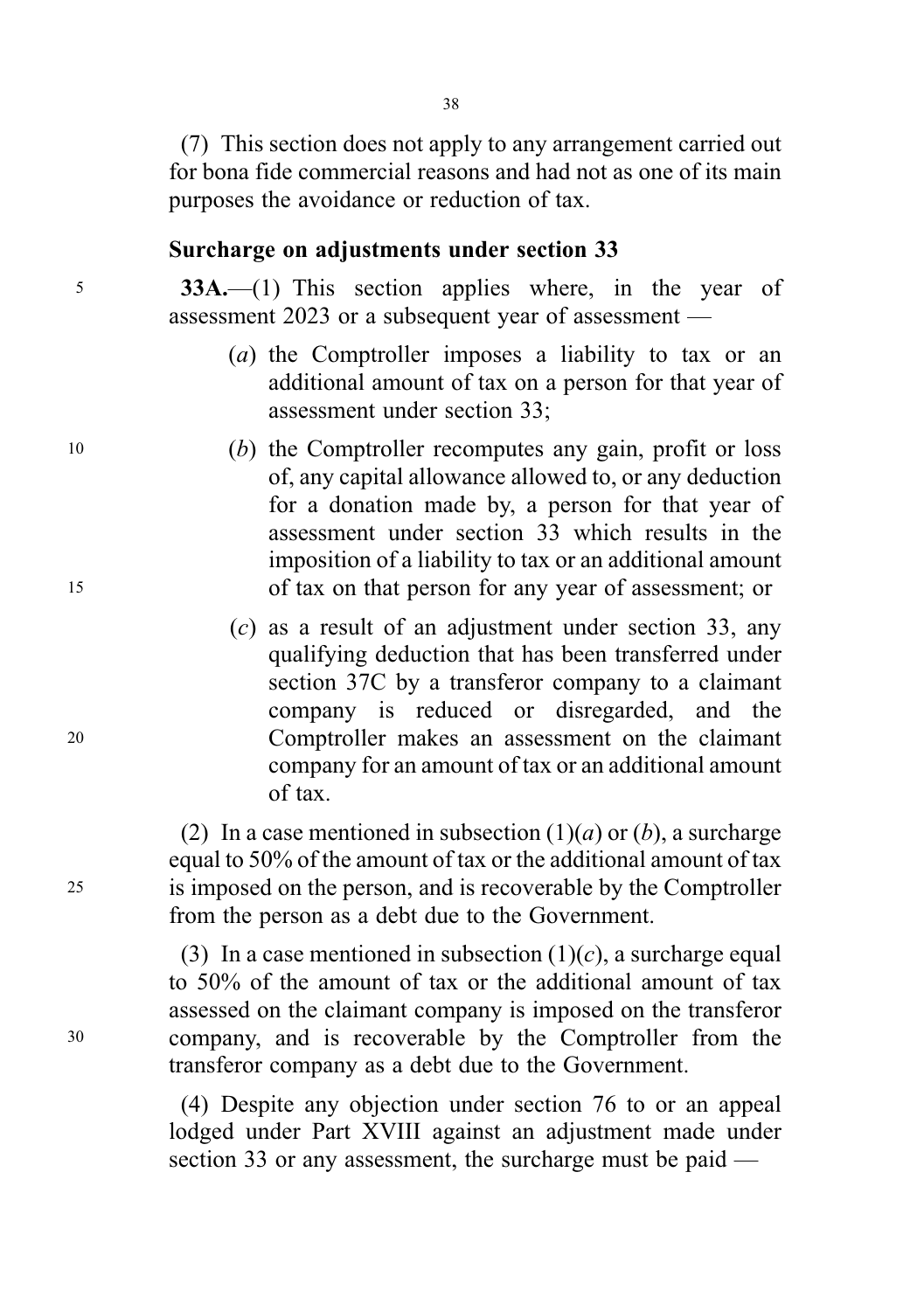- (a) within one month after the date a written notice of the surcharge is served in accordance with section 8(1) on the person to whom the surcharge is imposed; and
- (b) in the manner stated in the notice.

(5) The Comptroller may, in the Comptroller's discretion, and <sup>5</sup> subject to any term and condition (including the imposition of interest on the surcharge) as the Comptroller may impose, extend the time within which payment is to be made.

(6) Sections 86(1) to (6), 87(1) and (2), 89, 90 and 91 apply to the collection and recovery of a surcharge and any interest 10 imposed under subsection (5), as they apply to the collection and recovery of tax.

(7) The Comptroller may, for good cause, remit wholly or in part any surcharge or interest payable under this section.

(8) If, upon an objection under section 76 to or an appeal <sup>15</sup> lodged under Part XVIII, an assessment made pursuant to any adjustment made under section 33 is varied or annulled, then the surcharge is correspondingly increased, reduced or annulled (as the case may be), and —

- (a) if the surcharge is increased, subsection (2) or (3) (as  $20$ the case may be) and subsections  $(4)$ ,  $(5)$ ,  $(6)$  and  $(7)$ apply to the increased amount of the surcharge as they apply to the surcharge; or
- (b) if the surcharge is reduced or annulled and it has already been paid to the Comptroller, the amount of <sup>25</sup> the reduction or the entire amount (including any interest paid on the amount) must be refunded.

(9) In this section, "claimant company", "qualifying deduction" and "transferor company" have the meanings given by section  $33(5)$ .".  $30$ 

## Amendment of section 34

31. Section 34 of the principal Act is amended by deleting the words "or 33".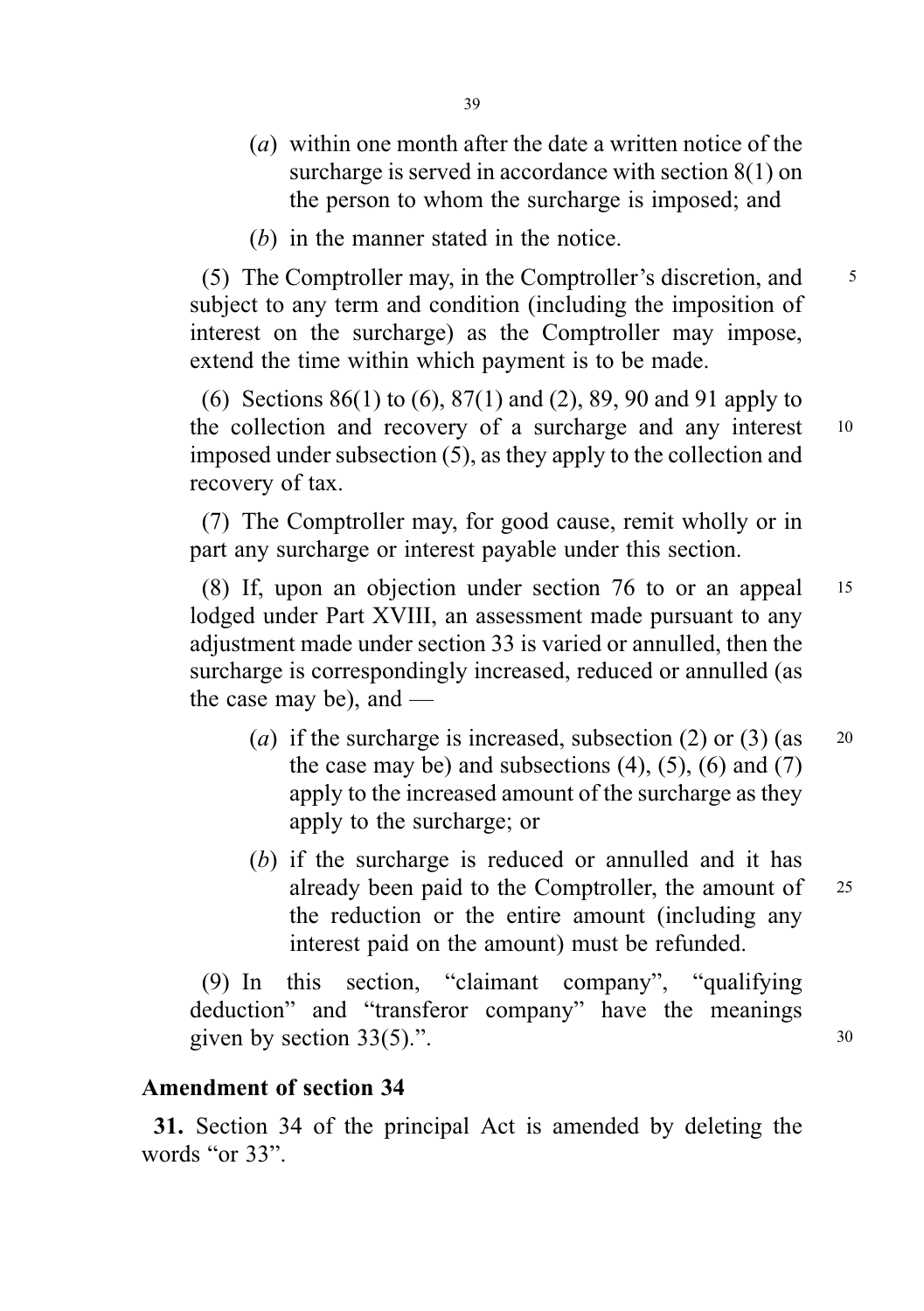# Amendment of section 34G

32. Section 34G(15) of the principal Act is amended by inserting, immediately after "(1D)" in paragraph  $(d)$ , ", (1E), (1F), (1G)".

# Amendment of section 34J

- <sup>5</sup> 33. Section 34J of the principal Act is amended
	- (a) by deleting the words "and subsection (13)" in subsection  $(12)(a)$  and substituting the words "and subsections (12A) and (13)"; and
- (b) by inserting, immediately after subsection (12), the <sup>10</sup> following subsection:

"(12A) Subsection (12) does not apply in relation to a ship in respect of which the electing recipient derives the income mentioned in section 13A(1), (1B), (1CA), (1CD), (1CE), (1CF), (1CG), (1CH), <sup>15</sup> (1CI), (1CJ), (1CK) or (1CL) (modified by replacing a reference to a Singapore ship with a reference to a provisionally registered ship) on or after 19 February 2020, but not before that date.".

# Amendment of section 36A

<sup>20</sup> 34. Section 36A(10) of the principal Act is amended by inserting, immediately after the words "section  $37E(1)$ " in paragraph (*a*) of the definition of "carry-back deductions", the words "or any of the 3 immediate preceding years of assessment under section 37E(1A)".

# Amendment of section 36C

<sup>25</sup> 35. Section 36C(8) of the principal Act is amended by inserting, immediately after the words "section  $37E(1)$ " in paragraph (*a*) of the definition of "carry-back deductions", the words "or any of the 3 immediate preceding years of assessment under section 37E(1A)".

# Amendment of section 37

<sup>30</sup> 36. Section 37(6) of the principal Act is amended by inserting, immediately after the words "section 37E(1)", the words "or any of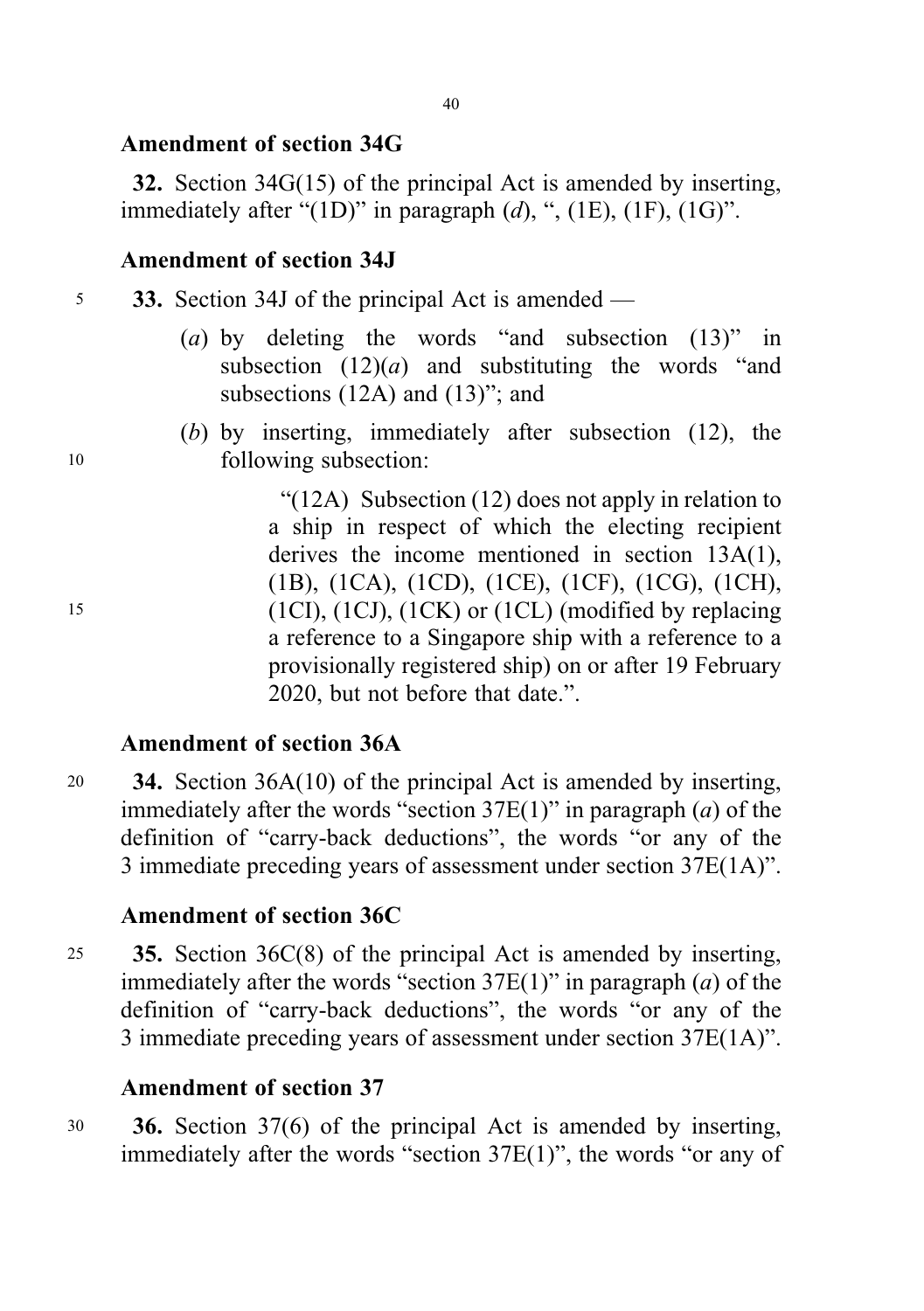the 3 immediate preceding years of assessment under section  $37E(1A)$ ".

#### Repeal and re-enactment of section 37B

37. Section 37B of the principal Act is repealed and the following section substituted therefor: 5

## "Adjustment of capital allowances, losses or donations between income subject to tax at different rates

 $37B$ —(1) This section applies where —

- (a) a company has income subject to tax at different rates of tax for the year of assessment concerned, and there <sup>10</sup> are UALD in respect of income that is subject to tax at one of those rates of tax; or
- (b) a company has income subject to tax at one rate of tax for the year of assessment concerned and income subject to tax at a different rate of tax for an earlier 15 year of assessment, and there are UALD in respect of the second-mentioned income.

(2) For the purposes of subsection (1), income may be subject to tax at different rates of tax even if the income is derived from carrying on the same trade or business. 20

(3) Subsection  $(1)(b)$  does not include a case where one of the rates of tax is that in section  $43(1)(a)$  and the other rate of tax is also that in section  $43(1)(a)$ , but amended.

(4) Where the UALD relate to income of the company that is subject to tax at the lower rate of tax, then those UALD are to be 25 deducted against the income of the company subject to tax at the higher rate of tax (if it is chargeable income) in accordance with the following provisions:

(a) in a case where the amount of those UALD does not exceed that chargeable income multiplied by the 30 adjustment factor —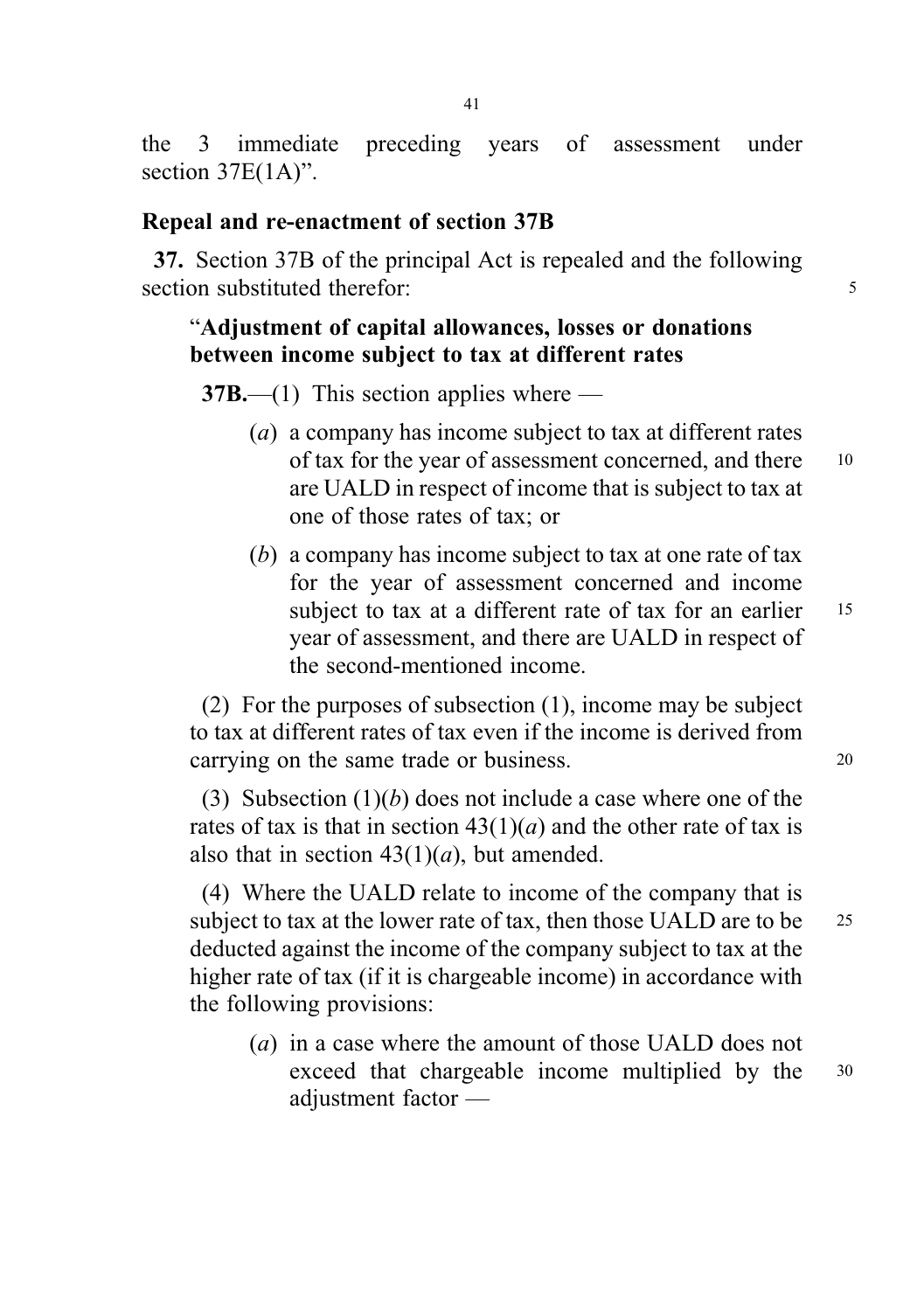|    | (i) that chargeable income is reduced by an amount<br>arrived at by dividing the amount of those<br>UALD by the adjustment factor; and                                                                                                                                                                                           |
|----|----------------------------------------------------------------------------------------------------------------------------------------------------------------------------------------------------------------------------------------------------------------------------------------------------------------------------------|
|    | (ii) the amount of those UALD is accordingly nil;                                                                                                                                                                                                                                                                                |
| 5  | ( <i>b</i> ) in any other case —                                                                                                                                                                                                                                                                                                 |
|    | (i) the amount of those UALD is reduced by an<br>amount arrived at by multiplying the amount of<br>that chargeable income by the adjustment<br>factor, and $-$                                                                                                                                                                   |
| 10 | (A) the remaining UALD; or                                                                                                                                                                                                                                                                                                       |
| 15 | (B) if the remaining UALD are then reduced<br>more<br>applications<br>by one<br>or<br>of<br>subsection $(6)(b)$ — the remaining<br>UALD (if any) after such reduction or<br>reductions,                                                                                                                                          |
| 20 | are added to, and deemed to form part of, the<br>corresponding allowances, losses or donations<br>in respect of the income subject to tax at the<br>lower rate of tax, for the next succeeding year of<br>and any subsequent year of<br>assessment<br>assessment in accordance with section 23 or<br>37, as the case may be; and |
|    | (ii) that chargeable income is accordingly nil.                                                                                                                                                                                                                                                                                  |
| 25 | (5) Where the UALD relate to income of the company that is<br>subject to tax at the higher rate of tax, then those UALD are to be<br>deducted against the income of the company subject to tax at the<br>lower rate of tax (if it is chargeable income) in accordance with<br>the following provisions:                          |
|    | (a) in a case where the amount of those UALD does not                                                                                                                                                                                                                                                                            |

- <sup>30</sup> exceed that chargeable income divided by the adjustment factor —
	- (i) that chargeable income is reduced by an amount arrived at by multiplying the amount of those UALD by the adjustment factor; and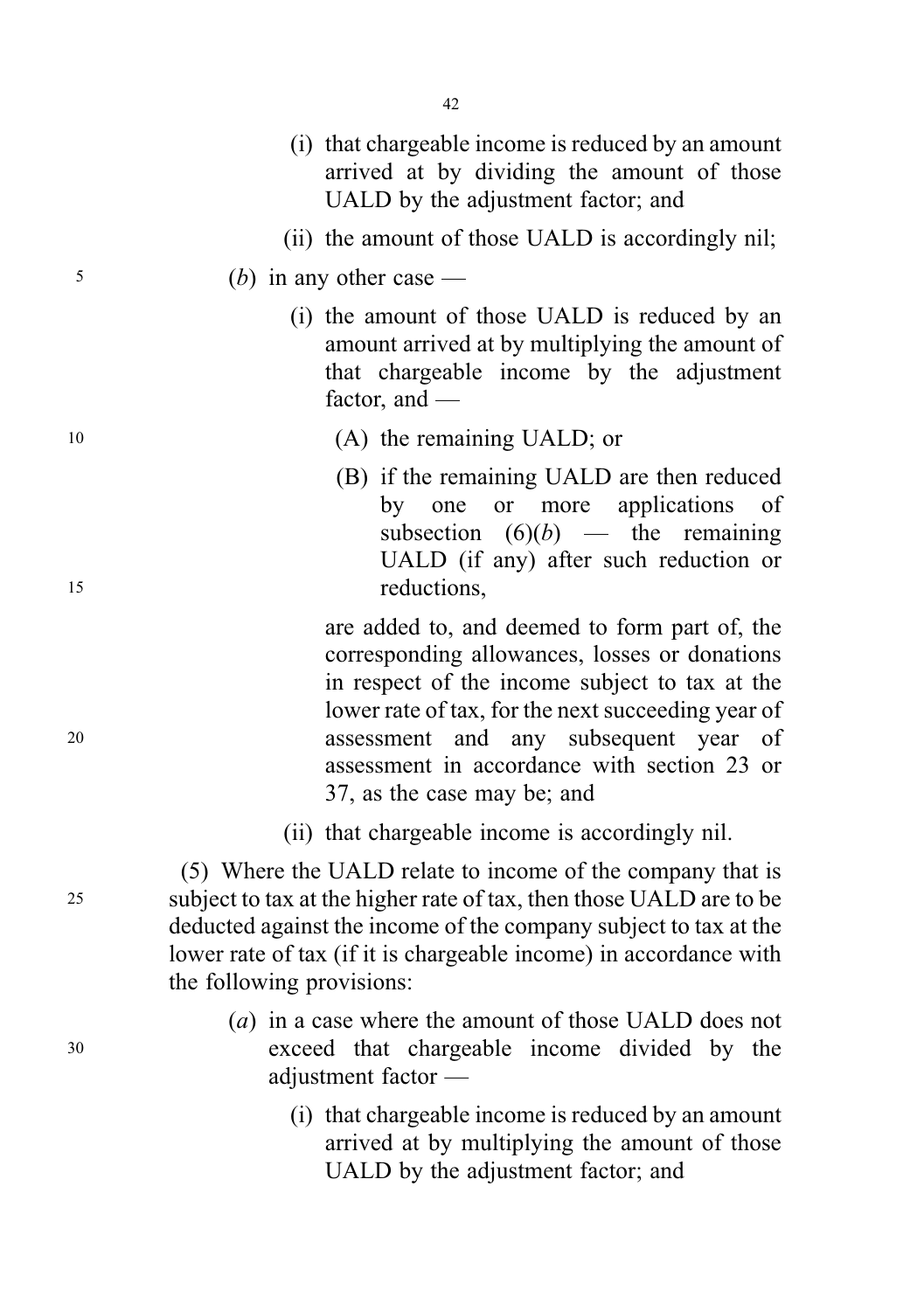- (ii) the amount of those UALD is accordingly nil;
- (b) in any other case  $-$ 
	- (i) the amount of those UALD is reduced by an amount arrived at by dividing the amount of that chargeable income by the adjustment  $5$ factor, and —
		- (A) the remaining UALD; or
		- (B) if the remaining UALD are then reduced by one or more applications of subsection  $(6)(b)$  — the remaining 10 UALD (if any) after such reduction or reductions,

are added to, and deemed to form part of, the corresponding allowances, losses or donations in respect of the income subject to tax at the <sup>15</sup> higher rate of tax, for the next succeeding year of assessment and any subsequent year of assessment in accordance with section 23 or 37, as the case may be; and

(ii) that chargeable income is accordingly nil. 20

(6) Where, in a case mentioned in subsection  $(1)(a)$ , the company has income subject to tax at 3 or more rates of tax (called in this subsection applicable tax rates), then for the purposes of subsection (4) or  $(5)$  —

- (*a*) the company may elect its income that is subject to tax  $25$ at one of the applicable tax rates as its income that is subject to tax at a lower or higher rate of tax, as the case may be;
- (b) the UALD in respect of the company's income that is subject to tax at the lower or higher rate of tax (as the 30 case may be), that have been reduced in accordance with subsection  $(4)(b)$  or  $(5)(b)$ , may be further deducted in accordance with that provision against the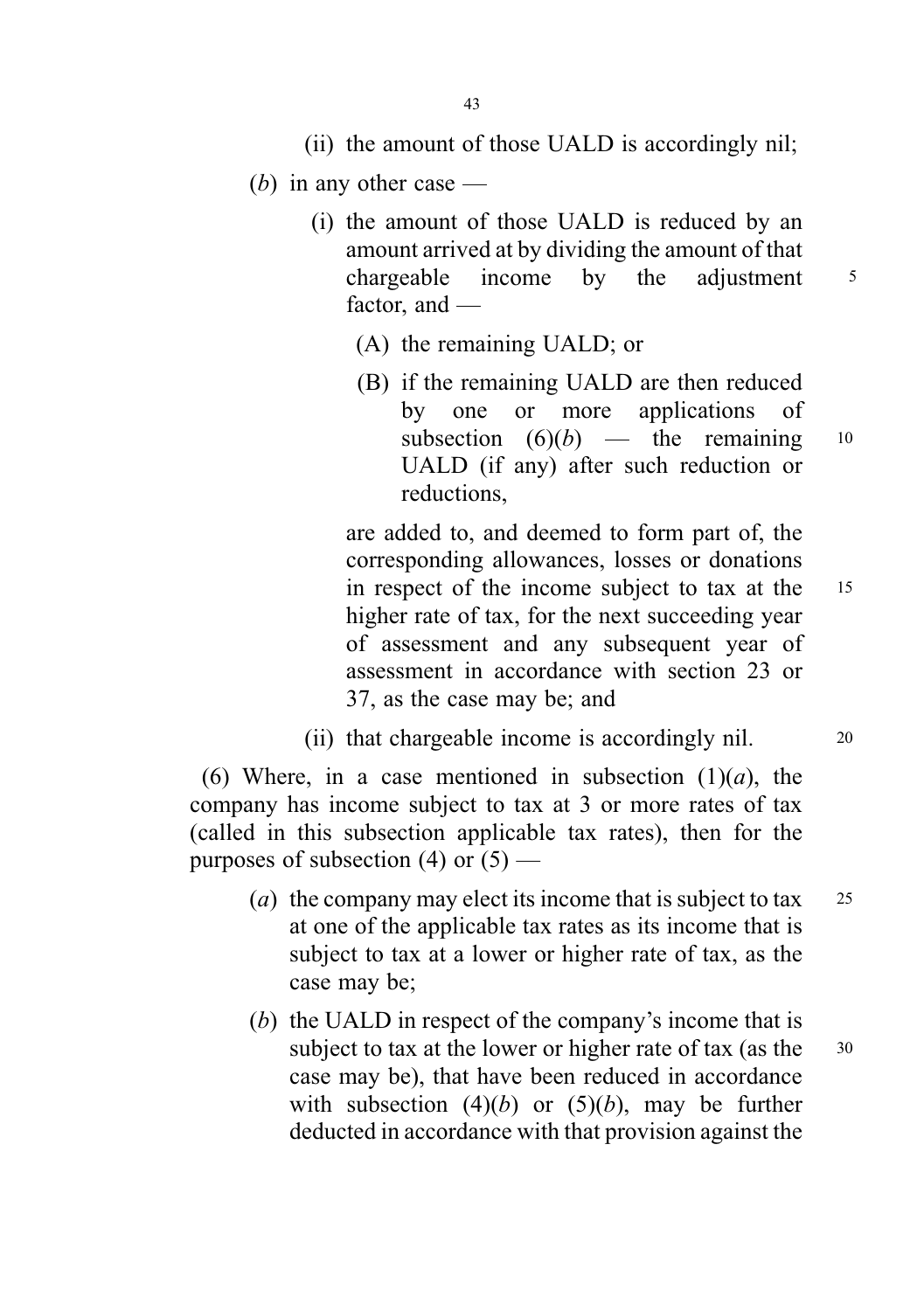company's remaining income that is subject to tax at an applicable tax rate; and

- (c) paragraph  $(b)$  continues to apply until the amount of the UALD becomes nil or the company has no more <sup>5</sup> income subject to tax at an applicable rate against which the deduction may be made.
	- $(7)$  Where
		- (a) the income in respect of which there are UALD is subject to tax at the lower rate of tax; and
- <sup>10</sup> (b) the company ceases to derive that income in the basis period for the year of assessment concerned,

subsection (4) applies, with the necessary modifications, to the UALD mentioned in paragraph  $(a)$  for the purpose of deducting them against the income of the company subject to tax at the <sup>15</sup> higher rate of tax (if it is chargeable income) for any year of assessment subsequent to the year of assessment concerned.

- $(8)$  Where
	- (a) the income in respect of which there are UALD is subject to tax at the higher rate of tax; and
- <sup>20</sup> (b) the company ceases to derive that income in the basis period for the year of assessment concerned,

subsection (5) applies, with the necessary modifications, to the UALD mentioned in paragraph  $(a)$  for the purpose of deducting them against the income of the company subject to tax at the <sup>25</sup> lower rate of tax (if it is chargeable income) for any year of assessment subsequent to the year of assessment concerned.

> (9) Nothing in this section is to be construed as affecting the application of section 23 or 37 unless otherwise provided in this section.

<sup>30</sup> (10) If, during the basis period for any year of assessment (called in this subsection the relevant year of assessment), a company only derives income that is exempt from tax, then subsection (5) applies, with the necessary modifications, to any year of assessment subsequent to the relevant year of assessment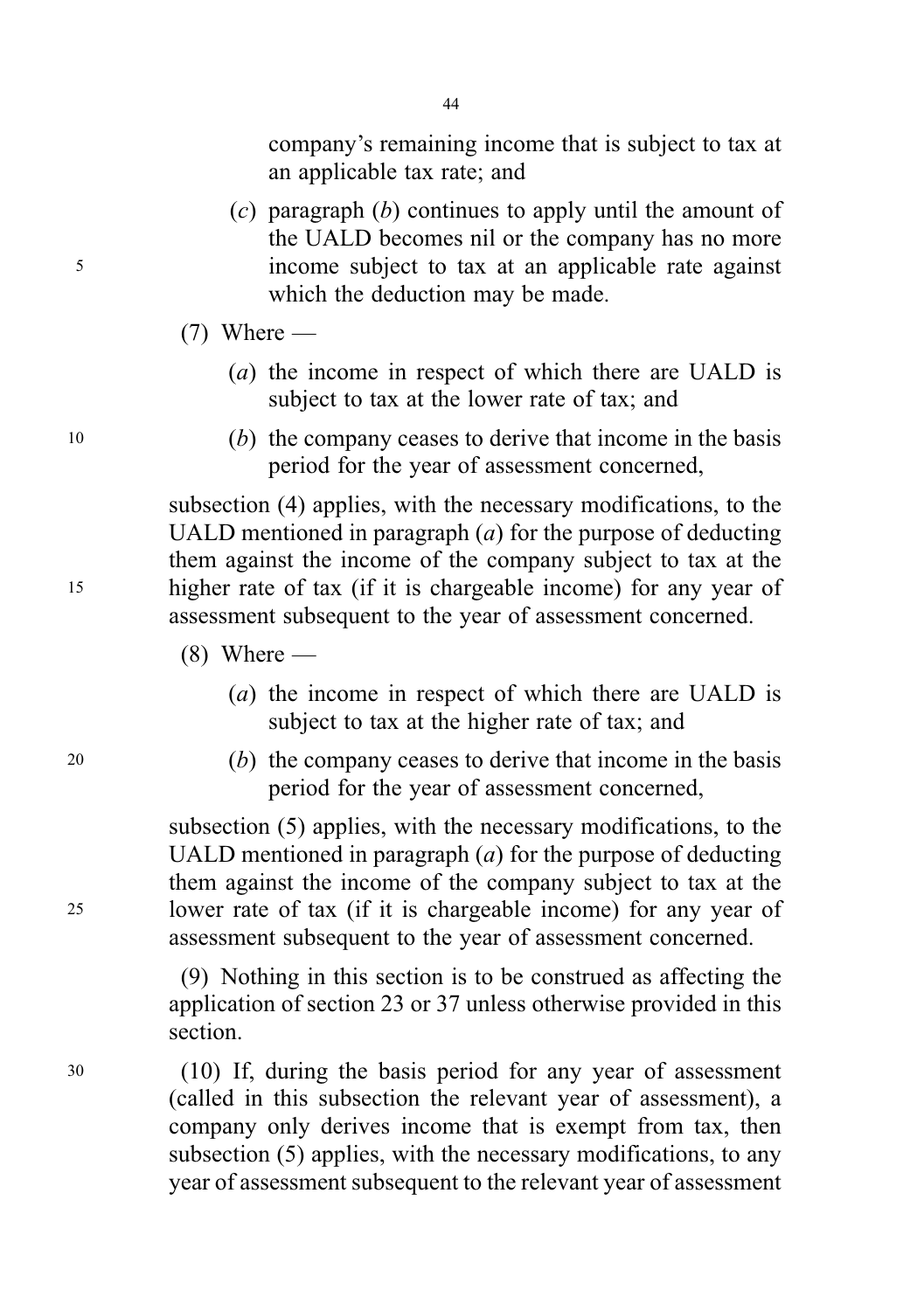as if any sum allowable under section  $37(3)(b)$ , (c), (d) or (f) in respect of any donation made by that company during the basis period for the relevant year of assessment were unabsorbed donation in respect of the income of a company that is subject to tax at the rate of tax specified in section  $43(1)(a)$ . 5

 $(11)$  In this section —

"adjustment factor" means the factor ascertained in accordance with the formula

$$
\frac{\text{A}}{\text{B}},
$$

where  $\qquad$  10

(a) A is the higher rate of tax; and

(b) B is the lower rate of tax;

"allowances" means allowances under section 16, 17, 18B, 18C, 19, 19A, 19B, 19C, 19D, 20, 21, 22 or 23, including unabsorbed allowances that arose in any year 15 of assessment before the year of assessment 1994;

"donations" means donations that are deductible including any unabsorbed donations allowable under section 37;

"losses" means losses that are deductible under section 37 including unabsorbed losses incurred in respect of any <sup>20</sup> year of assessment before the year of assessment 1994;

"rate of tax" means —

- (a) the rate of tax under section  $43(1)(a)$ ; or
- (b) the concessionary rate of tax in accordance with  $\frac{1}{25}$ 
	- (i) any order made under section 13(12); or
	- (ii) section 43A, 43C (in respect of those relating to general insurance business only), 43D (repealed), 43E, 43F (repealed), 43G, 43H (repealed), 43I, <sup>30</sup> 43J, 43K (repealed), 43L (repealed),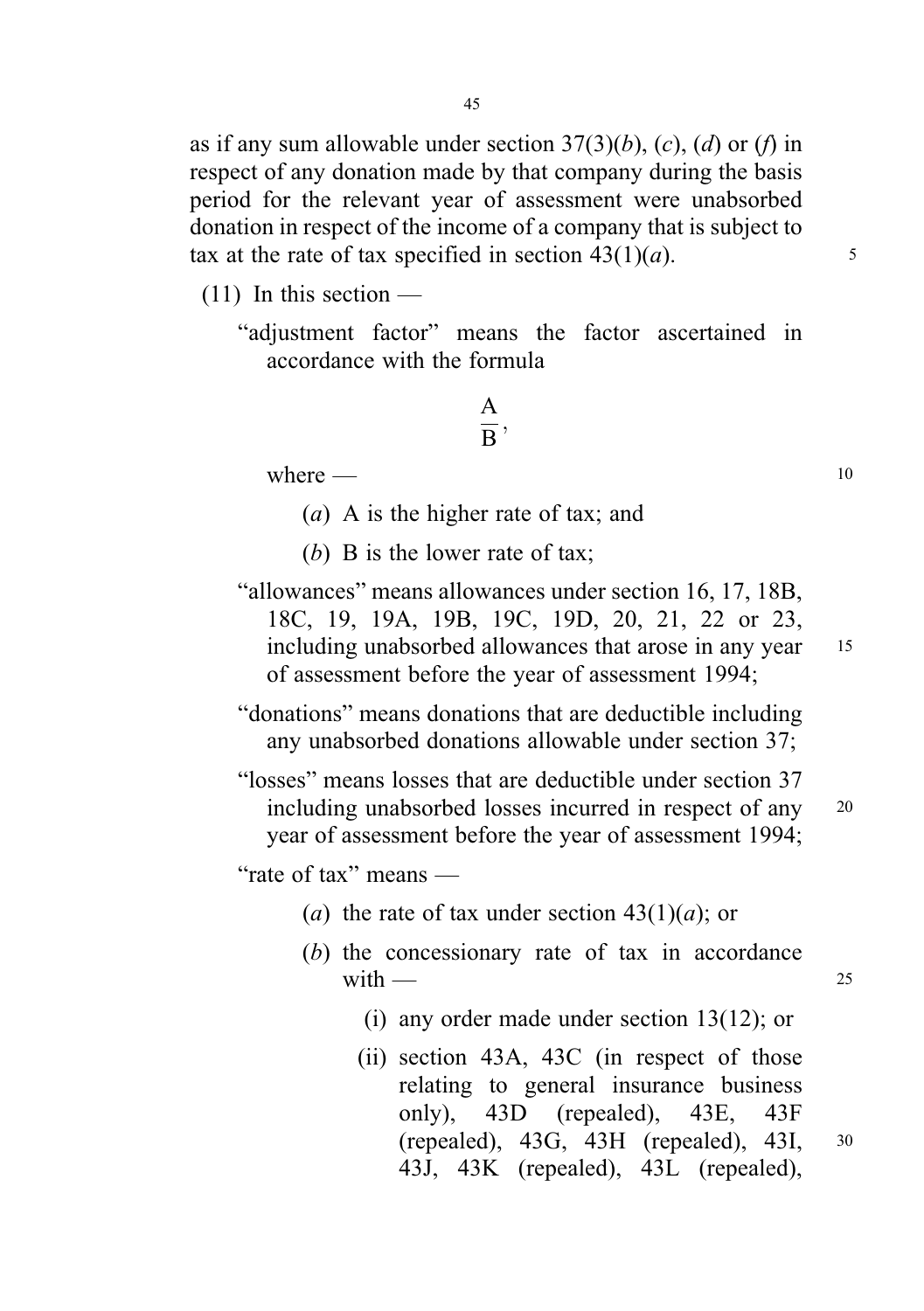43M (repealed), 43N, 43P, 43Q, 43R, 43S (repealed), 43T (repealed), 43U (repealed), 43V (repealed), 43W, 43X, 43Y, 43Z, 43ZA, 43ZB, 43ZC, 43ZD, <sup>5</sup> 43ZE, 43ZF, 43ZG, 43ZH or 43ZI, or the regulations made under that section, as the case may be;

"UALD" or "unabsorbed allowances, losses or donations", in relation to the income of a company that is subject to <sup>10</sup> tax at a particular rate of tax, means the balance of such allowances, losses or donations after deducting the expenses, donations, allowances or losses allowable under this Act against that income.".

## Amendment of section 37C

15 38. Section 37C(17) of the principal Act is amended by deleting the words "section  $37B(2)$  and  $(3)$ " and substituting the words "section  $37B(4)$  and  $(5)$ ".

## Amendment of section 37E

39. Section 37E of the principal Act is amended —

<sup>20</sup> (a) by inserting, immediately after subsection (1), the following subsections:

" $(1)$  Despite subsection  $(1)$  but subject to the other provisions of this section, a person may, instead of deducting any qualifying deduction for the year of <sup>25</sup> assessment 2020 in accordance with subsection (1), deduct the qualifying deduction for that year of assessment against the person's assessable income for the 3 years of assessment immediately preceding the year of assessment 2020.

<sup>30</sup> (1B) A qualifying deduction under subsection (1A) must be deducted in the following order:

> (a) the deduction must first be made against the person's assessable income for the year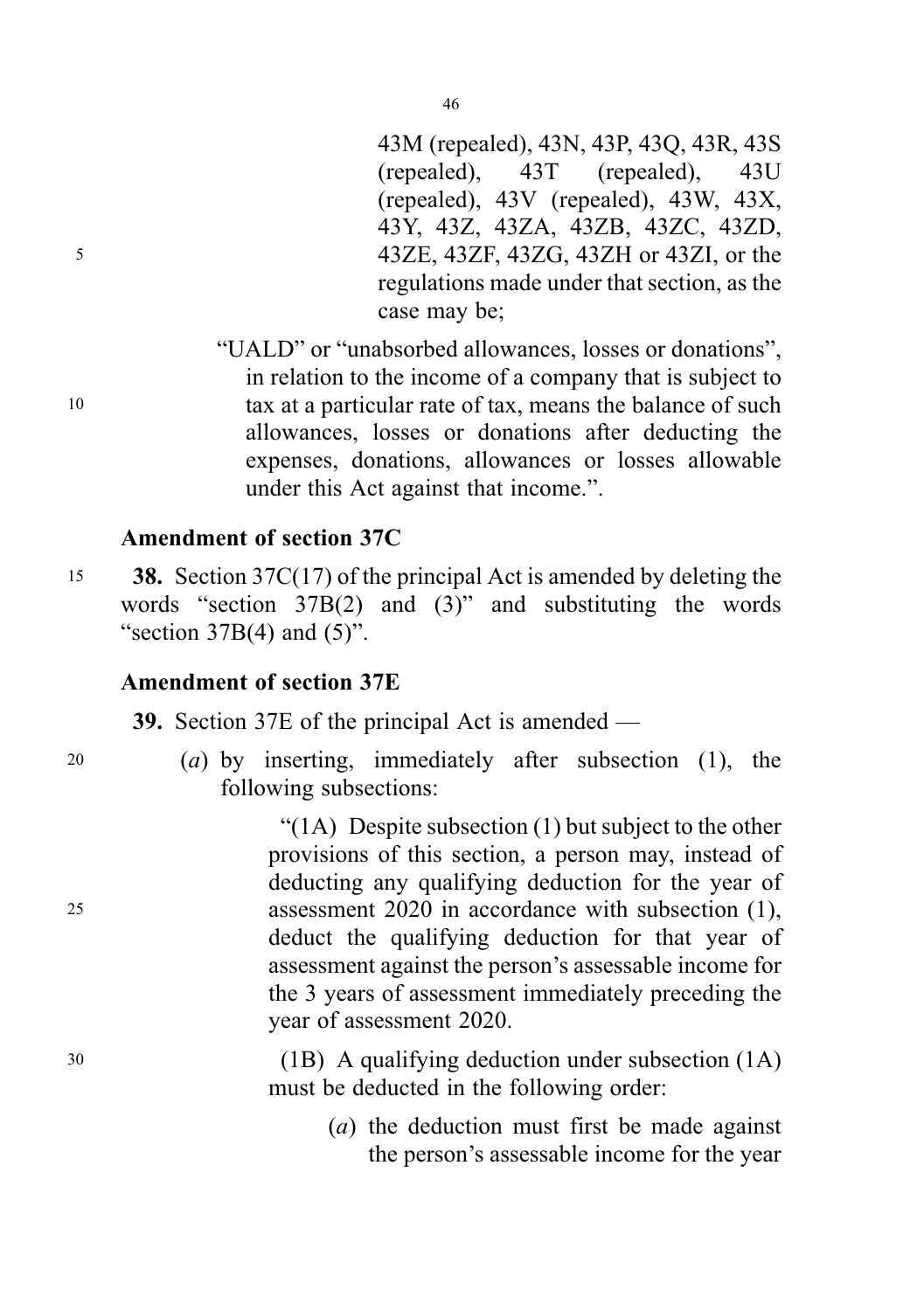of assessment 2017 or any balance of the income after applying subsection (1C);

- (b) any balance of the qualifying deduction after the deduction in paragraph  $(a)$  must then be made against the person's 5 assessable income for the year of assessment 2018 or any balance of the income after applying subsection (1C);
- (c) any balance of the qualifying deduction after the deduction in paragraph  $(b)$  must 10 then be made against the person's assessable income for the year of assessment 2019.

(1C) Where a person is entitled under both subsections (1) and (1A) to make deductions in the  $15$ year of assessment 2017 or 2018 against the person's assessable income for that year of assessment, then the deductions must be made in the following manner:

- (a) the assessable income for that year of assessment must so far as possible be <sup>20</sup> deducted by the amount of the qualifying deduction for the year of assessment 2018 or 2019 (as the case may be) that the person is entitled to so deduct under subsection (1); 25
- (b) any balance of the assessable income for the firstmentioned year of assessment must so far as possible be deducted by the amount of the qualifying deduction for the year of assessment 2020 or the balance 30 of the qualifying deduction mentioned in subsection  $(1B)(b)$ , as the case may be.";
- (b) by inserting, immediately after subsection (3), the following subsection: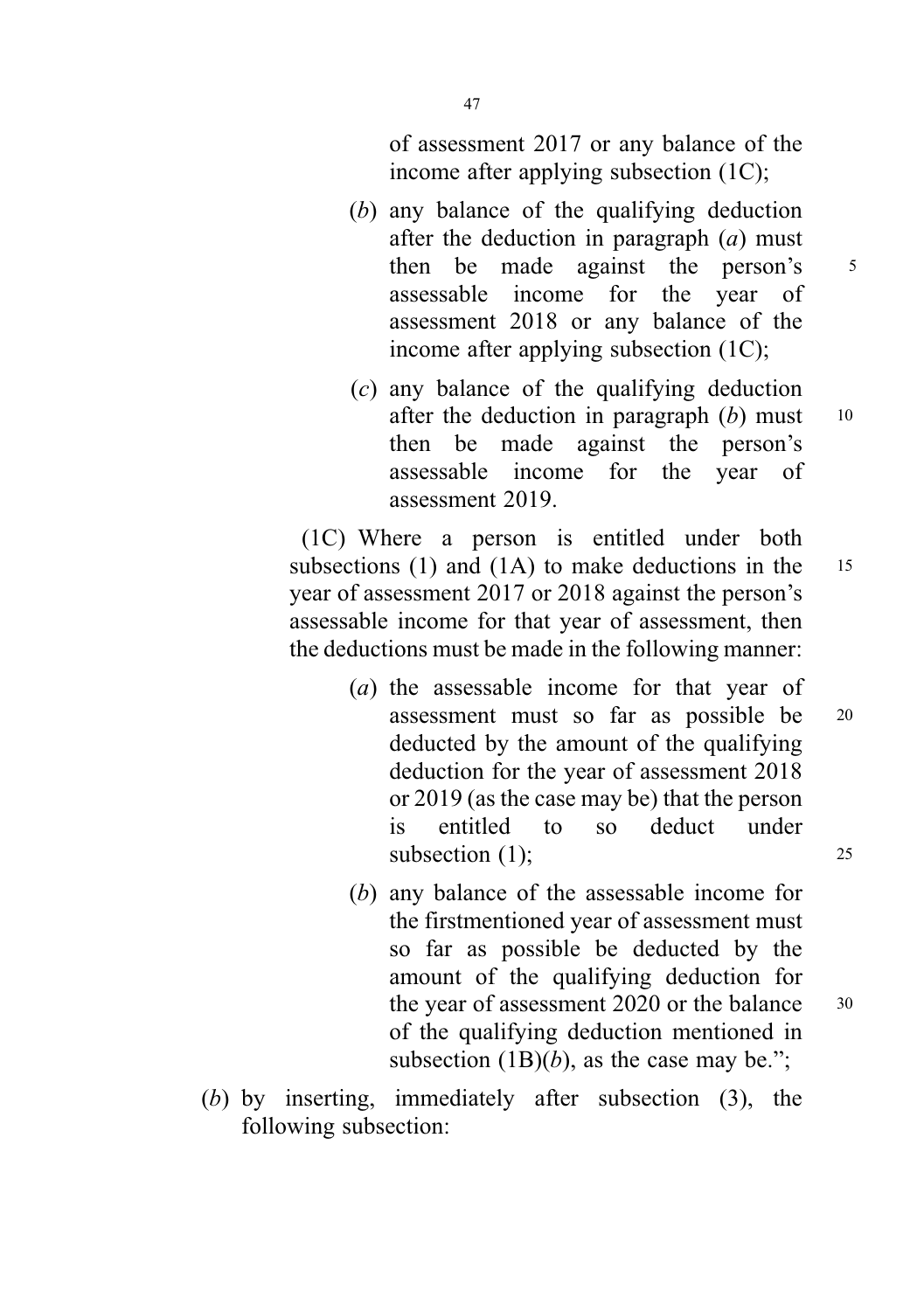" $(3A)$  Despite subsection  $(3)$ , where a person makes an election under subsection (6) for the deduction of any qualifying deduction for the year of assessment 2020 in accordance with <sup>5</sup> subsection (1A), the amount of the qualifying deduction to be deducted against the assessable income for any of the 3 years of assessment immediately preceding it is the lower of —

- (a) the amount of the qualifying deduction <sup>10</sup> available for deduction for the second-mentioned year of assessment under subsection (1B); and
- (b) the amount of the assessable income of the person for the second-mentioned year of <sup>15</sup> assessment or (if applicable) the amount of the assessable income of the person for that year of assessment against which the deduction may be made under subsection  $(1C)(b)$ .";
- <sup>20</sup> (c) by inserting, immediately after the words "immediate preceding year of assessment" wherever they appear in subsection (4), the words "or (as the case may be) any of the 3 immediate preceding years of assessment";
- (d) by deleting subsection (4) and substituting the following <sup>25</sup> subsection:

"(4) Subject to the provisions of this section, section 37B (as it applies in a case mentioned in section  $37B(1)(b)$  applies, with the necessary modifications, to the deduction of any qualifying <sup>30</sup> deduction by any company for any year of assessment against its assessable income for the immediate preceding year of assessment or (as the case may be) any of the 3 immediate preceding years of assessment, as if —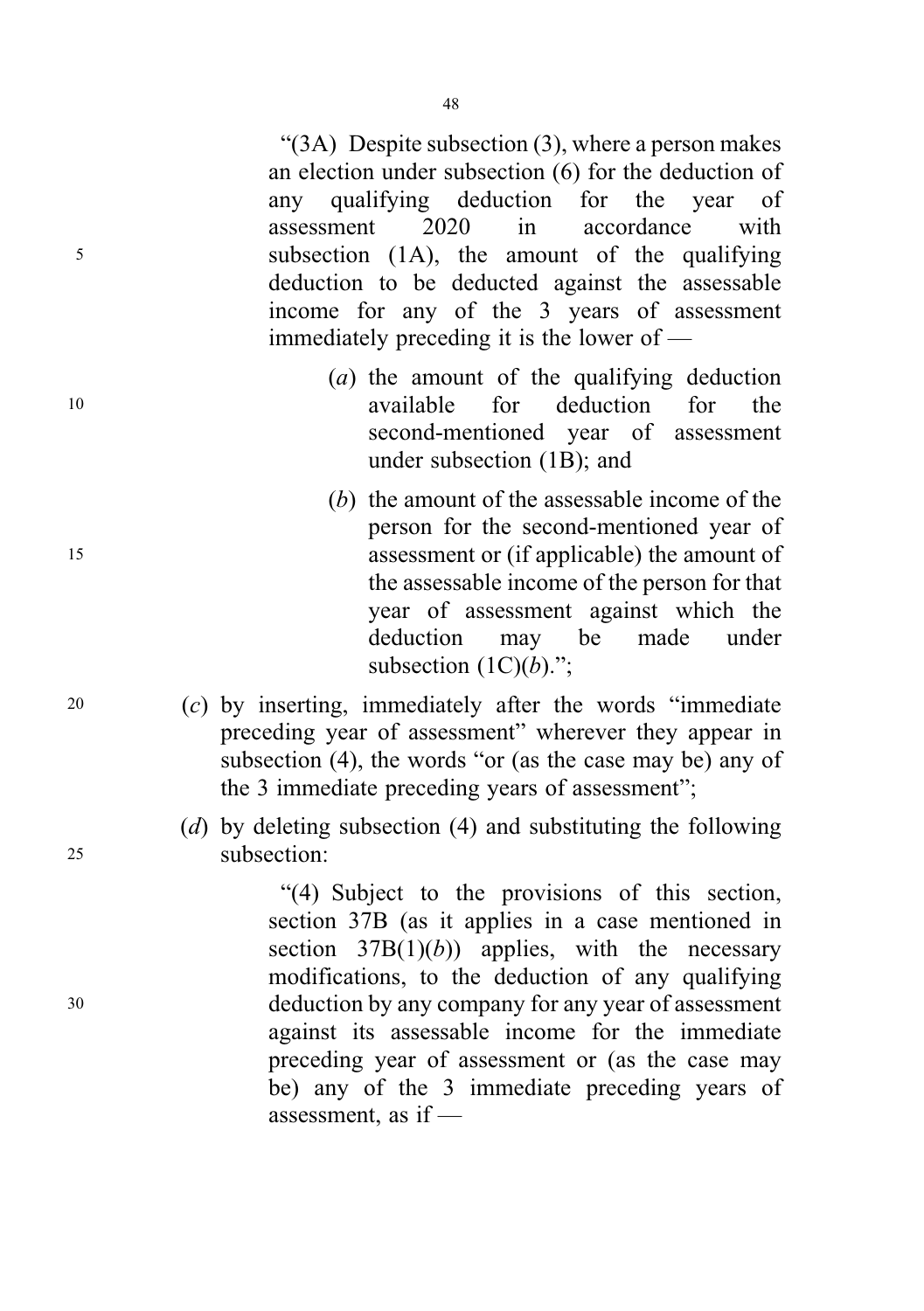- 49
- (a) the qualifying deduction for the year of assessment is qualifying deduction for an earlier year of assessment;
- (b) the income for the immediate preceding year of assessment or (as the case may be)  $\frac{5}{5}$ any of the 3 immediate preceding years of assessment is income for the year of assessment concerned; and
- (c) in section 37B(4) and  $(5)$ 
	- (i) a reference to unabsorbed <sup>10</sup> allowances, losses or donations or UALD is a reference to qualifying deduction;
	- (ii) a reference to corresponding allowances, losses or donations is a <sup>15</sup> reference to allowances or losses; and
	- (iii) a reference to chargeable income of the company is a reference to assessable income for the <sup>20</sup> immediate preceding year of assessment or (as the case may be) any of the 3 immediate preceding years of assessment of the company."; 25
- (e) by deleting the words "the reference to "higher rate of tax" or "lower rate of tax" in section 37B" in subsection (4A) and substituting the words "any reference to "rate of tax" in section 37B":
- (*f*) by deleting the words "under this section" in subsection  $(6)$  30 and substituting the words "under subsection (1) or any of the 3 immediate preceding years of assessment under subsection  $(1A)$ ";
- (g) by deleting the words "this section" in subsection (8) and substituting the words "subsection (1)"; 35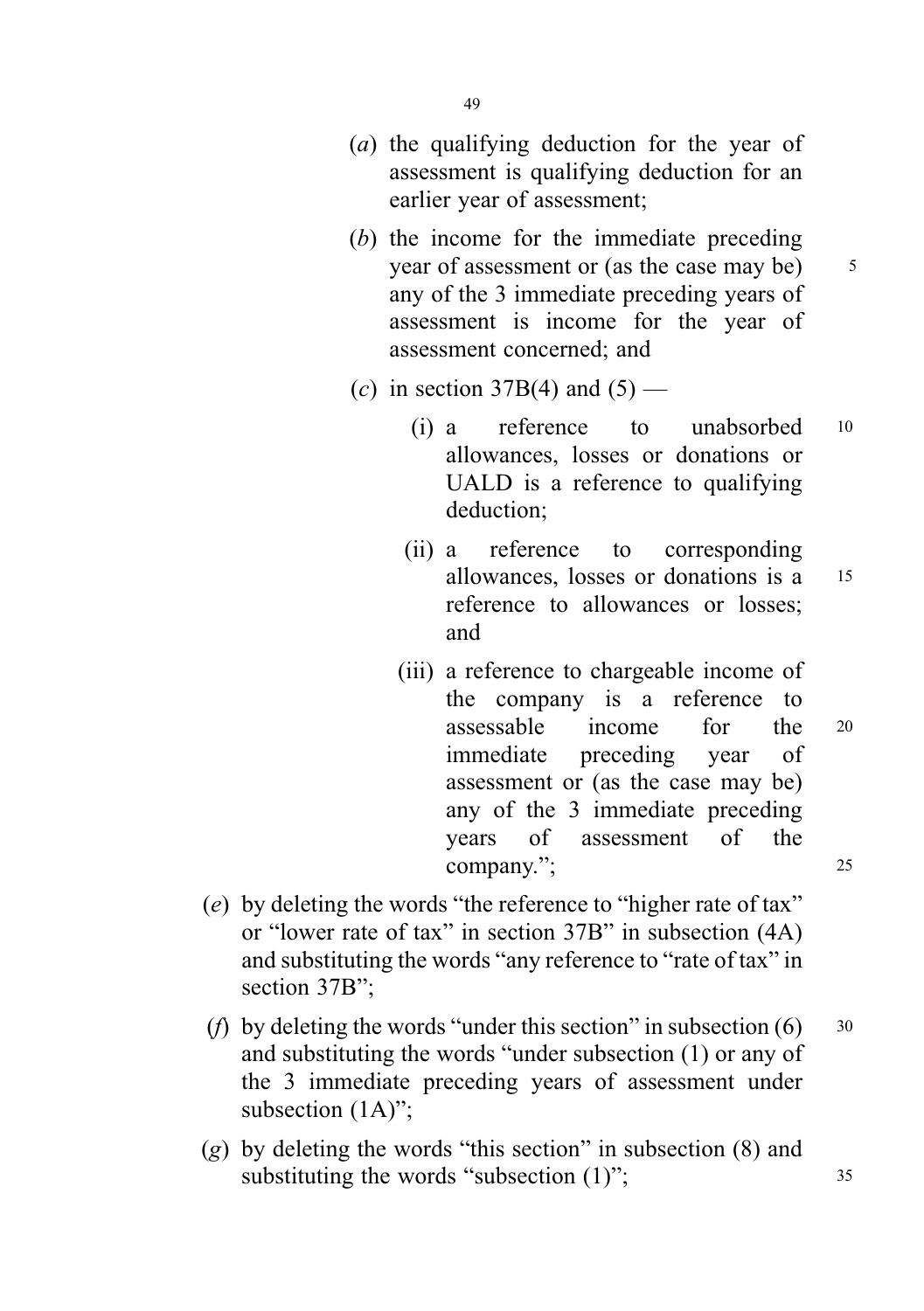(h) by inserting, immediately after subsection (8), the following subsection:

"(8A) Despite subsection (8), where the Comptroller discovers that any deduction made <sup>5</sup> under subsection (1A) against the assessable income of any person for the year of assessment 2017 or 2018 has become excessive, the Comptroller may make an assessment on the person on the amount which, in the Comptroller's opinion, ought to have been charged to 10 tax in that year of assessment —

- (a) in the case of the year of assessment 2017 — within 7 years after the expiration of the year of assessment; or
- (b) in the case of the year of assessment <sup>15</sup> 2018 — within 6 years after the expiration of the year of assessment.";
- $(i)$  by inserting, immediately after the words "income for the immediate preceding year of assessment" in subsections (11) and (12), the words "or (as the case <sup>20</sup> may be) any of the 3 immediate preceding years of assessment";
- $(i)$  by deleting the words "basis period for the immediate preceding year of assessment" in subsection (11) and substituting the words "basis period for the year of <sup>25</sup> assessment in which the allowance is claimed"; and
	- $(k)$  by deleting the words "last day of the immediate preceding year of assessment" in subsection (12) and substituting the words "last day of the year of assessment in which the allowance is claimed".

## <sup>30</sup> Amendment of section 37K

40. Section 37K of the principal Act is amended —

(a) by inserting, immediately after subsection (2), the following subsection: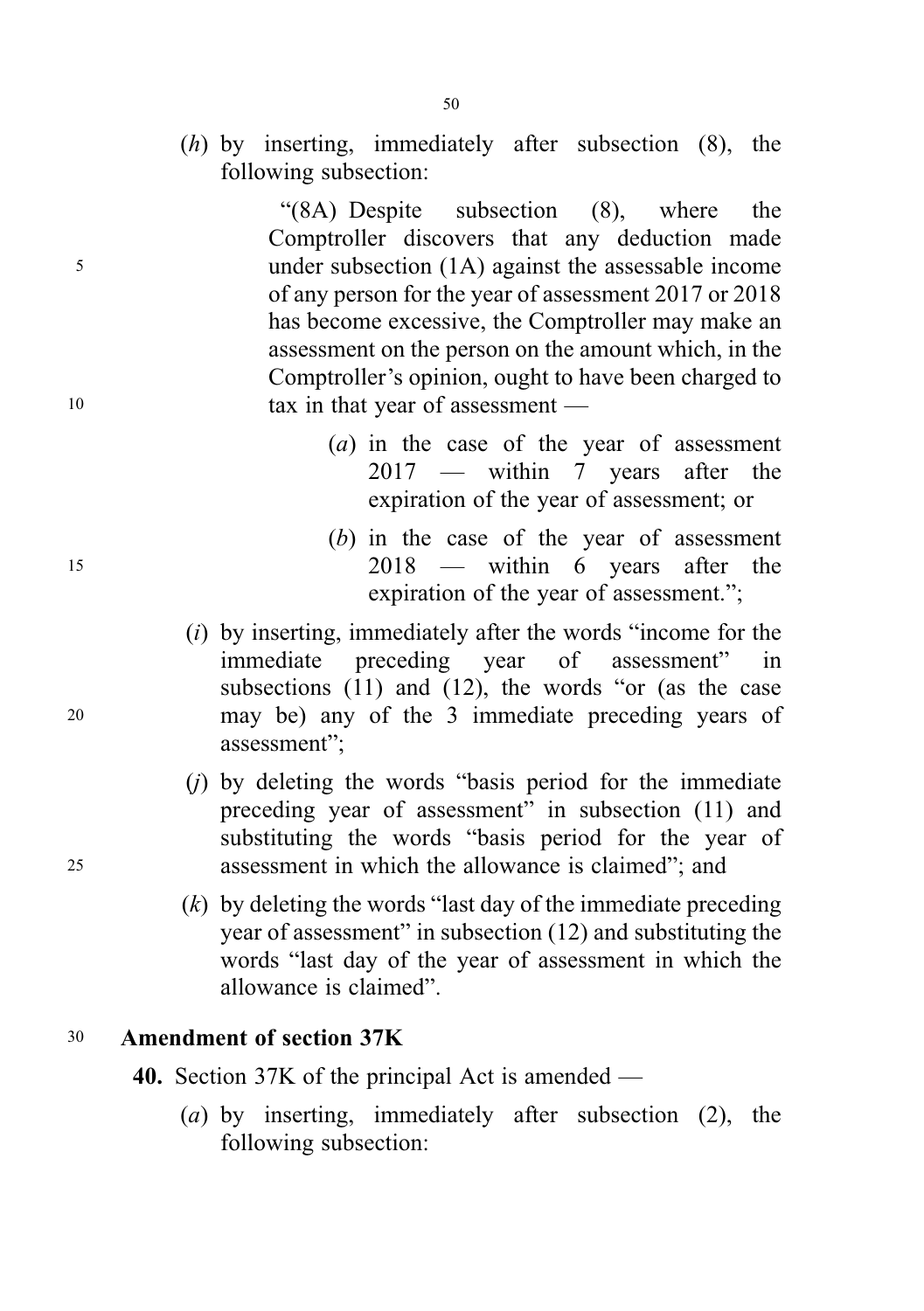"(2A) No approval may be granted under subsection (2) after 31 March 2020, and any approval granted to a qualifying person must commence between 1 July 2010 and 31 March 2020 (both dates inclusive)." $\colon$  5

- (b) by deleting sub-paragraph (i) of subsection  $(4)(a)$  and substituting the following sub-paragraph:
	- "(i) during the period that is specified to the qualifying person; or"; and
- $(c)$  by deleting the definition of "relevant date" in  $10$ subsection (12) and substituting the following definition:
	- " "relevant date", in relation to a qualifying person making a qualifying investment in a qualifying start-up company, means —
		- (a) where only one qualifying investment  $15$ in the company is made by the qualifying person in accordance with subsection  $(4)$  — the date of first investment; or
		- (b) where more than one qualifying 20 investment in the company is made by the qualifying person in accordance with subsection (4) the date on which the last qualifying investment is made by the qualifying 25 person in that company within one year after the date of first investment;".

## Amendment of section 37L

| 41. Section 37L of the principal Act is amended —                                               |  |
|-------------------------------------------------------------------------------------------------|--|
| (a) 1. $1.1.4$ ; $1.1.4$ ; $1.1.4$ ; $1.4.4$ ; $1.4.4$ ; $1.4.1$ , $1.0101$ ; $1.4.1$ , $1.4.1$ |  |

(a) by deleting the words "1st April 2010 to 31st March 2020" in subsection (1) and substituting the words "1 April 2010 to 31 December 2025";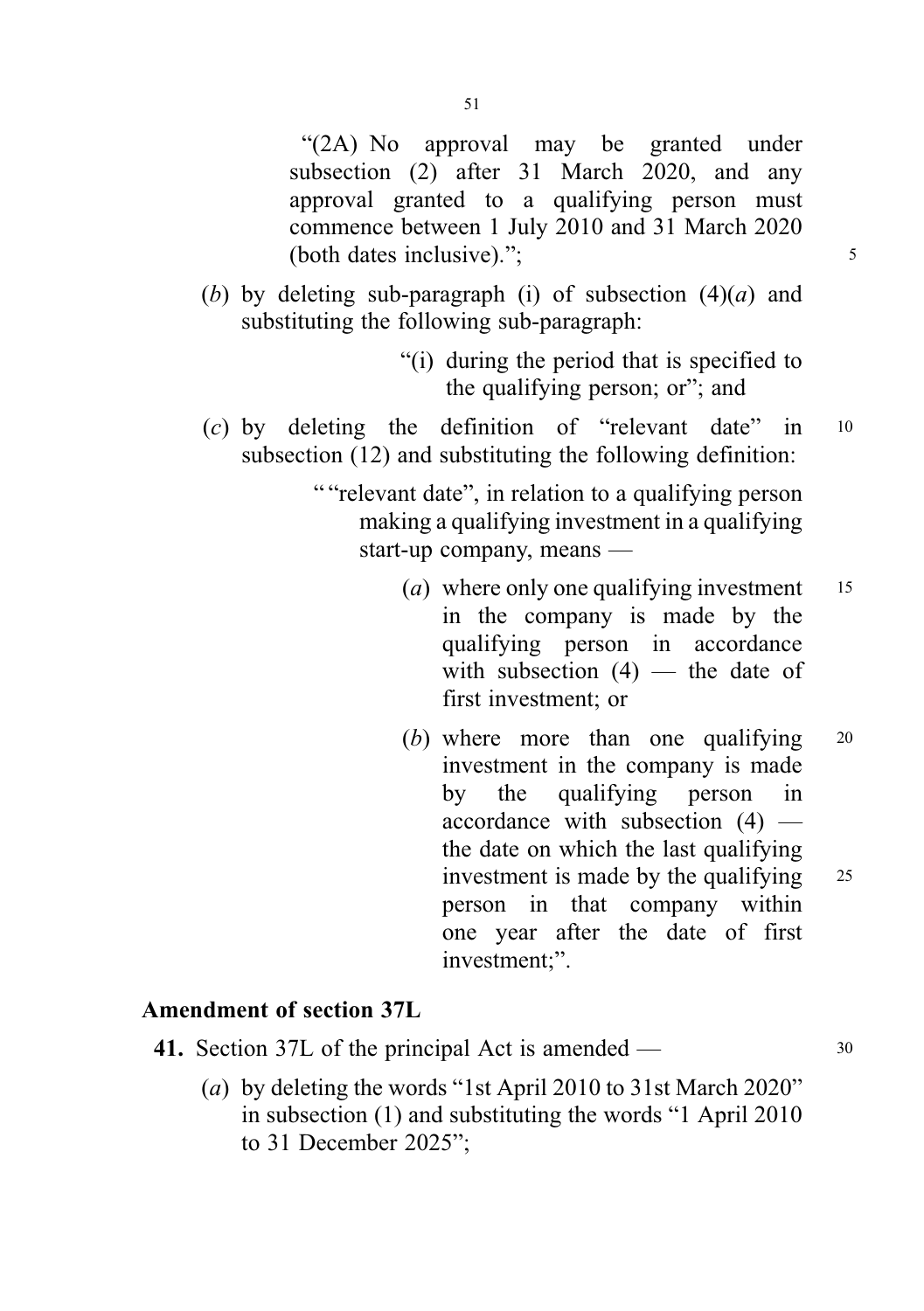- (b) by deleting the words "17th February 2012 to 31st March 2020" in subsection  $(1A)(b)$  and substituting the words "17 February 2012 to 31 December 2025";
- (c) by deleting the words "31 March 2020" in 5 subsection  $(4A)(a)$ ,  $(b)$  and  $(c)$  and substituting in each case the words "31 December 2025"; and
- (d) by deleting the words "on or after 17th February 2012" in subsection (19A) and substituting the words "during the period from 17 February 2012 to 31 March 2020 (both <sup>10</sup> dates inclusive)".

#### Amendment of section 37M

42. Section 37M of the principal Act is amended —

- (a) by inserting, immediately after the words "section 37B" in subsections (1)(ii) and (y)(B) and (2)(a), the words "(in <sup>15</sup> force immediately before the date of commencement of section 37 of the Income Tax (Amendment) Act 2020)"; and
- (b) by inserting, immediately after the words "section 37B(3)" in subsection  $(2)(e)$ , the words "(in force immediately <sup>20</sup> before the date of commencement of section 37 of the Income Tax (Amendment) Act 2020)".

#### New section 37N

43. The principal Act is amended by inserting, immediately after section 37M in Part IX , the following section:

# <sup>25</sup> "Exclusion of expenditure or payment subsidised by capital grant

37N.—(1) Despite anything in this Act or the Economic Expansion Incentives (Relief from Income Tax) Act (Cap. 86), a deduction or an allowance under this Act or Part X or XIIID of <sup>30</sup> the Economic Expansion Incentives (Relief from Income Tax) Act may not be made or given in respect of any expenditure or payment to the extent that the expenditure or payment is or is to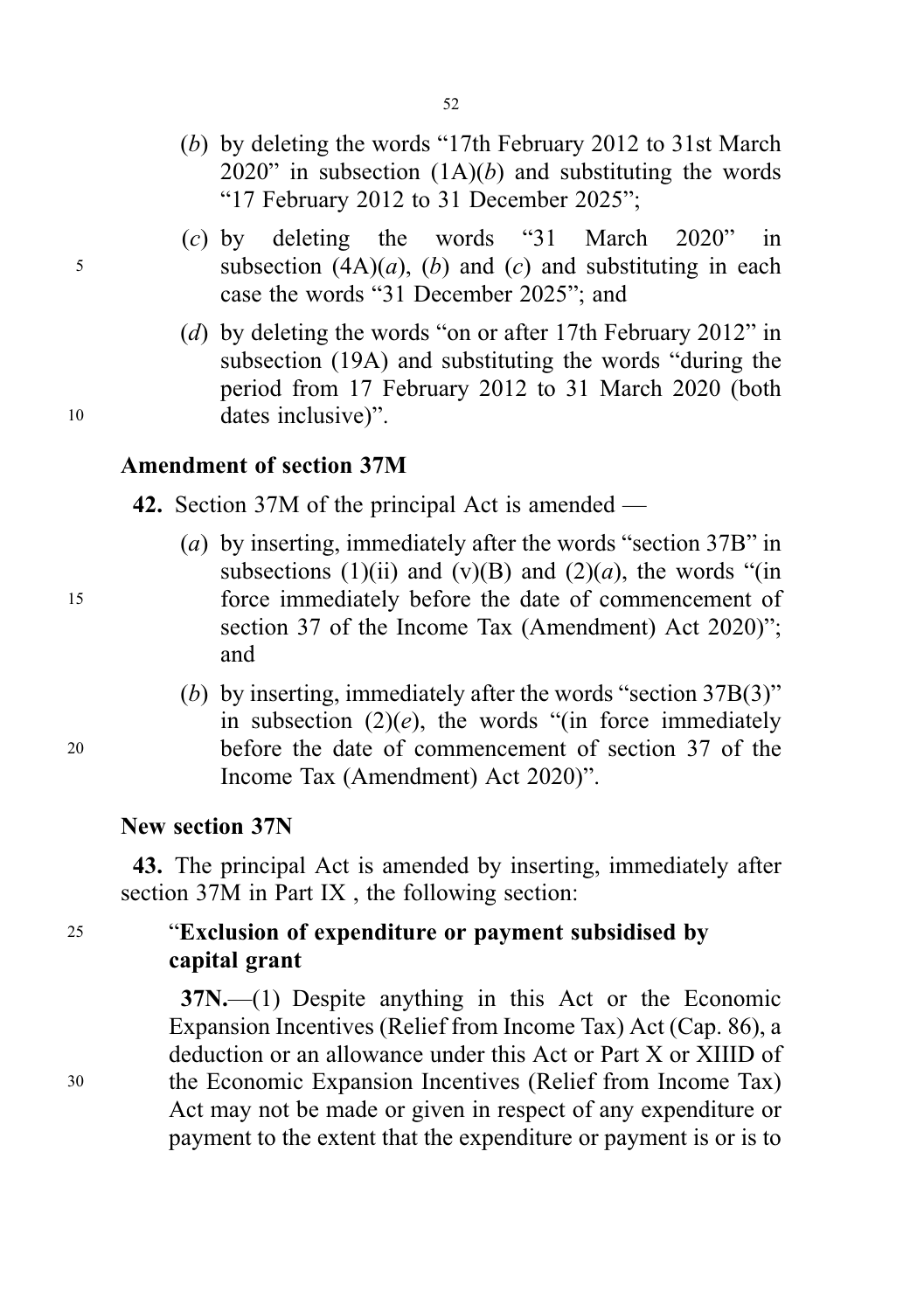be subsidised by a grant or subsidy from the Government or a statutory board that is —

- (a) capital in nature; and
- (b) approved by the Government or statutory board on or after 1 January 2021.

(2) Subsection (1) does not affect the operation of the following provisions:

- (a) sections  $14A(7)$ ,  $14B(4)(e)$ ,  $14D(1A)$ ,  $14DA(12)(b)$ ,  $14K(3)(c)$ ,  $14KA(10)(b)$ ,  $14WA(7)$ ,  $14ZB(7)$  and (9) and 37L(29); 10
- (b) section 66(3) of the Economic Expansion Incentives (Relief from Income Tax) Act.".

#### Amendment of section 40A

44. Section 40A(2A) of the principal Act is amended by deleting the words "22nd February 2010 to 31st March 2020" and substituting 15 the words "22 February 2010 to 31 March 2022".

#### Amendment of section 43C

45. Section 43C(1) of the principal Act is amended by deleting the words "on or after 1 April 2016" in the second column of the table in paragraph  $(e)$  and substituting the words "between 1 April 2016 and 20 31 March 2020 (both dates inclusive)".

## Amendment of section 43G

46. Section 43G(5) of the principal Act is amended by deleting the words "31 March 2021" and substituting the words "31 December 2026". <sup>25</sup>

Amendment of section 43P

47. Section 43P of the principal Act is amended —

- (a) by deleting the word "or" at the end of subsection  $(1)(a)(i)$ ;
- (b) by deleting the word "and" at the end of sub-paragraph (ii) of subsection  $(1)(a)$  and substituting the word "or", and by  $30$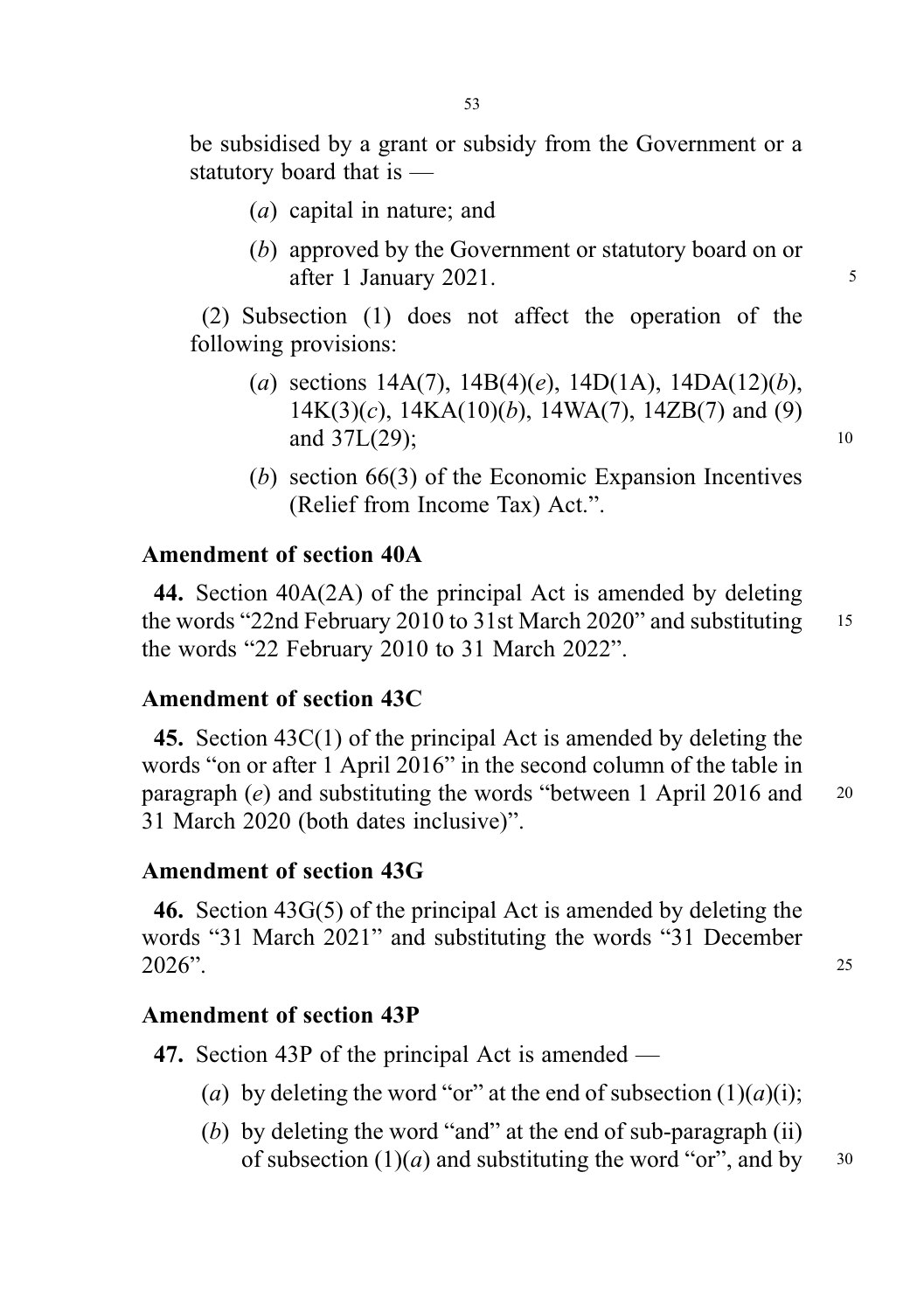inserting immediately thereafter the following sub-paragraph:

- "(iii) that is derived by it on or after 19 February 2020 from the carrying <sup>5</sup> on of such prescribed qualifying structured commodity financing activities, prescribed treasury activities or prescribed advisory services in relation to mergers and <sup>10</sup> acquisitions, as the Minister or a person appointed by the Minister may specify to the company; and";
	- (c) by deleting paragraph  $(b)$  of subsection (1) and substituting the following paragraph:
- $(6)$  such income as the Minister may specify of an approved qualifying company that is derived on or after 21 May 2010 from the carrying on of such prescribed qualifying structured commodity financing activities, <sup>20</sup> prescribed treasury activities or prescribed advisory services in relation to mergers and acquisitions, as the Minister or a person appointed by the Minister may specify to the company,"; and

25 (d) by deleting subsections  $(1A)$  and  $(1B)$  and substituting the following subsections:

> "(1A) No approval may be granted under this section to a global trading company after 31 December 2026.

<sup>30</sup> (1B) No approval may be granted under this section to a qualifying company after 31 March 2021, and any approval granted to a qualifying company must be for a period that commences on or before that date.".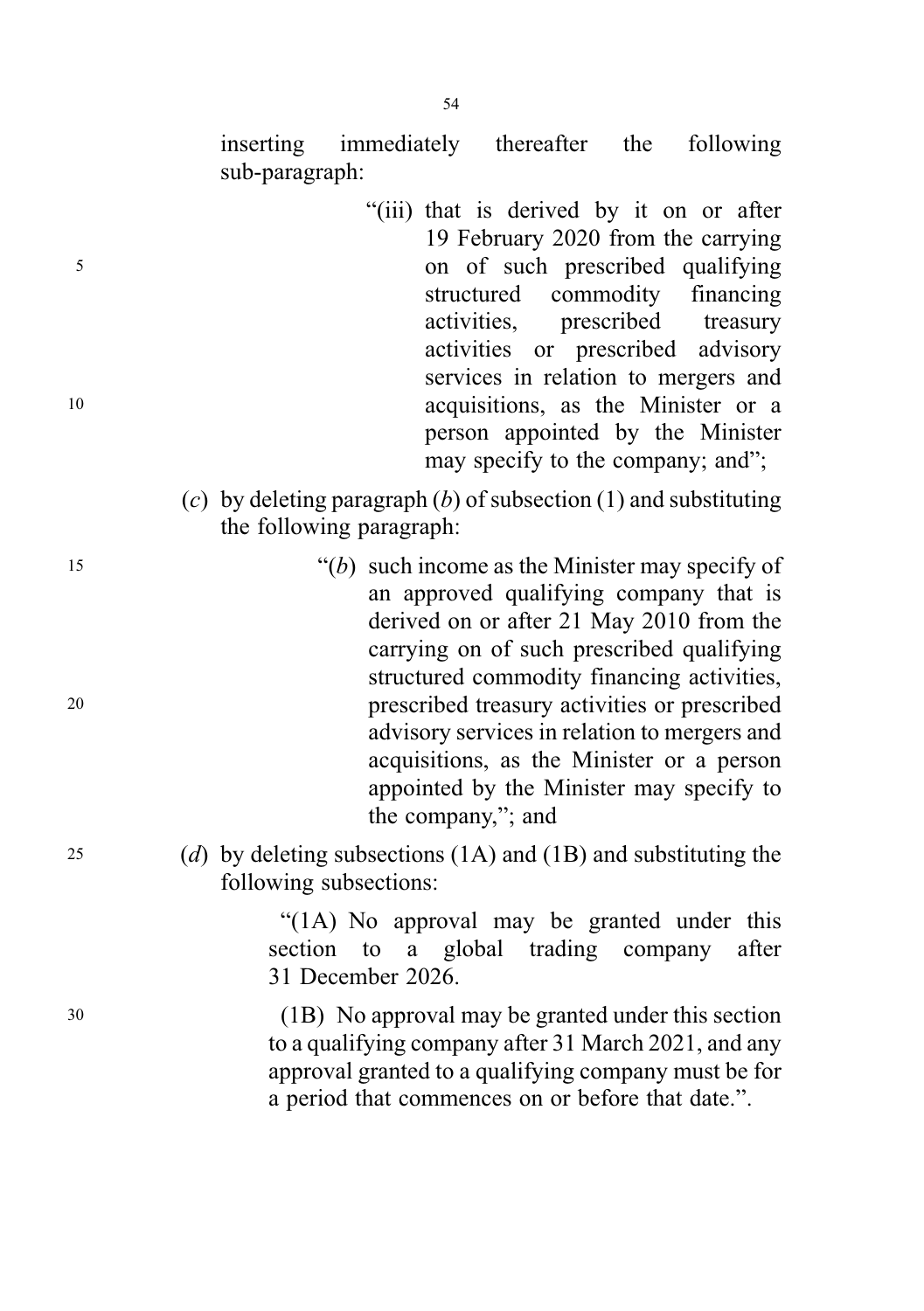## Amendment of section 43W

48. Section 43W(4A) of the principal Act is amended by deleting the words "1st March 2011 and 31st May 2021" and substituting the words "1 March 2011 and 31 December 2026".

## Amendment of section 43ZA 5

49. Section 43ZA of the principal Act is amended —

- (a) by deleting the words "1st April 2008 and 31st May 2021" in subsection (3) and substituting the words "1 April 2008 and 31 December 2026"; and
- (b) by deleting the words "1st March 2011 and 31st May 10  $2021$ " in subsection  $(4)(b)$  and substituting the words "1 March 2011 and 31 December 2026".

## Amendment of section 43ZB

50. Section 43ZB(4A) of the principal Act is amended by deleting the words "1st March 2011 and 31st May 2021" and substituting the <sup>15</sup> words "1 March 2011 and 31 December 2026".

## Amendment of section 43ZF

51. Section 43ZF of the principal Act is amended —

- (a) by deleting the words "1st June 2011 and 31st May 2021" in subsection  $(2)$  and substituting the words "1 June 2011  $\frac{1}{20}$ and 31 December 2026";
- (b) by deleting the words "subsection  $(1A)$ " in subsection  $(4)$ and substituting the words "subsection (1A) or (5E)";
- (c) by deleting the words "the extended period" in subsections (5) and (5B) and substituting in each case 25 the words "any extended period";
- (d) by inserting, immediately after the words "subsection (5C)" in subsection (5B), the words "or (5CA)";
- (e) by deleting subsection (5C) and substituting the following  $30$ subsections: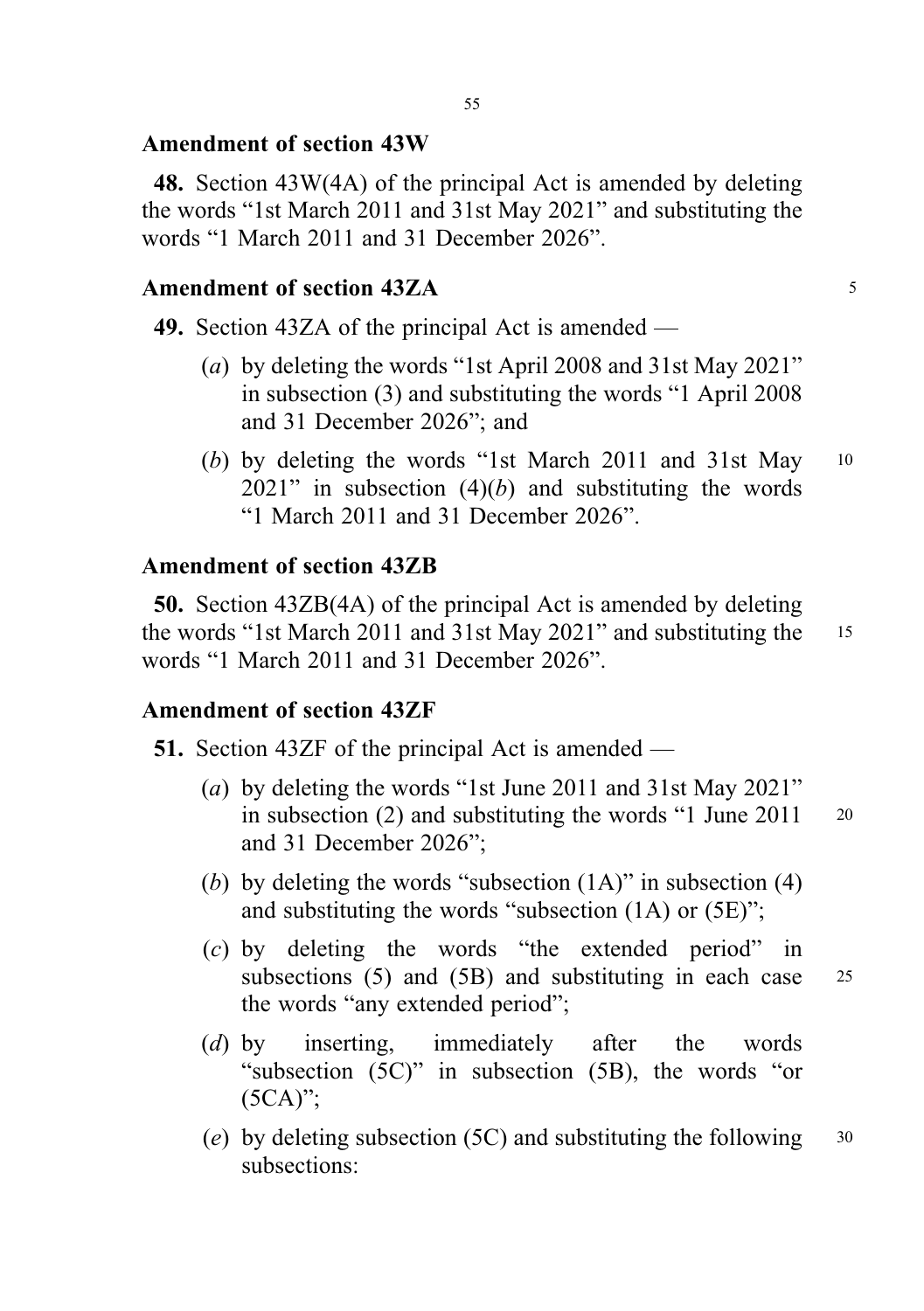"(5C) Despite section 43, where an approved company whose period of approval is extended under subsection (5A) did not make an election under subsection (5F) for the extended period, then <sup>5</sup> tax at the rate of A% is levied and must be paid for each year of assessment upon the amount of its income in subsection (5D) that is derived on or after the service approval date and during the extended period, from providing in or from Singapore any <sup>10</sup> shipping-related support service approved for it under subsection (5B).

(5CA) Despite section 43, where an approved company whose period of approval is extended under subsection (5A) made an election under <sup>15</sup> subsection (5F) for the extended period, then tax at the rate of  $(0.5 + A)\%$  is levied and must be paid for each year of assessment upon the amount of its income in subsection (5E) that is derived on or after the service approval date and during the extended <sup>20</sup> period, from providing in or from Singapore any shipping-related support service approved for it under subsection (5B).

(5CB) In subsections (5C) and (5CA), "A" is the concessionary rate of tax applicable to the income of <sup>25</sup> the approved company from providing in or from Singapore any shipping-related support service approved for it under subsection (2A) or (5B) (as the case may be) immediately before the commencement of the extended period concerned of <sup>30</sup> its approval under subsection (5A).";

> (f) by deleting subsections (5E) and (5F) and substituting the following subsections:

"(5E) In subsection (5CA), the amount of the income is that which exceeds the base amount <sup>35</sup> immediately before the commencement of the extended period concerned of its approval under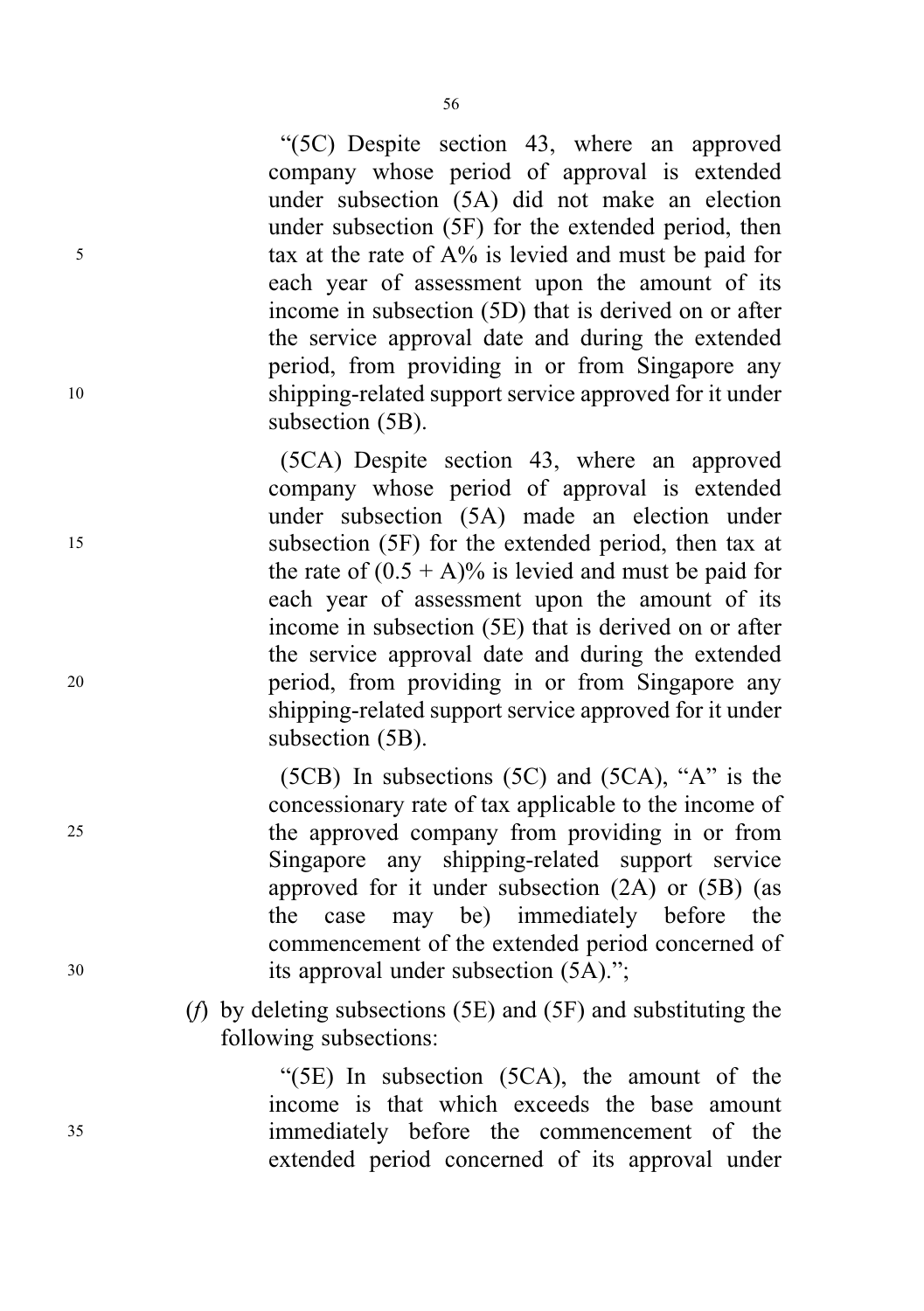subsection (5A), which is calculated in accordance with subsection (4) or (5I), as the case may be.

(5F) An approved company whose period of approval is extended under subsection (5A) may make an election for an amount of its income 5 mentioned in subsection (5CA) that is derived on or after the service approval date and during the extended period, from providing in or from Singapore any shipping-related support service approved for it under subsection  $(5B)$ , to be taxed  $10$ in accordance with subsection (5CA).";

- (g) by deleting the words "subsection  $(5E)$ " in subsection  $(5G)$ and substituting the words "subsection (5F)";
- (h) by deleting subsection (5H) and substituting the following subsection: 15

"(5H) An election under subsection (5F) is irrevocable for the extended period of its approval in which the election is made.";

- (i) by deleting the words "subsection  $(5D)$ " in subsection  $(5I)$ and substituting the words "subsection (5D) or (5E)"; <sup>20</sup>
- (j) by inserting, immediately after the words "extended period" in subsection (5J), the word "concerned"; and
- (k) by deleting the words "and (5C)" in subsection (9)(*a*) and substituting the words ", (5C) and (5CA)".

# Amendment of section 43ZG 25

52. Section 43ZG of the principal Act is amended —

- (a) by deleting the words "approved investments" in subsection (1) and substituting the words "authorised investments";
- (b) by deleting the words "31 March 2020" in subsection  $(2)$  30 and substituting the words "31 December 2025";
- (c) by deleting subsection (5) and substituting the following subsection: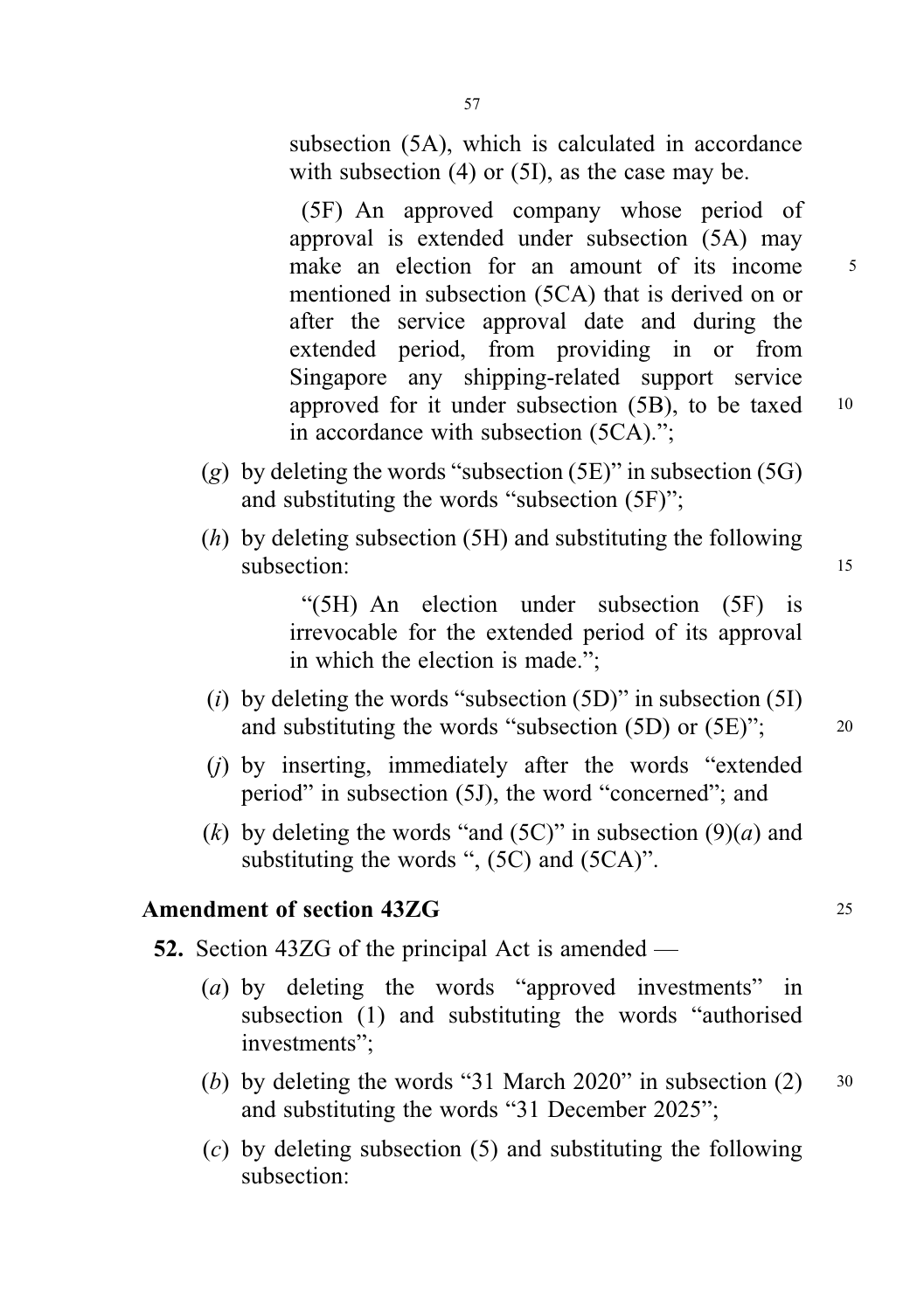"(5) Despite subsection (4), an approval granted under subsection (2) on or after 1 April 2020, and any extension of such approval, must each be for a period that does not exceed 5 years.";

<sup>5</sup> (d) by inserting, immediately before the definition of "fund management company" in subsection (7), the following definition:

> " "authorised investments" has the meaning given by section  $13H(18)$ ;";

- <sup>10</sup> (e) by deleting the semi-colon at the end of the definition of "fund management company" in subsection (7) and substituting a full-stop;
	- (f) by deleting the definition of "investments" in subsection (7);
- <sup>15</sup> (g) by deleting the definition of "pioneer service company" in subsection (7); and
	- $(h)$  by deleting subsection  $(8)$ .

# Amendment of section 43ZI

53. Section 43ZI(5) of the principal Act is amended by inserting, 20 immediately after the words "the Minister" in paragraph  $(a)$ , the words "or the appointed person".

## Amendment of section 45A

- 54. Section 45A of the principal Act is amended —
- (a) by inserting, immediately after subsection (2D), the <sup>25</sup> following subsection:

"(2DA) To avoid doubt, the reference to a charter of a ship in subsection (2D) excludes a finance lease of the ship."; and

(b) by inserting, immediately after the definitions of "break <sup>30</sup> cost", "prepayment fee", "qualifying debt securities", "qualifying project debt securities" and "redemption premium" in subsection (3), the following definition: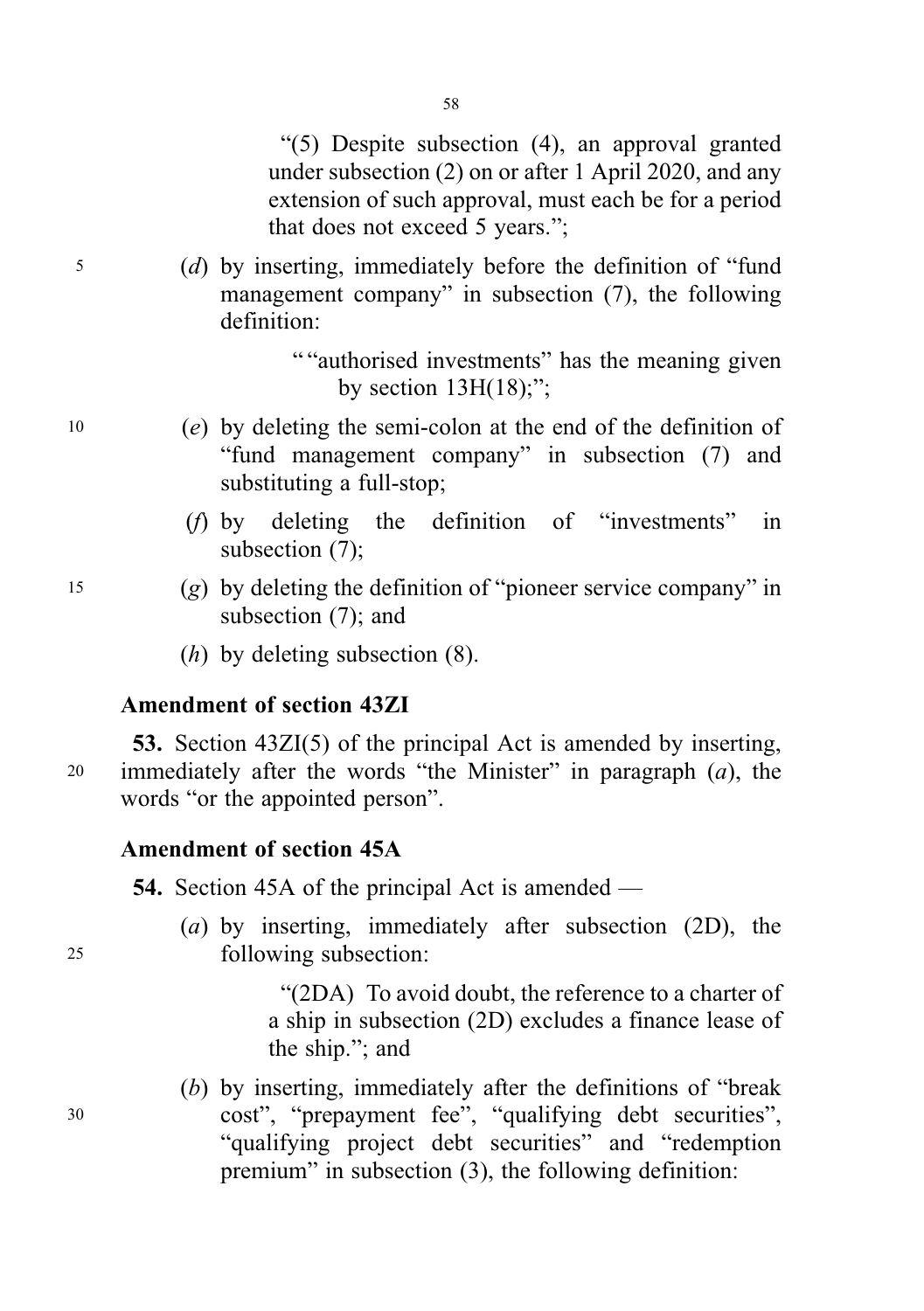" "finance lease", in relation to a ship, means a lease of the ship (including any arrangement or agreement made in connection with the lease) that has the effect of transferring substantially the obsolescence, risks or  $5$ rewards incidental to ownership of the ship to the lessee;".

## Amendment of section 45GA

55. Section 45GA(2A) of the principal Act is amended by deleting the words "22nd February 2010 to 31st March 2020" and substituting 10 the words "22 February 2010 to 31 March 2022".

## New section 92I

56. The principal Act is amended by inserting, immediately after section 92H, the following section:

## "Remission of tax of companies for year of 15 assessment 2020

92I. Where the Comptroller is satisfied that the remission of tax would be beneficial to a company, then there is to be remitted the tax payable for the year of assessment 2020 by the company of an amount equal to the lower of the following: <sup>20</sup>

- (a) 25% of the tax payable for that year of assessment (excluding any tax levied and paid or payable pursuant to section  $43(3)$ ,  $(3A)$  and  $(3B)$ ;
- (b) \$15,000.".

#### Amendment of section 106 25

57. Section 106(3) of the principal Act is amended by deleting the words "and Eighth Schedules" and substituting the words ", Eighth, Ninth and Tenth Schedules".

## Amendment of section 107

58. Section 107 of the principal Act is amended by inserting, <sup>30</sup> immediately after subsection (12), the following sub-heading and subsection: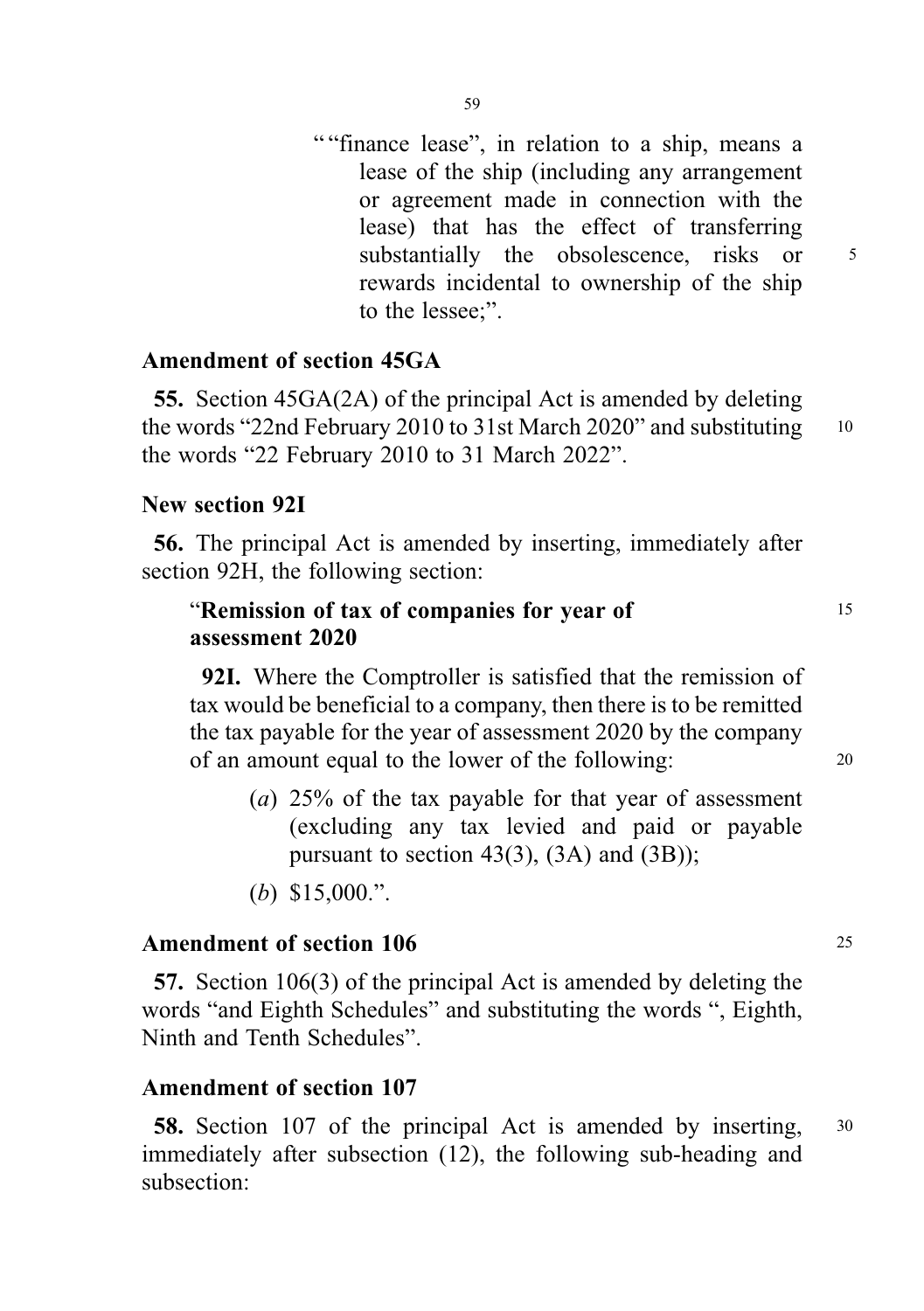#### 60

# "Application of section 13H

(12A) Section 13H and the regulations made under it apply for the purpose of determining the exempt income of a sub-fund under subsection (3) as if it were an approved venture company <sup>5</sup> under that section if the umbrella VCC of the sub-fund is approved for the purpose of that section.".

## Amendment of Third Schedule

59.—(1) Section 13Z in Part 1 of the Third Schedule to the principal Act is amended —

| 10 | (a) by deleting the words "31 May 2022" in subsection $(1)(a)$<br>and substituting the words "31 December 2027";                                                                            |
|----|---------------------------------------------------------------------------------------------------------------------------------------------------------------------------------------------|
|    | (b) by deleting paragraph (a) of subsection $(8)$ and substituting<br>the following paragraphs:                                                                                             |
| 15 | "( <i>a</i> ) the disposal of shares before 1 June 2022 in a<br>company or VCC that —                                                                                                       |
|    | (i) is in the business of trading Singapore<br>immovable properties; or                                                                                                                     |
|    | (ii) principally carries on the activity of holding<br>Singapore immovable properties,                                                                                                      |
| 20 | other than property development, where the shares are<br>not listed on a stock exchange in Singapore or<br>elsewhere;                                                                       |
| 25 | (aa) the disposal of shares on or after 1 June 2022 not listed<br>on a stock exchange in Singapore or elsewhere, being<br>shares in a company or VCC that the Comptroller is<br>satisfied - |
|    | (i) is in the business of trading immovable<br>properties situated whether in Singapore or<br>elsewhere;                                                                                    |
| 30 | (ii) principally carries on the activity of holding<br>immovable properties situated whether in<br>Singapore or elsewhere; or                                                               |
| 35 | (iii) (being a company) has undertaken property<br>development in Singapore or elsewhere, except<br>where $-$                                                                               |
|    |                                                                                                                                                                                             |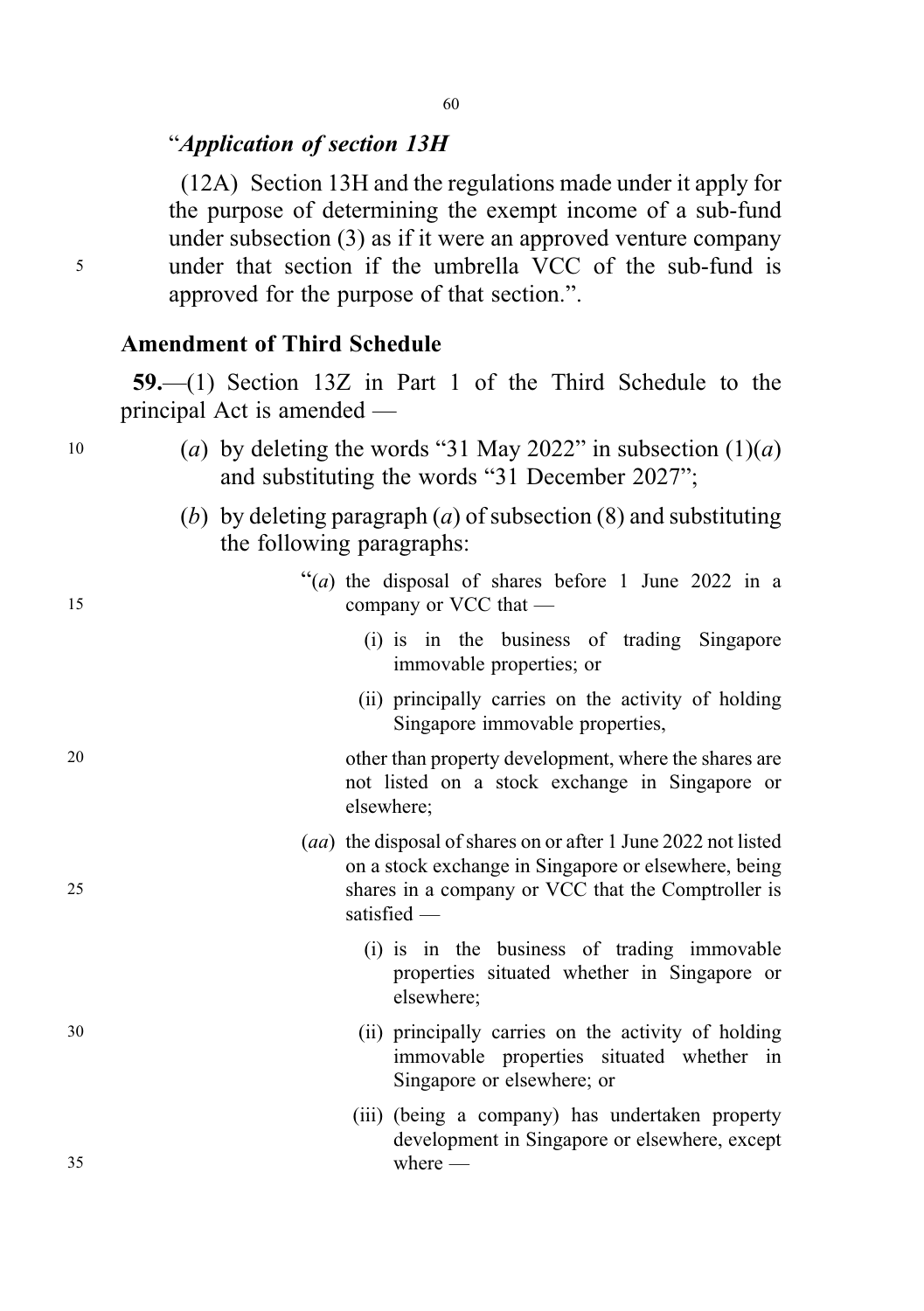61

(A) the immovable property developed is used by the company to carry on its trade or business (including the business of letting immovable properties), not being a business mentioned in sub-paragraph  $(i)$ :  $5$ and

(B) the company did not undertake any property development in Singapore or elsewhere for a period of at least 60 consecutive months before the disposal 10 of shares; or";

(c) by inserting, immediately before the definitions of "borrowing period" and "securities lending or repurchase arrangement" in subsection (9), the following definition:

- " "activity of holding immovable properties" excludes the 15 holding of immovable properties where such properties are used to carry on a trade or business, including the business of letting immovable properties;";
- (d) by deleting the word "issued." in paragraph  $(b)(ii)$  of the definition of "ordinary share" in subsection (9) and 20 substituting the word "issued;"; and
- (e) by inserting, immediately after the definition of "ordinary share" in subsection (9), the following definition:
	- " "property development" means construction or causing the construction of any building or part of a building and 25 acquisition of land or building for such construction, and for this purpose "construction" means —
		- (a) any building operations, or demolition and rebuilding operations, in, on, over or under any land for the purpose of erecting a building or 30 part of a building; and
		- (b) any alteration or addition to, or partial demolition and rebuilding of, any building or part of a building,

that requires the approval of the Commissioner of 35 Building Control under the Building Control Act (Cap. 29) or (if carried out in a country outside of Singapore) would have required such approval if it had been carried out in Singapore.".".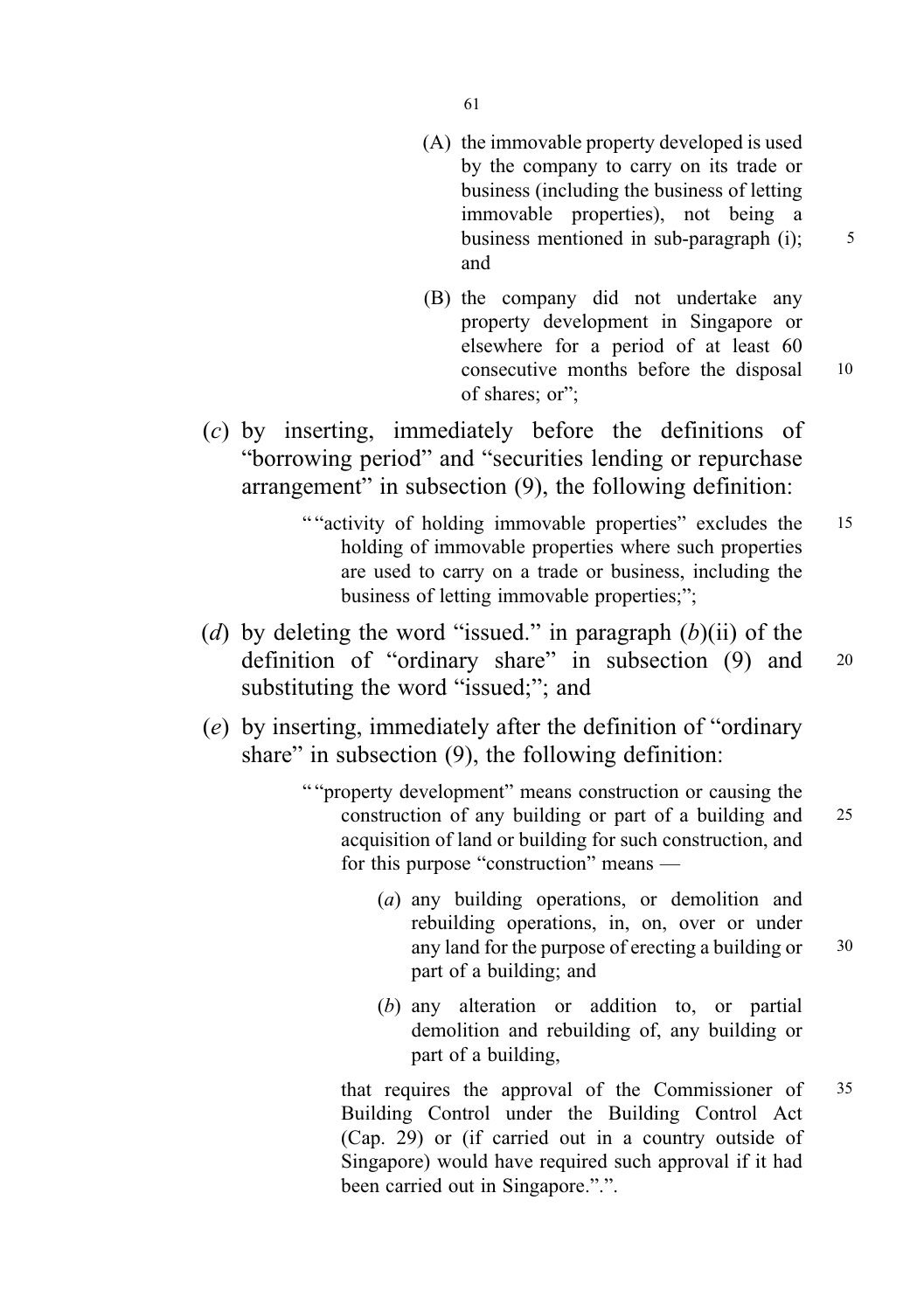(2) Section 34G in Part 2 of the Third Schedule to the principal Act is amended by inserting, immediately after "(1D)" in subsection  $(15)(d)$ , ",  $(1E)$ ,  $(1F)$ ,  $(1G)$ ".

#### New Ninth and Tenth Schedules

<sup>5</sup> 60. The principal Act is amended by inserting, immediately after the Eighth Schedule, the following Schedules:

#### "NINTH SCHEDULE

Sections 6(11A) and 106(3)

#### SPECIFIED PUBLIC SCHEMES

- 10 1. Wage credit scheme
	- 2. Jobs support scheme

## TENTH SCHEDULE

Sections 13ZA, 14ZE and 106(3)

#### TENTH SCHEDULE ENTITIES

- 15 1. SMRT TAXIS PTE. LTD.
	- 2. TRANS-CAB SERVICES PTE. LTD.
	- 3. COMFORT TRANSPORTATION PTE LTD
	- 4. CITYCAB PTE LTD
	- 5. PRIME CAR RENTAL & TAXI SERVICES PTE. LTD.
- 20 6. PREMIER TAXIS PTE. LTD.
	- 7. HDT SINGAPORE TAXI PTE. LTD.
	- 8. GRABCAR PTE LTD
	- 9. VELOX DIGITAL SINGAPORE PTE LTD
	- 10. RYDE TECHNOLOGIES PTE LTD
- 25 11. TADA MOBILITY (SINGAPORE) PTE LTD".

#### Miscellaneous amendments relating to new section 3A

- $61$ —(1) Section 10 of the principal Act is amended
	- (*a*) by deleting the words "or such person as he may appoint" in paragraph  $(c)$  of the definition of "foreign investor" in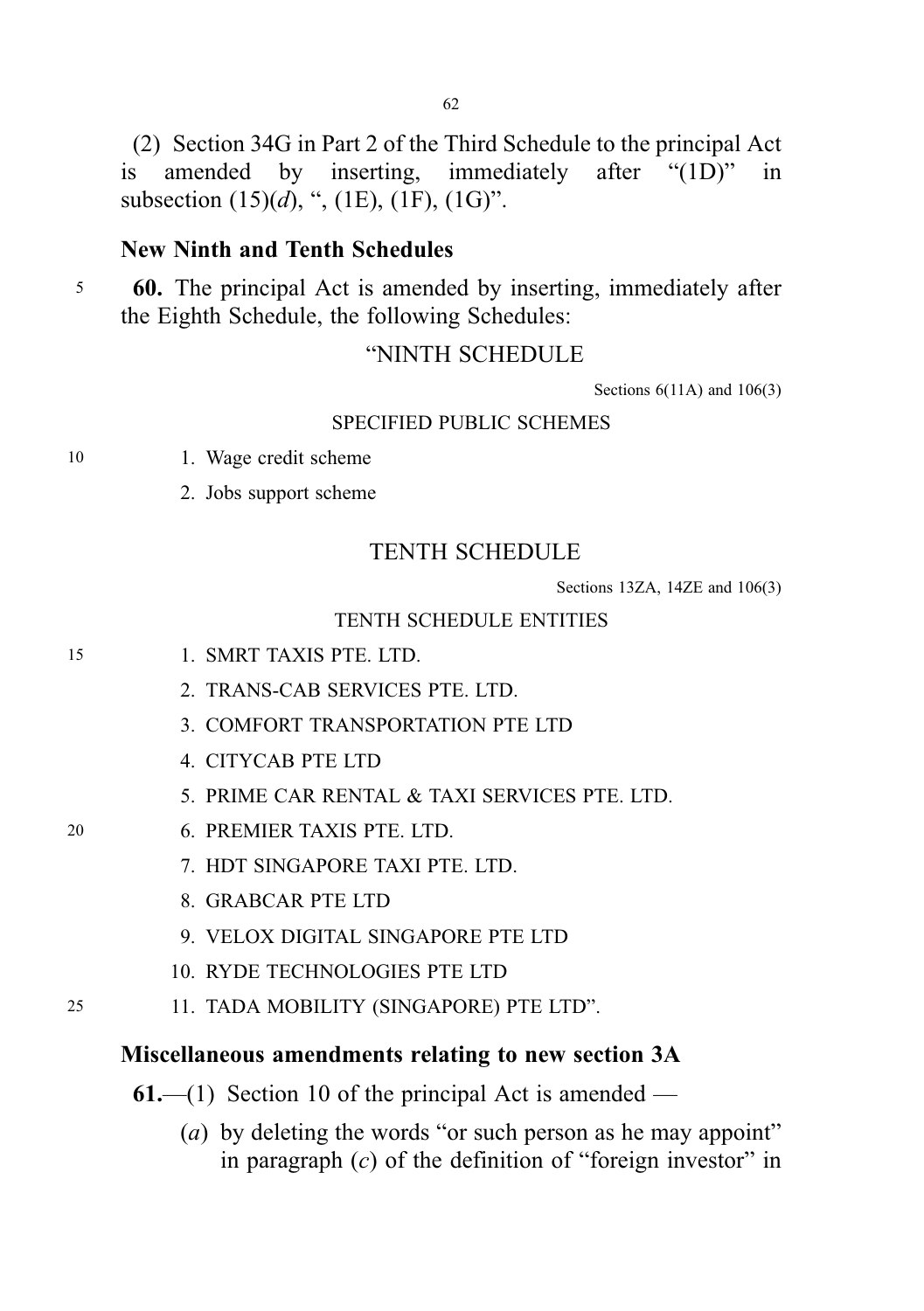subsection (23) and substituting the words "or an authorised body"; and

(b) by deleting the definition of "approved" in subsection (28) and substituting the following definition:

> " "approved" means approved by the Minister or an 5 authorised body, subject to such conditions as the Minister or authorised body may impose;".

(2) Section 13 of the principal Act is amended by deleting the words "or such person as he may appoint" wherever they appear in the following provisions and substituting in each case the words "or an 10 authorised body":

Subsections (2), (2A), (2B), (2C), (2D)(i), (2F), (2G), (2H), (2I) and (16) (definitions of "financial sector incentive (capital market) company", "qualifying debt securities" and "qualifying project debt securities"). 15

- (3) Section 13CA(7B) of the principal Act is amended
	- (a) by deleting the words "or such person as he may appoint" and substituting the words "or an authorised body"; and
	- (b) by deleting the words "or person" wherever they appear and substituting in each case the words "or authorised <sup>20</sup> body".
- (4) Section 13F of the principal Act is amended
	- (*a*) by deleting the words "such person as he may appoint" in subsections (1B) and  $(2)(b)$  and substituting in each case the words "authorised body"; 25
	- (b) by deleting paragraph  $(a)$  of subsection  $(2)$  and substituting the following paragraph:
		- "(*a*) is for such period not exceeding 10 years after the date of its approval as the Minister or authorised body may specify, except that 30 the Minister or authorised body may extend the period so specified for any further periods, not exceeding 10 years at a time,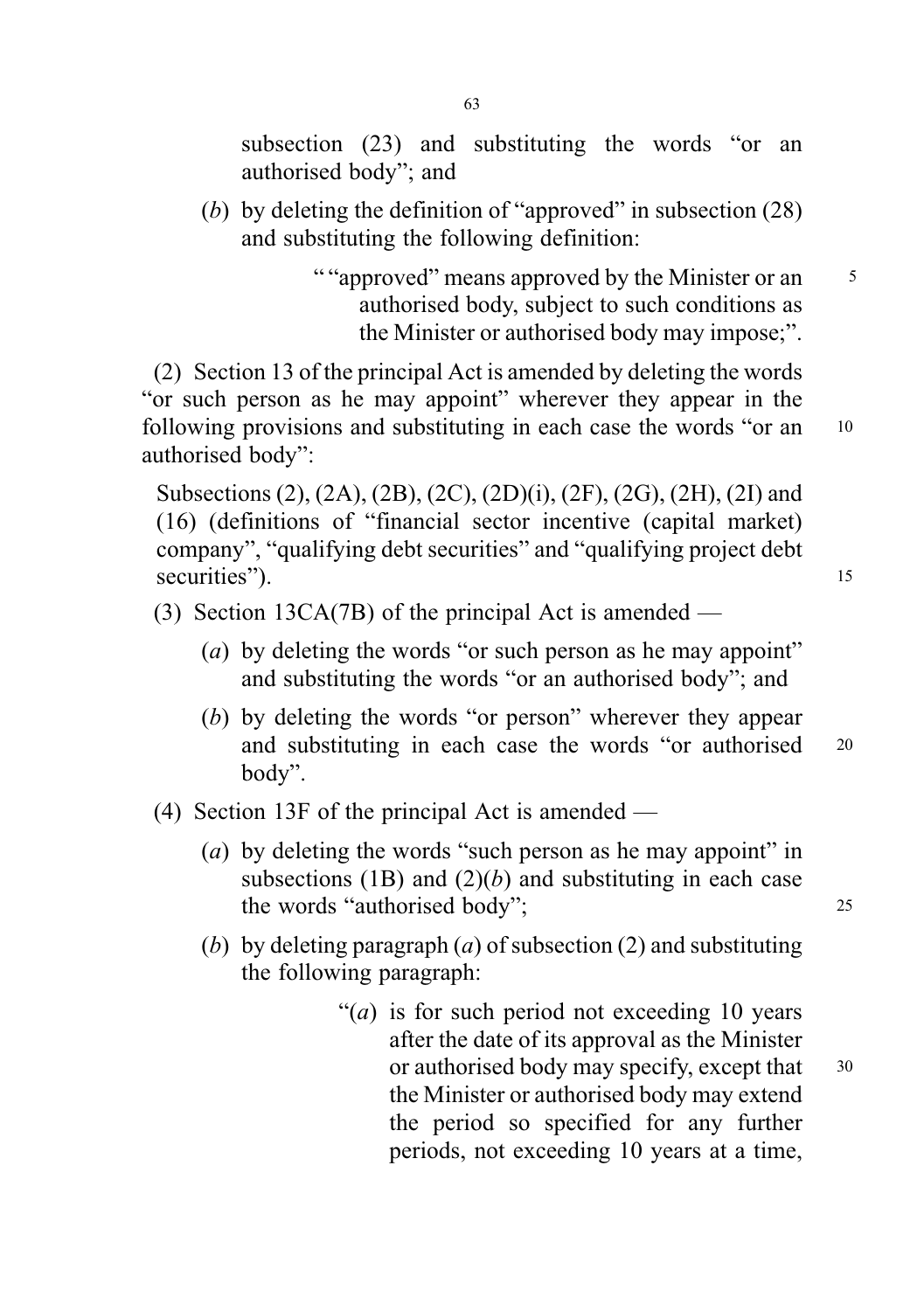as the Minister or authorised body thinks fit; or";

- (c) by deleting the words "or person" wherever they appear in subsection  $(2)(b)$  and substituting in each case the words <sup>5</sup> "or authorised body";
	- (d) by deleting the definition of "approved" in subsection  $(6)$ and substituting the following definition:

" "approved" means approved by the Minister or an authorised body, subject to such conditions as 10 the Minister or authorised body may impose;";

- (e) by deleting the words "such person as the Minister may appoint" in subsection (8) and substituting the words "an authorised body"; and
- (f) by deleting the words "or person" in subsection (8) and <sup>15</sup> substituting the words "or authorised body".

(5) Section 13H of the principal Act is amended —

- (a) by deleting the words ", or such person as he may appoint," in subsection  $(2A)(b)$  and substituting the words "or an authorised body";
- <sup>20</sup> (b) by deleting the words "a person appointed by the Minister" in subsection  $(2BA)(a)$  and (b) and substituting in each case the words "an authorised body";
- (c) by deleting the words "such person as the Minister may appoint" in subsection (2C) and substituting the words <sup>25</sup> "authorised body"; and
	- (d) by deleting the words "or person" in subsection (2C) and substituting the words "or authorised body".

(6) Section 13O(4) of the principal Act is amended by deleting the words "or such person as he may appoint" and substituting the words <sup>30</sup> "or an authorised body".

(7) Section 13P(4) of the principal Act is amended by deleting the words "or such person as he may appoint" in the definition of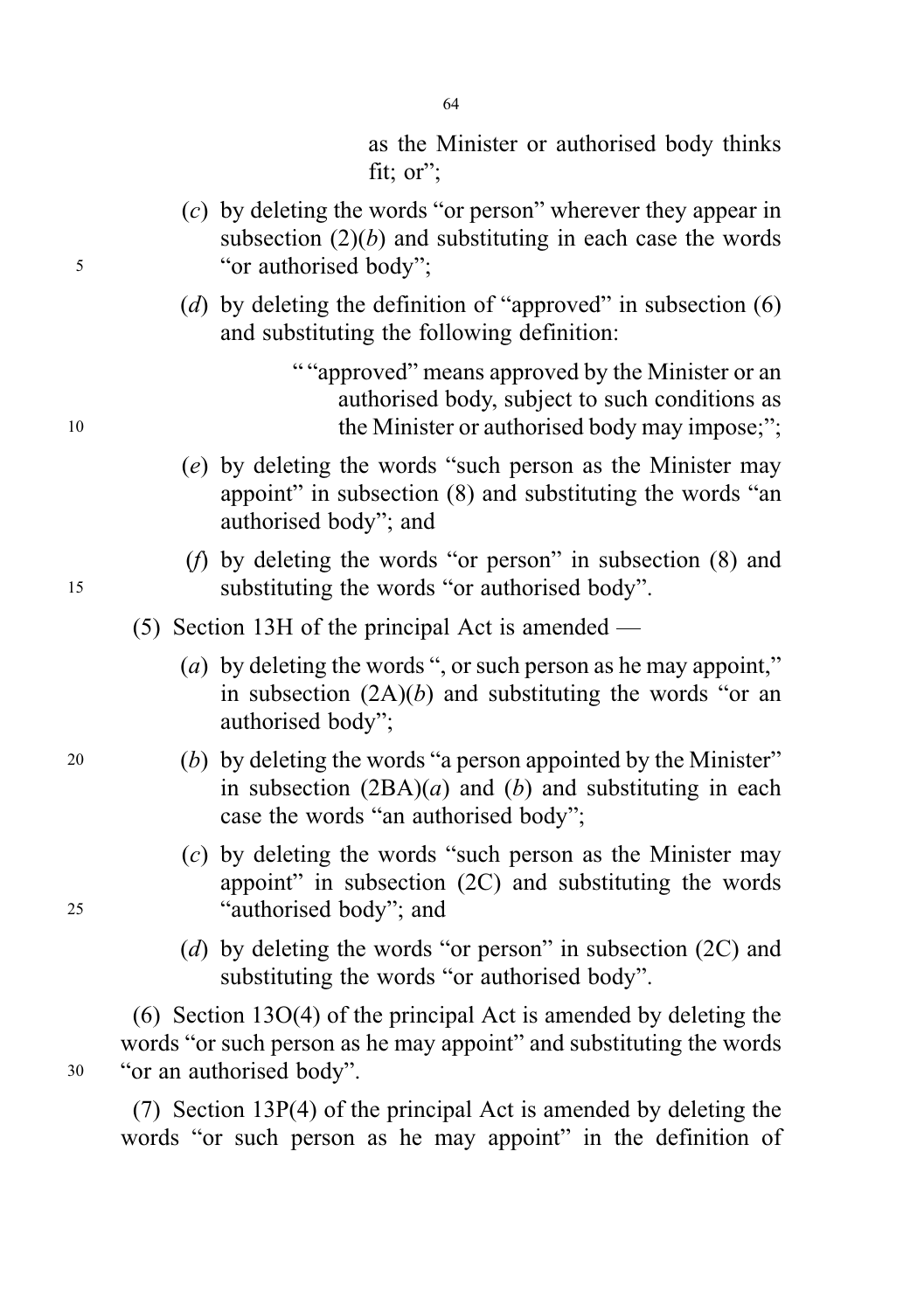"approved securitisation company" and substituting the words "or an authorised body".

- (8) Section 13R of the principal Act is amended
	- (a) by deleting the words "or such person as he may appoint" in subsection (1) and substituting the words "or an <sup>5</sup> authorised body";
	- (b) by deleting the words "or the person appointed by the Minister" in subsection  $(1)(b)$  and substituting the words "or authorised body";
	- (c) by deleting the words "such person as he may appoint" in  $10$ subsection (6A) and substituting the words "an authorised body"; and
	- (d) by deleting the words "or person" wherever they appear in subsection (6A) and substituting in each case the words "or authorised body". 15
- (9) Section 13S of the principal Act is amended
	- (a) by deleting the words "or such person as he may appoint" in subsections (2) and (4) and substituting in each case the words "or an authorised body"; and
	- (b) by deleting the definition of "approved international <sup>20</sup> shipping enterprise" in subsection (20) and substituting the following definition:
		- " "approved international shipping enterprise" means an international shipping enterprise approved by the Minister or an authorised <sup>25</sup> body, subject to such conditions as the Minister or authorised body may impose;".
- (10) Section 13U of the principal Act is amended
	- (a) by deleting the words "or such person as he may appoint" in subsections  $(2)$ ,  $(3)$  and  $(4)$  and substituting in each case  $30$ the words "or an authorised body";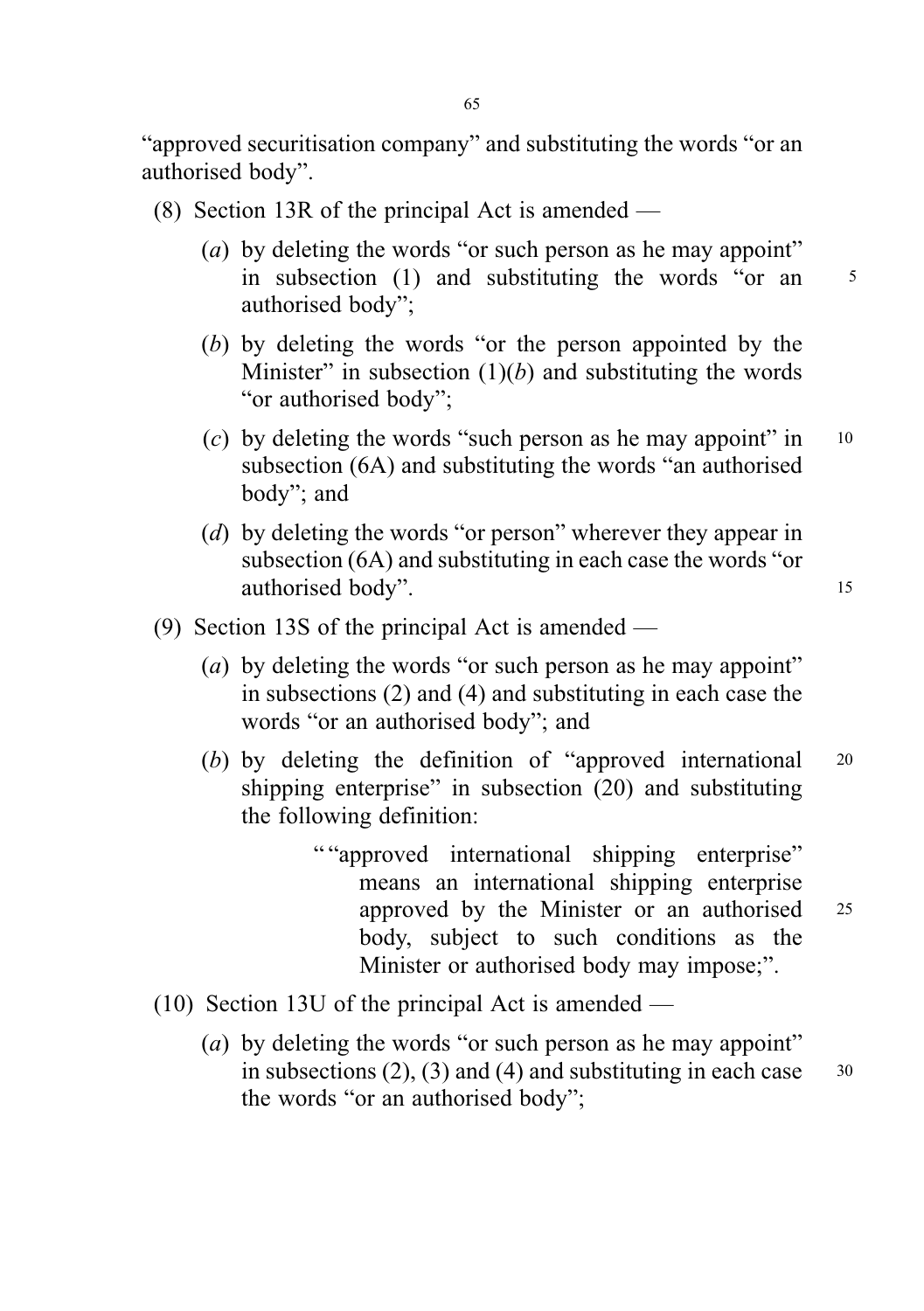- (b) by deleting the words "as he may specify" in subsection  $(3)$ and substituting the words "as the Minister or authorised body may specify"; and
- $(c)$  by deleting the words "as he thinks fit" in subsection  $(4)$ <sup>5</sup> and substituting the words "as the Minister or authorised body thinks fit".

(11) Section  $13X(5)$  of the principal Act is amended by deleting the words "or such person as he may appoint" in the definition of "approved" and substituting the words "or an authorised body".

- $10 \quad (12)$  Section 13Y(2) of the principal Act is amended by deleting the words "or such person as he may appoint" and substituting the words "or an authorised body".
	- (13) Section 14B of the principal Act is amended —
- (*a*) by deleting the words "or such person as he may appoint" <sup>15</sup> in subsections (3) and (4A) and the definition of "approved" in subsection (11) and substituting in each case the words "or an authorised body";
- (b) by deleting the words "as he may impose" in subsection (4A) and substituting the words "as the <sup>20</sup> Minister or authorised body may impose";
	- (c) by deleting the words "or such person as the Minister may appoint" in subsection (5) and substituting the words "or an authorised body"; and
- (d) by deleting the words "appointed person" in subsection  $(5)$ <sup>25</sup> and substituting the words "authorised body".
	- (14) Section 14K of the principal Act is amended —
- (*a*) by deleting the words "or such person as he may appoint" in subsection (2) and the definition of "approved" in subsection (7) and substituting in each case the words "or <sup>30</sup> an authorised body";
	- (b) by deleting the words "as he thinks fit" in subsection  $(2)(b)$ and substituting the words "as the Minister or authorised body thinks fit";

66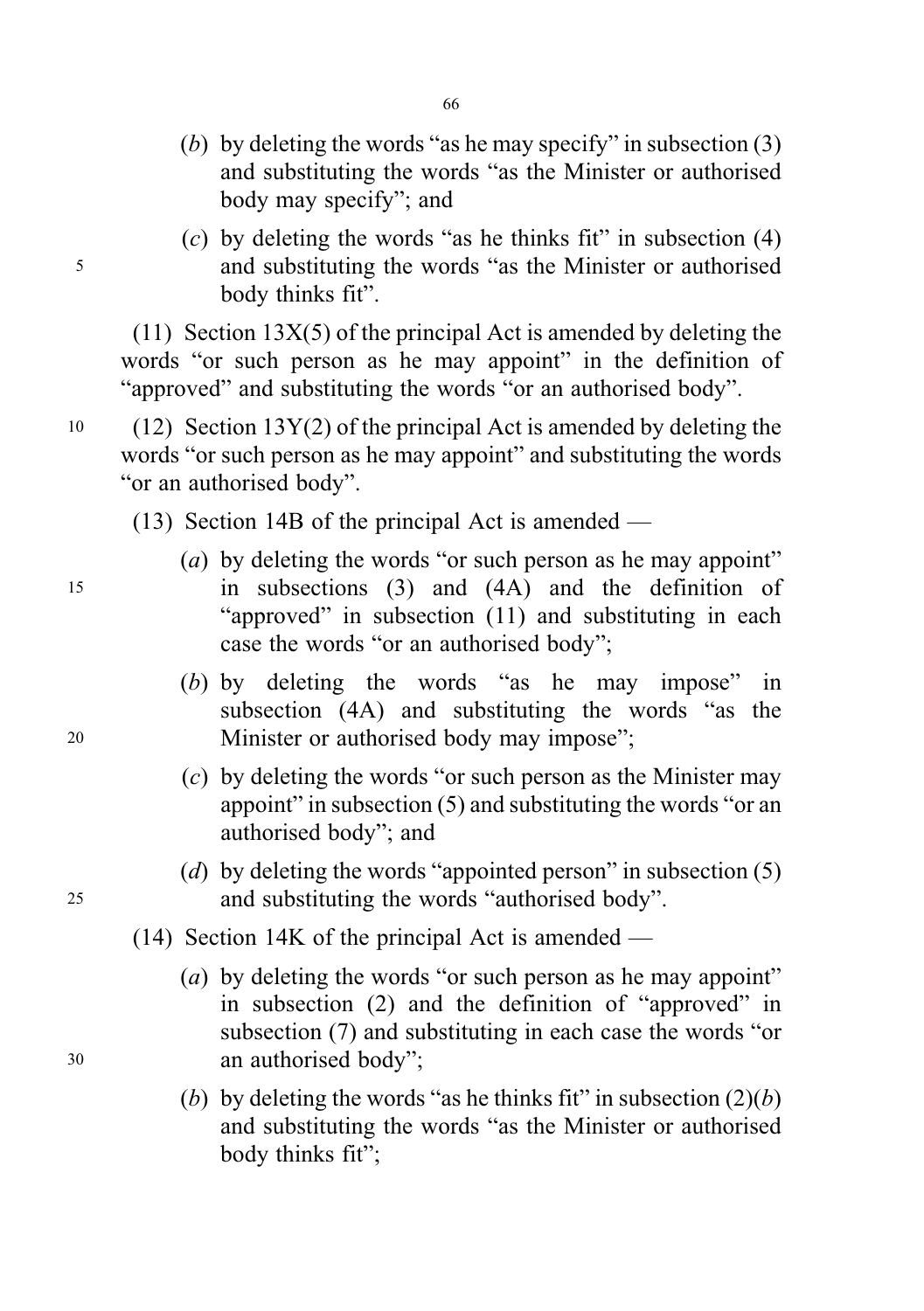- (c) by deleting the words "or such person as the Minister may appoint" in subsection (4) and substituting the words "or an authorised body"; and
- (d) by deleting the words "appointed person" in subsection  $(4)$ and substituting the words "authorised body".
- (15) Section 14KA of the principal Act is amended
	- (a) by deleting the words "or such person as the Minister may appoint" in subsections (5) and (11) and substituting in each case the words "or an authorised body"; and
	- (b) by deleting the words "appointed person" in <sup>10</sup> subsections (6), (7), (8) and (11) and paragraph (c) of the definition of "overseas establishment" in subsection (18) and substituting in each case the words "authorised body".
- (16) Section 18C of the principal Act is amended
	- (a) by deleting the words "or such person as he may appoint"  $15$ in subsections  $(1)$ ,  $(2A)$ ,  $(2B)$ ,  $(2E)$  and  $(8)$  and substituting in each case the words "or an authorised body";
	- (b) by deleting the words "or such person as the Minister may appoint" in subsection (1A) and substituting the words "or an authorised body"; 20
		-
	- (c) by deleting subsection (2) and substituting the following subsection:

"(2) Where the Minister or an authorised body, on an application made to the Minister or authorised body under subsection (1) or (1A) that is a <sup>25</sup> pre-25 March 2016 application, is satisfied that the construction or renovation of the building or structure on industrial land, port land or airport land (as the case may be) promotes the prescribed intensified use of the land for the purposes of a prescribed trade or business,  $30$ the Minister or authorised body may, by notice in writing, approve the construction or renovation for the purposes of this section, which approval is subject to such conditions as the Minister or authorised body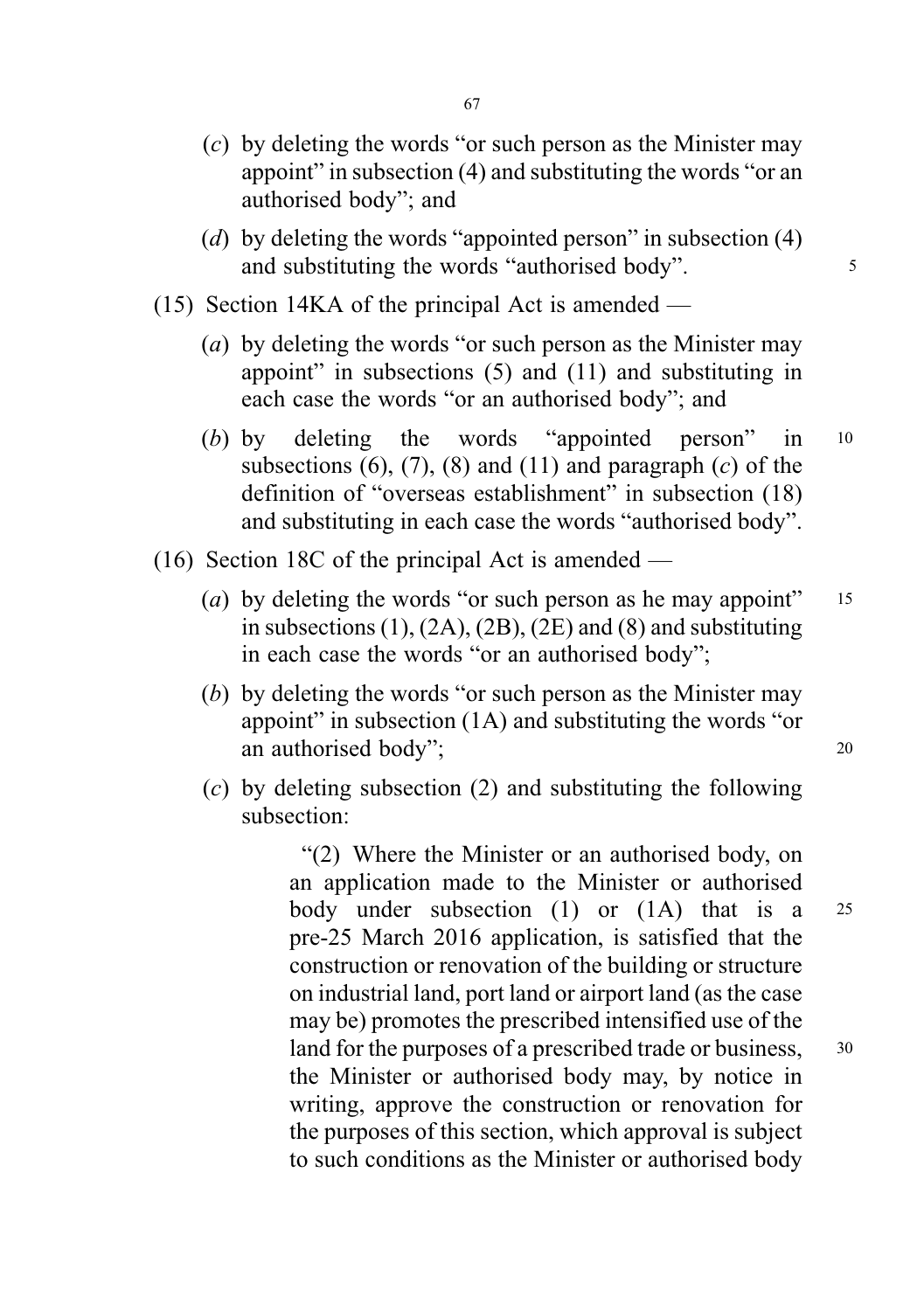may impose, including the particular trade or business for which the building or structure is to be used upon completion of construction or renovation.";

(d) by deleting the words "the appointed person" in <sup>5</sup> subsections (2A) and (2B) and substituting in each case the words "authorised body";

68

- (e) by deleting the words "or the person appointed under that subsection" in subsection (2D) and substituting the words "or authorised body";
- <sup>10</sup> (f) by deleting the words "or the person appointed" in subsection (2E) and substituting the words "or authorised body";
- (g) by deleting the words "or person appointed under subsection (2) or (2B), as the case may be," in <sup>15</sup> subsection (2F) and substituting the words "or authorised body";
	- $(h)$  by deleting the words "or such person he may appoint" in subsection (11) and substituting the words "or an authorised body"; and
- <sup>20</sup> (i) by deleting the words "the person" in subsection (11) and substituting the words "the authorised body".
	- (17) Section 19B of the principal Act is amended —
- (a) by deleting the words "or such person as he may appoint" in subsection (2B) and substituting the words "or an <sup>25</sup> authorised body";
	- (b) by deleting the words "as he may impose" in subsection (2B) and substituting the words "as the Minister or authorised body may impose";
- (c) by deleting the words "or the person appointed by the <sup>30</sup> Minister" in subsection (2BA) and substituting the words "or authorised body";
	- (d) by deleting the words "appointed person" in subsection (2BA) and substituting the words "authorised body"; and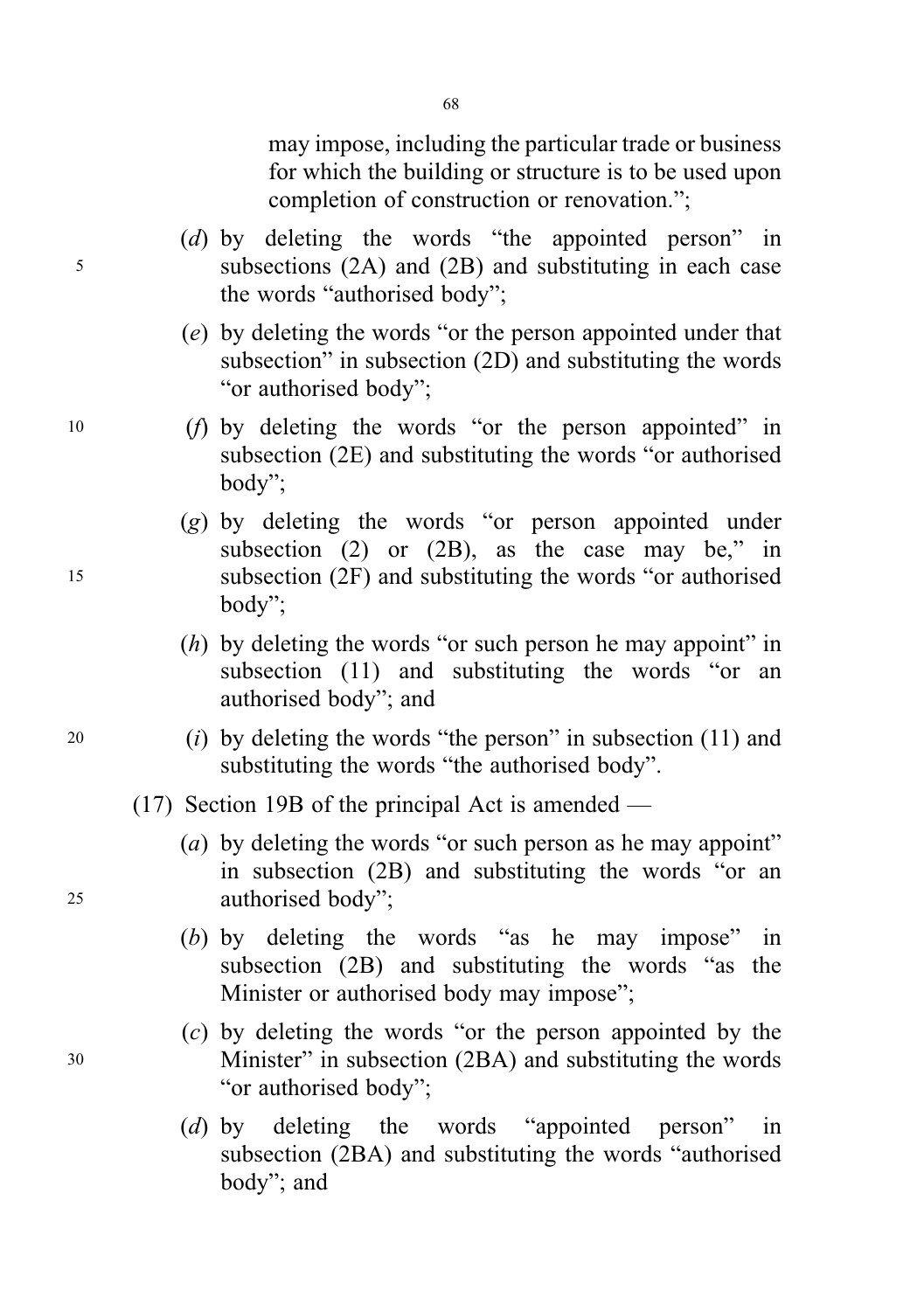(e) by deleting the definition of "approved" in subsection  $(11)$ and substituting the following definition:

> " "approved" means approved by the Minister or an authorised body, subject to such conditions as the Minister or authorised body may impose;".  $\frac{5}{10}$

- (18) Section 37K of the principal Act is amended
	- (a) by deleting the words "such person as he may appoint" in subsection (8) and substituting the words "an authorised body";
	- (b) by deleting the words "he may impose" in subsection  $(8)$  10 and substituting the words "the Minister or authorised body may impose";
	- (c) by deleting the words "such person as he may appoint" in subsection (11) and substituting the words "an authorised  $body$ ";  $15$
	- (d) by deleting the words "or person" in subsection (11) and substituting the words "or authorised body";
	- (e) by deleting the words "a person appointed by him" in paragraph  $(b)$  of the definition of "qualifying start-up" company" in subsection (12) and substituting the words <sup>20</sup> "an authorised body"; and
	- (f) by deleting the words "such person as he may appoint" in paragraph (e) of the definition of "qualifying start-up company" in subsection (12) and substituting the words "an authorised body". <sup>25</sup>
- (19) Section 37L of the principal Act is amended
	- (a) by deleting the words "or such person as he may appoint" in subsection (19A) and substituting the words "or an authorised body";
	- (b) by deleting the words "or the person he has appointed" in  $30$ subsection (19A) and substituting the words "or authorised body";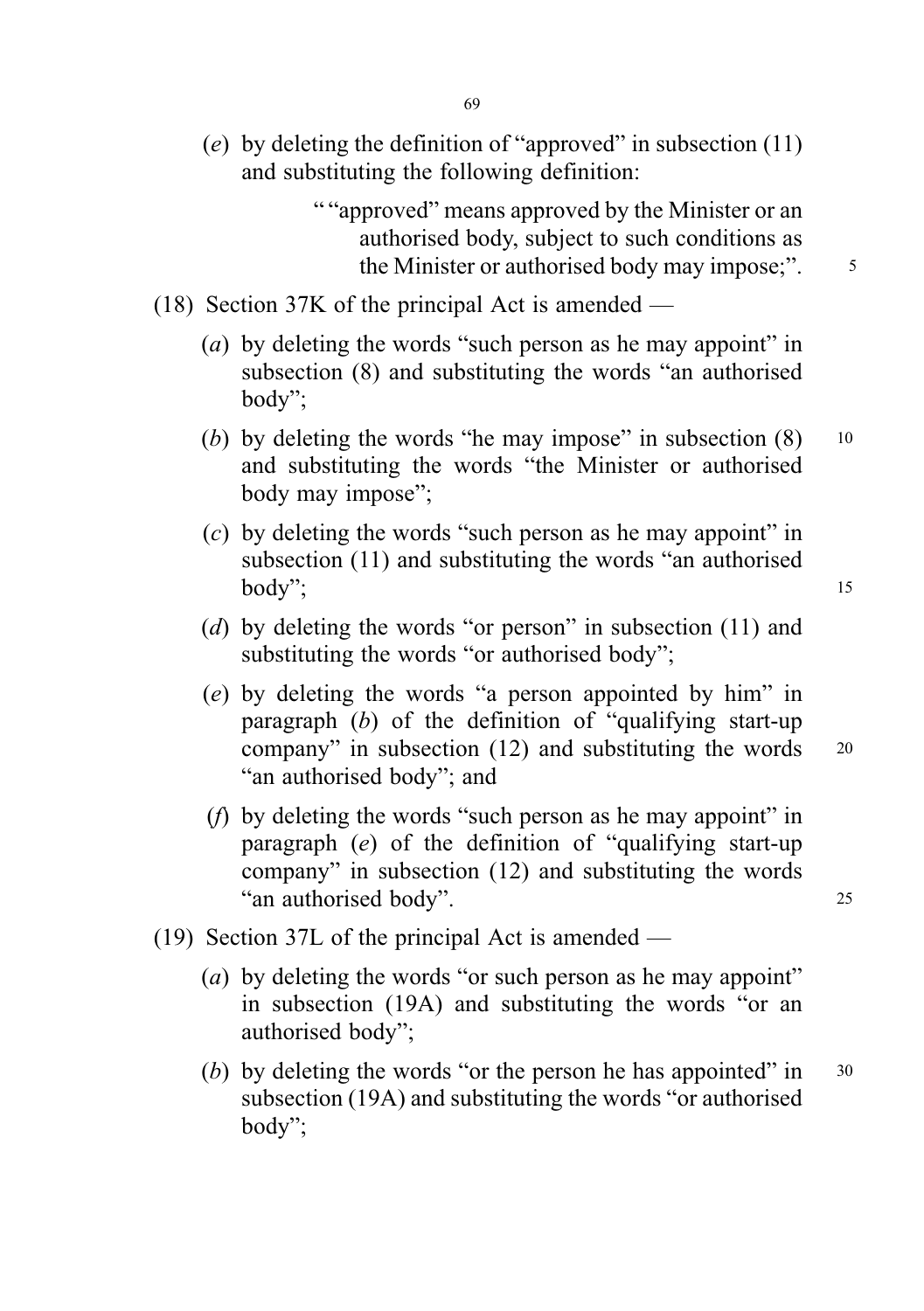- (c) by deleting the words "the person appointed by the Minister" in subsection (19B) and substituting the words "authorised body"; and
- (d) by deleting the words "appointed person" in <sup>5</sup> subsection (19B) and substituting the words "authorised body".

(20) Section 43C(3) of the principal Act is amended by deleting the definition of "approved" and substituting the following definition:

- ""approved" means approved by the Minister or an 10 authorised body;".
	- $(21)$  Section 43G of the principal Act is amended
		- (a) by deleting the words "or a person appointed by the Minister" in subsection (2A) and substituting the words "or an authorised body";
- <sup>15</sup> (b) by deleting the words "or person" in subsection (2A) and substituting the words "or authorised body"; and
	- (c) by deleting the definition of "approved" in subsection  $(3)$ and substituting the following definition:

" "approved" means approved by the Minister or an <sup>20</sup> authorised body;".

(22) Section 43N(2) of the principal Act is amended by deleting the words "or such person as he may appoint" and substituting the words "or an authorised body".

(23) Section 43P of the principal Act is amended —

- 25 (a) by deleting the words "or a person appointed by him" in subsection  $(1)(a)(i)$  and substituting the words "or an authorised body";
- (b) by deleting the words "or a person appointed by the Minister" in subsections  $(1)(a)(iii)$  and  $(b)$  and  $(1AB)$  and <sup>30</sup> substituting in each case the words "or an authorised body"; and
	- (c) by deleting the words "or person" in subsection (1AB) and substituting the words "or authorised body".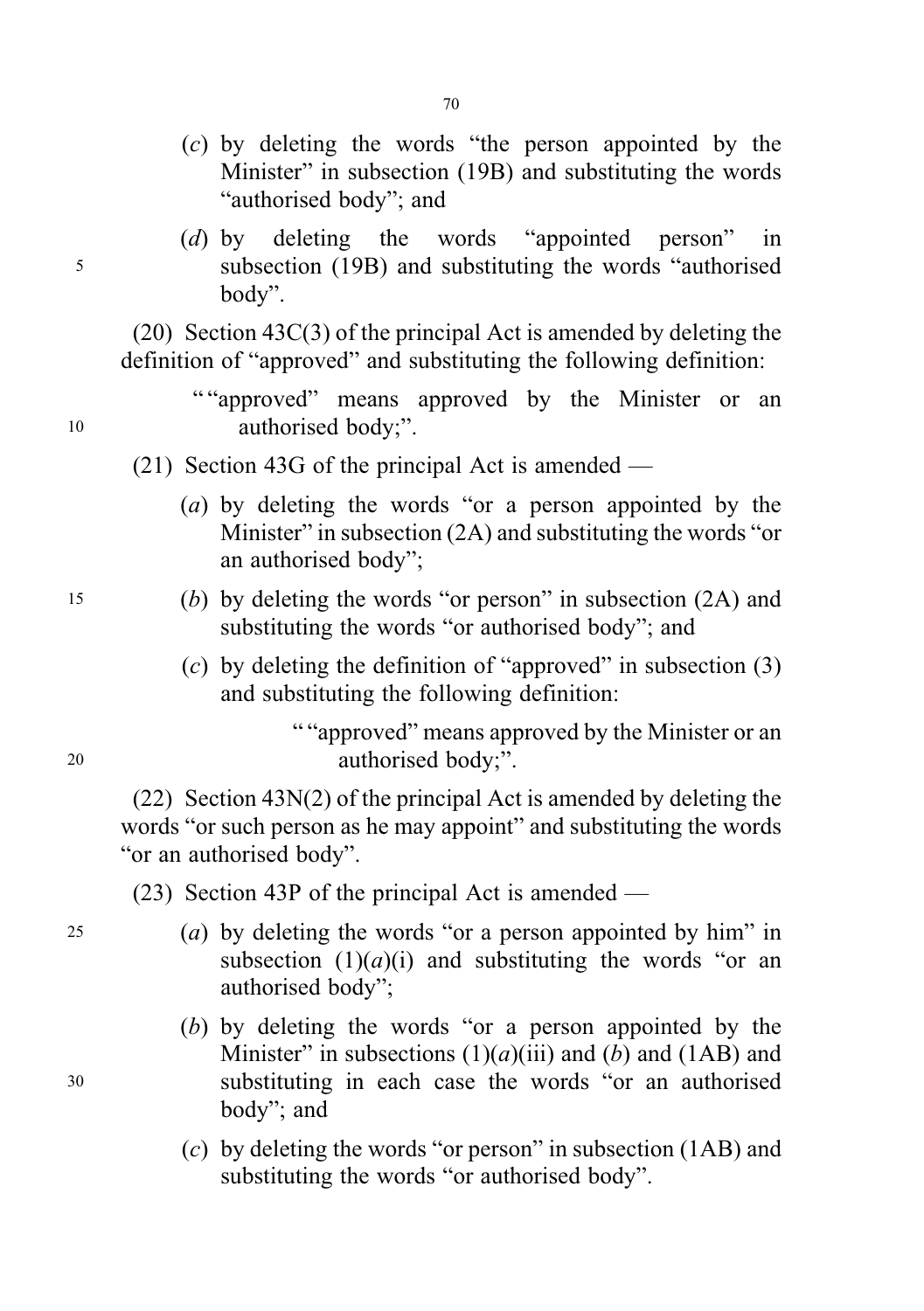- (24) Section 43Q(2) of the principal Act is amended
	- (a) by deleting the words "or a person appointed by the Minister" and substituting the words "or an authorised body"; and
	- (b) by deleting the words "or person" wherever they appear  $5$ and substituting in each case the words "or authorised body".
- (25) Section 43W of the principal Act is amended
	- (a) by deleting the words "or a person appointed by the Minister" in subsection (3) and substituting the words "or  $10$ an authorised body";
	- (b) by deleting the words "or person" in subsection (3) and substituting the words "or authorised body"; and
	- (c) by deleting the definition of "approved" in subsection  $(5)$ and substituting the following definition: 15

""approved" means approved by the Minister or an authorised body;".

- (26) Section 43Y of the principal Act is amended
	- (a) by inserting, immediately after subsection (1A), the following subsection: 20

"(1AA) To avoid doubt, the approval in subsection  $(1A)(b)$  includes an approval made under subsection (2) as in force immediately before the date of commencement of section 61(26) of the Income Tax (Amendment) Act 2020."; <sup>25</sup>

- (b) by deleting the words "a person appointed by the Minister" in subsection (2) and substituting the words "an authorised body";
- (c) by deleting the words "or person" in subsection (2) and substituting the words "or authorised body"; and  $30$
- (d) by deleting the words "such person as he may appoint" in subsection (3) and substituting the words "an authorised body".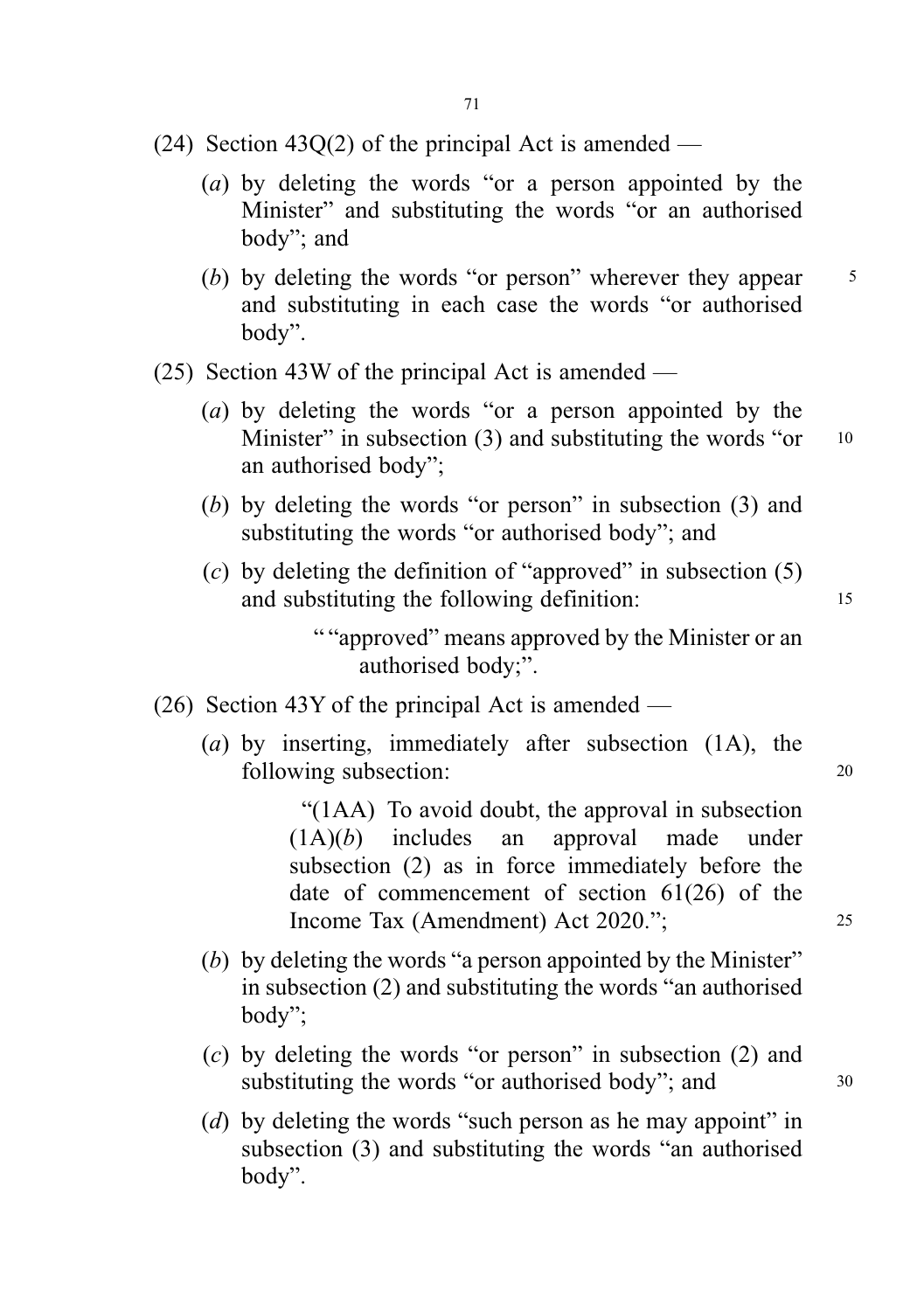- (27) Section 43Z of the principal Act is amended
	- (a) by deleting the words "or a person appointed by the Minister" in subsection (3) and substituting the words "or an authorised body";
- <sup>5</sup> (b) by deleting the words "or person" in subsection (3) and substituting the words "or authorised body"; and
	- (c) by deleting the definition of "approved" in subsection  $(5)$ and substituting the following definition:

" "approved" means approved by the Minister or an 10 authorised body.".

- (28) Section 43ZA of the principal Act is amended
	- (a) by deleting the words "(or such person as the Minister may appoint)" in subsection (1) and substituting the words "or an authorised body"; and
- <sup>15</sup> (b) by deleting the words "or such person as he may appoint" in subsections (3) and (5) and the definition of "approved" in subsection (7) and substituting in each case the words "or an authorised body".
	- (29) Section 43ZB of the principal Act is amended —
- <sup>20</sup> (a) by deleting the words "or a person appointed by the Minister" in subsection (3) and substituting the words "or an authorised body";
	- (b) by deleting the words "or person" in subsection (3) and substituting the words "or authorised body"; and
- 25 (c) by deleting the definition of "approved" in subsection  $(5)$ and substituting the following definition:

" "approved" means approved by the Minister or an authorised body;".

- (30) Section 43ZC(3) of the principal Act is amended —
- <sup>30</sup> (a) by deleting the words "or a person appointed by the Minister" and substituting the words "or an authorised body"; and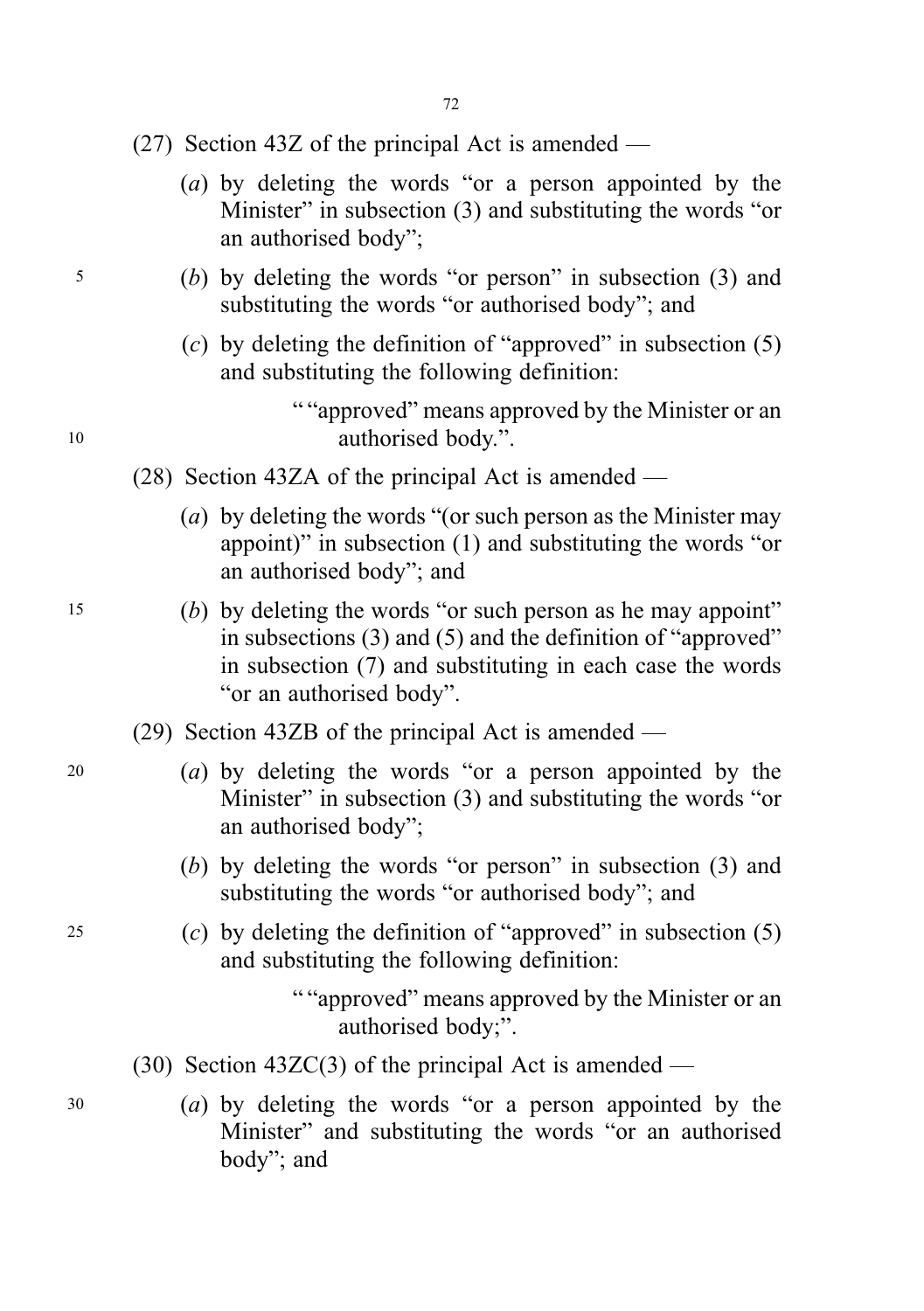- (b) by deleting the words "or person" and substituting the words "or authorised body".
- (31) Section 43ZD(3) of the principal Act is amended
	- (a) by deleting the words "or a person appointed by the Minister" and substituting the words "or an authorised 5 body"; and
	- (b) by deleting the words "or person" and substituting the words "or authorised body".
- (32) Section 43ZF of the principal Act is amended
	- (a) by deleting the words "appointed person" wherever they  $10$ appear in subsections  $(2A)$ ,  $(4)(a)$ ,  $(5A)$ ,  $(5B)$  and  $(5G)$  and the definition of "A" in subsection  $(5I)(a)$  and substituting in each case the words "authorised body"; and
	- (b) by deleting the definition of "approved" in subsection  $(8)$ and substituting the following definition: 15

""approved" means approved by the Minister or an authorised body;".

- (33) Section 43ZG of the principal Act is amended
	- (a) by deleting the words "or such person as the Minister may appoint" in subsection  $(2)$  and substituting the words "or an  $20$ authorised body"; and
	- (b) by deleting the words "appointed person" wherever they appear in subsections (3) and (4) and substituting in each case the words "authorised body".

(34) Section 43ZH of the principal Act is amended by deleting the <sup>25</sup> words "appointed person" wherever they appear in subsections (5), (6) and (7) and substituting in each case the words "authorised body".

(35) Section 43ZI of the principal Act is amended —

(a) by deleting the words "or a person appointed by the Minister" in subsection (2) and substituting the words "or  $30$ an authorised body";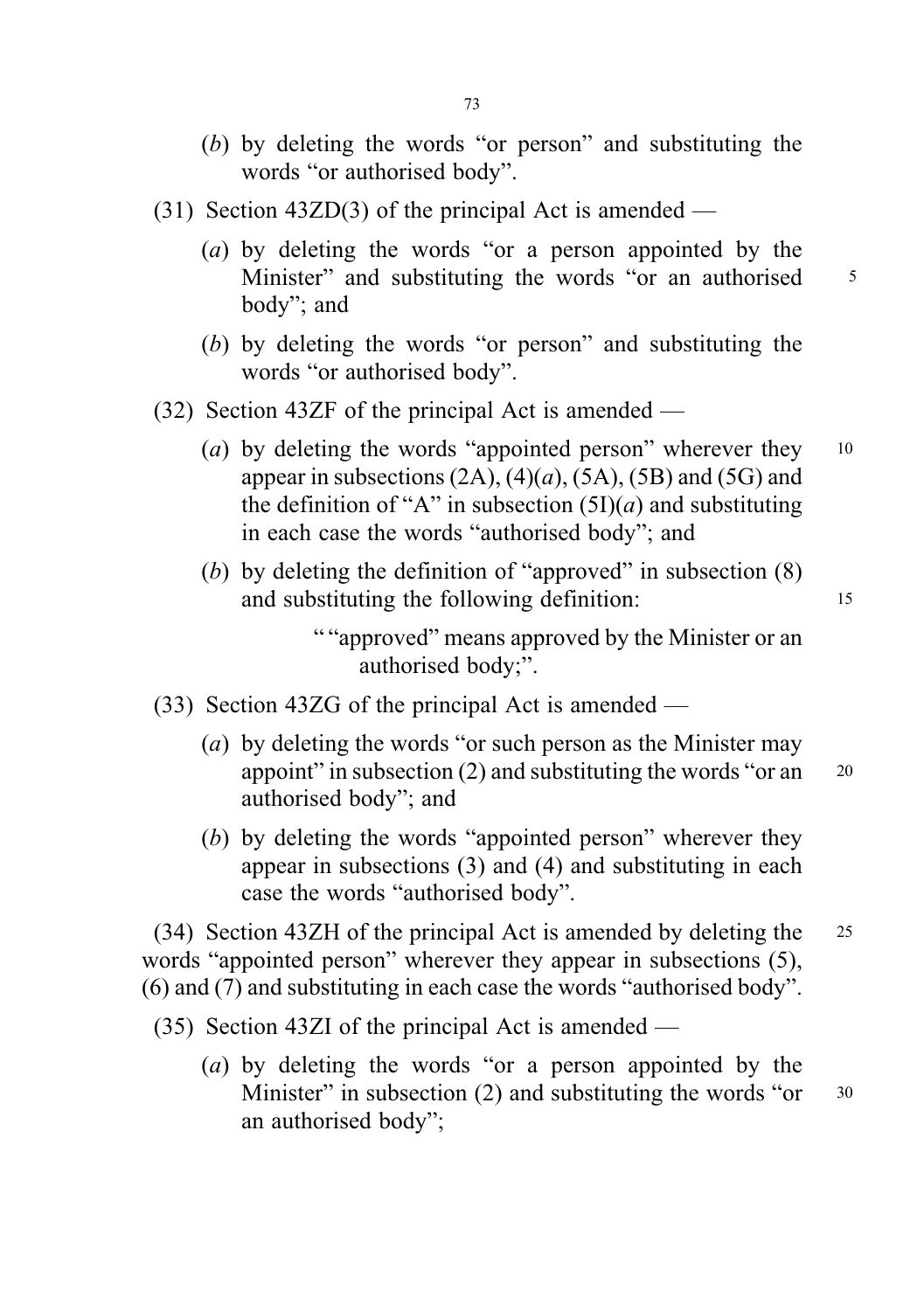- (b) by deleting the words "appointed person" in subsection (2) and substituting the words "authorised body"; and
- (c) by deleting the words "the appointed person" wherever they appear in subsections (3),  $(5)(a)$  and (b) and (6) and <sup>5</sup> substituting in each case the words "authorised body".

(36) Section 45AA(1) of the principal Act is amended by inserting, immediately after the words "approved by the Minister" in paragraph  $(a)$ , the words ", an authorised body".

(37) Section 45I of the principal Act is amended —

- $10$  (a) by deleting the words "or such person as he may appoint" in subsection  $(3)(c)$  and substituting the words "or an authorised body";
- (b) by deleting the words "person appointed by him" in subsection (4) and substituting the words "authorised <sup>15</sup> body"; and
	- (c) by deleting the words "or person may impose" in subsection (4) and substituting the words "or authorised body may impose".
	- (38) Section 105R of the principal Act is amended —
- <sup>20</sup> (a) by deleting the words "or a person appointed by the Minister (called in this section the approving authority)" in subsection  $(1)(a)(i)$  and substituting the words ", an authorised body or a person appointed by the Minister (called in this subsection the approving authority)";
- <sup>25</sup> (b) by deleting the words "The approving authority may," in subsection (2) and substituting the words "The Minister or authorised body (called in this section the revoking authority) may,";
- (c) by deleting the words "as the approving authority may" in <sup>30</sup> subsection (2) and substituting the words "as the revoking authority may";
	- (d) by deleting the words "the approving authority" wherever they appear in subsection (3) and substituting in each case the words "the revoking authority"; and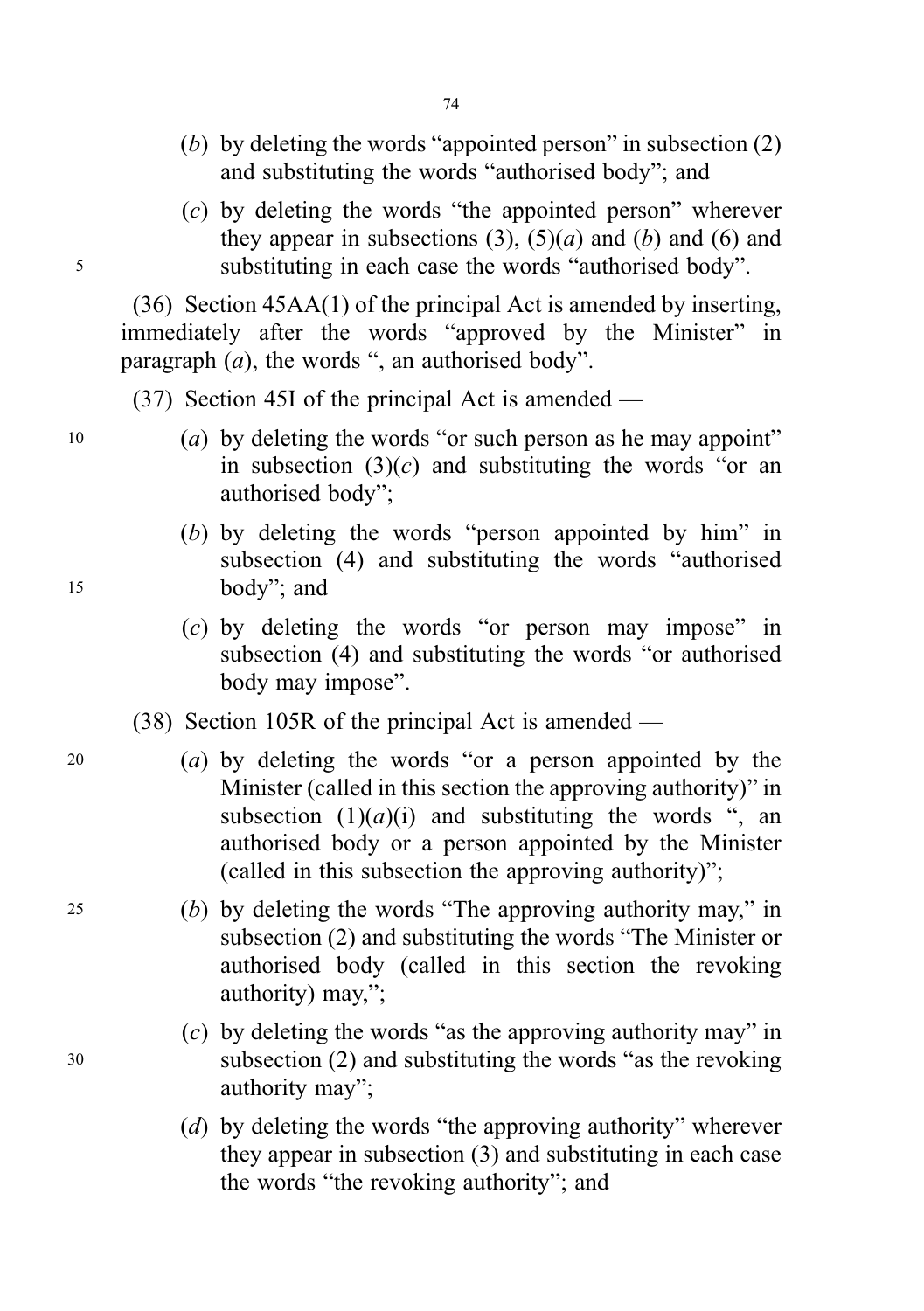(e) by deleting the words "The approving authority" in subsection (4) and substituting the words "The revoking authority".

(39) Section 107(15) of the principal Act is amended by deleting the words "a person appointed by the Minister" and substituting the 5 words "an authorised body".

## Repeal of obsolete provisions

- 62. The principal Act is amended (a) by deleting the words "or  $14L$ " in section  $14B(10)$ ;
	- (b) by repealing section 14F;  $\frac{10}{20}$
	- (c) by repealing section 14L;
	- (d) by deleting ",  $14F$ " in section 15(2);
	- (e) by repealing section 40;
	- (f) by deleting subsection (3) of section 40A;
	- (g) by deleting subsection (4) of section 40B;  $15$
	- (*h*) by deleting subsection (4) of section 40C;
	- (*i*) by deleting subsection  $(5)$  of section  $40D$ ;
	- (j) by deleting the words "Subject to section 40, there shall be" in section 43(1) and substituting the words "There is to be";  $20$
	- (k) by deleting sub-paragraph (i) of section  $43N(1)(aa)$ ;
	- (l) by inserting the word "and" at the end of section  $43N(1)(ac)$ ;
	- (*m*) by deleting the semi-colon at the end of section  $43N(1)(ad)$ and substituting a full-stop; 25
	- (*n*) by deleting paragraphs (*b*) and (*c*) of section 43N(1);
	- (o) by deleting sub-paragraph (i) of section  $43N(2)(b)$ ;
	- (p) by deleting paragraph (a) of subsection 43 $N(3)$ ;
	- (q) by deleting paragraph (a) of section  $45A(2)$ ;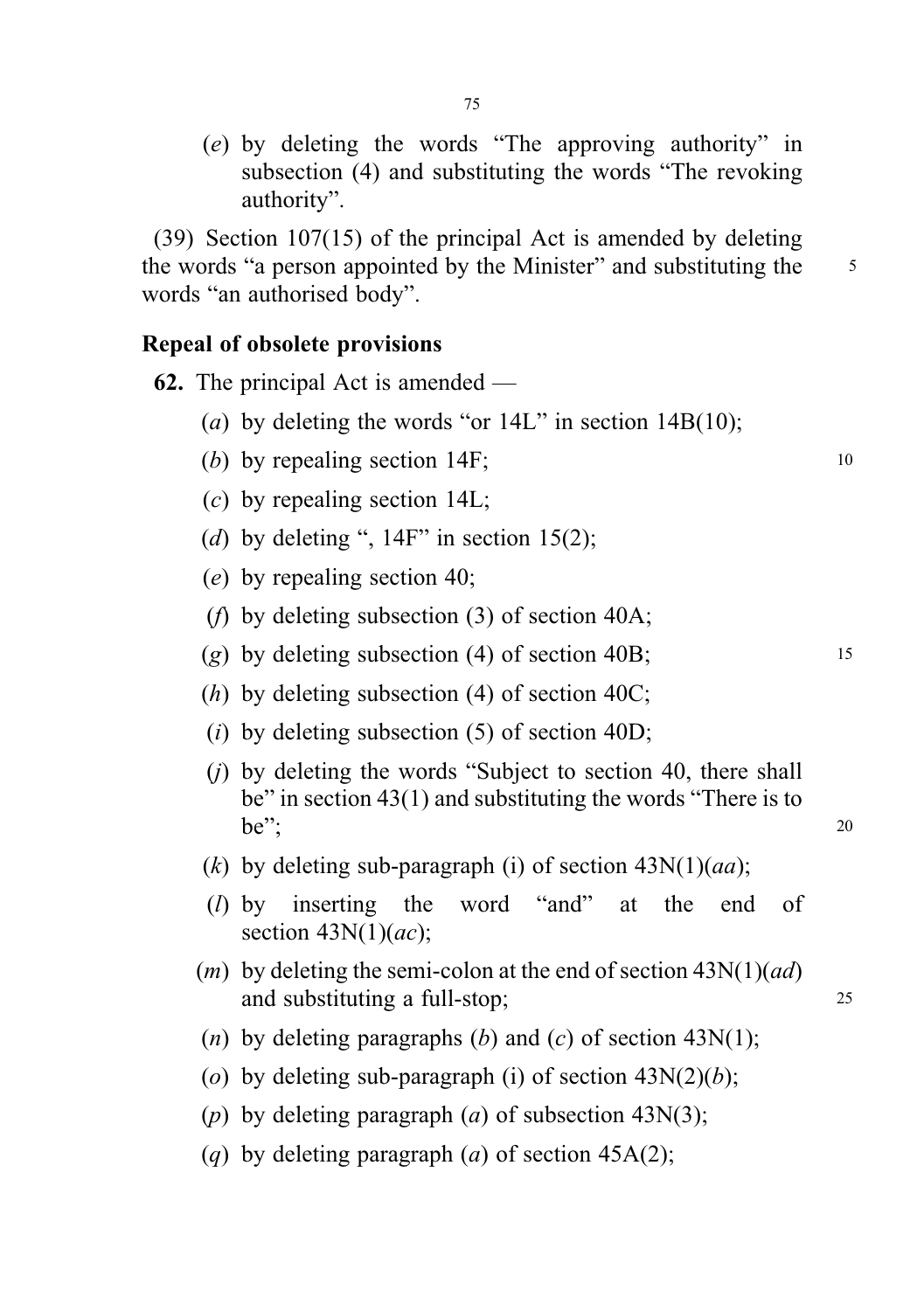- (r) by deleting the words "except in such manner as is provided by section 40" in section 53(1);
- (s) by deleting the words ", or section  $44(19)$  in force immediately before 1st January 2014," in section 100(2);
- $5$  (t) by deleting ", 14F" in section 107(11);
	- (u) by deleting "40(2)," in the Schedule reference of the Second Schedule; and
	- (v) by deleting Part C of the Second Schedule.

# Related amendments to Stamp Duties Act

- 10 63. The Stamp Duties Act (Cap. 312) is amended
	- (a) by repealing section 33A and substituting the following sections:

# "Commissioner to disregard certain transactions and dispositions

<sup>15</sup> 33A.—(1) Subsection (2) applies where the Commissioner is satisfied that the purpose or effect of any arrangement is, directly or indirectly —

- (a) to alter the incidence of any duty that is payable or that would otherwise have been <sup>20</sup> payable by any person;
	- (b) to relieve any person from any liability to pay duty; or
- (c) to reduce or avoid any liability imposed or that would otherwise have been imposed <sup>25</sup> on any person by this Act.

(2) Without affecting any validity the arrangement may have in any other respect or for any other purpose, the Commissioner must disregard or vary the arrangement and make any adjustment that the <sup>30</sup> Commissioner considers appropriate, including the amount of duty payable, or the imposition of liability to duty, so as to counteract any reduction in or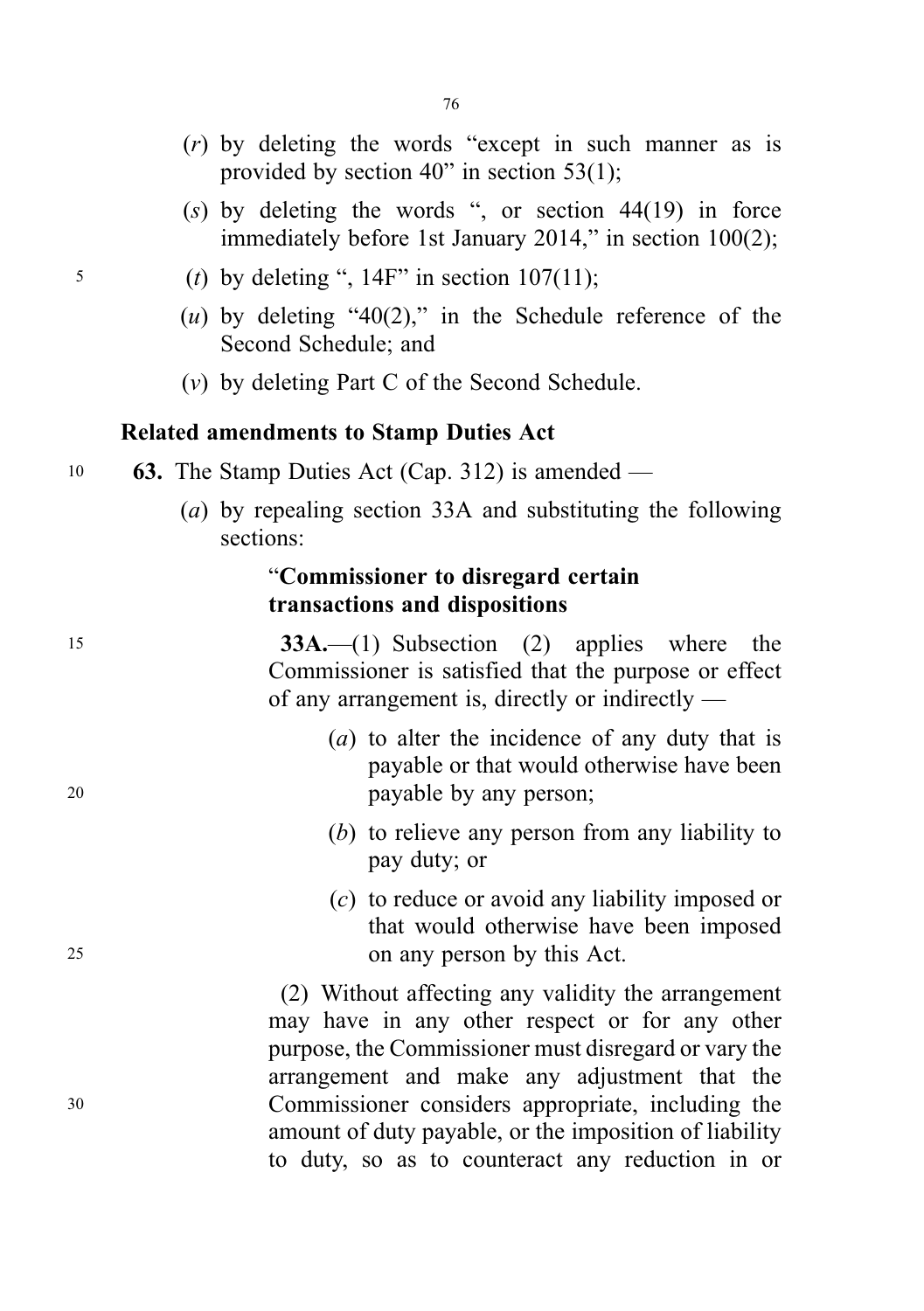avoidance of duty payable by that person from or under that arrangement.

(3) In this section, "arrangement" means any scheme, trust, grant, covenant, agreement, disposition, transaction and includes all steps by 5 which it is carried into effect.

(4) This section applies to any arrangement made or entered into before, on or after the date of commencement of section 63 of the Income Tax (Amendment) Act 2020, but not one made or entered 10 into before 1 September 1999.

(5) This section does not apply to any arrangement carried out for bona fide commercial reasons and had not as one of its main purposes the avoidance or reduction of duty.

## Surcharge on adjustments under section 33A

33B.—(1) This section applies to any instrument, or any thing treated as an instrument, that is executed or treated as executed on or after the date of commencement of section 63 of the Income Tax <sup>20</sup> (Amendment) Act 2020.

(2) Where the Commissioner makes any adjustment under section 33A, a surcharge equal to 50% of the amount of —

- (*a*) the additional duty payable by a person; or  $25$
- (b) (where a liability to duty is imposed) the duty payable by a person,

as a result of the adjustment is imposed on the person, and is recoverable by the Commissioner from the person as a debt due to the Government. <sup>30</sup>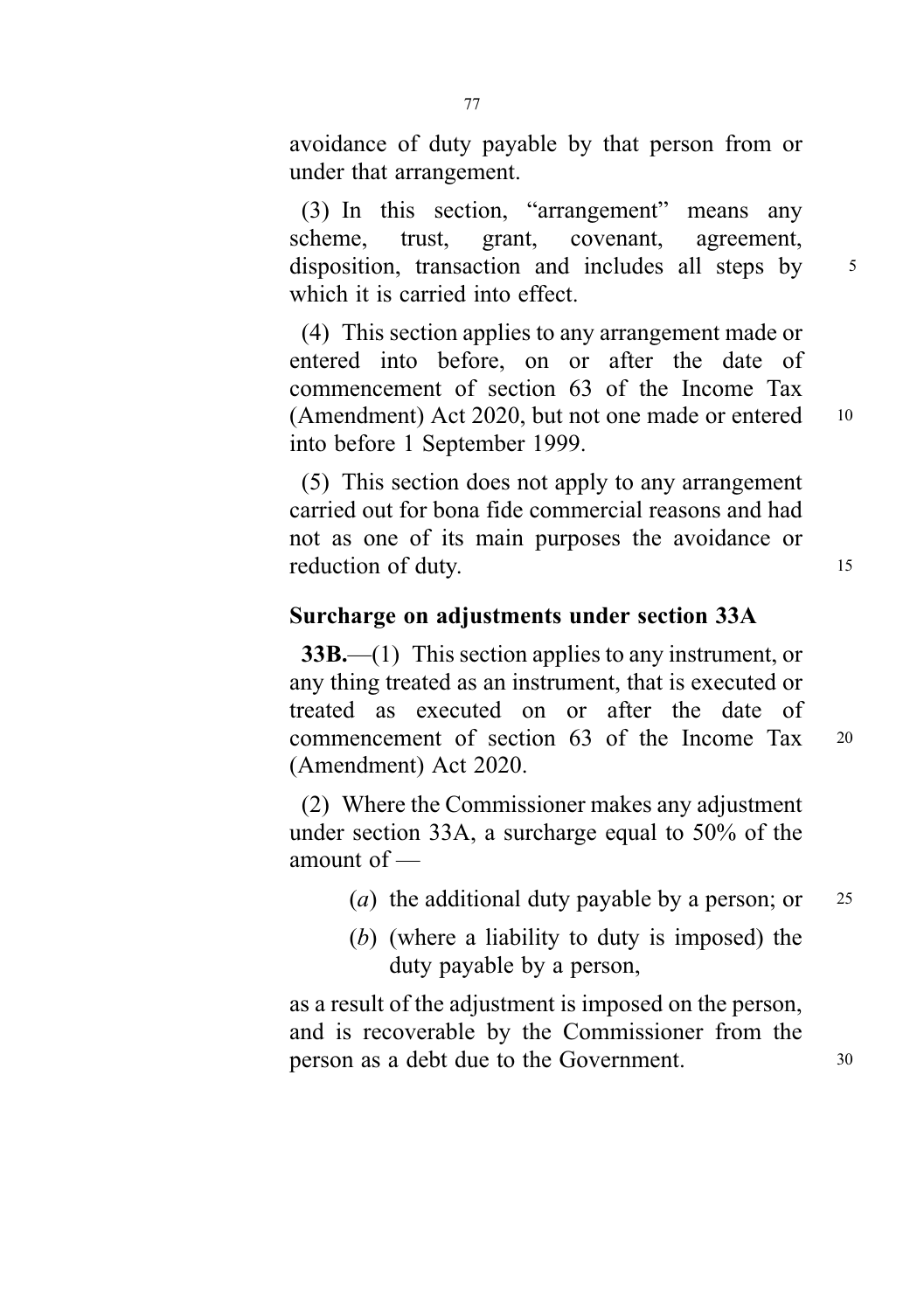# Payment, collection and recovery of duty and surcharge imposed under sections 33A and 33B and remission of surcharge, etc.

33C.—(1) Despite any objection under section 39A <sup>5</sup> to an adjustment under section 33A or an appeal against it under section 40 —

- (a) the duty or additional duty resulting from the adjustment; and
- (b) the surcharge,

<sup>10</sup> (collectively called the amounts due) must be paid —

- (c) within one month after the date of the notice of the amounts due from the Commissioner to the person liable for the amounts due; and
- <sup>15</sup> (d) in the manner stated in the notice.

(2) The Commissioner may, in the Commissioner's discretion and subject to any term and condition (including the imposition of interest) as the Commissioner may impose, extend the time <sup>20</sup> specified in subsection (1) within which payment is to be made.

(3) If any part of the amounts due and any interest imposed under subsection (2) is not paid within the period specified in subsection (1) or extended under <sup>25</sup> subsection (2), the person is liable to pay the following penalties:

- (a) where the outstanding amount is paid to the Commissioner within 3 months after the date of expiry of such period — a penalty <sup>30</sup> of \$10 or the outstanding amount, whichever is the greater;
	- (b) where the outstanding amount is not paid to the Commissioner within 3 months after the date of expiry of such period  $-$  a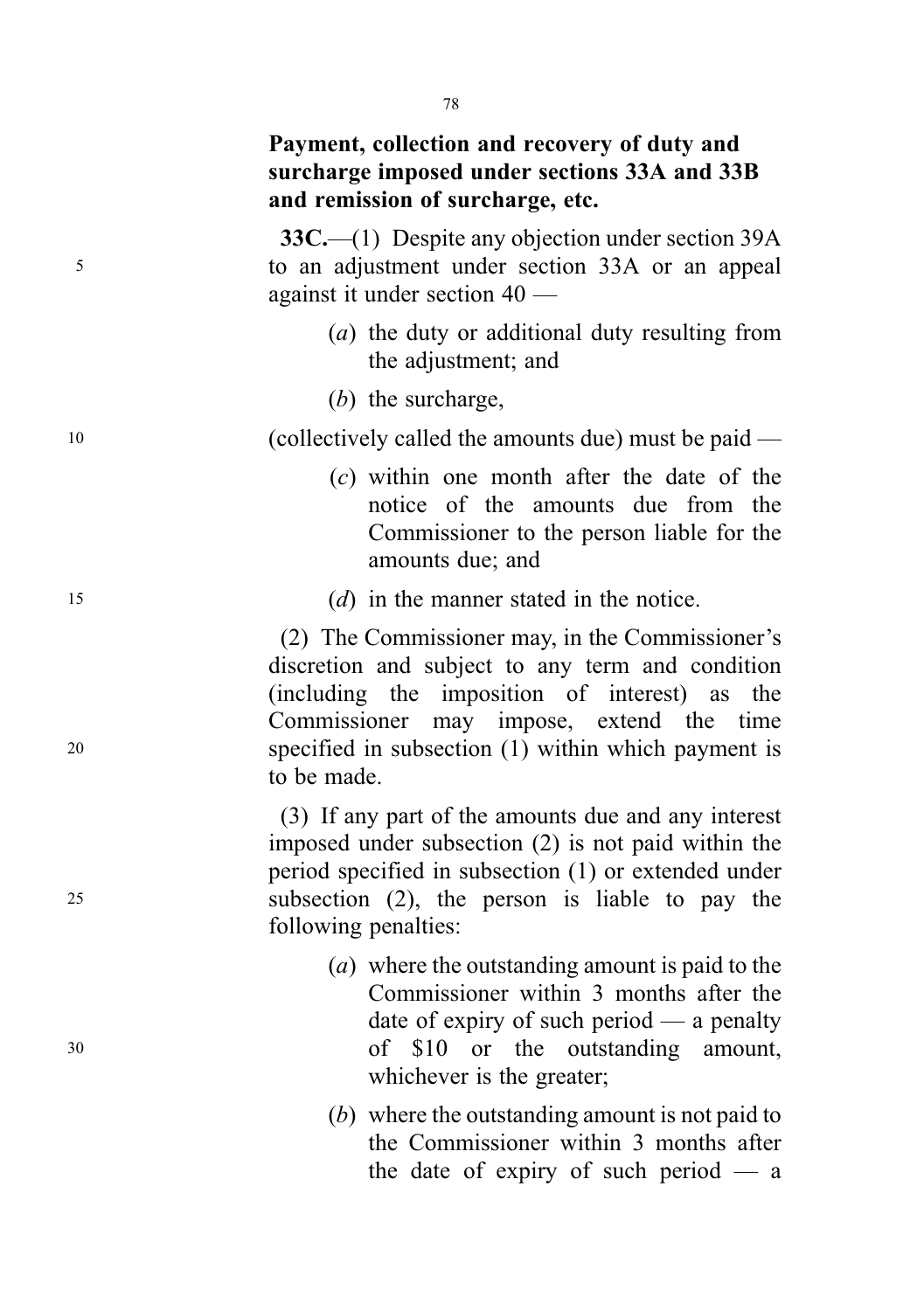penalty of \$25 or 4 times the outstanding amount, whichever is the greater.

(4) Sections 50 and 70AA apply to the collection and recovery by the Commissioner of the amounts due, interest imposed under subsection (2) and any 5 penalty imposed under subsection (3) as they apply to the collection and recovery of duty and penalty required to be paid under this Act.

(5) The Commissioner may, for good cause, remit wholly or in part the surcharge imposed under 10 section 33B(2) or penalty imposed under subsection  $(3)$ .

(6) If, upon an objection under section 39A or an appeal under section 40, an adjustment made under section 33A is increased, reduced or annulled, then 15 the surcharge is correspondingly increased, reduced or annulled (as the case may be), and —

- (a) if the amounts due are increased, subsections  $(1)$  to  $(5)$  apply to the increased amounts as they apply to the <sup>20</sup> amounts due; or
- (b) if the amounts due are reduced or annulled and they or any part of them have already been paid to the Commissioner, the amount of the reduction or the entire amount <sup>25</sup> (including any interest paid on the amount) must be refunded.";
- (b) by deleting the heading of Part V and substituting the following Part heading:

### " $PART V$  30

# ADJUDICATION, OBJECTION AND APPEAL";

(c) by inserting, immediately after the words "the duty" in section 39A(8), the words "or surcharge on the duty (if applicable)";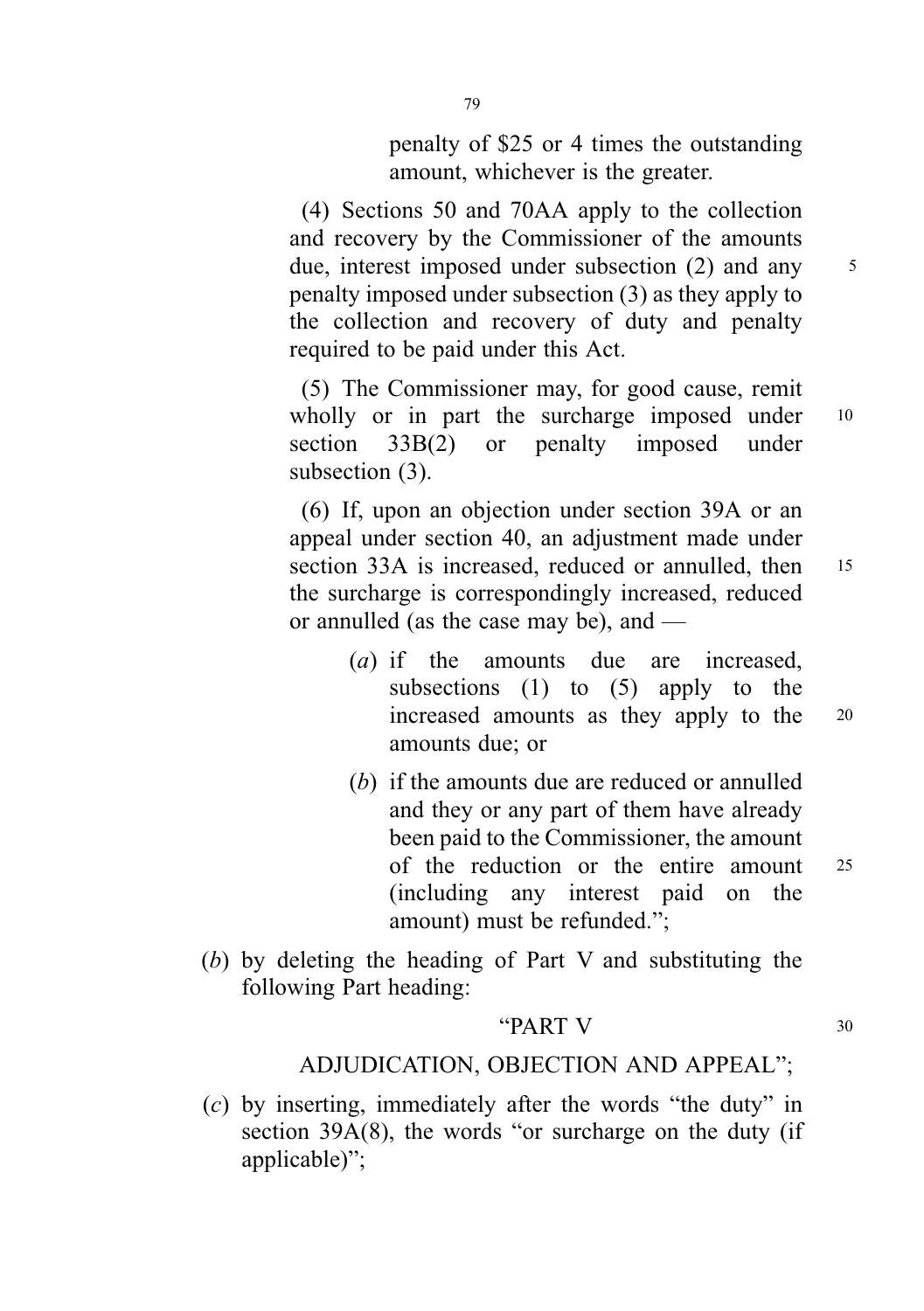- (d) by inserting, immediately after the words "subsection  $(6)$ " in section 39A(9), the words "and an adjustment under section 33A":
- (e) by inserting, immediately after the words "payment of  $5$  duty" in section 40(1)(*a*), the words ", and surcharge (if applicable),";
	- (f) by deleting subsection (3) of section 40 and substituting the following subsection:

"(3) Upon hearing the case, the High Court is to 10 determine the question submitted and —

- (a) in the case of a decision on a notice of objection to an adjustment under section  $33A - if$  the Court is of the opinion that the purpose or effect of the <sup>15</sup> arrangement in question is that specified in section 33A(1), and section 33A(5) does not apply, the Court is to either confirm or vary the adjustment; and
- (b) in any other case  $-$  if the Court is of the <sup>20</sup> opinion that the instrument in question is chargeable with duty, the Court is to assess the duty with which it is chargeable.";
	- (g) by inserting, immediately after the words "together with any" in section 40(4), the words "interest, surcharge,"; and
- <sup>25</sup> (h) by inserting, immediately after subsection (5) of section 40, the following subsection:
	- "(6) In this section  $-$ 
		- "arrangement" has the meaning given by section 33A(3):
- <sup>30</sup> "surcharge" means a surcharge imposed under section 33B.".

80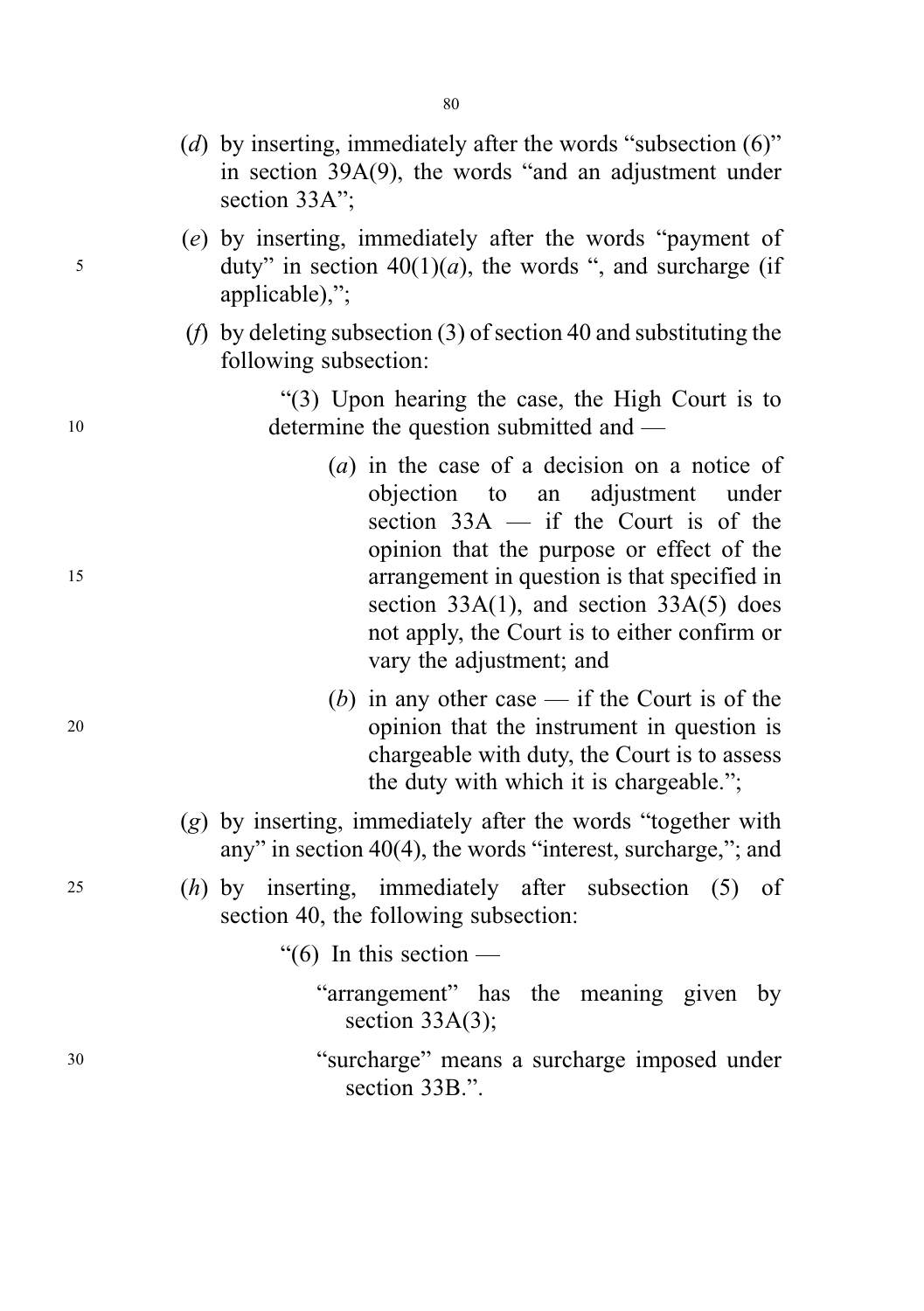### Saving and transitional provisions

 $64$ —(1) Despite section 3, where —

- (*a*) before the appointed date for an incentive provision
	- (i) any person or matter was approved by a person appointed by the Minister under the incentive 5 provision as in force immediately before that date; or
	- (ii) any waiver, determination, specification or other thing (not being an approval) was made or done by a person appointed by the Minister in exercise of any other function or power under the incentive <sup>10</sup> provision as in force immediately before that date;
- (b) the approval, waiver, determination, specification or thing remained in force immediately before the appointed date for the incentive provision; and
- (c) the power of approval or other function or power has been  $15$ assigned to a public body under section 3A of the principal Act,

then that approval, waiver, determination, specification or thing continues in effect for the remaining period of its validity (if any) as if it were given by that public body, or made or done in exercise of that 20 function or power by that public body, under the incentive provision.

(2) The deemed approval, waiver, determination, specification or thing mentioned in subsection (1) is subject to the conditions to which the approval, waiver, determination, specification or thing was subject immediately before the appointed date for the incentive 25 provision, and for this purpose those conditions are treated as having been imposed by the public body.

- (3) Despite section 3, where
	- (a) before the appointed date for an incentive provision, a period was specified or extended by a person appointed by <sup>30</sup> the Minister in exercise of any function or power under the incentive provision as in force immediately before that date;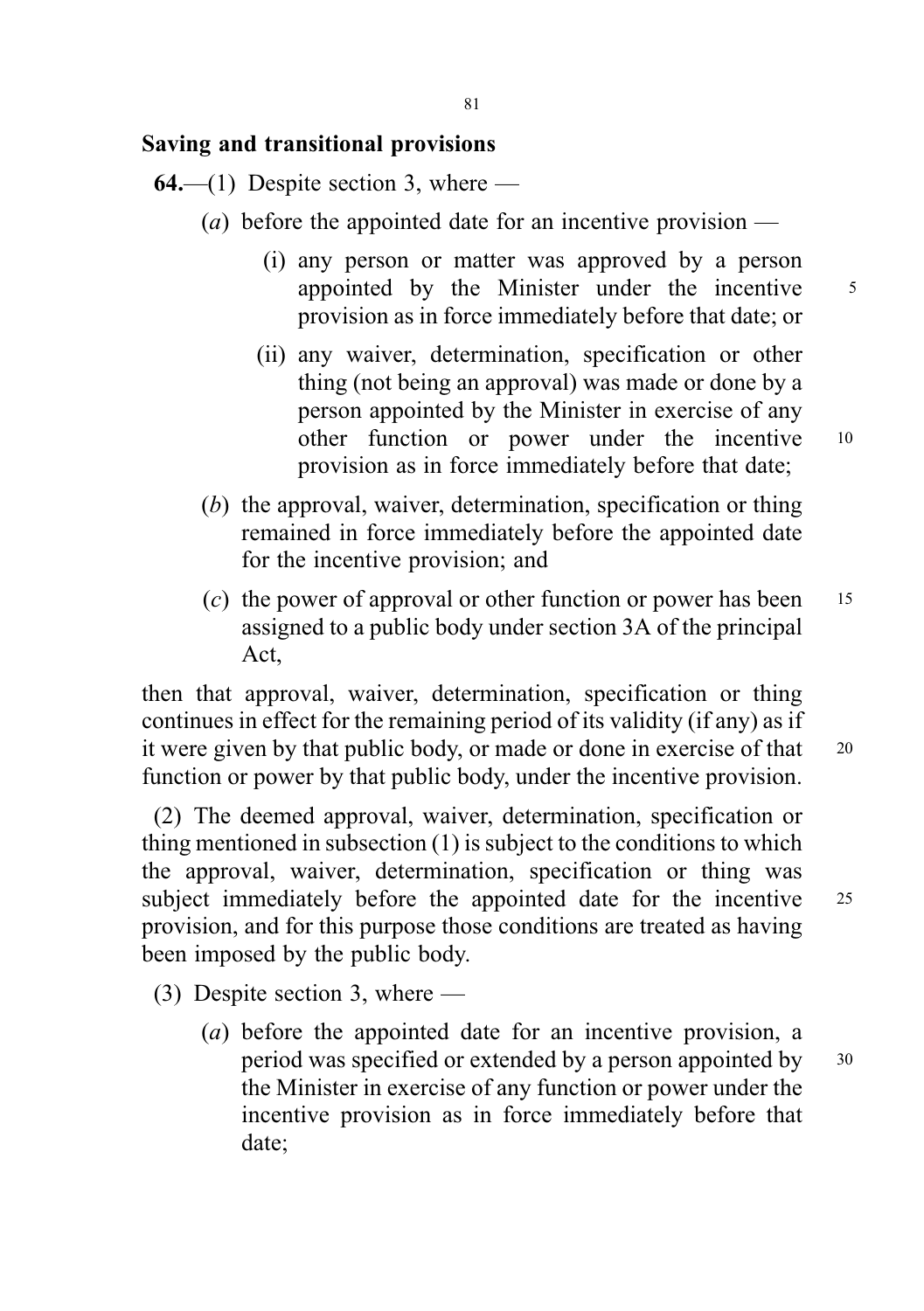- (b) as of the date immediately before the appointed date for the incentive provision, the period or extended period has yet to expire; and
- (c) that function or power has been assigned to a public body <sup>5</sup> under section 3A of the principal Act,

then that period or extended period continues in effect for the remaining period as if it were specified or extended in exercise of that function or power by that public body under the incentive provision.

(4) The continuing in effect of the period or extended period under <sup>10</sup> subsection (3) is subject to the conditions to which the specification or extension of the period was subject (if any), and for this purpose those conditions are treated as having been imposed by the public body.

(5) In the definition of "service approval date" in section 43ZF(8) <sup>15</sup> of the principal Act, the date of approval of any company or service is, in the case of an approval to which subsection (1) applies, the date of approval of the company or service by the person appointed by the Minister under that section as in force immediately before the appointed date for the incentive provision in question.

- <sup>20</sup> (6) For a period of 2 years after the date of commencement of section 3, the Minister may, by rules made under section 7 of the principal Act, prescribe any additional provision of a saving or transitional nature consequent on —
- (a) the assignment of a function or power under an incentive <sup>25</sup> provision to a public body under section 3A of the principal Act; or
	- (b) the enactment of any other provision of this Act,

that the Minister considers necessary or expedient.

 $(7)$  In this section —

<sup>30</sup> "appointed date", in relation to an incentive provision, means the date on which the Minister assigns a function or power under the incentive provision to a public body under section 3A of the principal Act;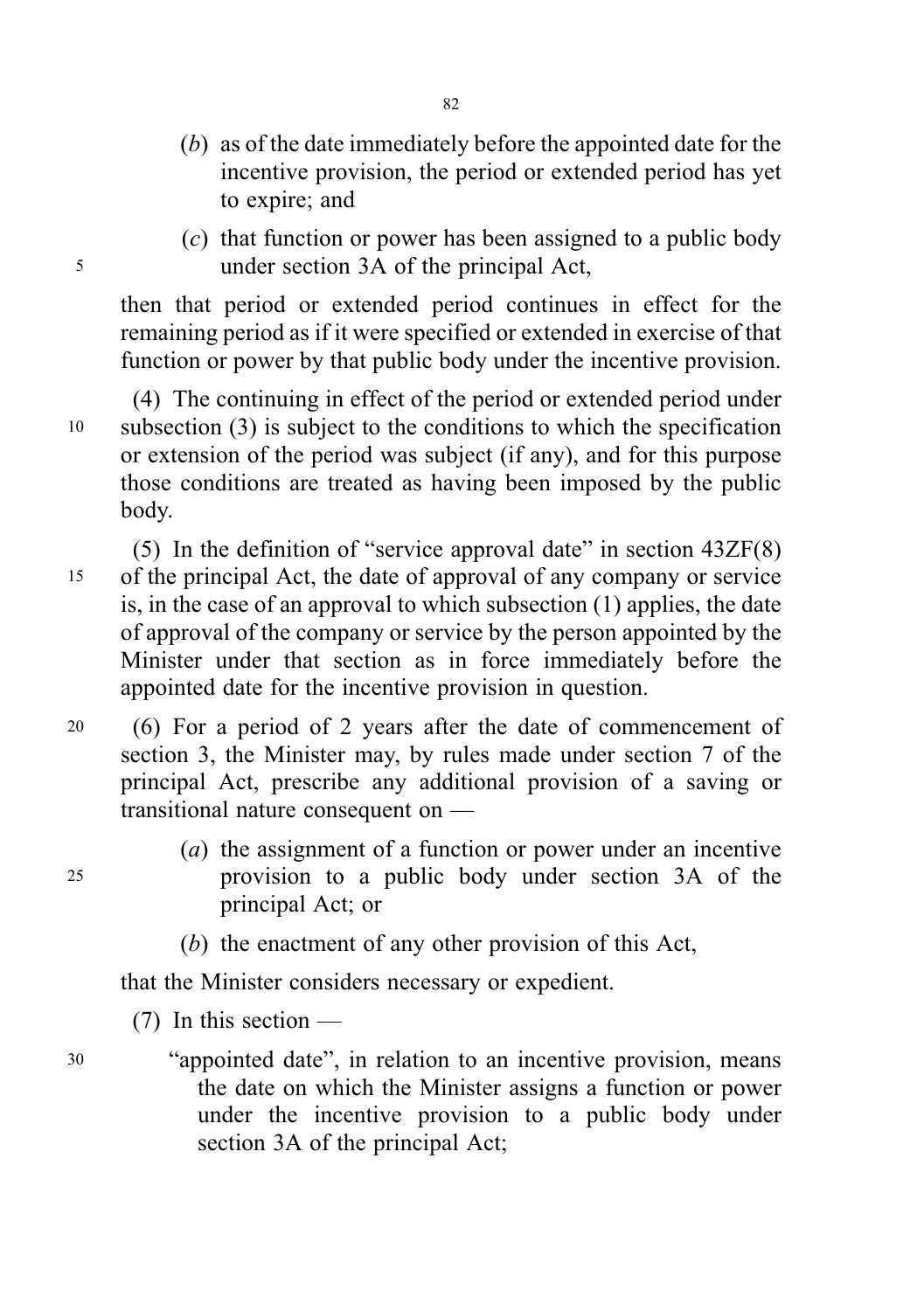- "incentive provision" means a provision of the principal Act or any subsidiary legislation made under the principal Act a function or power under which has been assigned to a public body under section 3A of the principal Act;
- "public body" has the meaning given by section  $2(1)$  of the  $5$ Public Sector (Governance) Act 2018.

## Validation relating to section 4

 $65$ — $(1)$  This section applies where the Comptroller has, during the period from 18 February 2020 to the date of commencement of section  $4(b)$  (called in this section the appointed date) (both dates  $10$ inclusive) —

(*a*) furnished to  $-$ 

- (i) the chief executive officer of the Inland Revenue Authority of Singapore established under section 3 of the Inland Revenue Authority of Singapore Act <sup>15</sup> (Cap. 138A); or
- (ii) an officer duly authorised by the chief executive officer,

any information required for the performance of the official duties of the chief executive officer or authorised <sup>20</sup> officer in administering the public scheme known as the Jobs Support Scheme; or

(b) allowed the chief executive officer or authorised officer such access to any records or documents as may be necessary for the performance of those official duties. 25

(2) An act mentioned in subsection  $(1)(a)$  or  $(b)$  is taken to have been validly carried out in accordance with section 6(11A) of the principal Act as in force on the appointed date, as if that provision were in force at the material time.

#### Validation relating to section 37 30

66.—(1) This section applies to any deduction purportedly made under section 37B of the principal Act before the date of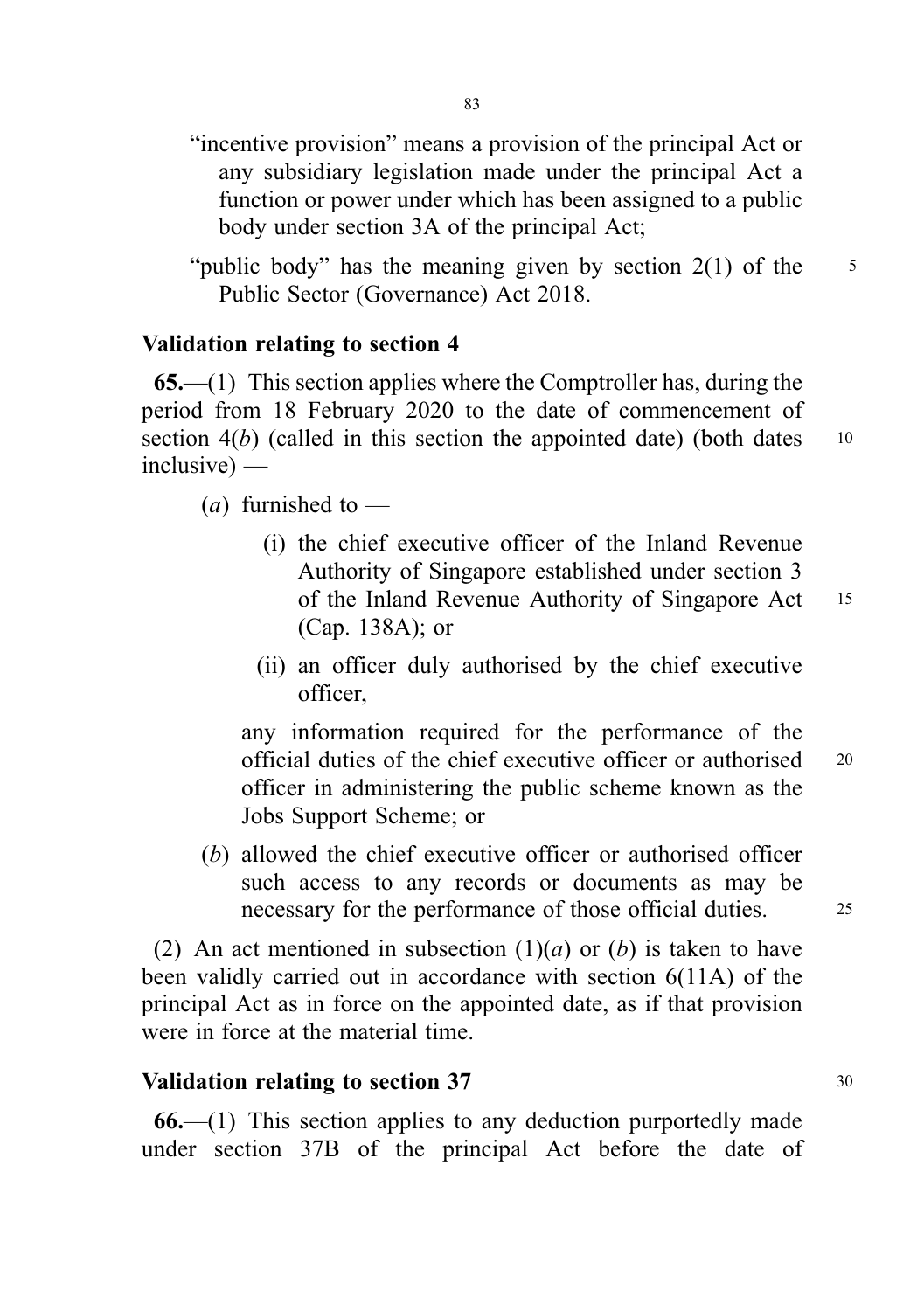commencement of section 37 and any collection or recovery of tax that was assessed following such deduction.

(2) Such deduction, collection or recovery mentioned in subsection (1) is taken to have been validly made as if section 37 <sup>5</sup> were in force at the material time, and no legal proceedings may be instituted on or after 5 October 2020 on account of such deduction, collection or recovery.

### EXPLANATORY STATEMENT

This Bill seeks to implement the tax changes in the Government's 2020 Budget Statement in the Income Tax Act (Cap. 134) (the Act) and to make certain other amendments to the Act. It also makes related amendments to the Stamp Duties Act (Cap. 312).

Clause 1 relates to the short title and commencement.

Clause 2 amends section 2 (Interpretation) to amend the definition of "incapacitated person" for the following purposes:

- (a) to replace the existing reference to "infant" with a reference to an individual who is below 21 years of age;
- (b) to replace the existing reference to "lunatic, idiot or insane person" with a reference to an individual who is unable to make a decision for himself or herself in relation to any matter at the material time because of an impairment of, or a disturbance in the functioning of, the mind or brain. Such impairment or disturbance may be permanent or temporary.

Clause 3 inserts a new section 3A to provide that the Minister, after consultation with the responsible Minister of a public body, may assign a function or power under a provision of the Act or any subsidiary legislation made under the Act (called an incentive provision) to the public body (called an authorised body). If so assigned, the public body, when carrying out the function or exercising the power, is treated as carrying out a function or exercising a power conferred on the public body under the Act that establishes it. The public body must carry out a function or exercise a power under an incentive provision in accordance with any directions given by the Minister.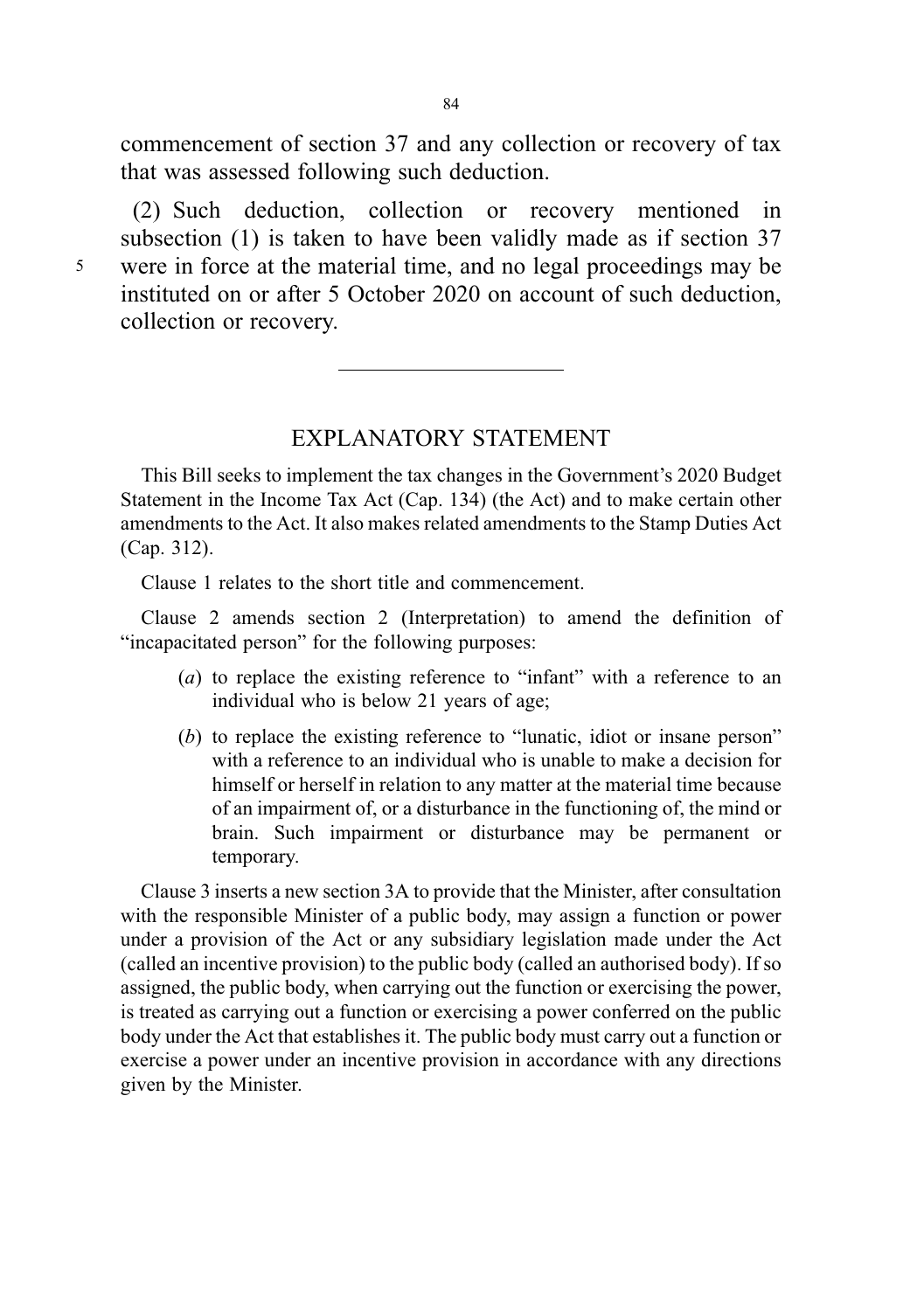The new section 3A also provides the following:

- (a) a member of the public body who is not from the public sector must not be involved in the carrying out of a function or exercise of a power under an incentive provision by the public body;
- (b) the public body must not delegate a function or power under an incentive provision to any of its members, or any other person, who is not from the public sector;
- (c) a member of the public body who is from the public sector, or any other person to whom the function or power has been delegated, that receives or obtains certain information for the purposes of an incentive provision, must not disclose or provide access to the information to a member of the public body, or any other person, who is not from the public sector;
- (d) the public body may carry out a function or exercise a power under an incentive provision despite the absence of a quorum at any meeting of the public body resulting from the new section 3A(5) or (7), and the absence of a quorum does not affect the validity of any function carried out or power exercised by the public body.

Clause 4 amends section 6 (Official secrecy) to allow for the disclosure of any information relating to any person to an authorised officer of the government of another country if express written consent of the person is provided. The disclosure must be for a prescribed purpose and must satisfy the prescribed conditions.

The amendment also allows the Comptroller to provide any information to the chief executive officer of the Inland Revenue Authority of Singapore or any officer authorised by the chief executive officer of the Inland Revenue Authority of Singapore that is required for the performance of the official duties of these officers in administering any public scheme that is specified in the new Ninth Schedule.

Clause 5 amends section 7 (Rules) to empower the Minister to make rules to prescribe the mode of payment for any refund to be made under the Act to any person or class of persons.

Clause 6 amends section 10E (Ascertainment of income from business of making investments) which (among other things) provides that expenses incurred for an investment business of a company or property trust, and allowances relating to such business, may only be deducted against income from such business, and any excess is to be disregarded. The section is amended to provide that where the investment is an immovable property, the section applies only if the company or trustee of a property trust is the legal owner of the property, or otherwise has a proprietary interest in the property and would receive consideration if the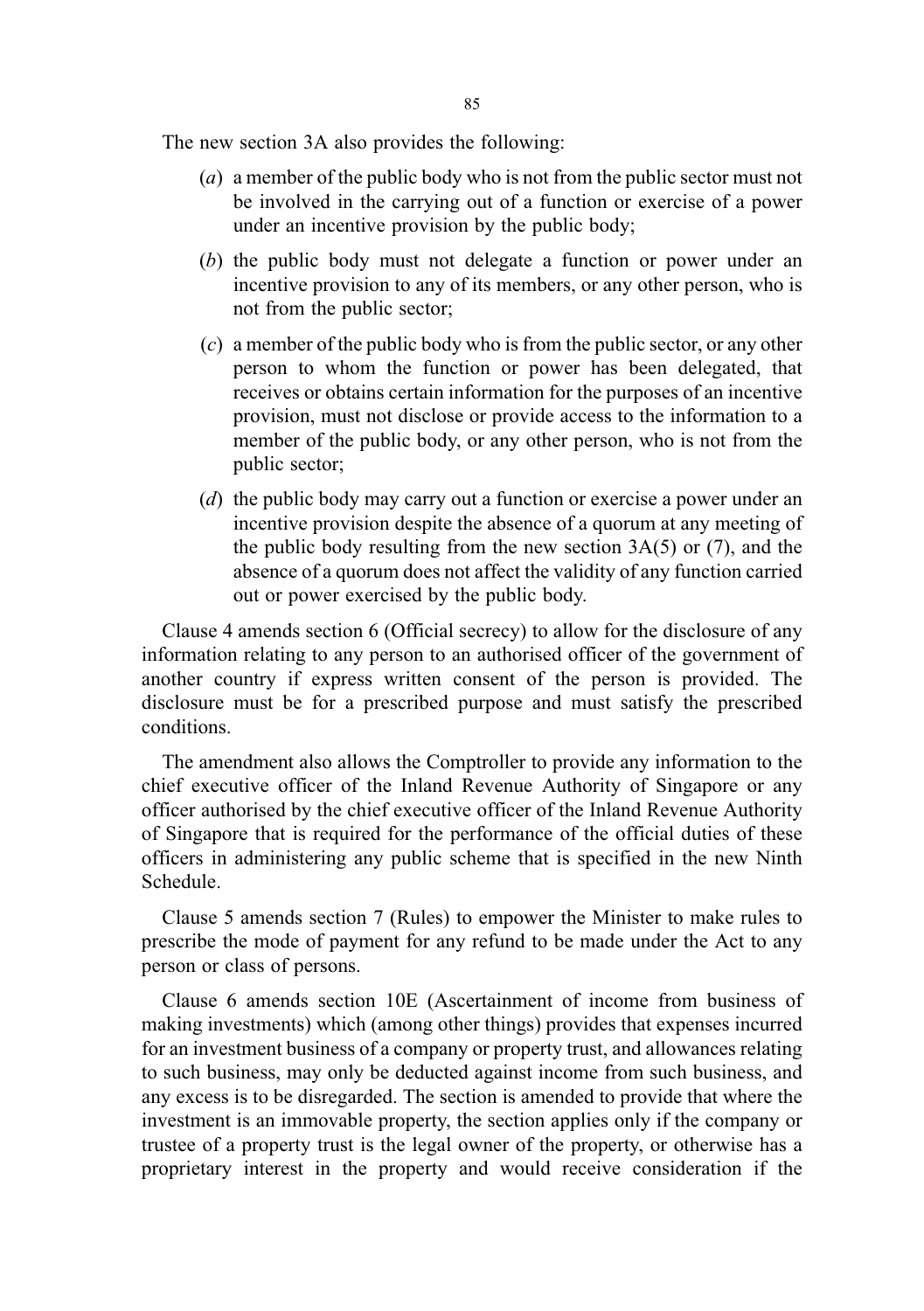proprietary interest is disposed of or transferred, for example, by way of an assignment or a novation.

Clause 7 amends section 10H (Ascertainment of income from business of hiring out motor cars or providing driving instruction). The section provides that in determining the income derived by any person for any year of assessment from any business of hiring out motor cars or of providing driving instruction using motor cars, any outgoings and expenses incurred in respect of, and capital allowances relating to, that business may only be deducted against or allowed as a deduction against the income derived from that business. Any excess of such outgoings, expenses or allowances is not available as a deduction against any other income of that person or available for transfer under section 37C.

The amendment provides for the section to apply in determining the income derived by any person from any business of providing chauffeur services using motor cars for the year of assessment 2021 or any subsequent year of assessment.

Clause 8 amends section 10O (Additional Tier 1 capital instruments) which provides that any distribution liable to be made in respect of an Additional Tier 1 instrument in the basis period for the year of assessment 2015 or a subsequent year of assessment is deemed to be interest derived from a debt security for that year of assessment. The amendment amends the definition of "MAS Notice 637" to replace the reference to section 55 of the Banking Act (Cap. 19) with a reference to sections  $10A(1)$  and  $10B(1)$  of that Act as that Notice is now issued under those sections of that Act.

Clause 9 amends section 13 (Exempt income) for the following purposes:

- (a) to extend till 31 March 2022, the period in which income derived by a non-resident individual from acting as an arbitrator is exempt from tax;
- (b) to extend till 31 March 2022, the period in which income derived by a non-resident qualifying mediator (as defined in that section) from providing the services of a mediator for a mediation in Singapore (or that would have taken place in Singapore but for the settlement of the dispute or withdrawal of the claim in question) is exempt from tax;
- (c) to extend till 31 March 2022, the period in which income derived by a non-resident individual from providing the services of a mediator for a qualifying mediation (as defined in that section) in Singapore (or that would have taken place in Singapore but for the settlement of the dispute or withdrawal of the claim in question) is exempt from tax;
- (d) to clarify that the reference to a charter of a ship in section  $13(1)(oa)$ does not include a finance lease of the ship.

Clause 10 amends section 13A (Exemption of shipping profits) which provides for certain income of a shipping enterprise to be exempt from tax. The amendment provides that the tax exemption applies to certain income derived on or after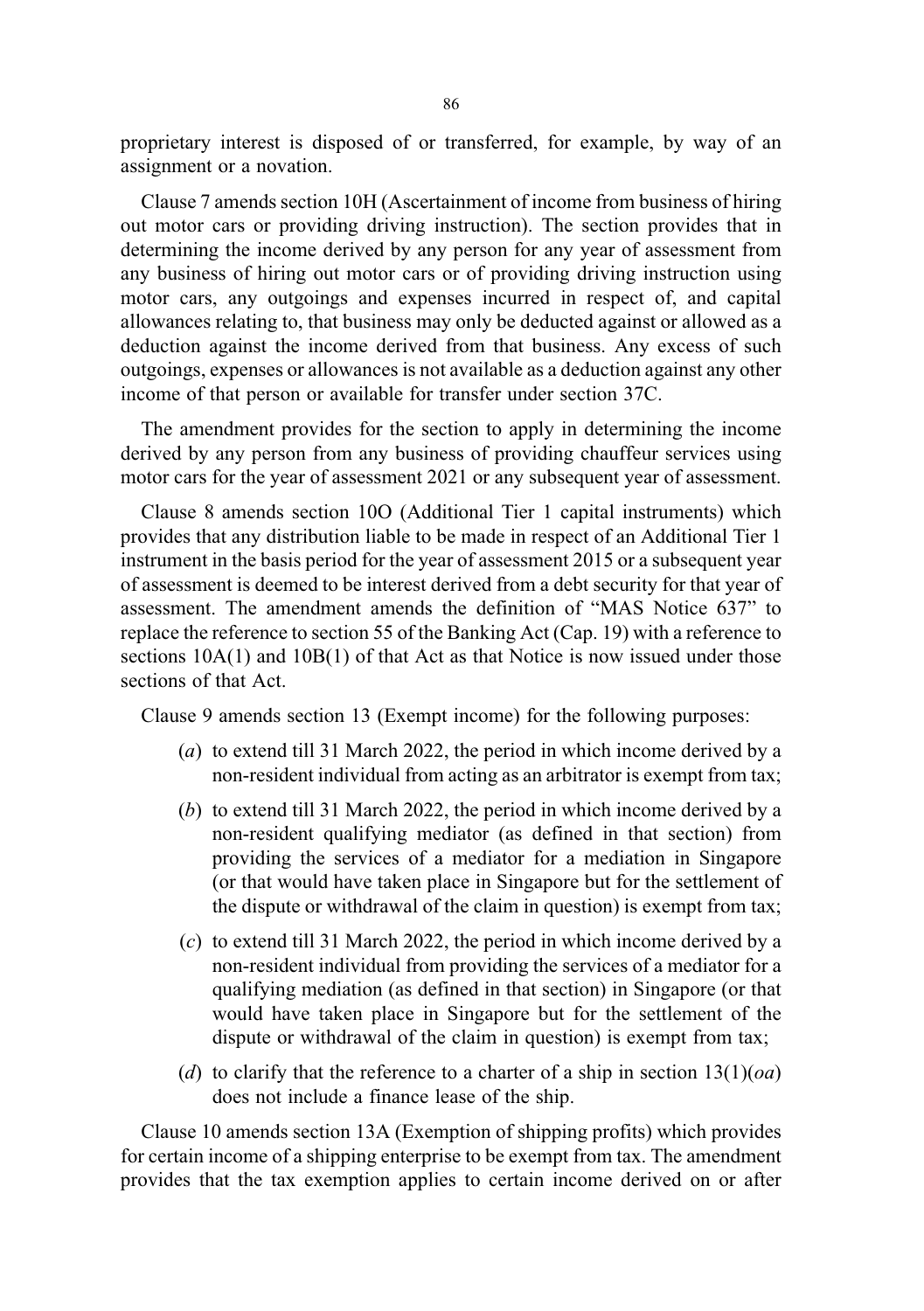19 February 2020 by a shipping enterprise in respect of a ship that is provisionally registered under the Merchant Shipping Act (Cap. 179), and which registry is not closed, deemed to be closed or suspended.

In addition, clause 10 amends section 13A to provide that income derived from an activity in subsection (1CA) by a shipping enterprise on or after 12 December 2018 is exempt from tax even if it is derived by it as a lessor of a ship under a finance lease that is treated as a sale.

Finally, clause 10 amends section 13A to provide that the tax exemption for income derived from the finance leasing of a Singapore ship does not apply where the income is derived by the shipping enterprise as part of a business of trading in ships or constructing ships for sale.

Clause 11 amends section 13F (Exemption of international shipping profits) which provides for certain income of an approved international shipping enterprise to be exempt from tax under that section. The amendment provides that income derived by an approved international shipping enterprise from providing prescribed ship management services to its qualifying shareholder or a qualifying special purpose vehicle of the approved international shipping enterprise or another approved international shipping enterprise, in respect of ships owned or operated by the qualifying shareholder or the qualifying special purpose vehicle, qualifies for tax exemption. The tax exemption applies to income derived on or after 19 February 2020. "Qualifying shareholder" is defined as a company that is incorporated and resident in Singapore, and beneficially owns (whether directly or indirectly) at least 50% of the total number of the issued ordinary shares of the approved international shipping enterprise.

In addition, clause 11 amends section 13F to provide that income derived from an activity in section  $13F(1)(g)$  by an approved international shipping enterprise on or after 12 December 2018 is exempt from tax even if it is derived by it as a lessor of a foreign ship under a finance lease that is treated as a sale.

Clause 11 further extends the last date (till 31 December 2026) on which an international shipping enterprise that does not meet the qualifying conditions for the purposes of section  $13F(2)(a)$  may be approved for the purposes of the section.

Lastly, clause 11 amends section 13F to provide that the tax exemption under section  $13F(1)(r)$  does not apply to any income derived by an approved international shipping enterprise as part of a business of trading in foreign ships or of constructing for sale foreign ships for any operation or activity mentioned in that provision.

Clause 12 amends section 13H (Exemption of income of venture company). The section enables regulations to be made to exempt from tax specified income derived by an approved venture company from making certain investments. The amendments —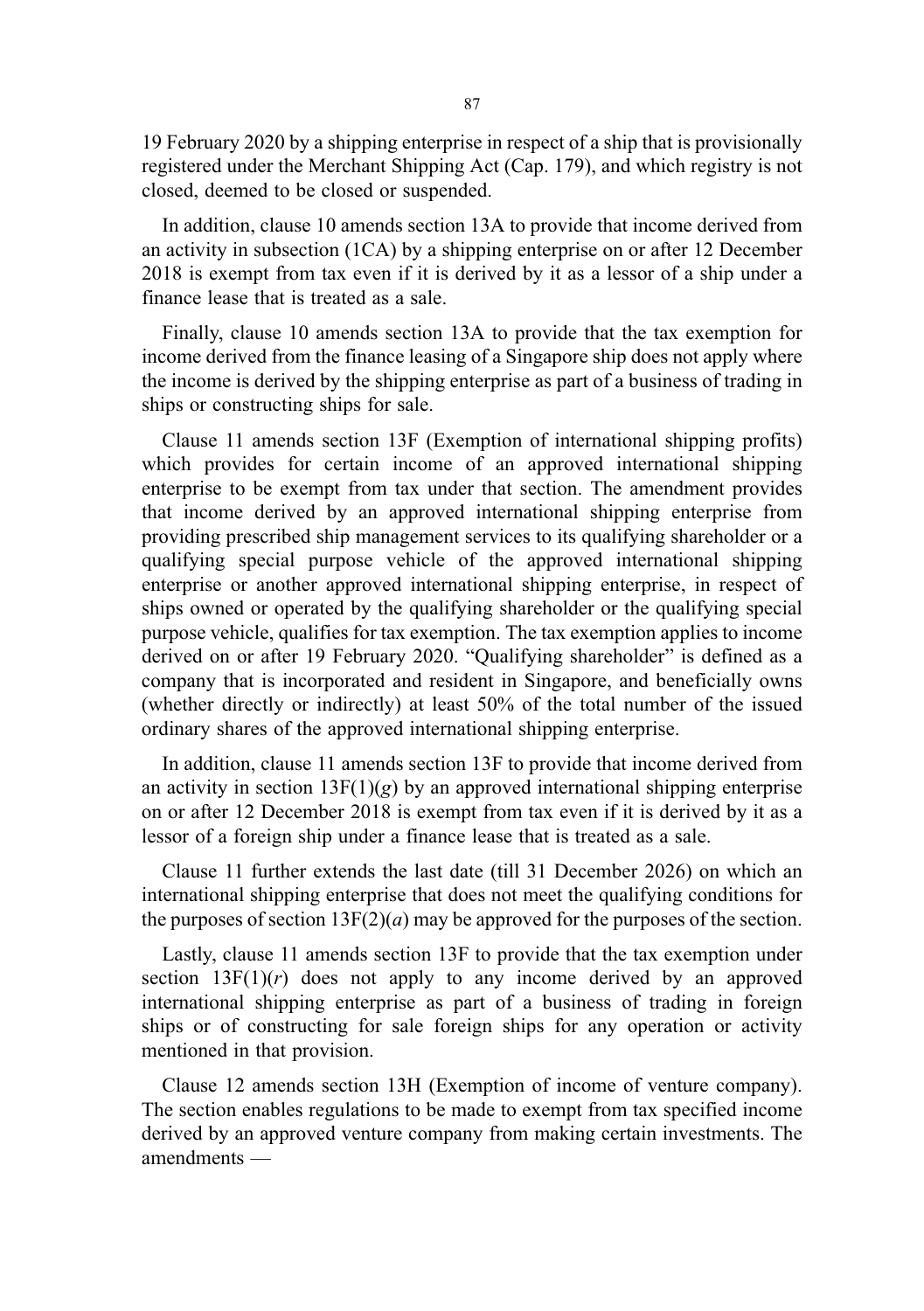- (a) extend the last date on which an approval may be granted under the section to 31 December 2025;
- (b) provide that the tax exemption may in the first instance be specified to be for a period not exceeding 15 years (instead of the existing cap of 10 years). Where the specified period is less than 15 years, the Minister or person appointed by the Minister may extend that period, but the total period of the tax exemption must not exceed 15 years;
- (c) remove the requirement that the investments be approved by the Minister or person appointed by the Minister; and
- (d) provide for authorised investments for the purposes of the section to be prescribed by regulations for income derived on or after 1 April 2020.

Clause 13 amends section 13S (Exemption of income of shipping investment enterprise). The section provides for certain income derived by an approved shipping investment enterprise to be exempt from tax. The amendment extends the last date (till 31 December 2026) on which a shipping investment enterprise or its related party may be approved under that section.

In addition, clause 13 amends section 13S to provide that income derived by an approved shipping investment enterprise from the activities in section  $13S(1)(d)$ on or after 12 December 2018 is exempt from tax even if derived by it as a lessor of a sea-going ship under a finance lease that is treated as a sale.

Finally, clause 13 inserts a new section 13S(1DA) to provide that the tax exemption under section  $13S(1)(ca)$  and  $(cc)$  does not apply to income derived by an approved shipping investment enterprise as part of a business of trading in sea-going ships or constructing sea-going ships for sale.

Clause 14 amends section 13Y (Exemption of certain income of prescribed sovereign fund entity and approved foreign government-owned entity) which exempts from tax certain prescribed income of —

- (a) a prescribed sovereign fund entity arising from its funds that are managed in Singapore by an approved foreign government-owned entity; or
- (b) an approved foreign government-owned entity arising from its funds that are managed in Singapore, and from managing in Singapore the funds of, or providing in Singapore any investment advisory service to, a prescribed sovereign fund entity.

The amendments define "sovereign fund entity" and "foreign government-owned entity" to include —

(a) an entity that is incorporated, formed or established by the government or other public authority of a foreign country —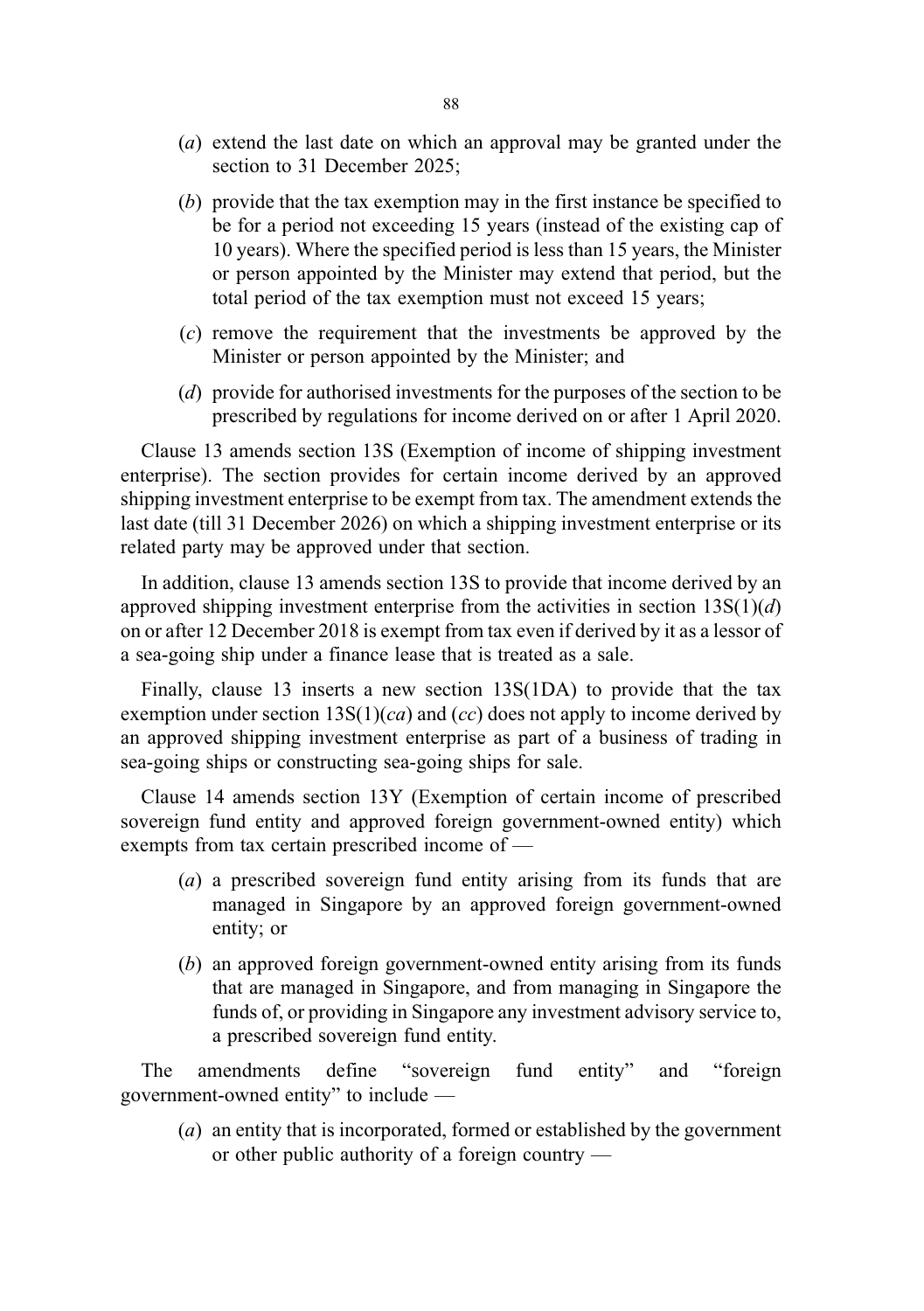- (i) directly; or
- (ii) indirectly through one or more intermediate entities;
- (b) an entity that is incorporated, formed or established by the law of a foreign country, and that is not a public authority of that foreign country; and
- (c) an entity that is incorporated, formed or established by an entity mentioned in paragraph  $(b)$  —
	- (i) directly; or
	- (ii) indirectly through one or more intermediate entities.

Clause 15 amends section 13Z (Exemption of gains or profits from disposal of ordinary shares) —

- (a) to extend the period for tax exemption on gains or profits derived by a company from the disposal of ordinary shares in another company, to 31 December 2027;
- (b) to clarify the scope of subsection  $(8)(b)$ , which provides that the tax exemption does not apply to a disposal of shares in certain companies; and
- (c) to provide that the tax exemption does not apply to a disposal made on or after 1 June 2022 of unlisted shares in a company that the Comptroller is satisfied is in the business of trading, or principally carries on the activity of holding, immovable properties situated in Singapore or abroad, or had undertaken property development unless the property developed is used in carrying on the company's trade or business and the company did not undertake any property development in Singapore or abroad in the period of at least 60 consecutive months before the disposal.

Clause 16 inserts a new section 13ZA to exempt from tax certain payments that are made in connection with the COVID-19 epidemic or pandemic, or any law of Singapore, or any administrative order or direction of the Government or any statutory body, made by reason of or in connection with COVID-19 (called a COVID-19 event). These payments include —

- (a) payments made in connection with various public schemes established to mitigate the impact of COVID-19 events on persons;
- (b) rent or value of accommodation in Singapore, value of basic necessities for consumption or use in Singapore, and allowances for such accommodation or basic necessities, that are provided by an employer to an employee, subject to prescribed conditions;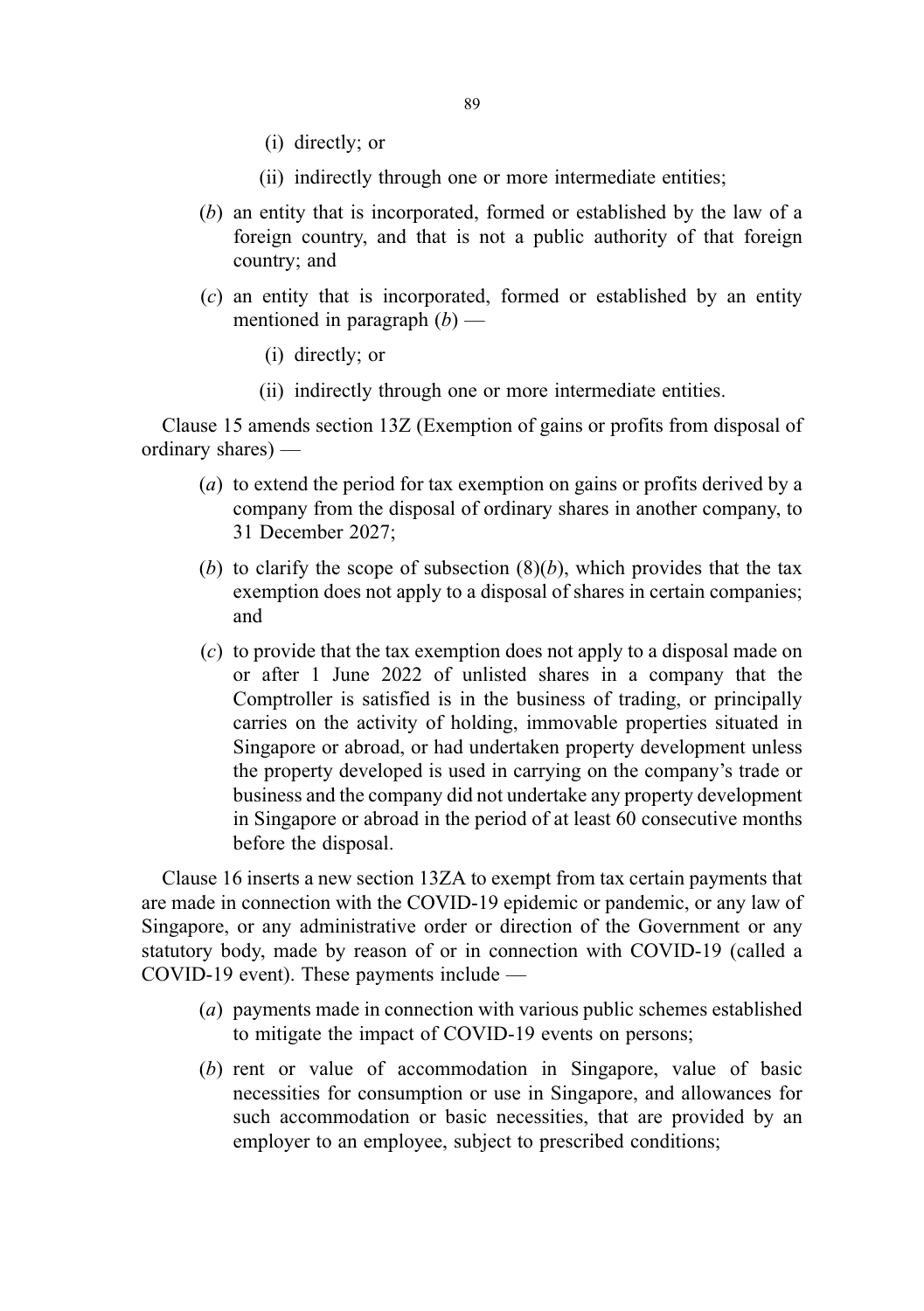- (c) a benefit (in the form of monetary payment) of the reduction in property tax resulting from a remission given for any immovable property, that the owner of the property is required to pass on to the owner's lessee or licensee under the COVID-19 (Temporary Measures) Act 2020 (Act 14 of 2020), or that the owner has passed on or has agreed to pass on to the owner's lessee or licensee and for which the owner is exempt from that requirement; and
- (d) any other monetary payment from a lessor or licensor of such immovable property to his or her lessee or licensee, that the Comptroller is satisfied is given to provide relief to the lessee or licensee from any economic hardship arising from a COVID-19 event.

Clause 17 amends section 14B (Further deduction for expenses relating to approved trade fairs, exhibitions or trade missions or to maintenance of overseas trade office) —

- (a) to extend the date by which a firm or company may be approved for the tax deduction under this section to 31 December 2025; and
- (b) to include new expenses incurred by the firm or company that qualify for a tax deduction under section 14B. The new expenses are —
	- (i) expenses to secure speaking spots, for the transportation of materials or samples or to engage a consultant to arrange a business networking event, for a trade mission or trade promotion activity outside Singapore; and
	- (ii) expenses to engage a consultant to identify suitable persons to promote the trading of goods or provision of services or to build up a business network in a country outside Singapore.

Clause 18 amends section 14I (Provisions by banks and qualifying finance companies for doubtful debts and diminution in value of investments) to disapply subsections (5) and (6) for the years of assessment 2021 and 2022. Subsection (5) sets out the maximum amount of deduction that may be allowed to a bank or qualifying finance company for provisions for doubtful debts arising from its loans and provisions for diminution in the value of its investments in securities. Subsection (6) disallows such deduction if the bank or qualifying finance company has no qualifying profits in the basis period for a year of assessment, or where the total amount of all deductions previously allowed, that have not been deemed trading receipts under the section, exceeds 3% of the value of the loans and investments prescribed for the basis period for a year of assessment.

Clause 19 amends section 14K (Further or double deduction for overseas investment development expenditure) to extend the date by which —

(a) a firm or company may be approved for the purposes of a deduction for expenditure to carry out an approved investment project overseas; and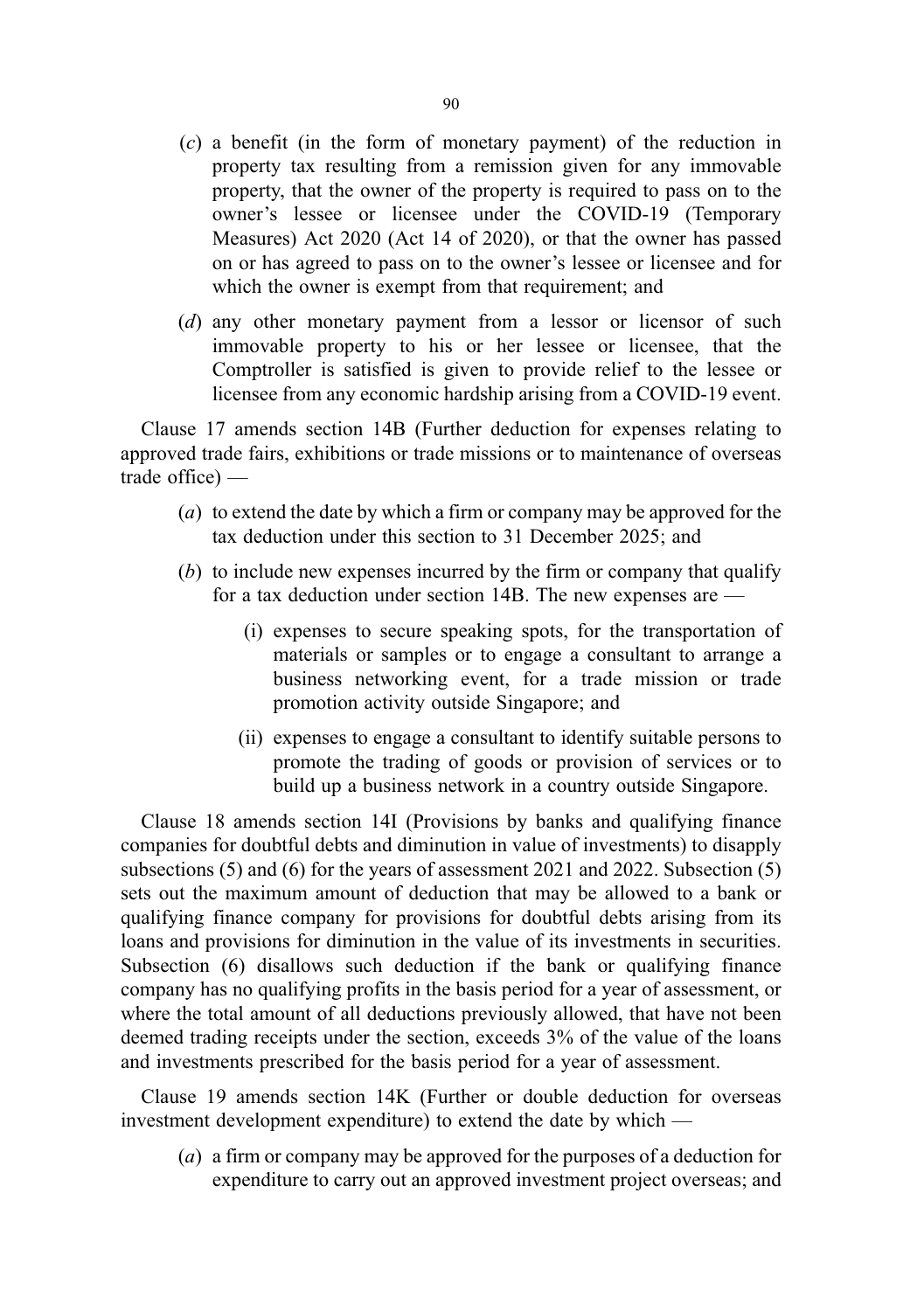(b) an investment project may be approved for the purposes of such deduction,

to 31 December 2025.

Clause 20 amends section 14KA (Further or double deduction for salary expenditure for employees posted overseas) to extend the date by which a firm or company may be approved for the purposes of a deduction under that section, and the date by which expenses incurred qualify for such deduction, to 31 December 2025.

Clause 21 amends section 14Q (Deduction for renovation or refurbishment expenditure). The amendment deletes the existing subsection (3A) which is spent and substitutes a new subsection (3A) to allow the full amount of renovation or refurbishment expenditure incurred by a person during the basis period relating to the year of assessment 2021 to be deducted in that year of assessment, instead of over 3 years of assessment under subsection (3). However, the taxpayer may elect for the deduction to be made in accordance with subsection (3).

Clause 22 inserts new sections 14ZE and 14ZF that are related to the new section 13ZA.

The new section 14ZE allows an entity set out in the Tenth Schedule to be given a deduction against its income for the year of assessment 2021 or 2022 for —

- (a) the value of benefits given by the entity to self-employed individuals who drive chauffeured private hire cars or taxis in connection with an amount received by the entity out of a payment by the Government to the Special Relief Fund under a public scheme known as the Point-to-Point Support Package; and
- (b) any monetary payment given by the entity to individuals who drive chauffeured private hire cars or taxis, that the Comptroller is satisfied is given to mitigate income loss arising from a COVID-19 event.

The new section 14ZF allows a lessor or licensor of immovable property that is entitled to property tax remission under the Property Tax (Non-Residential Properties) (Remission) Order 2020 (G.N. No. S 155/2020), to be given a deduction against his or her income for the year of assessment 2021 or 2022 for —

- (a) a benefit (in the form of monetary payment) of the reduction in property tax resulting from the remission, that the lessor or licensor is required to pass on to a lessee or licensee of that property under the COVID-19 (Temporary Measures) Act 2020, or which he or she has passed on or agreed to pass on to the lessee or licensee and for which he or she is exempt from that requirement; and
- (b) any other monetary payment that the lessor or licensor gives to that lessee or licensee, that the Comptroller is satisfied is given to provide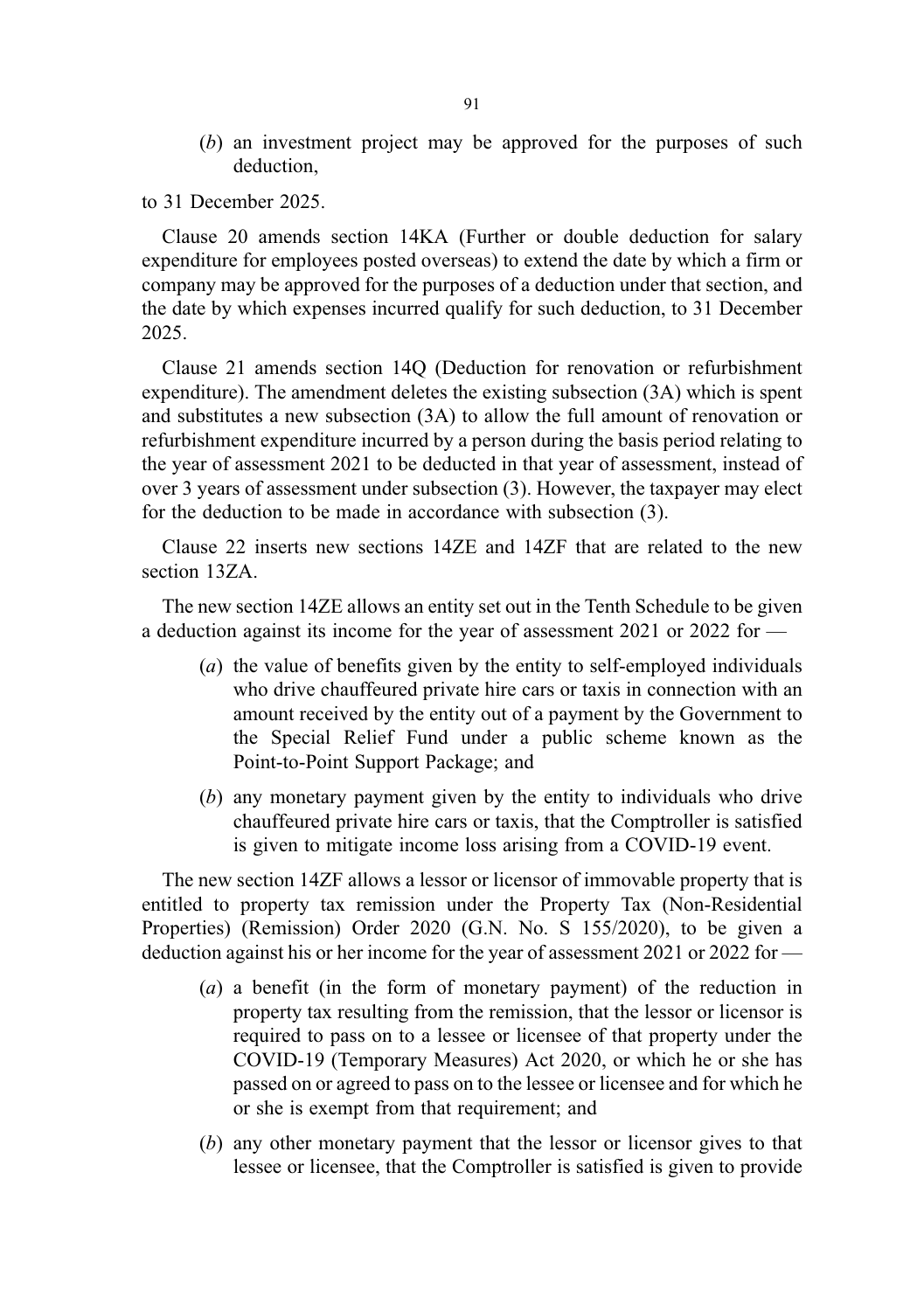relief to the lessee or licensee from any economic hardship arising from a COVID-19 event.

Clause 23 amends section 15 (Deductions not allowed) to allow a person that is in the business of providing chauffeur services to claim a tax deduction for outgoings and expenses and the cost of renewal incurred in respect of a chauffeured private hire car, if the car is principally used by the person for such business. This amendment only applies for the year of assessment 2021 and subsequent years of assessment.

Clause 24 inserts a new section 15A to disallow a lessee or licensee to claim a deduction against his or her expenditure on the leasing or licensing of property, of an amount that corresponds to the amount of exemption that the lessee or licensee enjoys under the new section 13ZA(4).

Clause 25 amends section 18C (Initial and annual allowances for certain buildings and structures). The section provides for allowance to be made to a person for qualifying capital expenditure incurred on any approved construction or renovation of a building or structure on industrial land, port land or airport. The amendment extends the last date on which an approval may be granted under that section to 31 December 2025. The amendment also provides that an application under subsection (1) or  $(1)$  may be made on or after 1 July 2010 or 22 February 2014 (whichever is applicable).

Clause 26 amends section 19 (Initial and annual allowances for machinery or plant) which provides that where a person carrying on a trade, profession or business incurs capital expenditure on the provision of machinery or plant for the purposes of that trade, profession or business —

- (a) an initial allowance is to be made to the person for the year of assessment in the basis period in which the capital expenditure is incurred; and
- (b) an annual allowance is to be made to the person for any year of assessment if the person has in use the machinery or plant for the person's trade, profession or business in the basis period for that year of assessment, which is determined by reference to the working life of the asset as specified in the Sixth Schedule.

The amendment provides that in the case of an asset acquired by a person for the basis period for the year of assessment 2023 or any subsequent year of assessment or under a hire-purchase agreement signed in the basis period for the year of assessment 2023 or any subsequent year of assessment, the number of years of working life of the asset is any of the years mentioned below, as elected by the person:

(a) where the number of years of its working life as specified in the Sixth Schedule is less than  $16$  years  $-6$  or  $12$  years;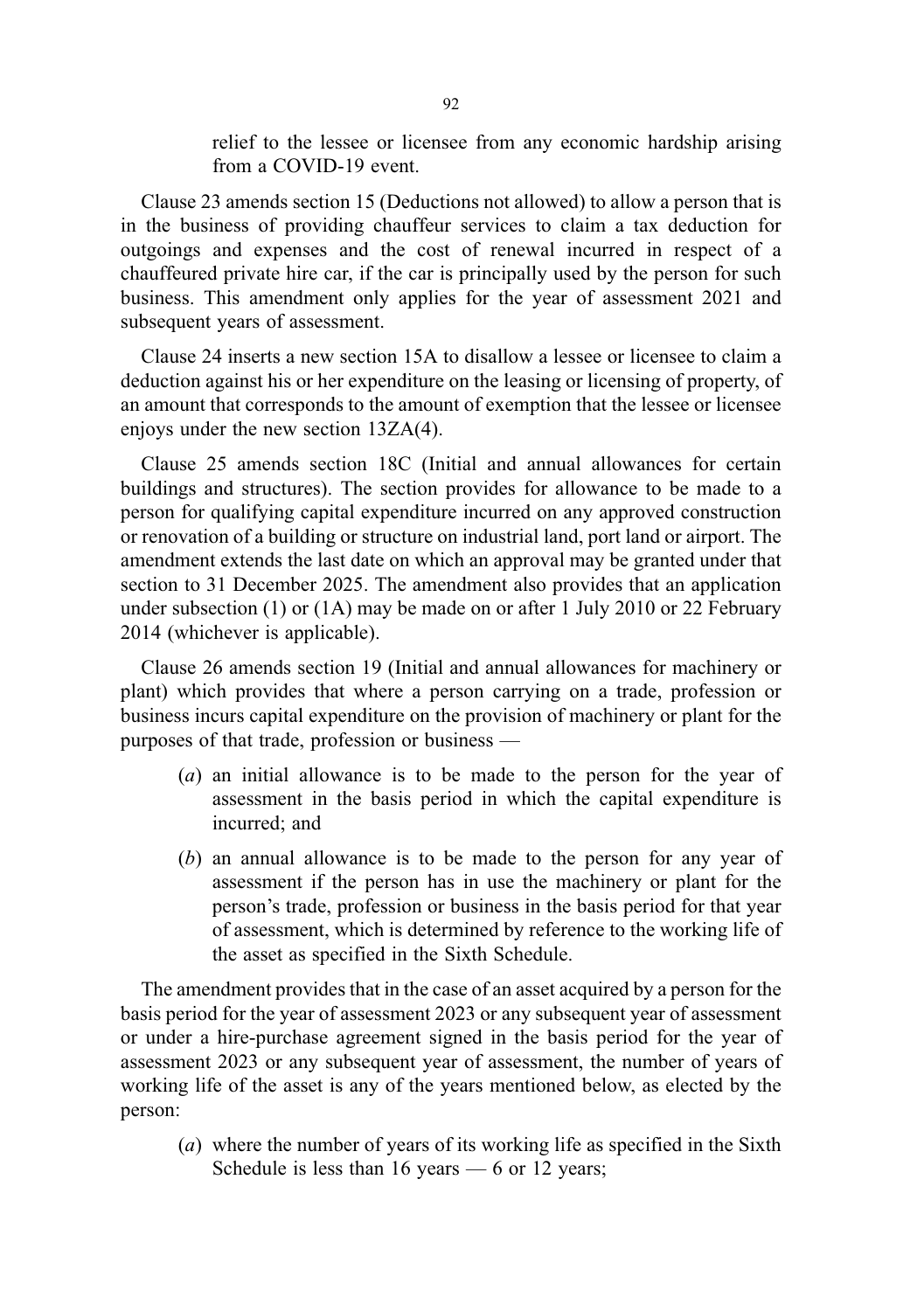(b) where the number of years of its working life as specified in the Sixth Schedule is 16 years  $-6$ , 12 or 16 years.

The election must be made at the time of lodgment of the person's return of income for the year of assessment relating to the basis period in which the asset was acquired or the hire-purchase agreement was signed, or within such further time as the Comptroller may allow.

Further, where an asset is acquired in the basis period for any year of assessment before the year of assessment 2023 or under a hire-purchase agreement signed in the basis period for any year of assessment before the year of assessment 2023, and no claim for an initial or annual allowance has been made on the asset, an election may be made (for the purpose of working out the annual allowance for the asset) for the number of years of its working life to be 6, 12 or 16 years (depending on the number of years of the asset's working life specified in the Sixth Schedule). The election must be made to the Comptroller at the time of lodgment of the person's return of income for the year of assessment 2023, or within such further time as the Comptroller may allow.

In addition, clause 26 amends section 19 to allow capital allowance to be made in respect of a chauffeured private hire car to any person if the car —

- (a) is acquired by the person in the basis period for the year of assessment 2021 or a subsequent year of assessment, and used principally by the person for the business of providing chauffeur services; or
- (b) was initially acquired by the person when carrying on the business of hiring out cars and used by the person principally for such business, and is then used in the basis period for the year of assessment 2021 or a subsequent year of assessment by the person principally for the business of providing chauffeur services carried on by the person.

Clause 27 amends section 19A (Allowances of 3 years or 2 years write off for machinery and plant, and 100% write off for computer, prescribed automation equipment and robot, etc.). The section provides that where a person carrying on a trade, profession or business incurs capital expenditure on the provision of machinery or plant for the purposes of that trade, profession or business, the person may be allowed (in lieu of the allowances provided under section 19) for any year of assessment, an annual allowance of  $33\frac{1}{3}\%$  in respect of the capital expenditure incurred.

The amendment enables a person that incurs such capital expenditure in the basis period for the year of assessment 2021, to make an irrevocable election for the following allowances instead:

(a) for the year of assessment 2021, an annual allowance of 75% in respect of the capital expenditure incurred;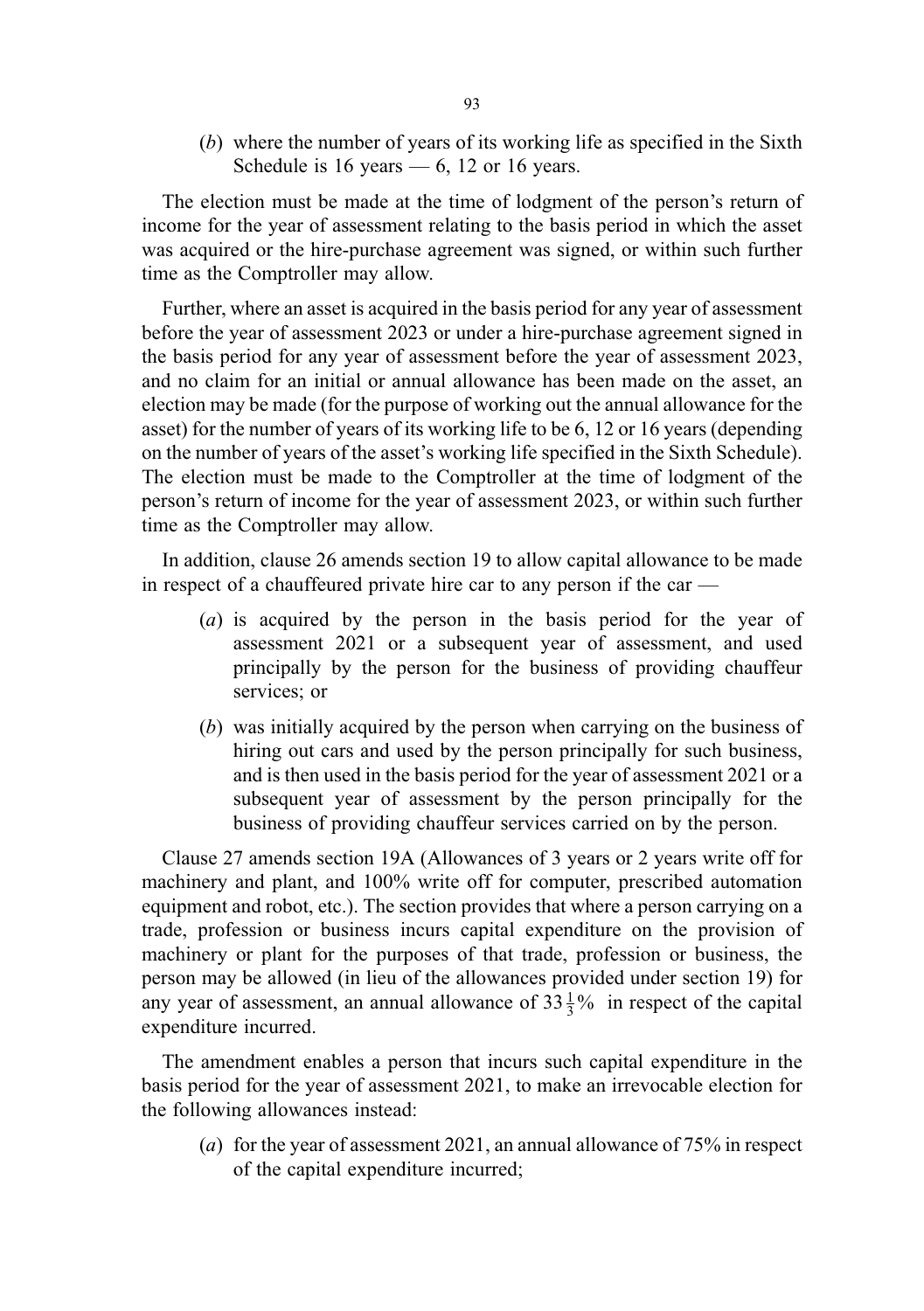(b) for the year of assessment 2022, an annual allowance of 25% in respect of the capital expenditure incurred.

The above amendment also applies to an instalment paid in a basis period for a year of assessment (whether the year of assessment 2021 or a subsequent year of assessment) under a hire-purchase agreement entered into in the basis period for the year of assessment 2021.

Clause 27 also makes amendments to section 19A(2FA) and (2G) that are consequential on the amendments made to section 19 allowing a taxpayer to elect the number of years of working life of an asset for the purposes of computing the annual allowance.

Clause 28 amends section 19D (Writing-down allowance for IRU). The section provides for writing-down allowances to be made to a person in respect of capital expenditure incurred by the person for the acquisition of an indefeasible right to use any international telecommunications submarine cable system (IRU) for the purposes of the person's trade, business or profession. The amendment extends by 5 years (till 31 December 2025) the last date on which such capital expenditure may be incurred to be eligible for the writing-down allowance.

Clause 29 makes an amendment to section 23 (Carry forward of allowances) that is consequential on the amendments to section 37E.

Clause 30 repeals and re-enacts section 33 (Comptroller may disregard certain transactions and dispositions). The re-enacted section 33 requires the Comptroller to disregard or vary a tax avoidance arrangement described in that section and to make adjustments in order to counteract any tax advantage obtained or obtainable by the person under that arrangement. The re-enacted section 33 provides that the re-enacted section  $33(1)(c)$  includes an arrangement to increase any qualifying deduction by a transferor company to be transferred to a claimant company under section 37C, for the claimant company to claim such qualifying deduction under section 37C.

The amendment also provides that the issue of whether the re-enacted section  $33(1)(a)$ , (b) or (c) applies to a case, and any action taken by the Comptroller under that section in a case, may be questioned in an appeal against an assessment in accordance with Part XVIII.

Clause 30 also inserts a new section 33A that provides that if in the year of assessment 2023 or a subsequent year of assessment, the Comptroller imposes a liability to tax or an additional amount of tax on a person for that year of assessment under section 33, or recomputes any gain, profit or loss of, any capital allowance allowed to, or any deduction for a donation made by, a person for that year of assessment under that section which results in the imposition of a liability to tax or an additional amount of tax on that person for any year of assessment, a surcharge equal to 50% of the amount of tax or the additional amount of tax is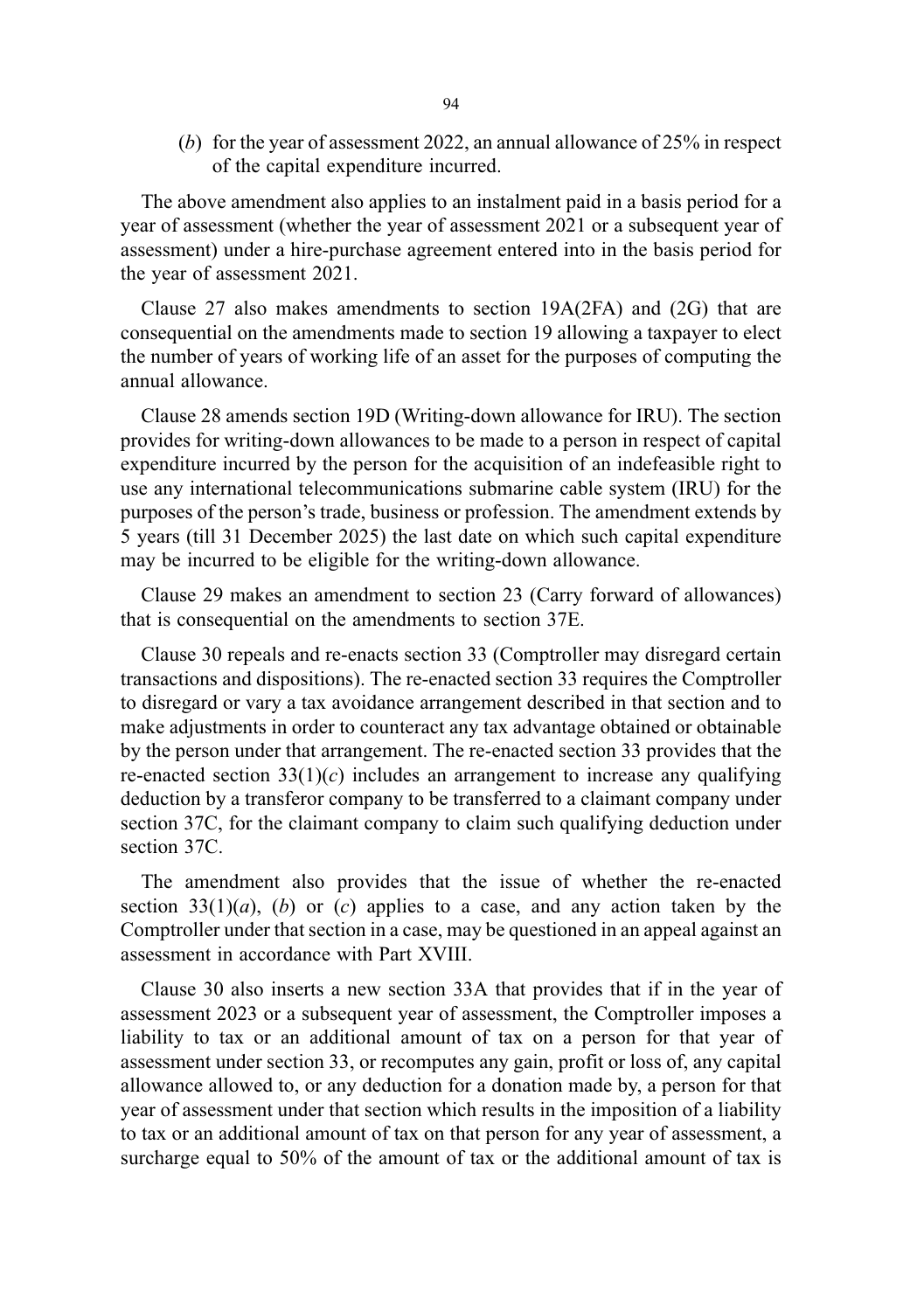imposed on the person and is recoverable by the Comptroller from the person as a debt due to the Government.

However, in a case where an adjustment is made under section 33 to a qualifying deduction that has been transferred under section 37C by a transferor company to a claimant company, and the Comptroller makes an assessment on the claimant company following a reduction or disregarding of the qualifying deduction that has been transferred, the surcharge is imposed on the transferor company.

Clause 31 amends section 34 (Decision of Comptroller no bar to appeal) to delete the reference to section 33 as the right of appeal is now provided under the re-enacted section 33.

Clause 32 makes an amendment to section 34G (Modification of provisions for companies redomiciled in Singapore) to disapply to a redomiciled company (as regards capital expenditure incurred before the date of its registration) the amendments made to section 19A regarding the right to elect for different amounts and periods for writing down allowances for capital expenditure incurred in the year of assessment 2021.

Clause 33 amends section 34J (Tax treatment arising from adoption of FRS 116 or SFRS(I) 16). The section allows a recipient of a Maritime Sector Incentive (MSI) (i.e., a company, partnership or registered business trust entitled to a tax incentive for its income under section 13A, 13F, 13S or 43ZA) that has prepared its financial accounts in accordance with the financial reporting standard known as FRS 116 or SFRS(I) 16, to elect for the tax treatment set out in the section.

The amendment provides that the Comptroller's power to reverse any tax treatment that has been applied under the section in relation to any provisionally-registered ship if that ship subsequently fails to obtain a permanent certificate of registry under the Merchant Shipping Act, does not apply if the electing MSI recipient derives the income mentioned in section 13A(1), (1B), (1CA), (1CD), (1CE), (1CF), (1CG), (1CH), (1CI), (1CJ), (1CK) or (1CL) in respect of that ship on or after 19 February 2020 (but not before that date).

Clauses 34, 35 and 36 make amendments to sections 36A (Limited liability partnership), 36C (Limited partnership) and 37 (Assessable income) respectively that are consequential on the amendments made by clause 39 to section 37E.

Clause 37 repeals and re-enacts section 37B (Adjustment of capital allowances, losses or donations between income subject to tax at different rates). The section provides that where a company derives income for any year of assessment that is subject to tax at different rates, and there are unabsorbed allowances, losses or donations in respect of income that is subject to tax at one rate, such unabsorbed allowances, losses or donations may be deducted against any chargeable income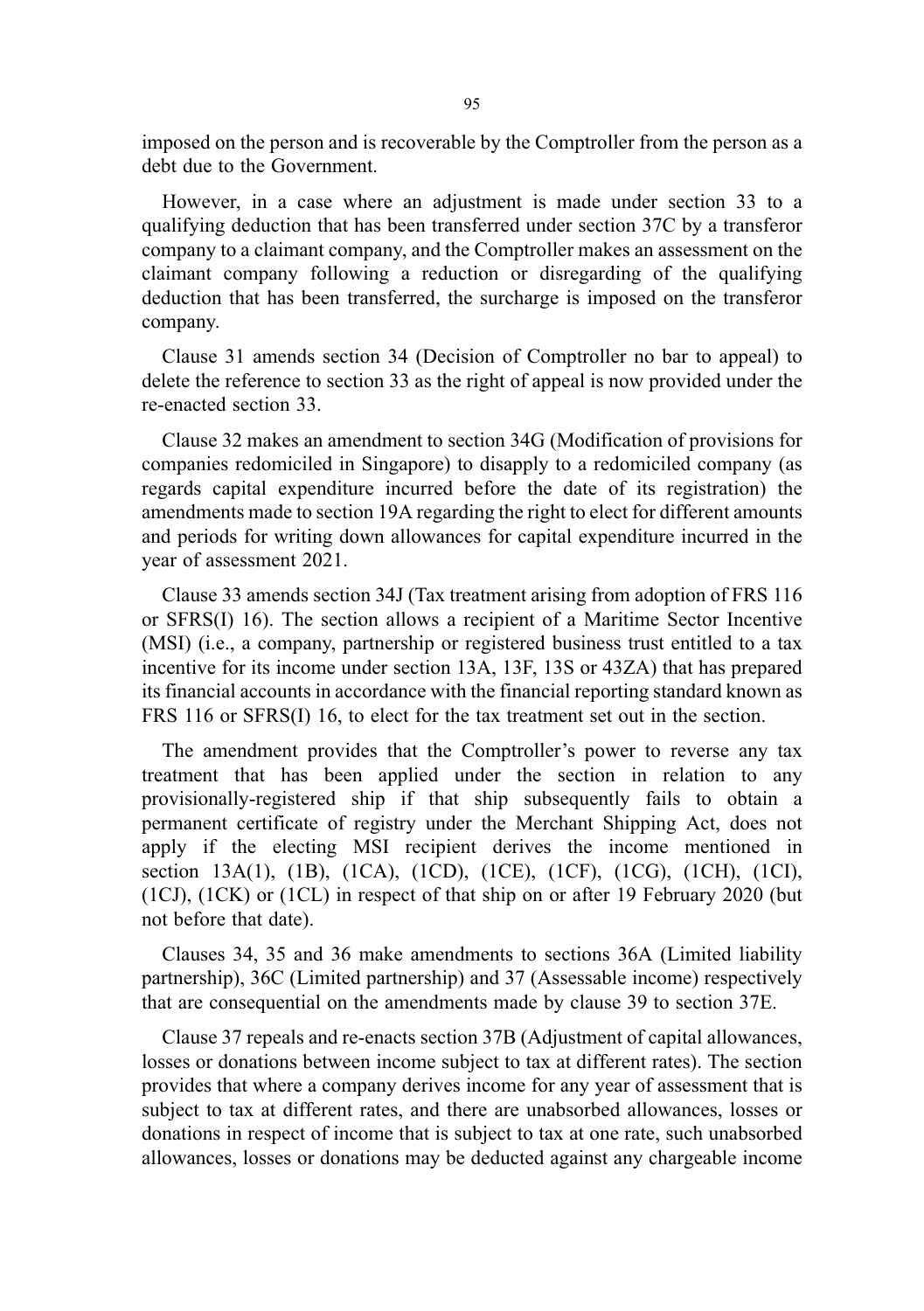of the company subject to tax at a higher or lower rate of tax in accordance with that section.

The amount of the unabsorbed allowances, losses or donations deductible against the chargeable income subject to the higher or lower tax rate (as the case may be) is to be reduced by the application of an "adjustment factor".

Any remaining unabsorbed allowances, losses or donations after the deduction are added to, and deemed to form part of, the corresponding allowances, losses or donations in respect of the income subject to the higher or lower tax rate (as the case may be), for the next succeeding year of assessment and any subsequent year of assessment in accordance with section 23 or 37.

The re-enacted section 37B clarifies the provision as follows:

- (*a*) it applies where
	- (i) a company has income subject to tax at different rates of tax for the year of assessment concerned, and there are unabsorbed allowances, losses or donations in respect of the income that is subject to tax at one of those rates; or
	- (ii) a company has income subject to tax at one rate of tax for the year of assessment concerned and income subject to tax at a different rate of tax for an earlier year of assessment, and there are unabsorbed allowances, losses or donations in respect of the second-mentioned income;
- (b) for the purpose of paragraph  $(a)$ , income may be subject to different rates of tax even if the income is derived by the company from carrying on the same trade or business. This may happen if, for example, the income is subject to a concessionary rate of tax in a year of assessment but subject to the normal rate of tax in a subsequent year of assessment;
- (c) paragraph  $(a)$ (ii) does not include a case where both rates of tax are the rate specified in section  $43(1)(a)$ , but are different owing to an amendment made to it;
- (d) the re-enacted section also applies where a company has income subject to 3 or more tax rates in a year of assessment. In such a case, the company may elect its income that is subject to one of those tax rates as its income that is subject to a higher or lower tax rate (as the case may be) for the purposes of the application of section 37B(4) or (5).

Clause 38 makes an amendment to section 37C (Group relief for Singapore companies) that is consequential on the repeal and re-enactment of section 37B.

Clause 39 amends section 37E (Carry-back of capital allowances and losses) to allow a taxpayer to elect for qualifying deductions for the year of assessment 2020 to be carried back and offset against any of the taxpayer's assessable income for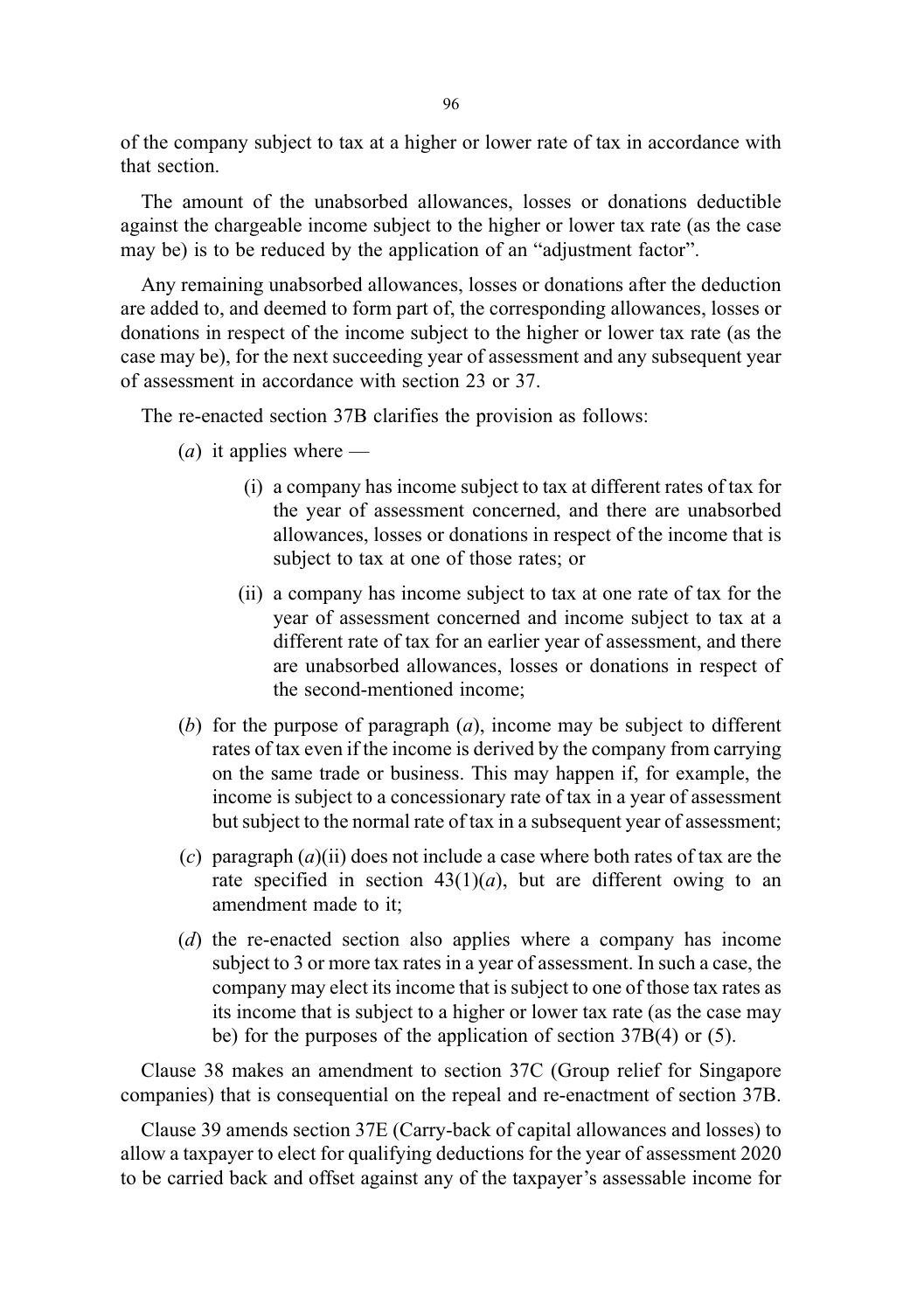the years of assessment 2019, 2018 and 2017. This is set out in the new section 37E(1A). The deduction must first be made against the assessable income for the year of assessment 2017. Any balance of the deduction must be made against the assessable income for the year of assessment 2018. Any balance thereafter may then be made against the assessable income for the year of assessment 2019.

If the taxpayer is entitled to make a deduction under both the new section  $37E(1)$  and the existing section  $37E(1)$  (which allows a person to carry back qualifying deductions to only the immediate preceding year of assessment) against the person's assessable income for the year of assessment 2017 or 2018, a deduction must first be made under section 37E(1) against the assessable income, before a deduction under the new section  $37E(1A)$ is made against the assessable income.

A person may elect for a qualifying deduction for the year of assessment 2020 to be deducted under section 37E(1) or the new section 37E(1A).

Clause 39 also amends section 37E to enable the Comptroller to raise an assessment within 7 years after the expiration of the year of assessment 2017 or within 6 years after the expiration of the year of assessment 2018, where the Comptroller discovers that any qualifying deduction made under the new section 37E(1A) for the year of assessment 2020 against the assessable income of any person for the year of assessment 2017 or the year of assessment 2018 (as the case may be) is excessive.

Finally, clause 39 makes an amendment to section 37E that is consequential on the repeal and re-enactment of section 37B.

Clause 40 amends section 37K (Deduction for qualifying investments in qualifying start-up companies). The section allows a deduction to be made to an individual approved as a qualifying person for expenditure incurred by the individual in making a qualifying investment in a qualifying start-up company.

The amendment provides that to qualify for the deduction, a qualifying investment must be made during the period that is specified to the qualifying person. The amendment also provides that no approval may be granted under the section after 31 March 2020, and the period of approval must commence between 1 July 2010 and 31 March 2020 (both dates inclusive).

Clause 40 also amends the definition of "relevant date" in relation to a case where only one qualifying investment in a qualifying start-up company is made by a qualifying person. Under the section, a deduction for an investment in a qualifying start-up company may only be given if the qualifying person held the shares or convertible loans that are the subject of the qualifying investment for 2 years from the relevant date.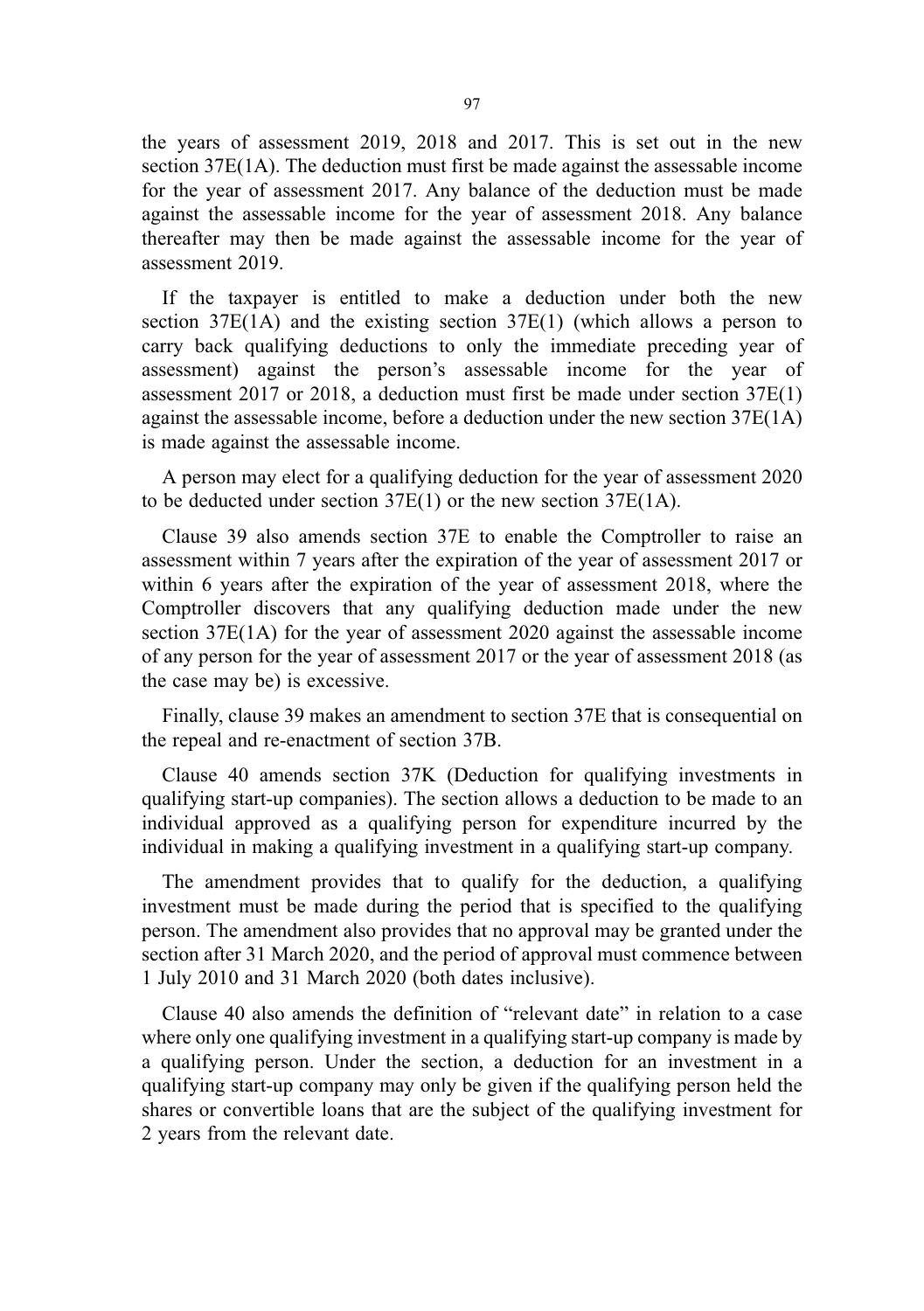Clause 41 amends section 37L (Deduction for acquisition of shares of companies). The section provides that deductions may be made for any capital expenditure and transaction costs incurred by a Singapore company (called the acquiring company) or its wholly-owned subsidiary incorporated for the primary purpose of being a holding company, for any qualifying acquisition (as specified in that section) of ordinary shares in another company. The amendment extends the last date (till 31 December 2025) on which a qualifying acquisition may be made in order for the acquiring company to claim the deductions for capital expenditure incurred under that section.

The amendment also sunsets the power under section 37L(19A) of the Minister or person appointed by the Minister to waive the requirement that the acquiring company or (if it is a subsidiary of another company), its ultimate holding company, must be (and remains) a Singapore company for the deductions to be made under section 37L. The power is not applicable to any qualifying acquisition made after 31 March 2020.

Clause 42 makes amendments to section 37M (Treatment of unabsorbed donations attributable to exempt income) that are consequential on the repeal and re-enactment of section 37B.

Clause 43 inserts a new section 37N to provide that a deduction or an allowance under the Act or Part X or XIIID of the Economic Expansion Incentives (Relief from Income Tax) Act (Cap. 86) may not be made or given in respect of any expenditure or payment to the extent that it is or is to be subsidised by a grant or subsidy that is capital in nature and is from the Government or a statutory board. The exclusion applies to grants or subsidies approved on or after 1 January 2021.

Clause 44 amends subsection (2A) of section 40A (Relief for non-resident public entertainers) which applies the reduced tax rate of 10% to income derived by a non-resident person as a public entertainer during the period from 22 February 2010 to 31 March 2020 (both dates inclusive). The amendment extends the period to 31 March 2022.

Clause 45 amends subsection  $(1)(e)$  of section 43C (Exemption and concessionary rate of tax for insurance and reinsurance business), which enables the Minister to make regulations to provide for a concessionary tax rate of 10% to be levied on income derived from marine hull and liability insurance and reinsurance business by an approved insurer whose approval under that section is granted on or after 1 April 2016. The amendment provides that the last date on which such approval may be granted for the purposes of section  $43C(1)(e)$ is 31 March 2020.

Clause 46 amends section 43G (Concessionary rate of tax for Finance and Treasury Centre). The section enables the Minister to make regulations to provide for a specified concessionary tax rate to be levied on the income of a company that is derived from the operation of its approved Finance and Treasury Centre (as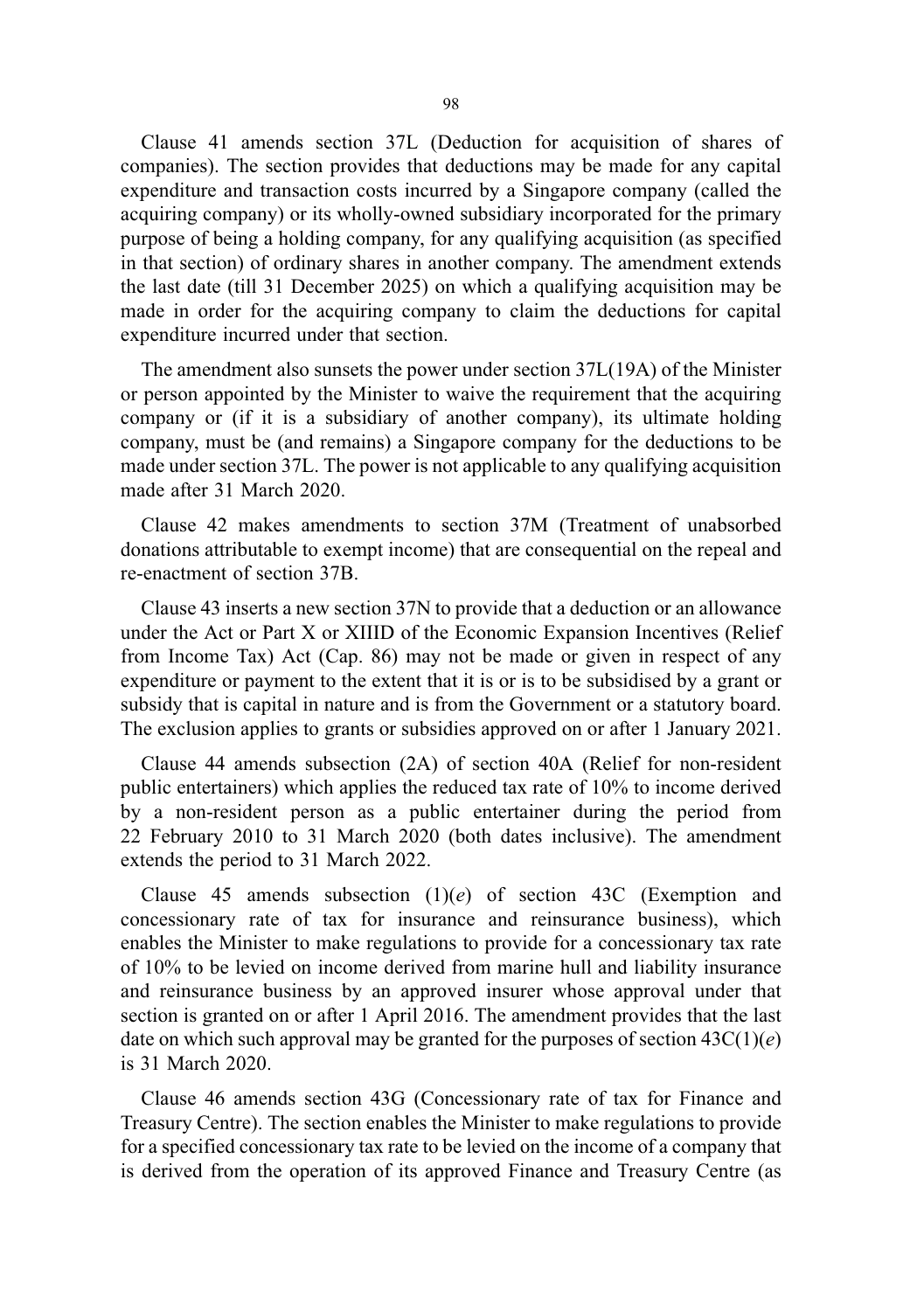defined in that section) in respect of certain prescribed qualifying activities, or the provision of certain prescribed qualifying services by the approved Finance and Treasury Centre to the company's offices or associated companies. The amendment extends the last date on which a Finance and Treasury Centre may be approved as an approved Finance and Treasury Centre under that section till 31 December 2026.

Clause 47 amends section 43P (Concessionary rate of tax for global trading company and qualifying company) —

- (a) to provide that the concessionary tax rate of  $5\%$  or  $10\%$  may, subject to conditions, be applied to income of an approved global trading company from qualifying structured commodity financing activities, treasury activities, or advisory services in relation to mergers and acquisitions, derived on or after 19 February 2020;
- (b) to extend to 31 December 2026 the period in which a global trading company may be approved for the purpose of that section; and
- (c) to provide that any approval of a qualifying company for the purposes of section 43P must be granted on or before 31 March 2021, and the period of approval must commence on or before 31 March 2021.

Clause 48 amends section 43W (Concessionary rate of tax for shipping investment manager). The section enables the Minister to make regulations for a concessionary rate of tax of 10% to be levied on the income of an approved shipping investment manager derived from managing an approved shipping investment enterprise or any other prescribed services or activities carried out for an approved shipping investment enterprise. The amendment extends the last date (till 31 December 2026) on which a shipping investment manager may be approved under that section.

Clause 49 amends section 43ZA (Concessionary rate of tax for container investment enterprise). The section provides for a concessionary rate of tax of 5% or 10% as the Minister may specify to be levied on the income of an approved container investment enterprise accruing in or derived from Singapore from various types of activities. The amendment extends the last date (till 31 December 2026) on which a container investment enterprise or its related party may be approved under that section.

Clause 50 amends section 43ZB (Concessionary rate of tax for container investment manager). The section enables the Minister to make regulations for a concessionary rate of tax of 10% to be levied on certain specified income of an approved container investment manager derived from managing an approved container investment enterprise or any other prescribed services or activities carried out for an approved container investment enterprise. The amendment extends the last date (till 31 December 2026) on which a container investment manager may be approved under that section.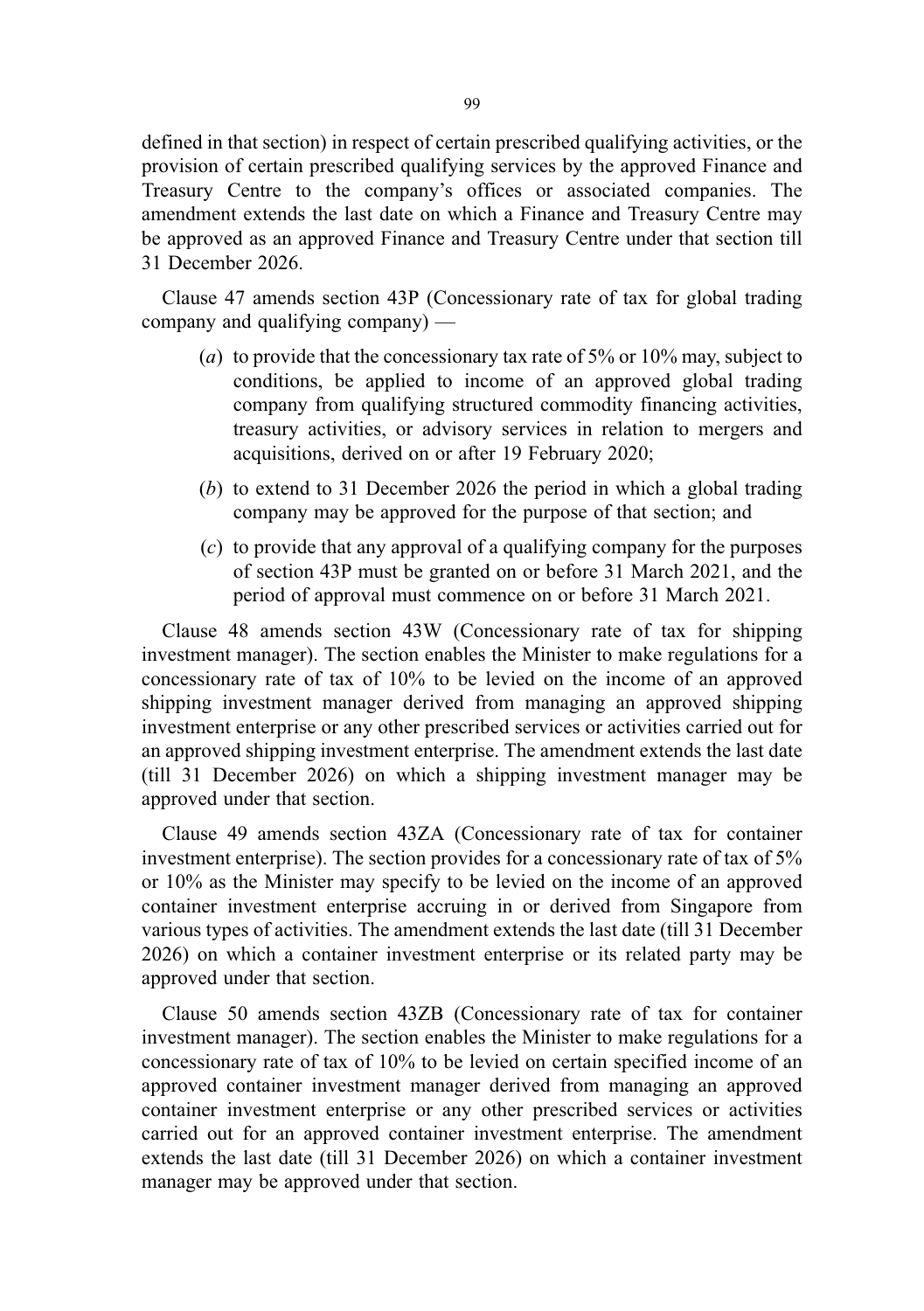Clause 51 amends section 43ZF (Concessionary rate of tax for shipping-related support services) —

- (a) to extend the last date for approving a company for the purposes of that section to 31 December 2026; and
- (b) to change the concessionary tax rate for income in excess of a base amount derived during an extended period of a company's approval. Currently, the rate is 10% or, if the company makes an election under section  $43ZF(5E)$ , 10.5%. The new rate is  $A\%$  or, if the company makes an election under the new section 43ZF(5F),  $(0.5 + A)\%$ . A is the tax rate applicable to such income of the company that is derived immediately before the commencement of the period of extension concerned.

Clause 52 amends section 43ZG (Concessionary rate of tax for income derived from managing approved venture company). The section provides that tax at the rate of 5% is levied upon the management fees and performance bonus derived by an approved fund management company from managing certain investments of an approved venture company under section 13H.

The amendment extends the last date (till 31 December 2025) on which an approval may be granted under the section. The amendment also removes the existing cap of 15 years on the total period of approval (including any extension thereto) of a fund management company, but imposes a cap of 5 years for the period of approval at the first instance.

Clause 53 amends section 43ZI (Concessionary rate of tax for intellectual property income) which provides for a concessionary rate of tax to be levied for each year of assessment on the qualifying intellectual property income of an approved company that is derived from a qualifying intellectual property right elected by the approved company in so much of the basis period for that year of assessment that falls within the tax relief period applicable to the company. The amendment empowers a person appointed by the Minister to determine the base rate mentioned in section  $43ZI(5)(a)$  for the purposes of determining the concessionary rate of tax.

Clause 54 amends section 45A (Application of section 45 to royalties, management fees, etc.) to clarify that the reference to a charter of a ship in section 45A(2D) does not include a finance lease of the ship.

Clause 55 amends section 45GA (Application of section 45 to income derived as public entertainer). The section provides that income derived from Singapore by a non-resident person as a public entertainer is subject to withholding tax. Section 45GA(2A) provides that the withholding tax rate for such income derived during the period from 22 February 2010 to 31 March 2020 (both dates inclusive) is 10%. The amendment extends the period to 31 March 2022.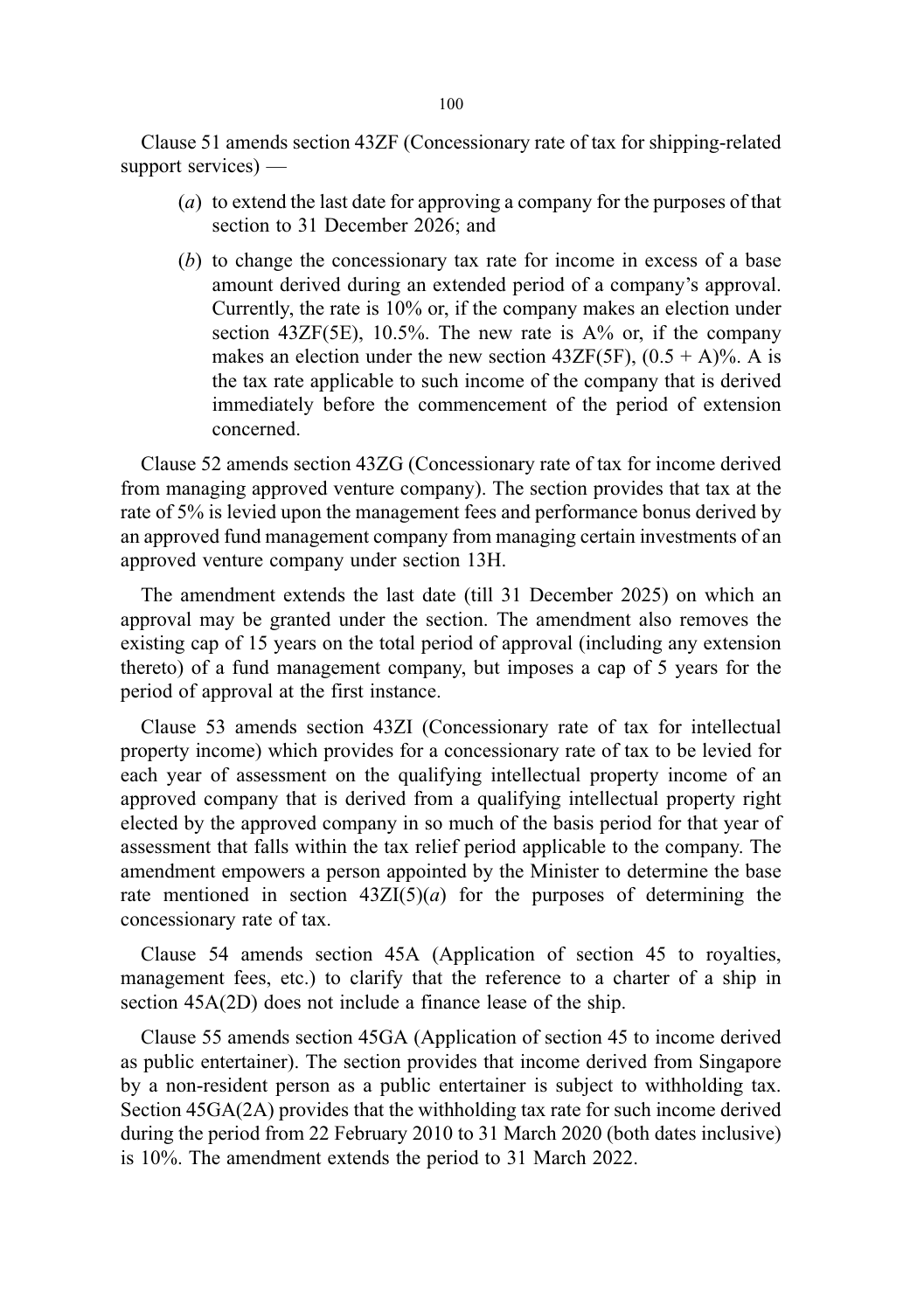Clause 56 inserts a new section 92I to provide for a corporate tax rebate for the year of assessment 2020, of 25% of the tax payable or \$15,000, whichever is lower.

Clause 57 amends section 106 (Powers to amend Schedules) to enable the Ninth and Tenth Schedules (inserted by the Bill) to be amended by the Minister by an order.

Clause 58 amends section 107 (Variable capital companies or VCCs) to modify the application of section 13H and regulations made under it to an umbrella VCC. Specifically, the amendment provides that those provisions apply for the purpose of determining the exempt income of a sub-fund as if it were an approved venture company under section 13H if the umbrella VCC of the sub-fund is approved for the purpose of that section.

Clause 59 amends Part 1 of the Third Schedule (which sets out a replacement section 13Z for the purpose of determining the income of a sub-fund of an umbrella VCC), by making amendments to the replacement section that are similar to those made to section 13Z by clause 15.

Clause 59 also amends Part 2 of the Third Schedule (which sets out replacement sections 34G and 34H for the purpose of determining the income of a sub-fund of an umbrella VCC) to disapply to a redomiciled umbrella variable capital company (as regards capital expenditure incurred for the sub-fund concerned before the date of its registration) the amendments made to section 19A regarding the right to elect for different amounts and periods for writing down allowances for capital expenditure incurred in the year of assessment 2021.

Clause 60 inserts a new Ninth Schedule for the purposes of the amendment to section 6(11A), and a new Tenth Schedule which sets out entities for the purposes of the new sections 13ZA and 14ZE.

Clause 61 makes miscellaneous amendments to various provisions of the Act arising from the new section 3A.

Clause 62 repeals provisions of the Act that are obsolete.

Clause 63 makes amendments to the Stamp Duties Act (Cap. 312) that are similar to those made to section 33 of the Income Tax Act by clause 30 and to the new section 33A of the Income Tax Act inserted by that clause. Specifically —

- (a) the re-enacted section 33A requires the Commissioner to disregard or vary a tax avoidance arrangement described in that section and to make adjustments in order to counteract any tax advantage obtained or obtainable by a person under that arrangement;
- (b) the new section 33B provides that if the Commissioner makes any adjustment under the re-enacted section 33A, a surcharge equal to 50% of the amount of any duty or additional duty imposed on a person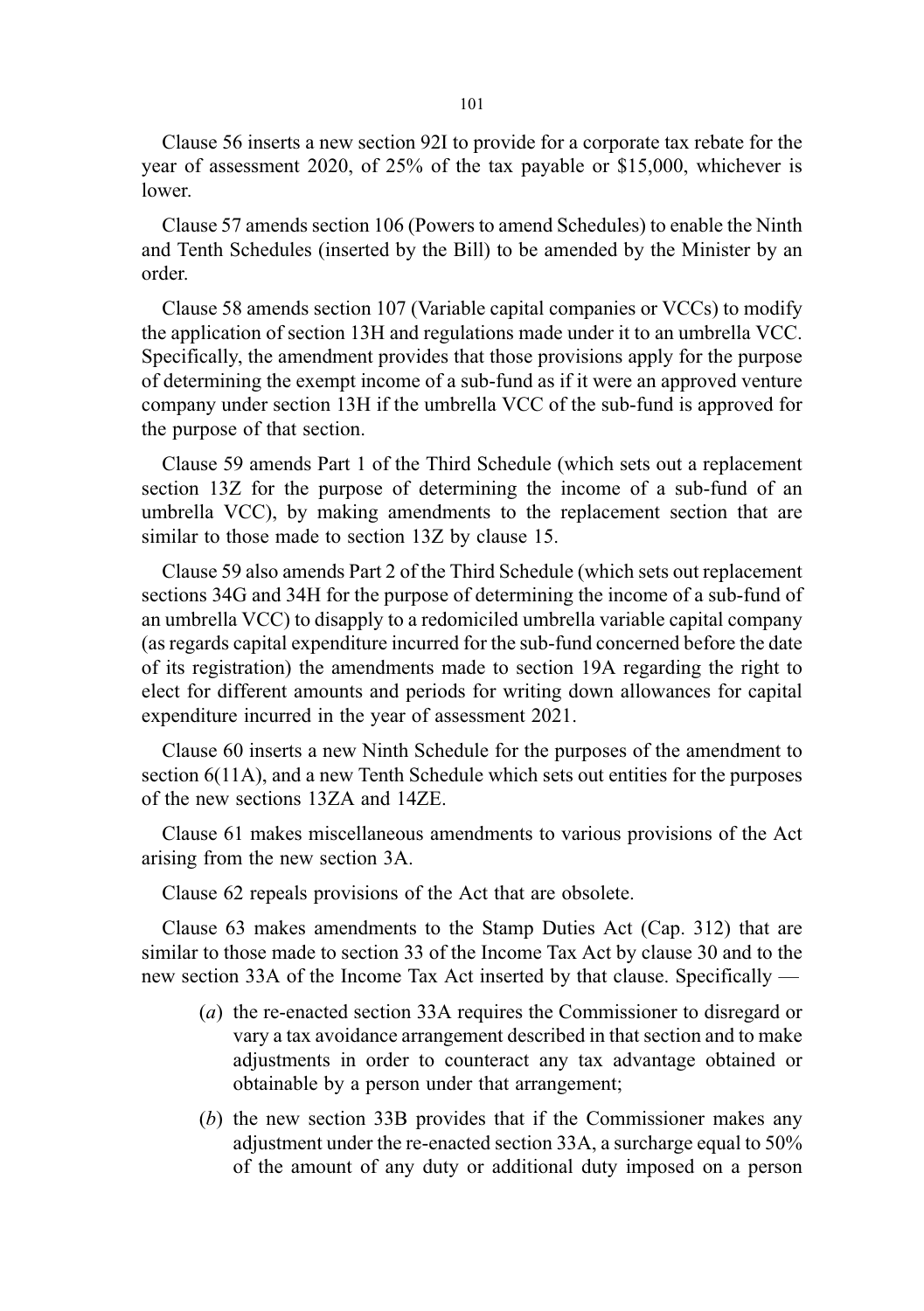pursuant to the adjustment is recoverable from the person as a debt due to the Government;

- (c) the new section 33C provides for the payment, collection and recovery of the duty and surcharge imposed under the re-enacted section 33A and the new section 33B;
- (d) section 39A (Notice of objection) is amended to enable an objection to be raised to an adjustment under the re-enacted section 33A; and
- (e) section 40 (Appeal to High Court) is amended to enable an appeal to be made to the High Court on the Commissioner's decision on an objection to an adjustment made under the re-enacted section 33A.

Clause 64 contains saving and transitional provisions arising from the enactment of the new section 3A and other provisions in the Bill.

An approval of a person or matter by a person appointed by the Minister under a provision of the Act or any subsidiary legislation under the Act (called an incentive provision) as in force immediately before the date the approval power was assigned by the Minister to a public body under the new section 3A (called the appointed date), continues in effect for the remaining period of its validity as if the approval were given by the public body. Similarly, a waiver, determination, specification or other thing made or done by an appointed person in exercise of any function or power under an incentive provision continues in effect as if it were made or done by the public body.

The deemed approval, waiver, determination, specification or thing is subject to the same conditions to which the approval, waiver, determination, specification or thing was subject immediately before the appointed date.

In addition, a period specified or extended by an appointed person in exercise of any function or power under an incentive provision as in force immediately before the appointed date, continues in effect for the remaining period as if the period were specified or extended by the public body. The continuing in effect of the remaining period or extended period is subject to the same conditions to which the specification or extension of the period was subject immediately before the appointed date.

Clause 64 also provides a specific saving provision for the purpose of section 43ZF, and enables the Minister to make any other saving and transitional provisions by rules.

Clause 65 validates the Comptroller's provision of and grant of access to any information to the chief executive officer of the Inland Revenue Authority of Singapore or an officer duly authorised by the chief executive officer, that is required for the performance of the official duties of the chief executive officer or authorised officer in administering the Jobs Support Scheme. Such act is